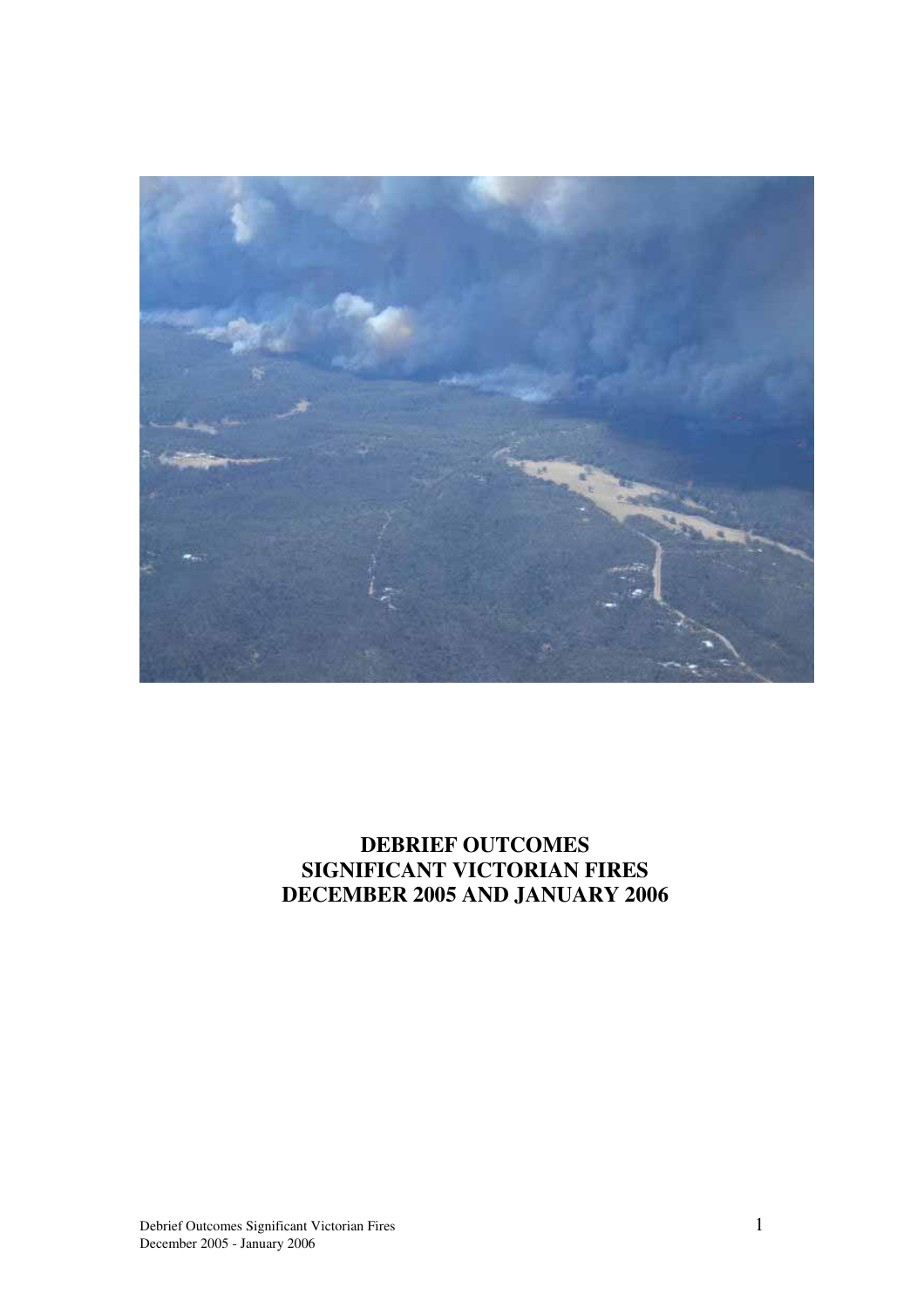#### **DEBRIEF OUTCOMES SIGNIFICANT FIRES IN VICTORIA DECEMBER 2005 AND JANUARY 2006**

BAULKHAM HILLS NSW 2153 12 July 2006

The Chief Officer The Director Operations/Chief Officer Fire & Emergency Management<br>
Country Fire Authority<br>
Department of Sustainability and Environment<br>
P.O. Box 701 Department of Sustainability and Environment 8 Nicholson Street MT WAVERLEY VIC 3149 MELBOURNE VIC 3001

Dear Sirs,

Attached is my review of the debrief outcomes related to the significant fires that Victoria experienced from late December 2005 to late January 2006.

Observing good practice, the Country Fire Authority and Department of Sustainability and Environment conducted a series of debriefs to identify those areas requiring strengthening in their joint approach to rural fire management, following these fires. The debrief processes also focused on those areas where effective initiatives and procedures may translate to other parts of the State.

In accord with the terms of reference I have made no specific recommendations but have identified issues that emerged during the debrief process as matters of state significance. The issues include those where there is an opportunity to either build on existing achievements or where a perceived need was identified during debriefing to strengthen current processes and systems.

In presenting this review, I wish to highlight that the matters raised during debriefs as matters for improvement are not solutions in themselves, rather they are an identification of the matters that debrief participants believe can be improved by modification to existing systems and processes. It is important to acknowledge that these views are the collective opinions of many, very experienced Victorian fire managers, who have considered how fire management might be improved. Any changes that flow from these matters can only occur subsequent to careful analyses of that which currently exists. Naturally, no changes ought to be contemplated unless there is some comfort that such changes will not only be compatible across the whole spectrum of rural fire and emergency management agencies but that they will also generate demonstrable benefits for the State and its residents.

As the author\* of this report, I was jointly retained by the Country Fire Authority and the Department of Sustainability and Environment, Victoria to undertake an independent compilation of the outcomes of the debrief processes. Whilst the contents of the report are constituted largely by the key issues that were identified by debrief participants, it is cogent to comment upon the validity of the process employed.

Too frequently, major emergencies are complemented by public enquiries with little opportunity for self analysis by the combat and support agencies. A strong focus initially goes to meeting the demands of the inquiry, limiting opportunity for productive internal analyses.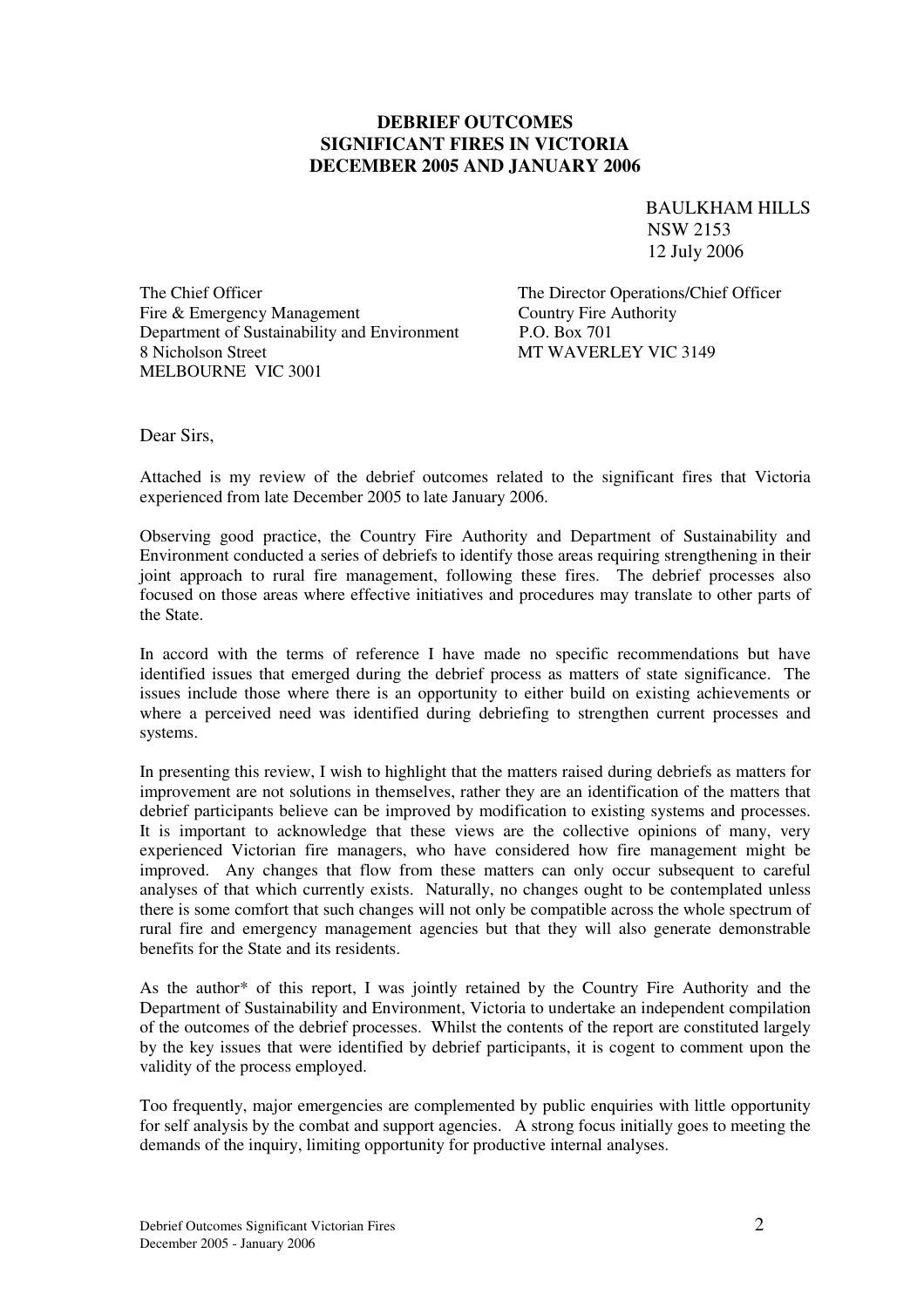Whilst one must acknowledge that external inquiries can have a beneficial role when independent views can bring fresh perspectives, if such inquiries follow in close proximity to each other, there is a serious risk of "inquiry fatigue" whereby agencies necessarily devote their effort to responding to the demands of the inquiry rather than turning their minds to how to improve their systems and processes. It is not always the case that the inquirers have appropriate terms of reference, nor do they or their key advisors necessarily understand the complexities of the matter into which they are inquiring sufficiently well to understand the appropriate avenues to explore. The end result is that an inappropriate inquiry can easily arrive at a position whereby it makes untenable recommendations.

In the case of the December 2005 and January 2006 fires debriefs, the debrief process can withstand any scrutiny in terms of its robustness, transparency and inclusivity. No person or agency was excluded from attendance and there was an unfettered ability for any organisation associated with the incidents to attend and express their views. No better example of this occurred than at the Horsham Complex debrief where approximately 40 representatives were invited, about 60 indicated an intention to attend, but on the day in excess of 100 representatives from the full array of involved organizations participated.

The "Terms of Reference" precludes any operational analyses of the fires but I believe it is appropriate that I offer some comment about the manner in which the Country Fire Authority and Department of Sustainability and Environment integrate their activities, and how that integration has changed with time. Since the early 1970s I have had many occasions to interact with and to observe how these two organisations operated together. During my initial association with the CFA and the various predecessors to DSE, it was apparent that the agencies pursued quite different objectives, generally operating independently of each other. Whilst they came together during times of severe fire load and operated together for the public good, the CFA was principally a rural fire service and the forerunners to DSE were principally land management agencies, albeit holding significant forest fire management responsibilities on public lands. Cultural differences and attitudes militated against frank and open interchanges and effective interagency coordination during major incidents.

This arrangement was generally replicated across Australia and was not a situation unique to Victoria. As is the case with other States and Territories within Australia, Victoria maintained a separate rural fire authority and separate public land management agencies, and continues to do so. Within the last several decades Victorian fire managers gave much stronger recognition to the cultural and organisational barriers that existed between the agencies. They began progressively implementing processes, including the introduction of what is now a nationally adopted incident management system, to ensure that seamless and systematic integration between agencies, with no regard for jurisdictional boundaries, could occur, in order to provide the best possible service to communities. That position of sound integration has now been achieved and has enjoyed a rapid acceleration in recent years. Achievement of it could not have occurred without firstly, acceptance by the agencies of the need for it, secondly, willing implementation of it by key personnel from the respective organisations and thirdly adequate funding. Much stronger integration and enhanced performance is indicative of the return on investment of government funding to emergency agencies. Whilst not specifically examined in this debrief process, substantial increases in funding followed the 2002/03 Alpine Fires, flowing from recommendations arising from the Victoria Bush Fire Inquiry.

The role of the many key people involved in causing these changes is worthy of acknowledgement.

The final matter upon which I wish to make a specific comment concerns community engagement. From a technical fire perspective Victoria has the most adverse geographical location within Australia. Weather affecting Victoria has the greatest reach across the hot, dry interior of the continent.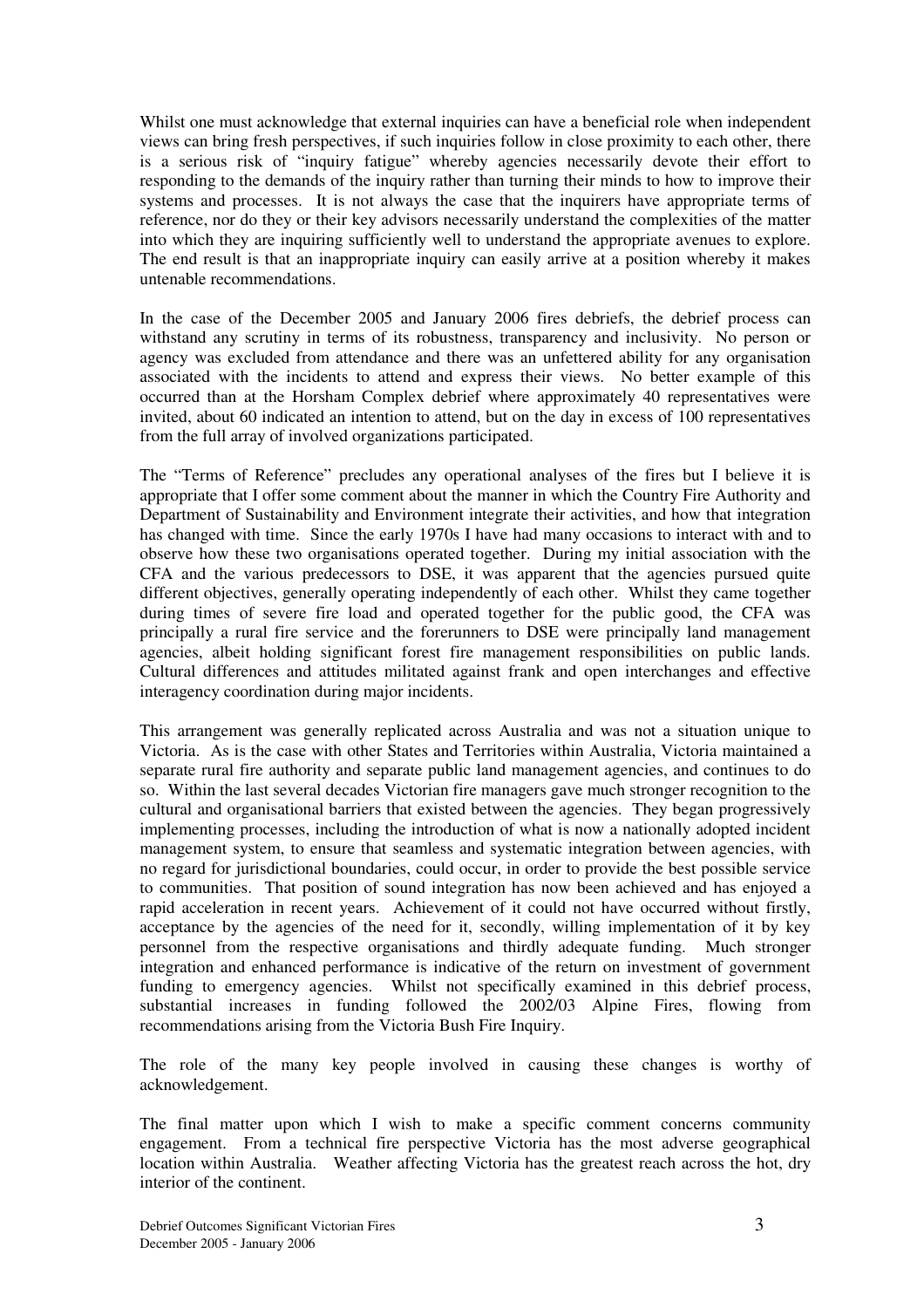The impact of periodic extreme fire weather is amplified by the "corner effect" as cold fronts round the eastern boundary of Victoria and violent southerly changes stream northwards, sometimes governed by stationary high pressure cells in the Tasman. The combined effect is to place Victoria into one of the acknowledged most fire dangerous parts of the globe. From a community perspective, this physical and meteorological arrangement has historically manifested itself in severe fire seasons through substantial loss of life, sometimes involving many fatalities, heavy loss of assets and extensive areas subjected to intense fire.

It is now recognised globally that effective rural fire management must be founded on a strong partnership between the combat agencies and the communities they strive to protect. Victoria has been a national leader in this arena, introducing Community Fireguard following the Ash Wednesday fires in 1983, but substantially building upon and improving that program ever since.

The 2005/06 campaign saw the emergence of the next phase of community engagement in the form of direct and regular contact with threatened communities either through the Victorian Bushfire Information Line, access to internet websites maintained by CFA and DSE or directly by Incident Management Teams, in a bid to keep residents as aware as possible about fire movement, behaviour and potential threats. Much of the direct engagement occurred between ignition and when fires rapidly went out of control with arrival of adverse weather. While it was essential for communities to have access to this type of information, and will be so in future, it is critical that communities and individual residents continue to observe good community protection principles, making provision for their own fire management plans and not rely solely upon information provided to them by the VBIL, fire agency websites or Incident Management Teams during the run of future incidents.

Yours sincerely

**Ross Smith 12 July 2006**

**\_\_\_\_\_\_\_\_\_\_\_\_\_\_\_\_\_\_\_\_\_\_\_\_\_\_\_\_\_\_\_\_\_\_\_\_\_\_\_\_\_\_\_\_\_\_\_\_\_\_\_\_\_\_\_\_\_\_\_\_\_\_\_\_\_\_\_\_\_\_\_\_\_\_\_\_\_\_\_\_\_\_\_\_\_\_\_\_\_\_ \***Ross Smith is a professional forester with extensive rural fire management experience. He worked in forestry in New South Wales between 1963 and 1994. His field work was principally in exotic plantations areas in the Central West Slopes and South West Slopes until 1983, when he transferred to the Forestry Commission Fire Management Branch. He held the positions of Deputy Fire Management Officer and later, Manager of Audit and Review and Chief Forest Inspector. He worked closely with rural fire brigades in his field career and later forged strong links with the Rural Fire Service, representing the Forestry Commission in several inter-agency coordination groups.

In 1994 he transferred to the NSW Rural Fire Service as Manager of Planning and Research and was subsequently appointed as Assistant Commissioner. During the latter part of his career he worked extensively on forest and rural fire projects in Asia, SE Asia, Europe and North America, representing the NSW Rural Fire Service, prior to retirement in 2002. He remains active in rural fire management and continues to work professionally, both offshore and in Australia.

In 2002 he was awarded the Australian Fire Service Medal for services to forest and rural fire management.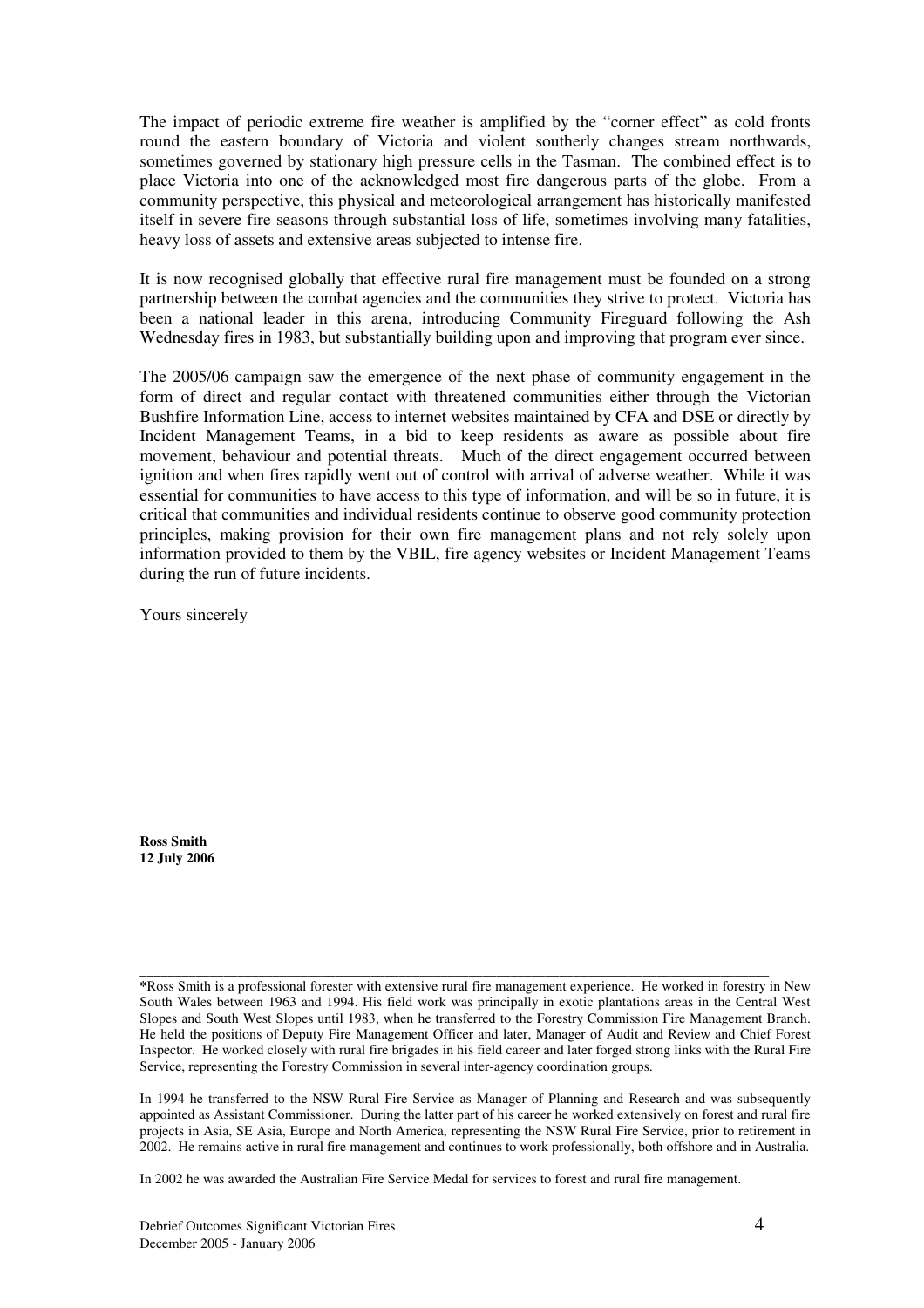# **Table of contents**

## **SECTION 1**

| 1                                                                       |                                                                       |  |  |  |  |
|-------------------------------------------------------------------------|-----------------------------------------------------------------------|--|--|--|--|
| $\overline{2}$                                                          |                                                                       |  |  |  |  |
| 3                                                                       |                                                                       |  |  |  |  |
| 3.1                                                                     |                                                                       |  |  |  |  |
| 3.2                                                                     | Synoptic Situation during late December 2005 and January 2006 12      |  |  |  |  |
| 3.3                                                                     |                                                                       |  |  |  |  |
| 3.4                                                                     |                                                                       |  |  |  |  |
| $\overline{4}$                                                          |                                                                       |  |  |  |  |
| 5                                                                       |                                                                       |  |  |  |  |
| 5.1                                                                     |                                                                       |  |  |  |  |
| 5.1.1                                                                   |                                                                       |  |  |  |  |
| 5.1.2                                                                   |                                                                       |  |  |  |  |
| 5.1.3                                                                   |                                                                       |  |  |  |  |
| 5.1.4                                                                   |                                                                       |  |  |  |  |
| 5.1.5                                                                   |                                                                       |  |  |  |  |
| 5.2                                                                     |                                                                       |  |  |  |  |
| 5.2.1                                                                   |                                                                       |  |  |  |  |
|                                                                         |                                                                       |  |  |  |  |
| 5.2.2                                                                   |                                                                       |  |  |  |  |
| 5.2.3                                                                   | Coordination between emergency management agencies 29                 |  |  |  |  |
| 5.2.4                                                                   | Management of non-combatants on the fireground30                      |  |  |  |  |
| 5.2.5                                                                   |                                                                       |  |  |  |  |
| 5.2.6                                                                   |                                                                       |  |  |  |  |
| 5.2.7                                                                   |                                                                       |  |  |  |  |
| 5.2.8                                                                   |                                                                       |  |  |  |  |
| 5.2.9                                                                   |                                                                       |  |  |  |  |
| 5.2.10                                                                  |                                                                       |  |  |  |  |
| 5.2.11                                                                  |                                                                       |  |  |  |  |
| 6                                                                       |                                                                       |  |  |  |  |
| 6.1                                                                     |                                                                       |  |  |  |  |
| 6.1.1                                                                   |                                                                       |  |  |  |  |
| 6.1.2                                                                   |                                                                       |  |  |  |  |
| 6.1.3                                                                   |                                                                       |  |  |  |  |
| 7                                                                       |                                                                       |  |  |  |  |
| 7.1                                                                     | Attachment 1 - Joint CFA and DSE Memo initiating debrief process 42   |  |  |  |  |
| 7.2                                                                     | Attachment 2 - Terms of Reference for Debrief of January 2006 fires57 |  |  |  |  |
| 7.3<br>Attachment 3 - DSE Emergency Coordination Centre Debrief59       |                                                                       |  |  |  |  |
| Attachment 4 - CFA State Emergency Coordination Centre Debrief61<br>7.4 |                                                                       |  |  |  |  |
| 7.5                                                                     |                                                                       |  |  |  |  |
| 7.5.1                                                                   |                                                                       |  |  |  |  |
| 7.5.2                                                                   |                                                                       |  |  |  |  |
| 7.6                                                                     |                                                                       |  |  |  |  |
|                                                                         |                                                                       |  |  |  |  |
| 7.6.1                                                                   |                                                                       |  |  |  |  |
| 7.6.2                                                                   |                                                                       |  |  |  |  |
| 7.6.3                                                                   |                                                                       |  |  |  |  |
| 7.7                                                                     |                                                                       |  |  |  |  |
| 7.7.1                                                                   |                                                                       |  |  |  |  |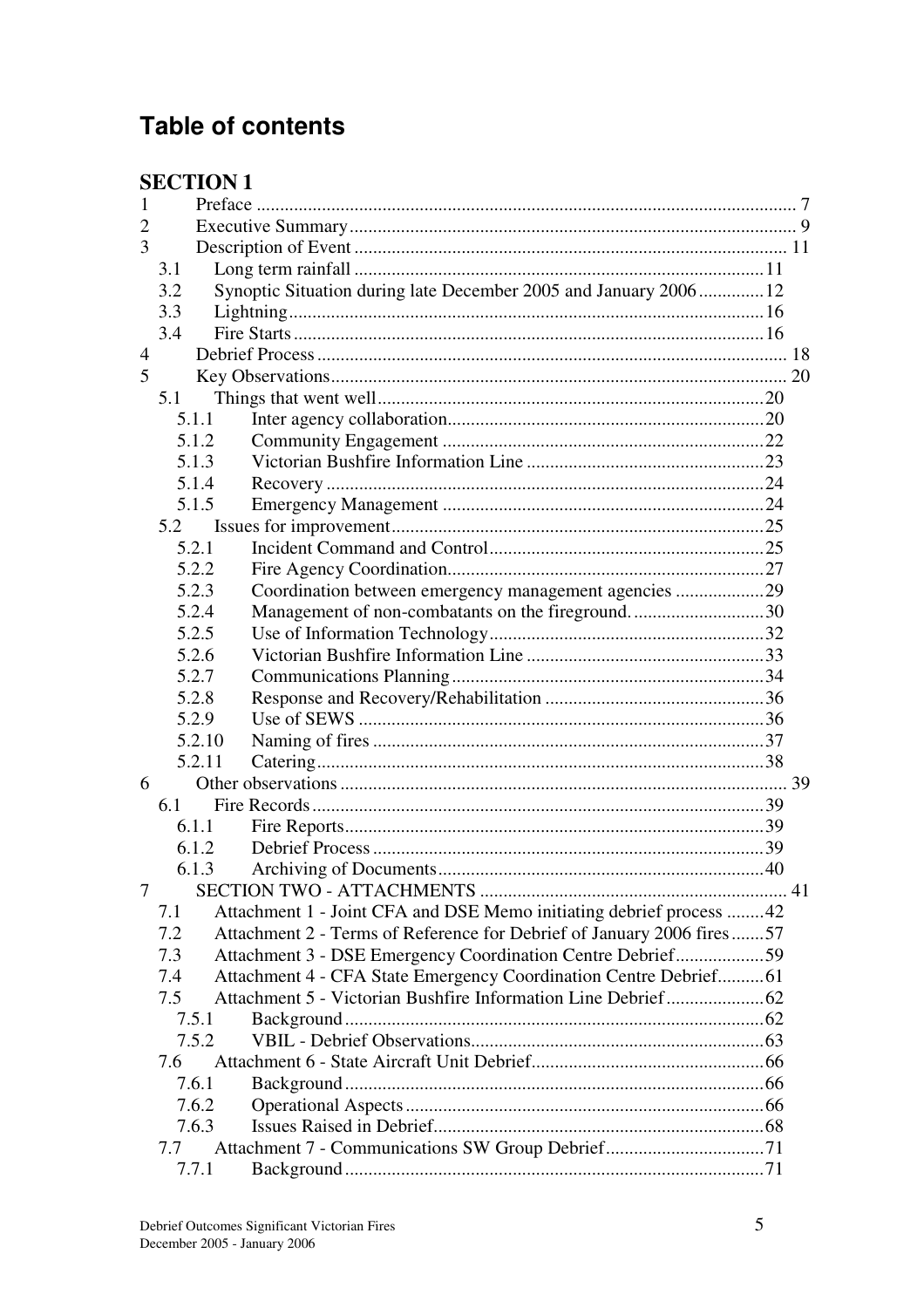| 7.7.2  |  |  |
|--------|--|--|
| 7.8    |  |  |
| 7.8.1  |  |  |
| 7.8.2  |  |  |
| 7.8.3  |  |  |
| 7.8.4  |  |  |
| 7.8.5  |  |  |
| 7.8.6  |  |  |
| 7.8.7  |  |  |
| 7.8.8  |  |  |
| 7.8.9  |  |  |
| 7.9    |  |  |
| 7.9.1  |  |  |
| 7.9.2  |  |  |
| 7.9.3  |  |  |
| 7.10   |  |  |
| 7.10.1 |  |  |
| 7.10.2 |  |  |
| 7.10.3 |  |  |
| 7.10.4 |  |  |
| 7.10.5 |  |  |
| 7.10.6 |  |  |
| 7.10.7 |  |  |
| 7.10.8 |  |  |
| 7.10.9 |  |  |
| 7.11   |  |  |
| 7.11.1 |  |  |
| 7.11.2 |  |  |
| 7.11.3 |  |  |
| 7.11.4 |  |  |
| 7.11.5 |  |  |
| 7.12   |  |  |
| 7.12.1 |  |  |
| 7.12.2 |  |  |
| 7.12.3 |  |  |
| 8      |  |  |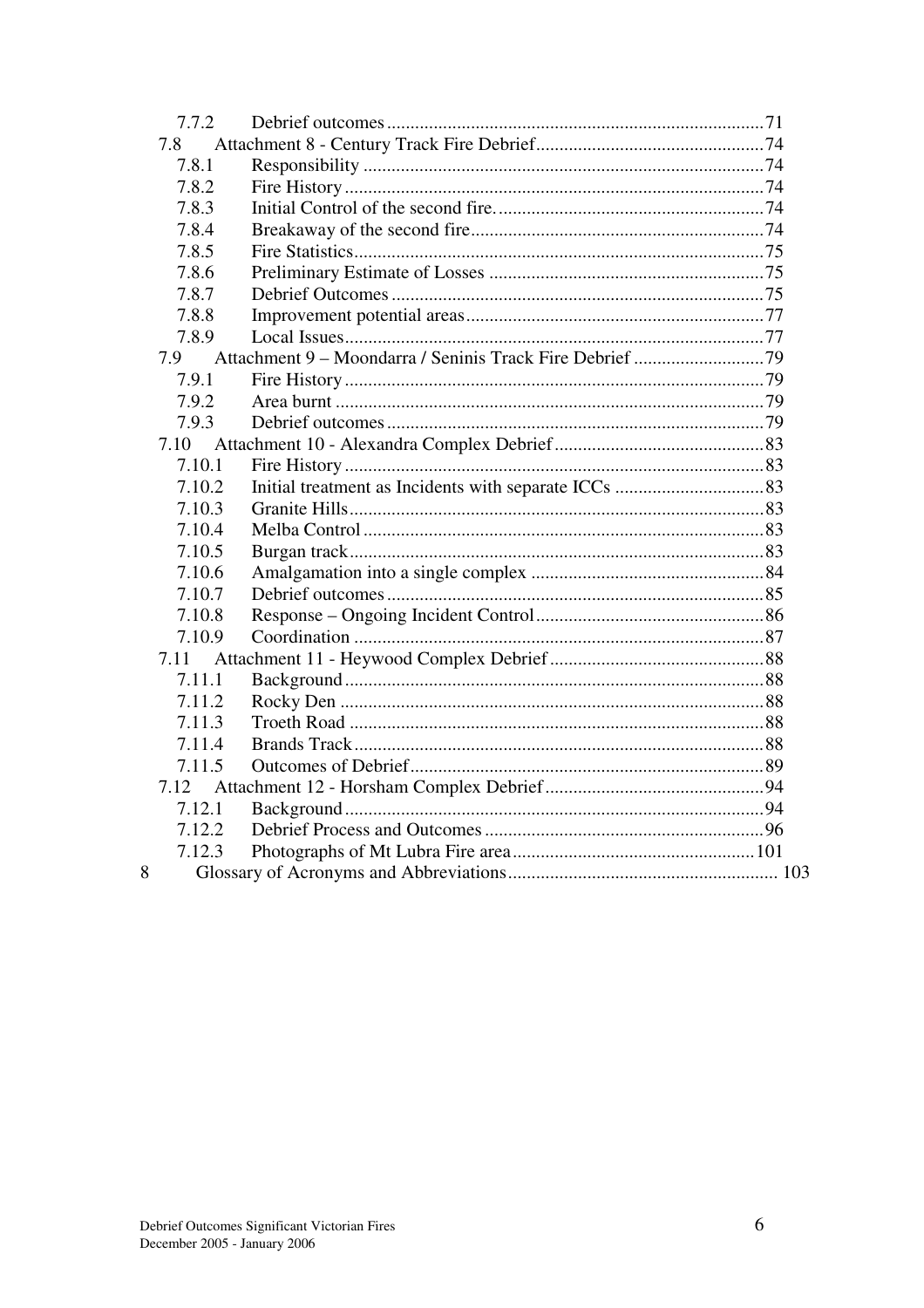# **1 Preface**

Between late December 2005 and late January 2006, Victoria experienced severe thunderstorm activity and associated lightning, causing multiple fires across the state. As a consequence of these fires, but principally major fires occurring in late December 2005 and from mid January 2006, a joint debriefing process was undertaken by the Country Fire Authority ("CFA") and the Department of Sustainability and Environment ("DSE"), to identify those matters impacting on Victoria's ability to manage high fire loads under severe fire weather conditions. A key component of the process was to identify those matters that operated well and those where improvements can be made.

A series of upwardly cascading debriefs was initiated, from crew/unit level through to state-level Emergency Coordination Centre debriefs. Significant elements of the process included debriefs conducted by five major fire complex or Incident Management Teams ("IMT"), the Victorian Bushfire Information Line ("VBIL"), the State Aircraft Unit ("SAU"), the South West Communications Group and many other local, district and regional groups.

DSE and CFA recognised a need to independently analyse the outcomes from the major fire debriefs and jointly commissioned this report. The Terms of Reference commissioning the report is appended as Attachment 2 (sec. 7.2). (Note that whilst the TOR referenced January 2006 fires, the opportunity was taken during debriefs to consider three significant incidents that occurred in December 2005, being the Griffin Track, Rocky Den and Deep Lead fires)

The purpose of the report is to focus on the key matters that were raised during the debriefing process, specifically those that have impact on Victoria's ability to better manage future events. The report is intended to capture opportunities identified for adoption or suggestions for strengthening of critical processes, at whole of state level, that arose during the debrief process. It is important to highlight two matters concerned with the preparation of this report:

- 1. Quite specifically, is not an operational analysis of the suppression and management effort mounted by fire management agencies, or of the emergency response and coordination of the many supporting agencies and personnel. Operational matters are reported if raised as an issue during debriefs. In that context, this document is not a performance review.
- 2. Comments, opinions and attitudes expressed herein, whilst reflecting the views of the persons or organisations represented during the debrief process, and who were involved in preparedness, response, and recovery activities may not necessarily represent the views of Victorian State Government Agencies. For the purposes of probity and accuracy in recording debrief outcomes, no value judgements were made about any issues other than recognising them as significant matters that may warrant further attention.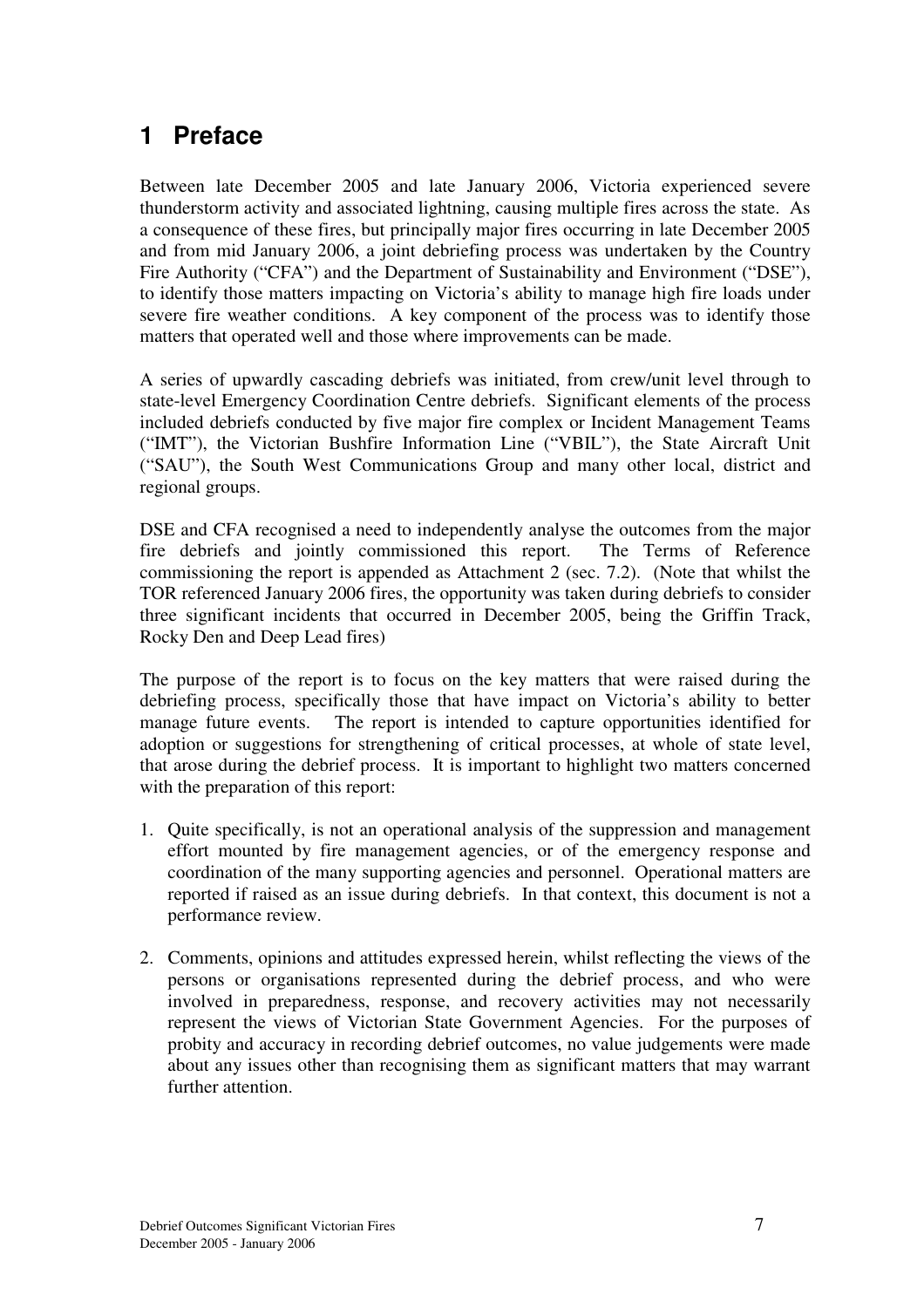Every separate item raised or discussed during debriefs or noted on data collection documents is not addressed within this report. Records of each debrief were prepared by the convenors and during the debrief process, matters recorded in some debriefs were identified for resolution at local level, regional level or state level. This report is primarily concerned with those matters impacting, or potentially impacting, at whole of state level. The non-inclusion or discussion of matters that impact at local or regional levels diminishes neither their importance to specific local or regional areas, nor their importance to the people who raised them as issues. It is incumbent upon the joint fire agencies and emergency response and coordination bodies to ensure that appropriate attention is afforded all issues raised, not only those that have a state-wide impact.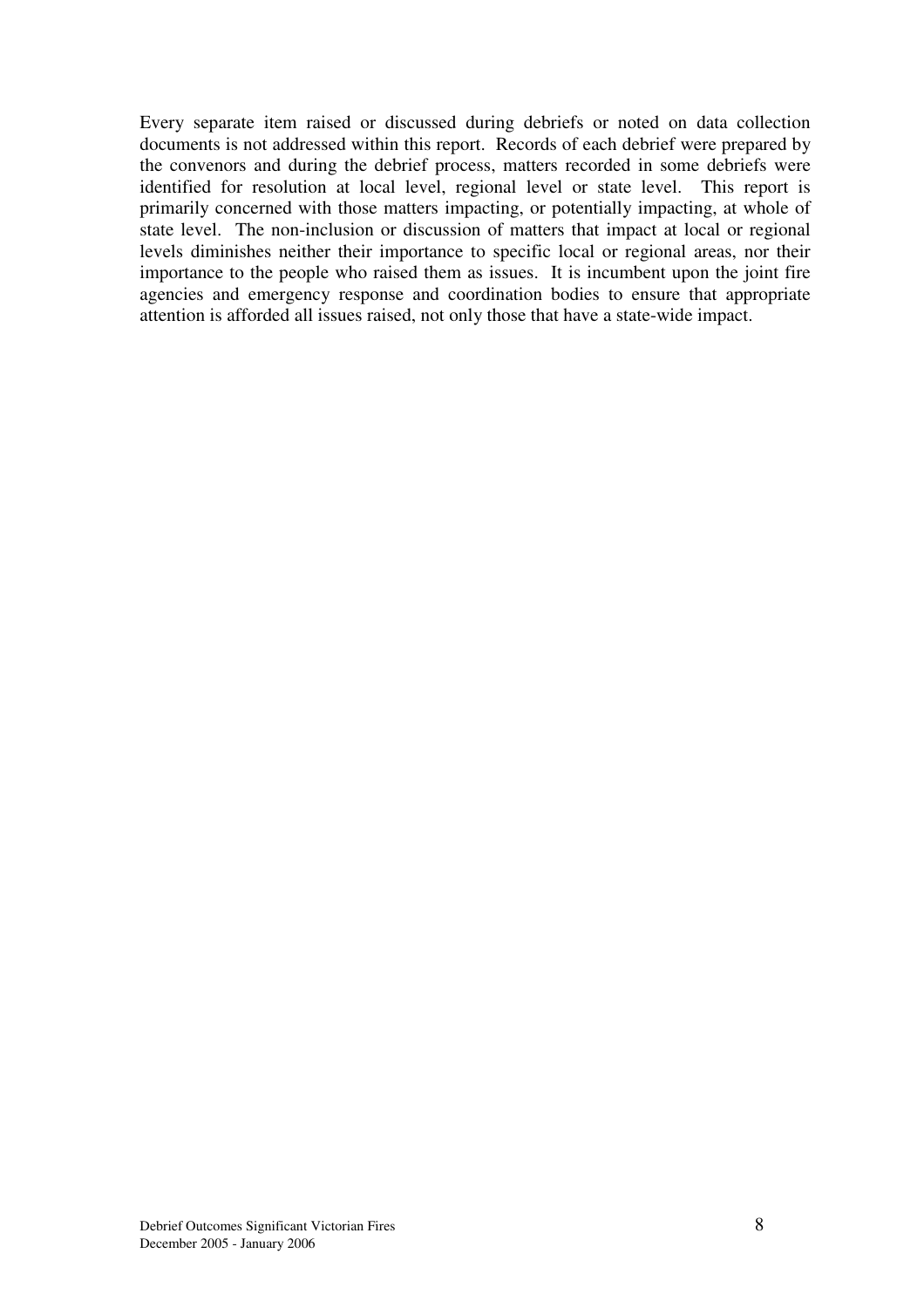# **2 Executive Summary**

The debriefing process instituted by CFA and DSE, following severe fire activity in December 2005 and January 2006, has identified matters that impact favourably on Victoria's ability to manage high fire loads with improved community safety under severe fire weather conditions.

In terms of inter-agency coordination, better integration and closer cooperation between CFA and DSE in comparison to recent years was a notable outcome. Many observers, including representatives of communities affected by the fires, expressed the view that the fire services had operated more closely than previously and expressed some surprise at the noticeable increase in cooperation since 2003.

Community engagement occurred at levels never previously attained. The impact of pre fire interaction and direct community engagement during fire suppression activities is recognised as a major contributor to holding community asset losses to lower levels than experienced fire management personnel expected, given the adversity of weather conditions from late December 2005 to late January 2005.

The Victorian Bushfire Information Line, a joint CFA and DSE initiative arising from the 2002/03 bushfires, was unequivocally embraced by the community and media outlets as a means of keeping affected communities informed with timely information about current and likely fire threats and impacts. Usage of this service by the community far exceeded expectations and has highlighted two opportunities to further strengthen community engagement:

- A need to review and consider upgrading the capacity of the VBIL; and
- A need to better educate the public, the media and emergency response organisations about the role and capacity of the service.

Direct interaction with communities was also achieved through regular contact by dedicated information units and fire managers from Incident Management Teams, to brief communities about particular fire circumstances in their vicinity. Overall, more than 15 000 people were briefed in this fashion. At the Heywood Complex, CFA brigades interacted one on one with local communities at the beginning of fire activity to strengthen community preparation.

Post fire recovery was also noted as an area exhibiting substantial improvements since 2003. Both fire agencies became actively involved in recovery processes early in the campaign and in many areas, recovery agencies were deliberately included within Incident Control Centre early in the campaign, thus enabling recovery processes to begin whilst fire suppression was active. The success in those areas where recovery was instituted simultaneously with suppression, points to a clear need to ensure that recovery agencies become an automatic component within Incident Control Centres at future events.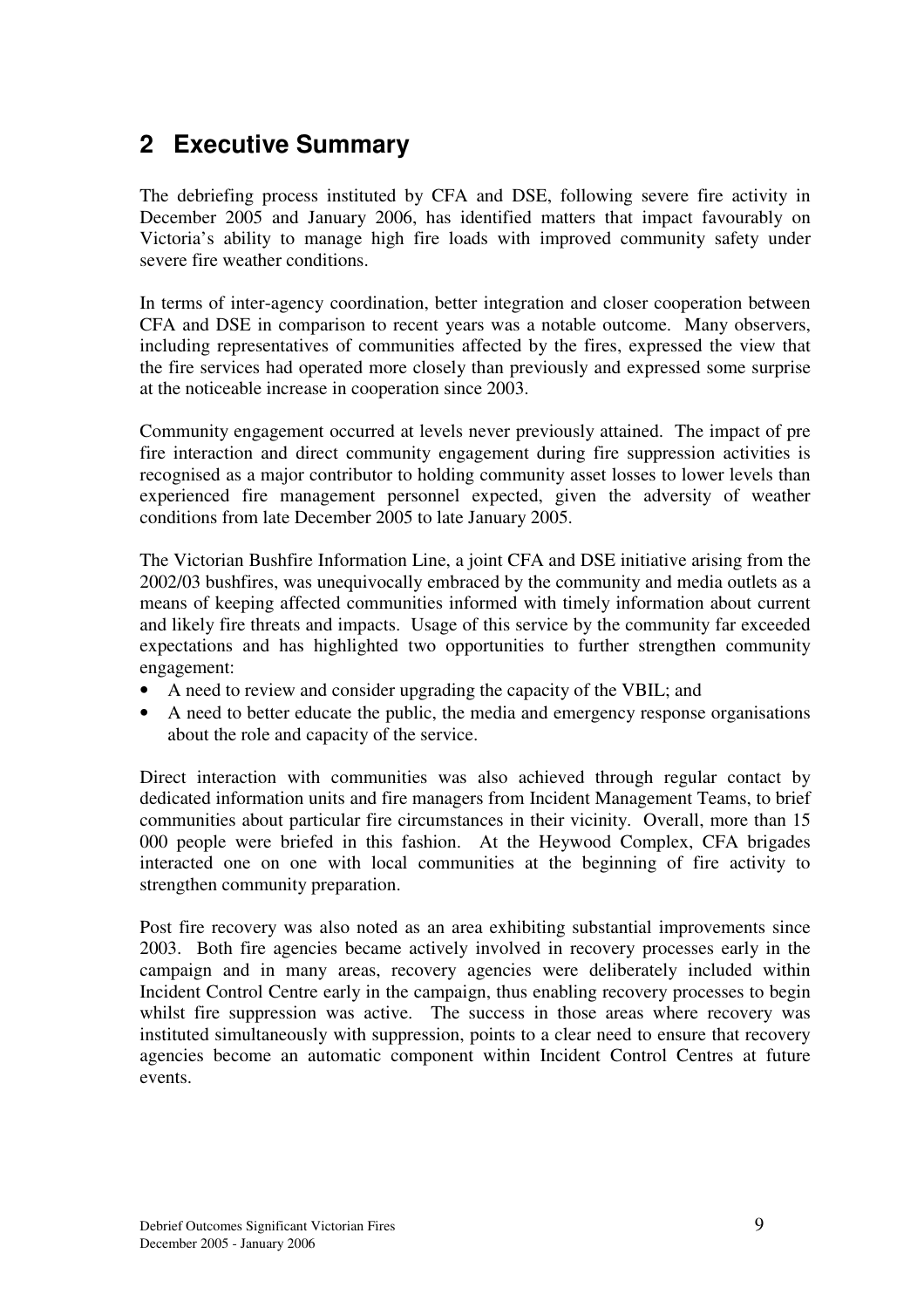A number of areas were identified where improvements ought to be achieved. Many of these impact directly at local and regional level and are not considered in this report. The key issues identified at state level, being matters about which some consideration by the fire agencies, the wider emergency services organisations, and recovery agencies is warranted, include:

- Incident Command and control
- Fire Agency Coordination
- Emergency Management Arrangements
- Management of non-combatants on the fireground.
- Use of Information Technology
- Victorian Bushfire Information Line
- Communications Planning
- Response and Recovery/Rehabilitation
- Naming of fires
- Sustainability of information flow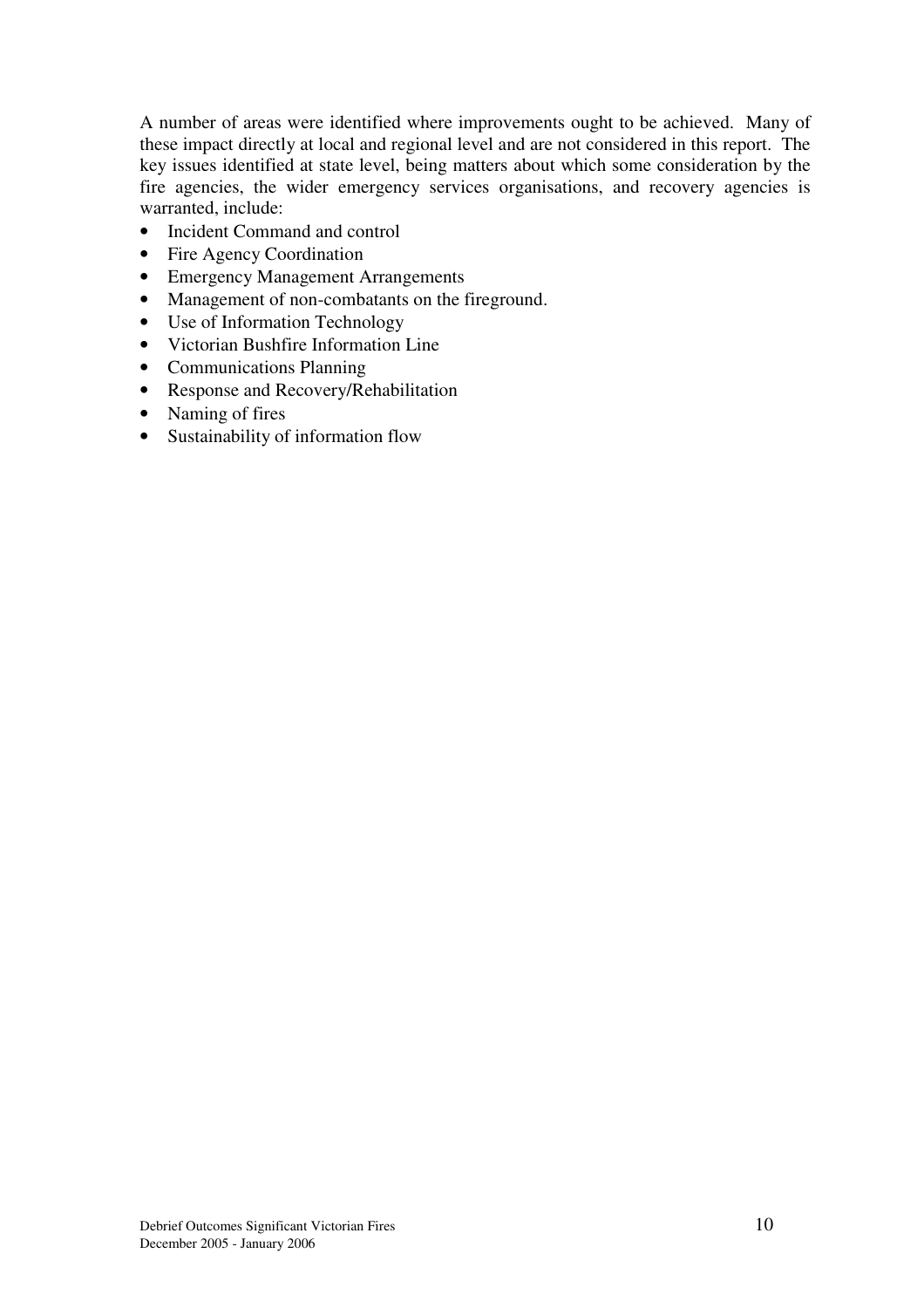# **3 Description of Event**

## *3.1 Long term rainfall*

Although no short term rainfall deficit was apparent during December 2005 - January, 2006, there was a very deep underlying dryness stemming from a substantial 3 year rainfall deficit across parts of Victoria. The rainfall chart for the 6 months to the end of December (Figure 1) indicates that most of Victoria had experienced average or above average rainfall with only three small pockets of below average rainfall during that period.

According to anecdotal sources, the long term rainfall deficit may be much deeper than illustrated in Bureau of Meteorology charts below. In some areas, e.g. SW Victoria, DSE records suggest the period of below average rainfall extended to 9 years with most lakes, reservoirs, creeks and rivers either dry or almost dry.



The corresponding chart for the 3 year period to the end of December 2005 (Figure 2) indicates quite a different picture, highlighting a serious moisture deficit. In the three years to December 2005, extensive areas in the southern half of the state experienced below average rainfall, one substantial pocket in Gippsland, generally between Lakes Entrance and Orbost, recorded very much below average rainfall and there were only two areas – to the east of Echuca and between Echuca and Swan Hill - where rainfall registrations during that period exceeded the average.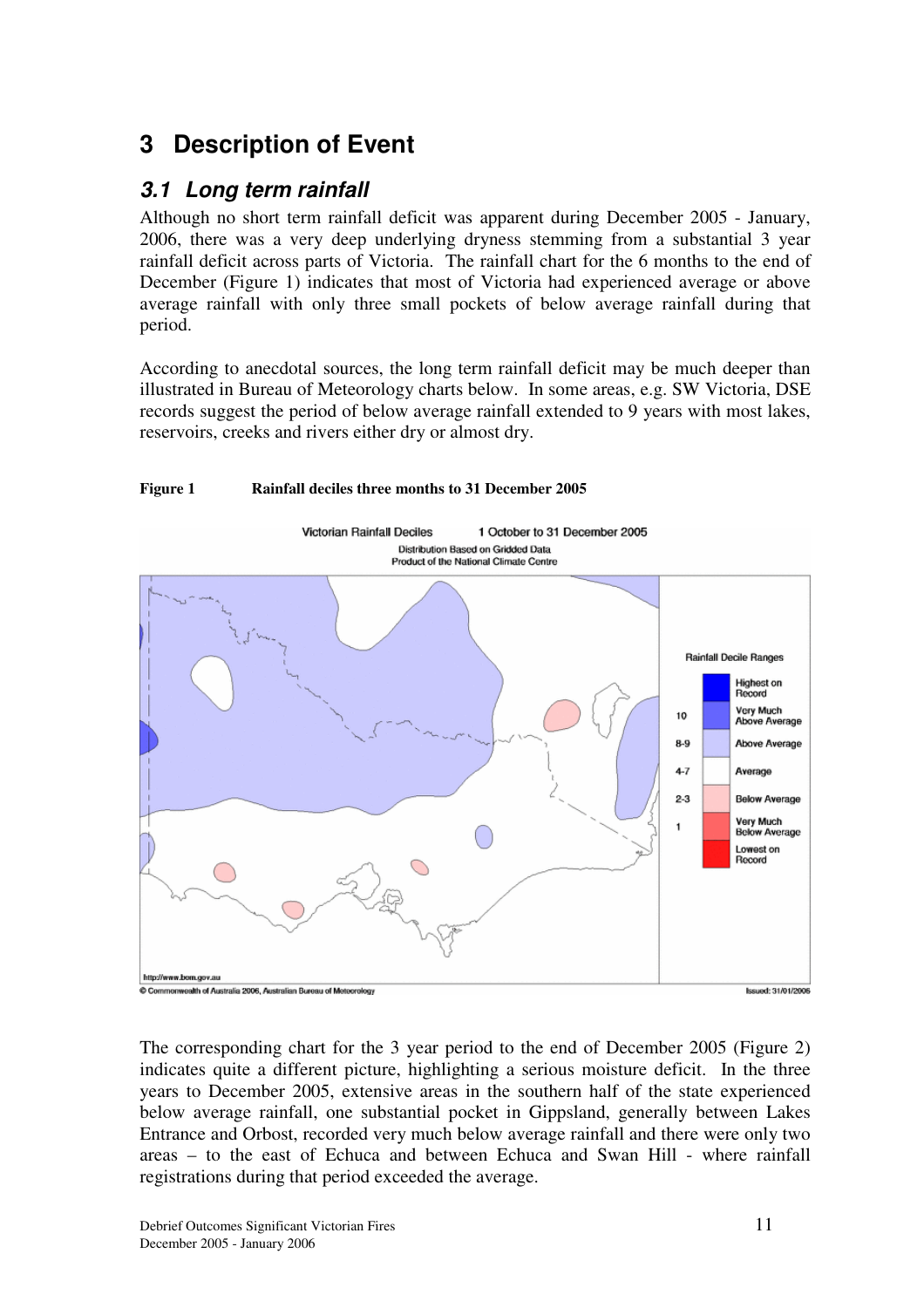

#### **Figure 2 Rainfall deciles three years to 31 December 2005**

## *3.2 Synoptic Situation during late December 2005 and January 2006*

Weather conditions during late December 2005 and January 2006 followed a classic cycle of extreme fire weather conditions recurring at intervals of about one week. On 24 December 2005 a high pressure ridge moved into Victoria and continued to move in an easterly direction until 27 December 2005 where it became centred in the Tasman Sea. A cold front followed overnight and brought cooler conditions.

The next high pressure ridge moved into Victoria behind the front but weakened quickly. On 29 December 2005, another high-pressure centre developed in the Tasman and by the next day this high brought warm northerly winds over Victoria. On 31 December 2005, a trough moved into southwest Victoria bringing variable wind conditions and extreme forest fire danger in the west. This trough moved across Victoria and cleared the State by 2 January 2006.

Extreme fire weather occurred during this period, when the forest fire danger index ("FFDI") exceeded the nominal "worst possible" on the McArthur scale, foreshadowed later events.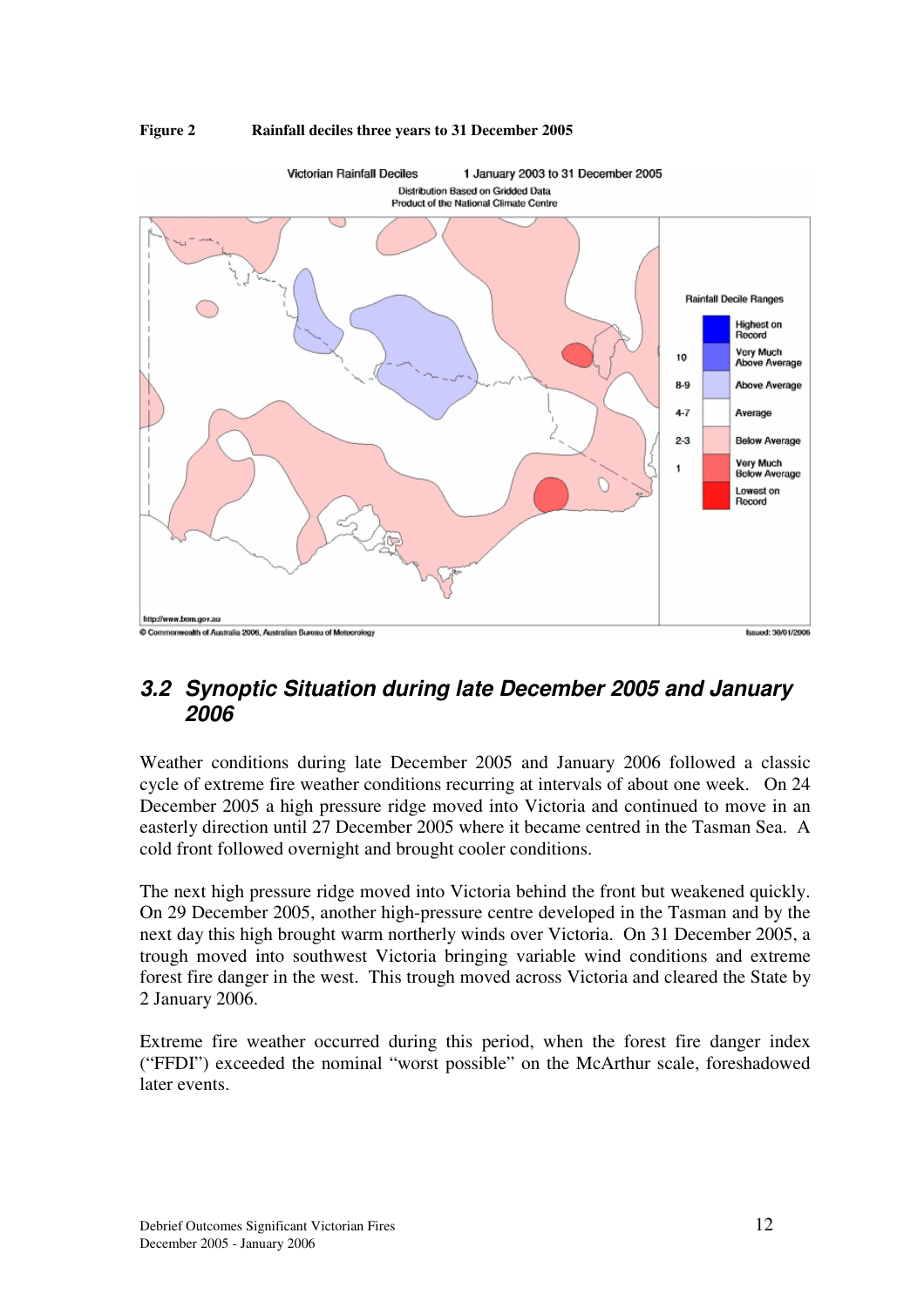At Horsham on 31 December 2005, weather at 1641 hours was:

- Temperature: 42.9°C;
- RH: 10%; and
- Wind: NNW average 65 km/hr (gusting to 74km/hr).

The resultant FFDI was calculated as 162 on the McArthur scale.

As January 2006 unfolded, Victoria continued to experience adverse fire weather, underpinned by persistent and long term dryness, and associated with generally warm and highly unstable atmospheric conditions stemming from active tropical weather systems.

A high-pressure ridge dominated until 9 January 2006 when it moved into the Tasman bringing northerly winds once again over Victoria. Another trough entered the State from the west and continued to move through Victoria, exiting the State by 11 January 2006, followed by another high-pressure ridge in the west. On 12 January 2006 a front passed through the south and another new ridge quickly formed behind it.

This high-pressure ridge dominated Victoria's weather until 15 January 2006 when an inland trough from New South Wales entered Victoria and lingered in the North East until 19 January 2006. The high-pressure ridge became centred in the Tasman from 20 January 2006 bringing hot northerly winds and Very High to Extreme fire danger over much of Victoria. These conditions continued until late on 22 January 2006 when the next change brought milder temperatures and reduced wind speeds. A ridge of high pressure which developed in the Bight behind the front began to cross Victoria on 23 January 2006, becoming centred in the Tasman on 26 January 2006, and again bringing hot northerly winds and Extreme fire weather to Victoria. On the afternoon of 26 January 2006, conditions eased with a SW change accompanied by showers and thunderstorms. This trough moved further into the State and lingered in central Victoria until 30 January 2006. Although temperatures remained warm in this period high humidity prevailed, easing the fire situation.

The synoptic situations that prevailed are illustrated in the following figures (Figures 3- 6):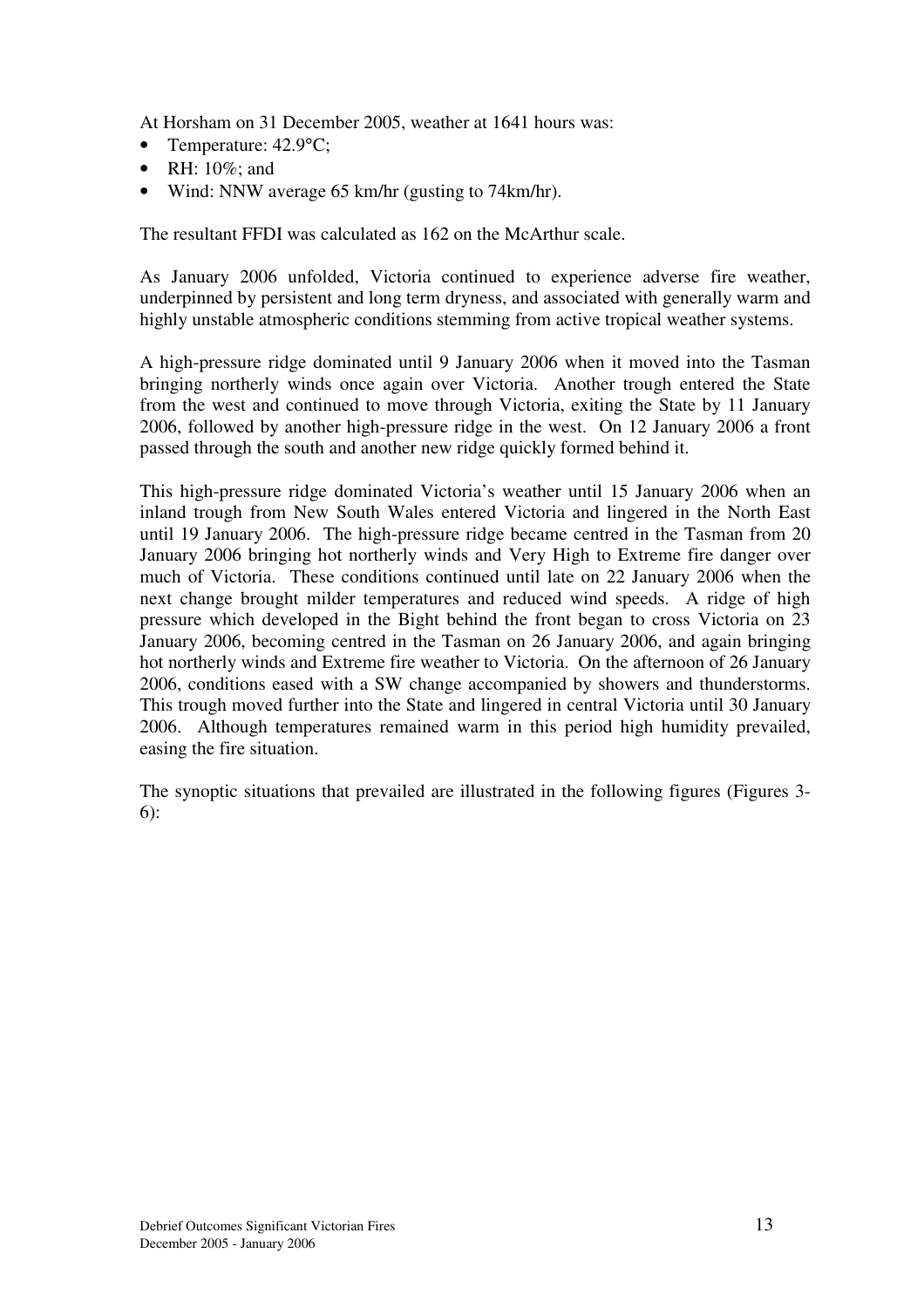





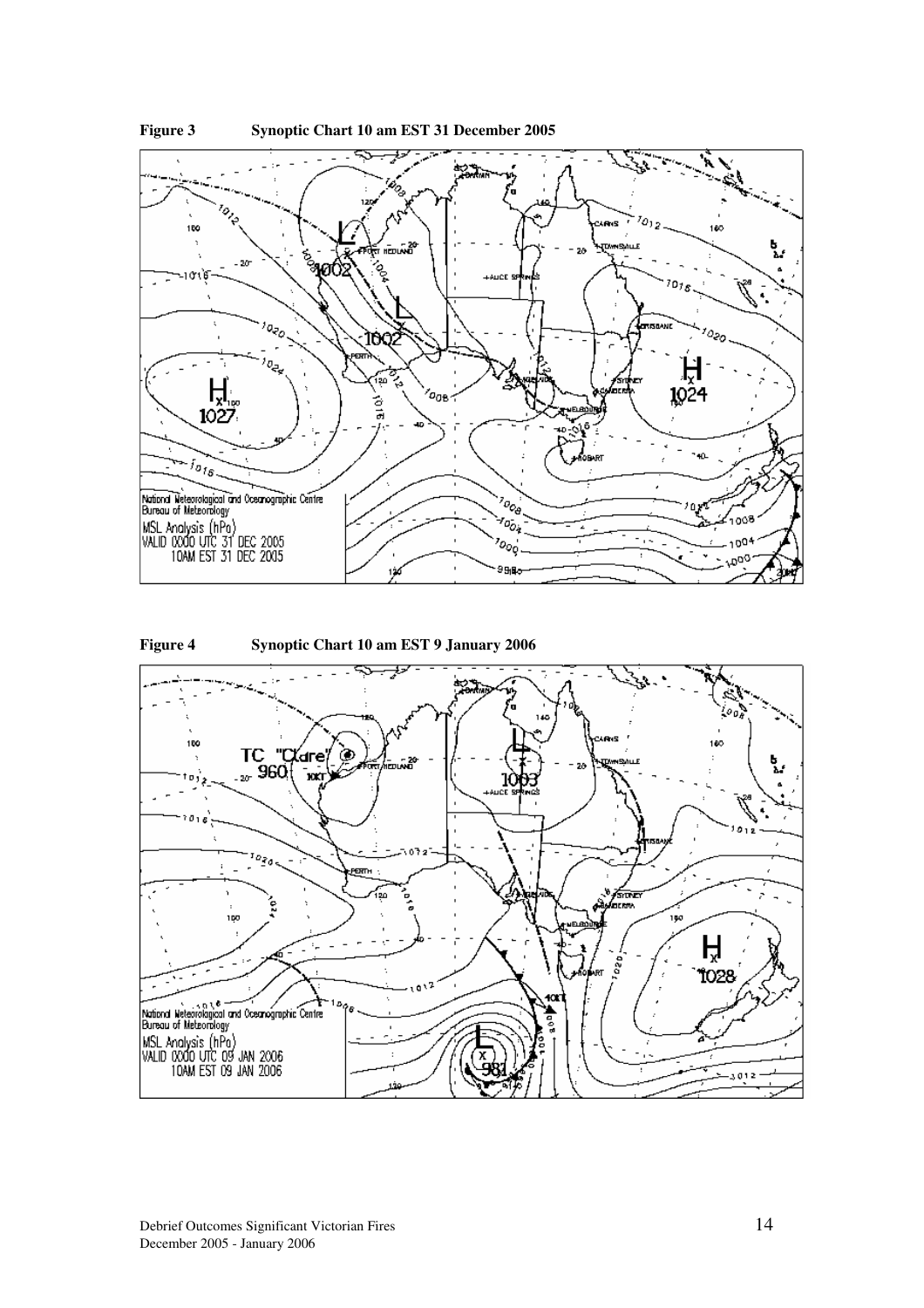



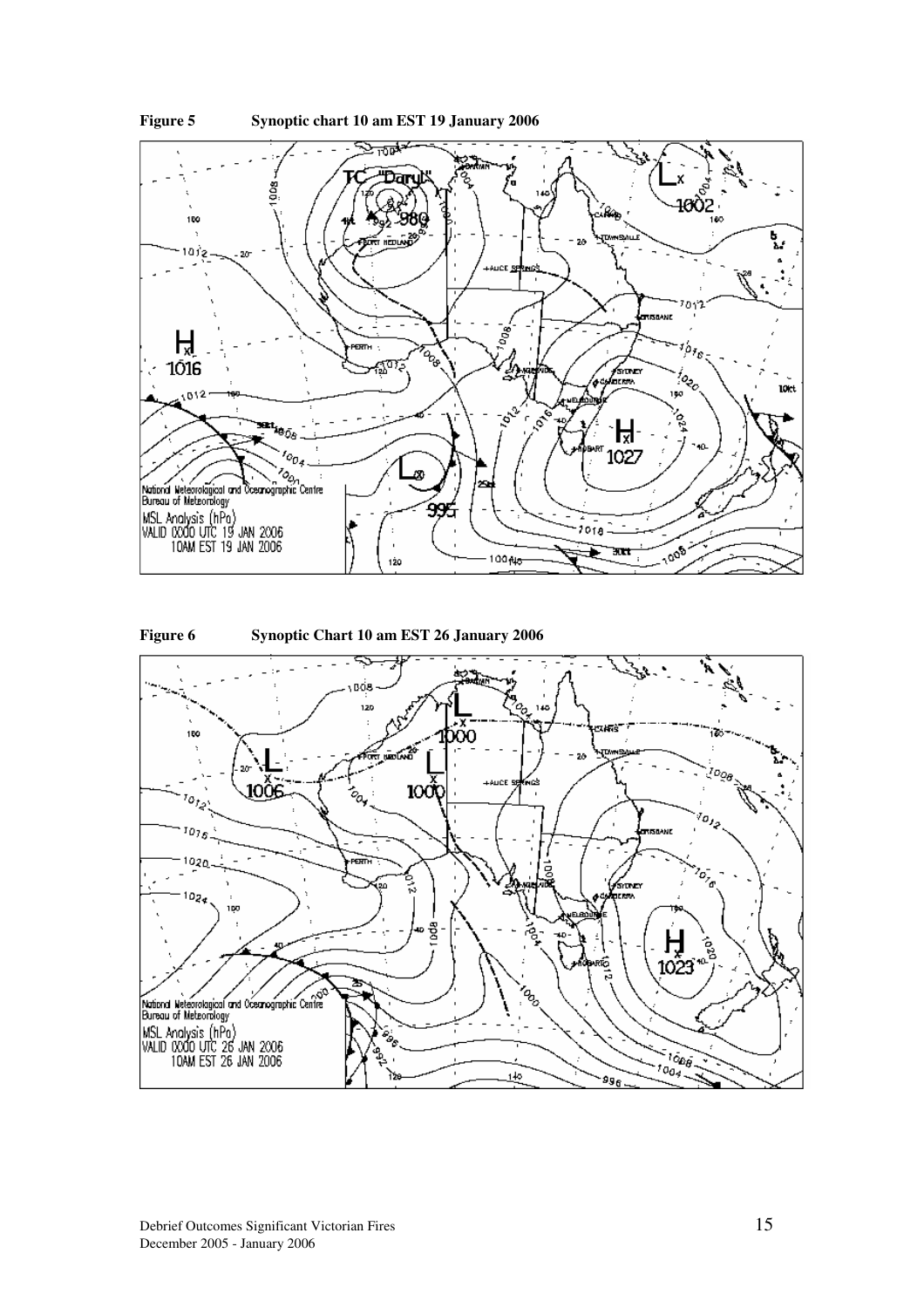## *3.3 Lightning*

Extensive lightning activity occurred in the week commencing 15 January 2006. Further severe lightning occurred during late January. The potential impact of lightning as a fire source can be gauged from the composite chart of lighting discharges recorded by lightning detection equipment between mid - late January 2006, (Figure 7) illustrating that almost no part of Victoria escaped impact. Fire management agencies, support agencies and communities were on a state of high alert for several successive weeks.

#### **Figure 7 Composite Lightning Charts 15 January – 29 January 2006**



## *3.4 Fire Starts*

Due to the impact of underlying dryness on fuel moisture conditions, fuel beds exhibited high lightning receptivity and it was inevitable that fire services would experience a very high fire load. In the period between 15 and 30 January 2006 rural fire agencies recorded 1067 vegetation fires (CFA 879, DSE 188). CFA also recorded 2514 other incidents.

Twelve fires, listed in Table 1, developed into significant proportions requiring a coordinated response by the joint fire agencies and emergency response, coordination and recovery bodies.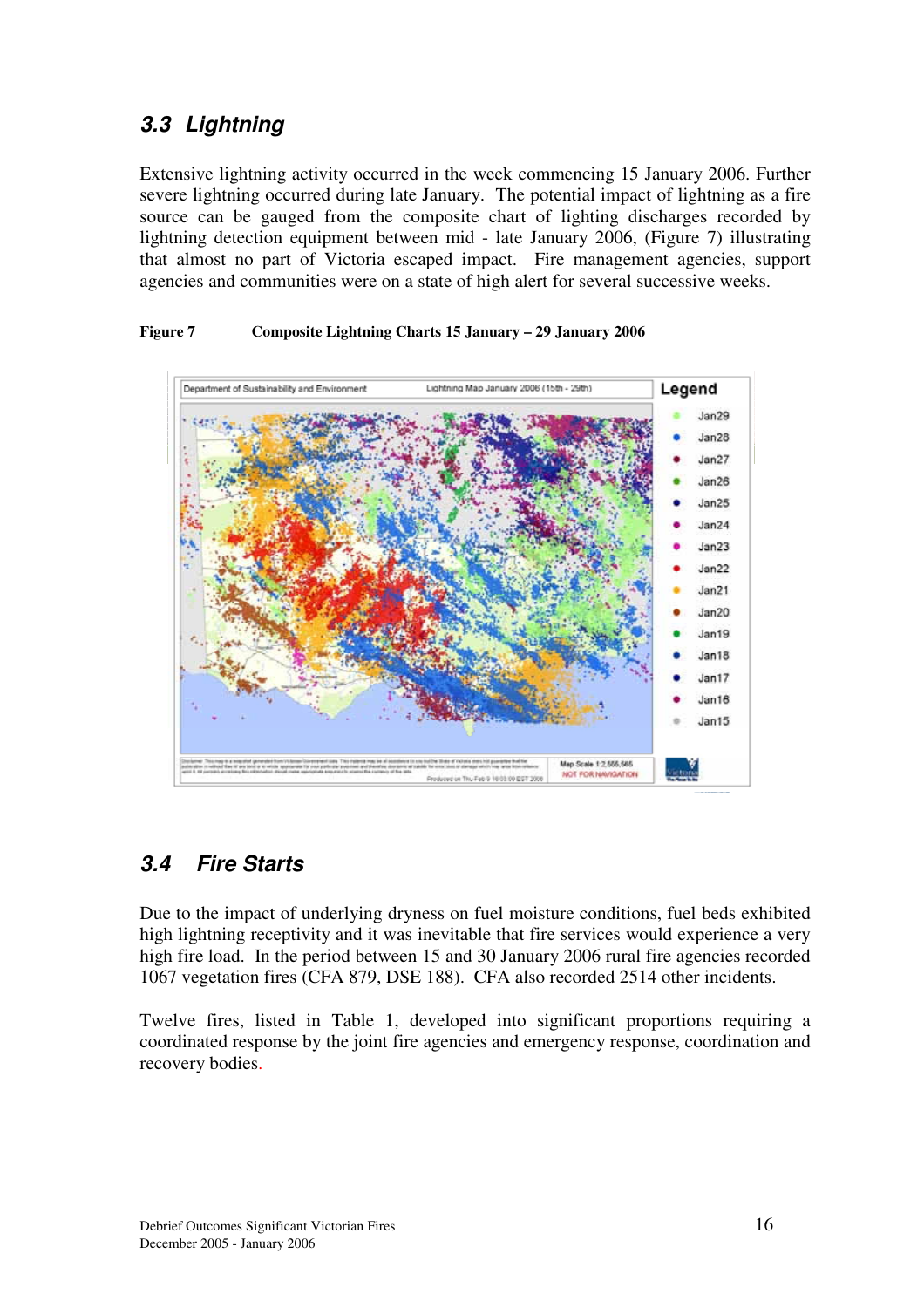| <b>Table 1</b> | <b>Major fires December 2005 - January 2006</b> |            |            |
|----------------|-------------------------------------------------|------------|------------|
| Date           | Fire                                            | Cause      | Area (ha.) |
| 21/12/05       | <b>Griffin Track</b>                            | lightning  |            |
| 27/12/05       | Rocky Den                                       | lightning  |            |
| 31/12/05       | Deep Lead                                       | lightning  | 75         |
| 19/01/06       | Seninis Track                                   | deliberate | 152        |
| 19/01/06       | <b>Troeth Road</b>                              | lightning  | 12         |
| 19/01/06       | <b>Brands Track</b>                             | lightning  | 14         |
| 19/01/06       | Yallakar Sth                                    | lightning  | 41         |
| 20/01/06       | <b>Century Track</b>                            | lightning  | 67         |
| 20/01/06       | Mt Lubra                                        | lightning  | 1302       |
| 22/01/06       | Burgan Track (Kinglake/Glenburn)                | lightning  | 16         |
| 22/01/06       | <b>Granite Hills</b>                            | lightning  | 8          |
| 22/01/06       | Melba Control (Yea/Glenburn)                    | lightning  | 54         |

During the peak periods of activity, more than 6 000 people were engaged in suppression and support activities each day. Interstate assistance for suppression purposes included more than 650 firefighters from New South Wales (NSW) and Tasmania (Tas).

Community interest reached unprecedented levels. The Victorian Bushfire Information Line ("VBIL") received 17 361 calls from people seeking information about fire related activity between 20 and 29 January 2006. More than 15 000 people from affected communities attended 102 public meetings arranged by the fire, emergency response and recovery agencies.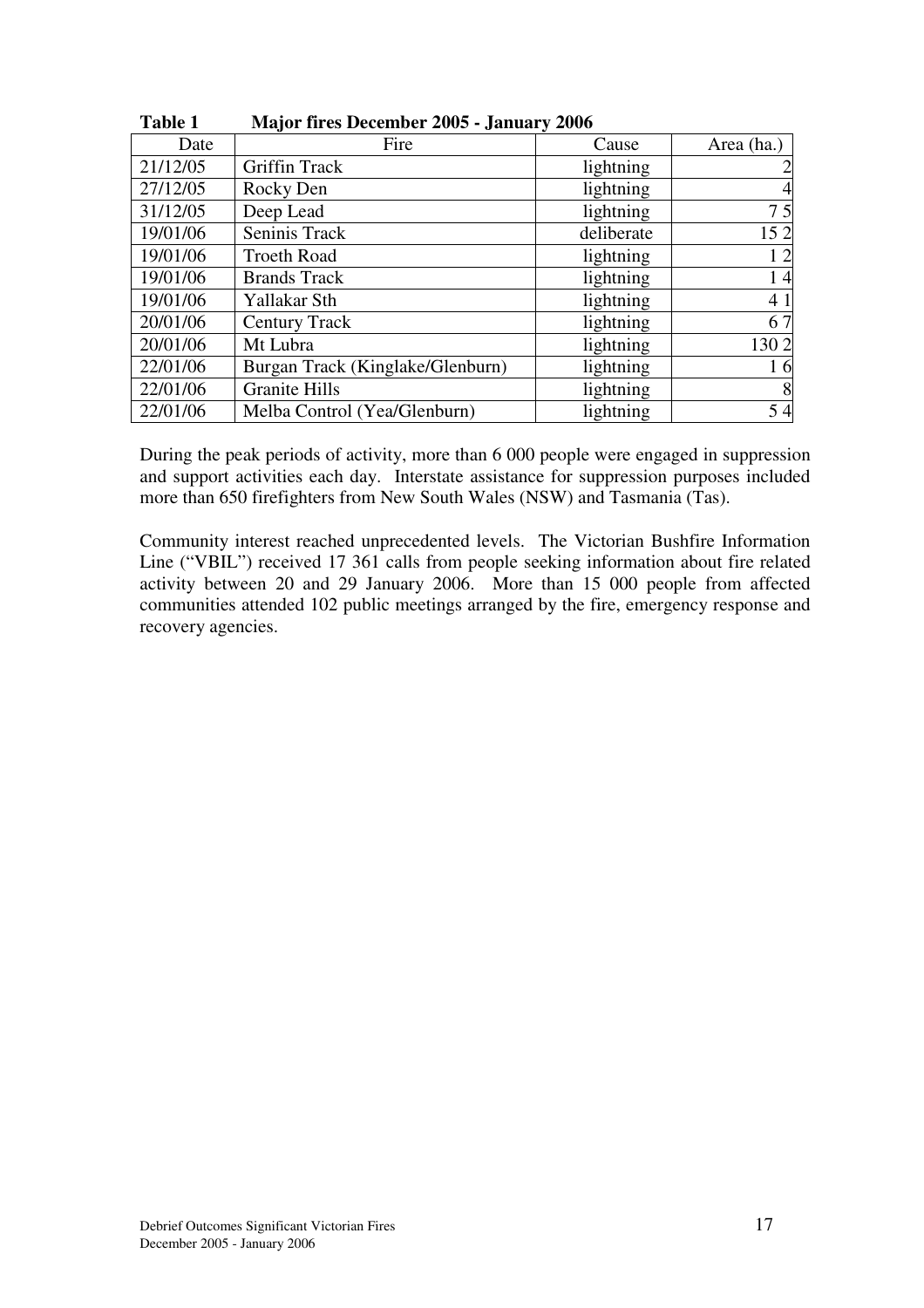# **4 Debrief Process**

State level debriefs and major fire complex debriefs were coordinated by a Debrief Project Team, jointly established by CFA and DSE, in accord with a memo jointly issued by the Chief Officer CFA and the Chief Officer, Fire and Emergency Management DSE. A copy of this memo is appended as Attachment 1 (sec. 7.1). Note that whilst this memo referred to the January 2006 fires, the opportunity was taken during the Heywood and Horsham debriefs to also review significant fires that had occurred in December 2005, and at the Seymour debrief to review operations on some other fires in the area (including the Whiteheads Creek fire of 24 December 2005 and the Tooborac fire of 8 February 2006).

The process utilized involved a tiered debriefing structure with initial debriefs held for fireground personnel, Incident Management Teams (IMTs), Regional Emergency Coordination Centres (RECCs) followed by an overarching debrief for each major fire or fire complex. The debrief process was also informed by the CFA State Emergency Coordination Centre ("SECC") and DSE Emergency Coordination Centre ("ECC") debriefs.

Principal debriefs were held between 7 February 2006 and 9 March 2006. The outcomes from the principal debriefs are attached as appendices in accord with Table 2.

| <b>Debrief</b>                                                | Date                         | <b>Attachment No.</b> |
|---------------------------------------------------------------|------------------------------|-----------------------|
| DSE ECC                                                       | 10 February 2006 at DSE HQ   | 7.3                   |
| <b>CFA SECC</b>                                               | 22 February 2006 at CFA HQ   | 7.4                   |
| Victorian Bushfire Information 6 March 2006 at DSE HQ<br>Line |                              | 7.5                   |
| <b>State Aircraft Unit</b>                                    | 7 February 2006              | 7.6                   |
| <b>Communications SW Group</b>                                | 21 February 2006 at Ballarat | 7.7                   |
| Brisbane Ranges - Century<br>Track fire                       | 23 February 2006 at Norlane  | 7.8                   |
| Moondarra - Seninis Track fil                                 | 2 March 2006 at Traralgon    | 7.9                   |
| Alexandra Complex                                             | 3 March 2006 at Seymour      | 7.10                  |
| <b>Heywood Complex</b>                                        | 8 March 2006 at Heywood      | 7.11                  |
| Horsham Complex                                               | 9 March 2006 at Horsham      | 7.12                  |

**Table 2 Principal debriefs Dec. 2005 – Jan. 2006**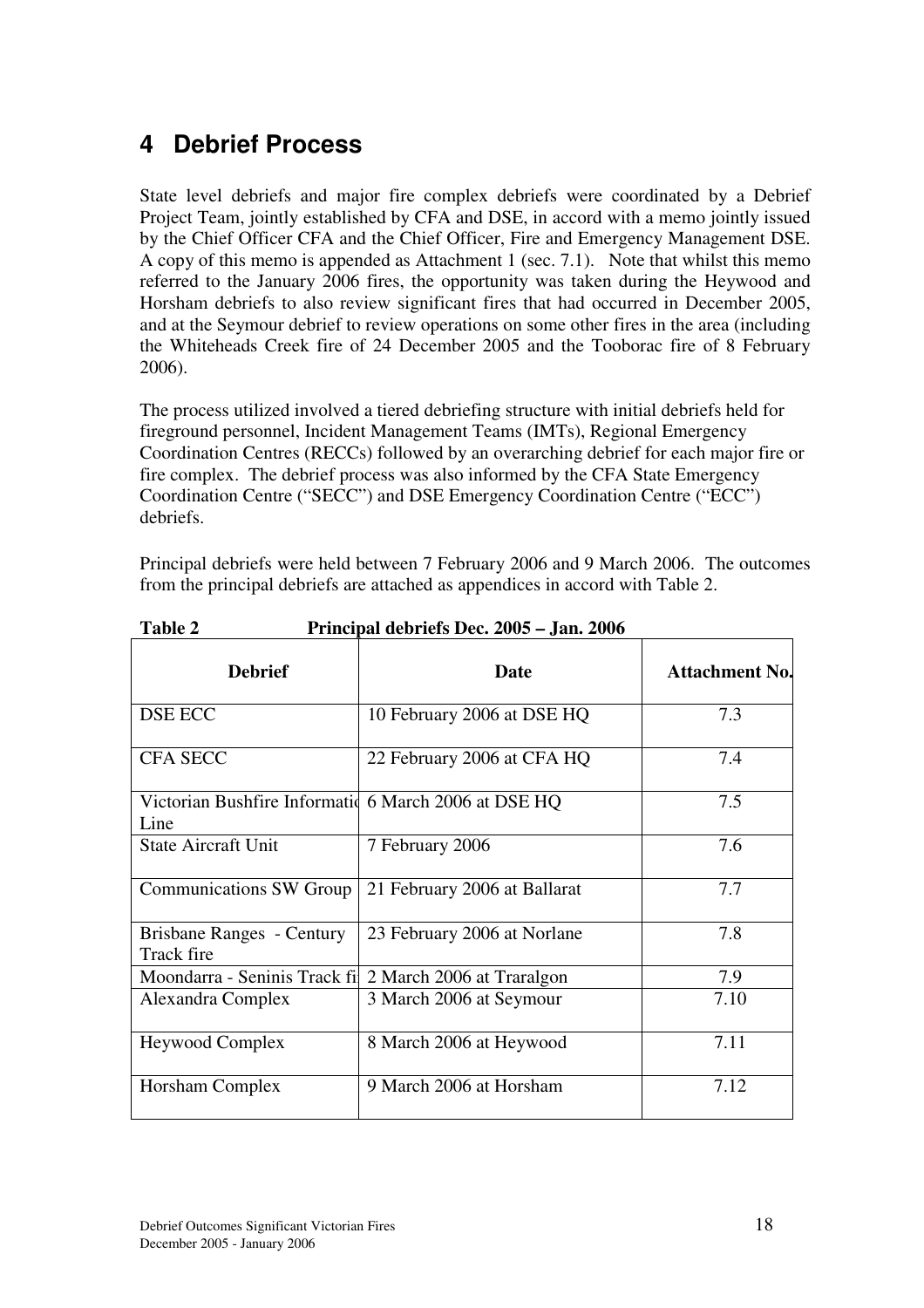Underlying debriefs at local/unit and district/regional level were held with the intent to feed into major debriefs, although at the time the major fire and fire complex debriefs were conducted, some of the underlying debriefs had not been conducted due to continuing fire loads. The debrief process was supported by a major data collection programme in which individuals were invited to record key issues of state significance on pro forma documents and forward to the Debrief Project Team for collation and analysis.

Records from all of the debriefs plus individual or group comments on the pro forma documents were provided to the Debrief Project Team.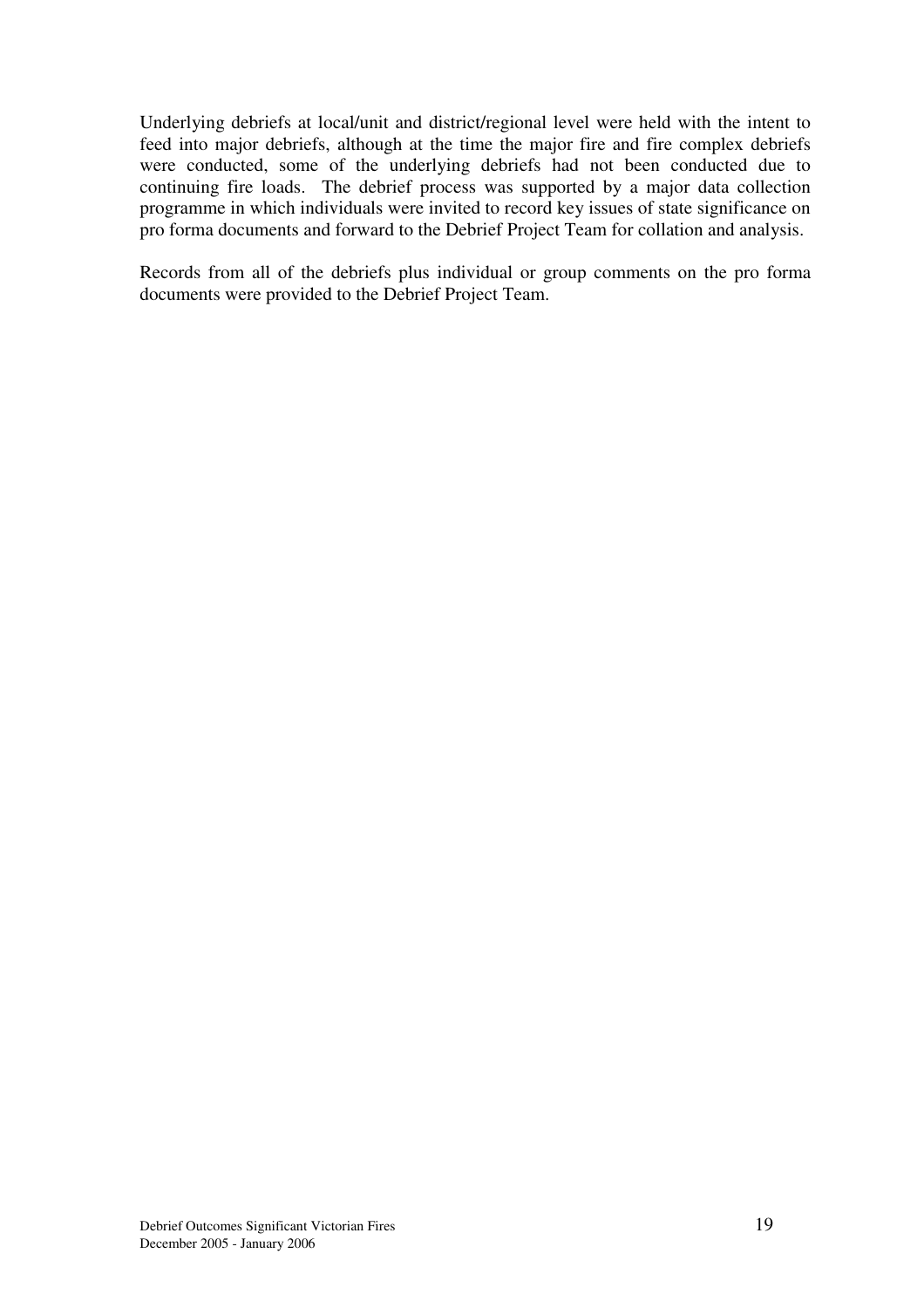# **5 Key Observations**

It is not the role of this report to make firm recommendations about how or whether Victoria ought to change the way in which it transacts its fire business. Rather, the brief for this report was to identify major issues that were raised during debriefs and/or highlighted as matters that require state level consideration, resolution or adoption, and to bring them to attention of the joint agencies to consider. This exercise has provided a brief snapshot only of one fire campaign and cannot claim to fully understand and appreciate the rationale behind Victoria's fire and emergency management structure and processes.

## *5.1 Things that went well*

Stand-out issues that emerged during the debrief process were;

- Very much stronger joint-agency relationship and integration between CFA and DSE evident in emergency situations, compared to recent years;
- New, and much higher benchmarks established in the community information and engagement field;
- Operations and impact of the VBIL;
- Deliberate processes to involve recovery and rehabilitation organisations at the beginning of the fire rather than delaying their involvement until suppression action was largely completed; and
- Enhanced understanding of the importance and need for sound awareness and training at all levels of the emergency management cornerstones, especially legislation, cross-agency arrangements and appreciation of the responsibilities and resource capabilities of all partners.

## **5.1.1 Inter agency collaboration**

Observations about interagency collaboration were readily proffered by people and agencies external to the CFA and DSE, although there was clearly some quiet satisfaction expressed from the joint agencies that their level of integration has attained levels never previously achieved or recognised in the community. These views were expressed at each of the fire complex debriefs and noted in the ECC/SECC debriefs. It is apparent that CFA and DSE have moved much closer together than ever before. This is a major shift since 2003.

Many instances occurred where CFA officers were appointed as Incident Controllers ("IC") at DSE fires, operating from DSE Incident Control Centres ("ICC") and vice versa. There were many instances where the IC alternated between the two agencies depending on fire circumstances, best fit for the role and availability of accredited staff. This concept was almost untenable a decade ago. Significantly, community observations expressed strong satisfaction at the way in which integrated operations worked.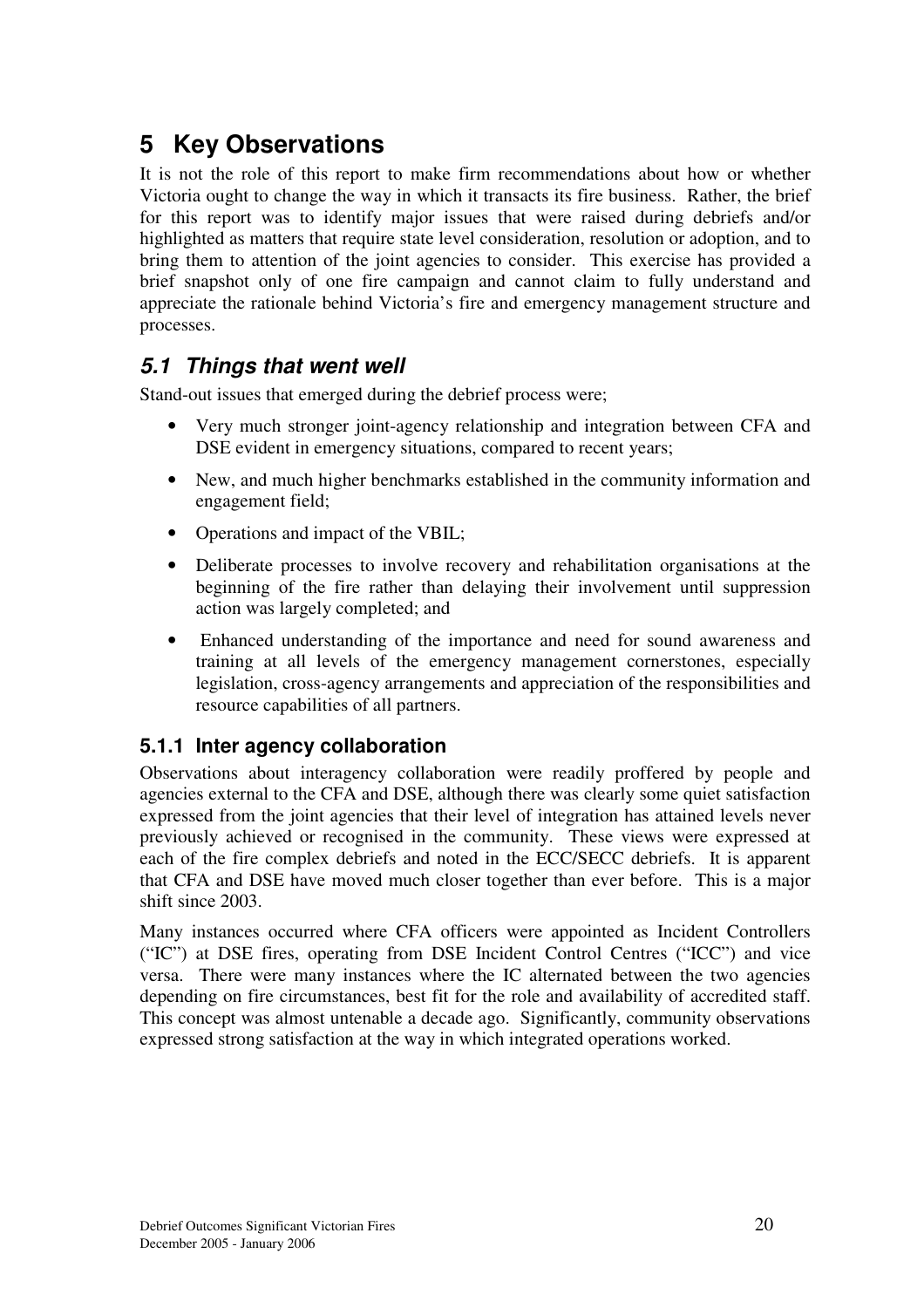There have been a number of recent and far reaching inquiries that have contributed to changes:

- 1997 Dandenong Ranges Coronial inquiry;
- Linton Coronial Inquiry;
- Inquiry into the 2002-2003 Victorian Bushfires (2003);
- Auditor General Performance Audit Fire prevention and preparedness (2003);
- COAG National Inquiry on Bushfire Mitigation and Management; and
- Federal Government House Select Committee Inquiry on 2003 Bushfires (Nairn Inquiry).

The above series of inquiries followed earlier and significant inquiries resulting from major fire activity in 1939, 1944, 1977 and 1983, all of which helped to shape the current structure and format of rural fire management in Victoria. The more recent inquiries have provided some of the catalysts to fine tune that structure and assist the implementation of positive integration processes, especially between CFA and DSE.

It is a reasonable observation to make that DSE and CFA operated as two quite independent agencies less than one decade ago. Indeed, it is not uncommon across Australia for land management agencies to manage their fire operations quite separately from dedicated rural fire agencies, with yet further separation between the land management/rural agency fire group and dedicated urban fire services. The rationale for that is to be found in their respective raisons d'etre, but it is important to understand that periodically, all agencies with a fire management capacity must operate under a common umbrella, coordinating with and assisting each other in response to major fire activity or other large scale emergencies where their respective skills and capacity must be applied in a unified and cooperative manner.

While each agency continues to preserves its unique culture, as it rightly should, it is clear they have moved progressively closer together, both at field implementation level and at state level. The Cooperative Agreement between CFA and DSE (October 2003) has demonstrated its capability to deliver joint incident management, a position that was not attainable only several years ago. This movement has partially arisen as a result of initiatives introduced by earlier reviews and inquiries but not all of the credit for the change is due to external influences. There has been significant recognition from within the fire agencies that they must work together in a partnership with each other and with the community in order to serve the community. The bulk of the impetus for the cooperative approach evident now between DSE and CFA is largely due to the initiative of staff in the two organizations. It would be unfair if there was a failure to recognise the very real impetus that the agencies themselves have provided in jointly reaching the current status of that partnership in 2006.

Many comments were proffered during the fire complex debriefs about positive changes since 2003 with some surprise expressed by communities at the extent of the change. Philosophically, DSE and CFA have probably moved as close together as they can and further improvements in their ability to operate as a coordinated joint agency unit requires fundamental analysis, by them, of how they work together, how they interact with the wider emergency management community and the compatibility of their respective support and information systems.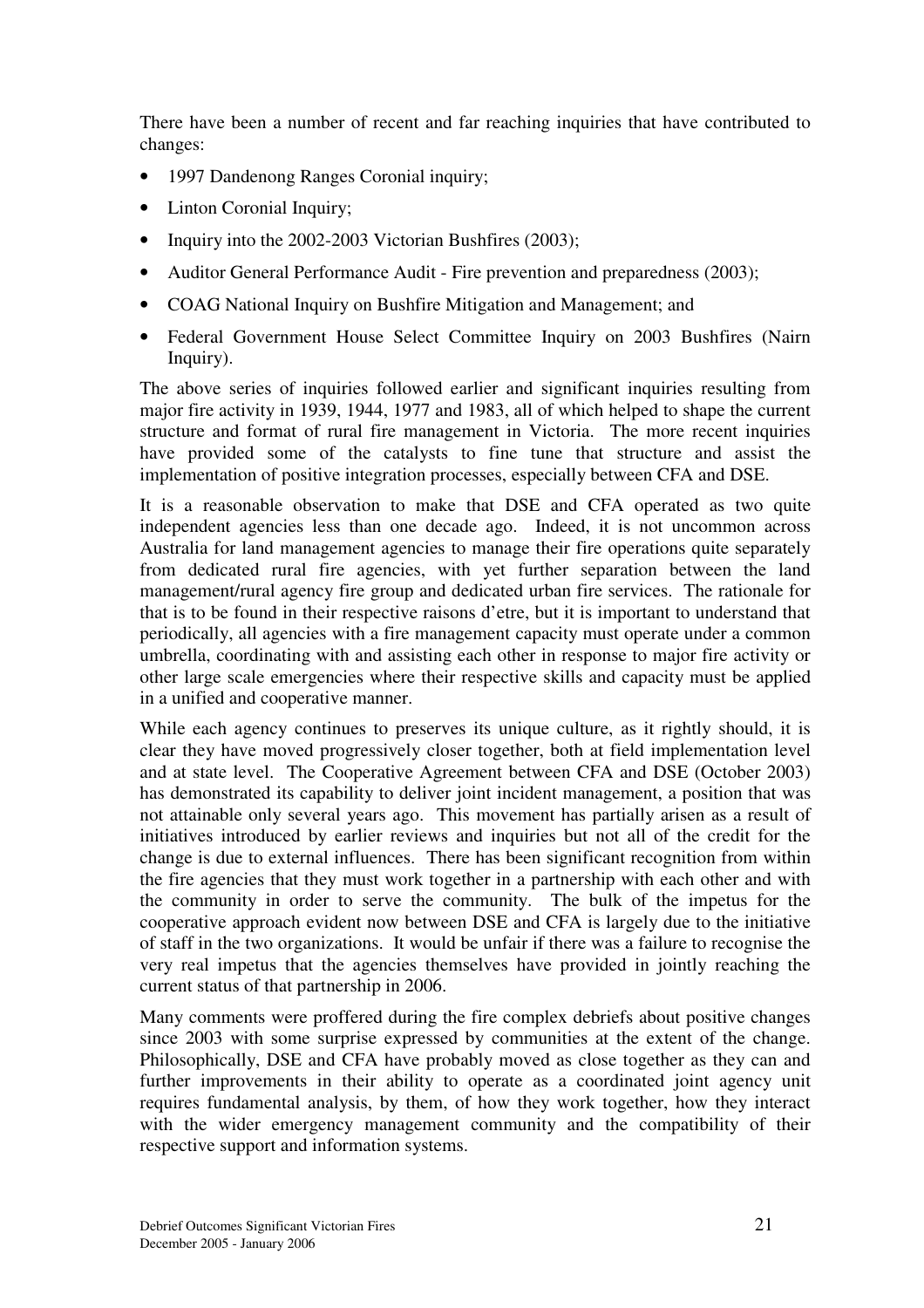It is not necessarily a case that major changes are now required, but some refinement and maturity in implementation of how they conduct their fire business as a partnership.

## **5.1.2 Community Engagement**

It is globally recognised that the role of well informed and prepared communities is paramount in reducing the potential impact of severe fire activity. Under conditions of extreme fire load, fire and emergency services can never guarantee the ability to be the sole provider of protection for communities at risk in every instance, and look to the communities and their residents to become actively involved in community self help. To obtain the best outcome, it is critical that fire and emergency services and communities work as a partnership.

Such partnerships cannot be put into effect at the eleventh hour. There must be ongoing initiatives and interaction to ensure that communities possess adequate levels of awareness that enable them to understand the nature of fire and actions that they can implement, either jointly as communities or as individual householders. While pre-fire education and awareness raising is one of the cornerstones on which effective community protection is founded by providing communities with sufficient information to make effective plans and preparations, this must be supplemented with provision of timely and accurate information to threatened communities during an event, to enable them implement the appropriate parts of their planning.

Community engagement prior to the fires continued the work originally initiated through the CFA Community Fireguard program, introduced after Ash Wednesday. The Century Track fire in Brisbane Ranges National Park offers a good case study. There are 7 or 8 very active Community Fireguard groups in this area. Housing losses were confined to 3 totally destroyed and 2 severely damaged. As significant as those losses are to the occupants and owners, experienced observers suggest that losses of much greater magnitude were likely, given the interaction of geography and vegetation, fire intensity and prevailing weather conditions. These observers strongly indicated that losses were restricted to the levels that occurred due in part, to very high levels of community awareness and preparation. Although not a part of this debrief process, similar benefits emerged during the Riley Rd Fire (Snake Valley - Ballarat) where effective Community Fireguard units had been set up. These successes highlight the value of community/fire service interaction and ongoing need for adequate resourcing of community engagement activities.

Very significant advances have been made in the capability to interact with communities not only before fires but during the response phase. Trained and effective Information Units are now an integral component of the community engagement process and are based in incident control centres during incidents. Their roles include collation and distribution of pertinent information to a range of outlets, including media, VBIL (via SECC/ECC) and direct to communities either during community meetings or through recognised information centres where residents could either view information sheets or collect a copy.

The very high levels of positive community interaction that were evident during these fires, attributed to early engagement with affected communities by fire management and support agencies, was a very real highlight thread common to each of the major fire complex debriefs. The community collectively displayed a massive appetite for factual and timely information.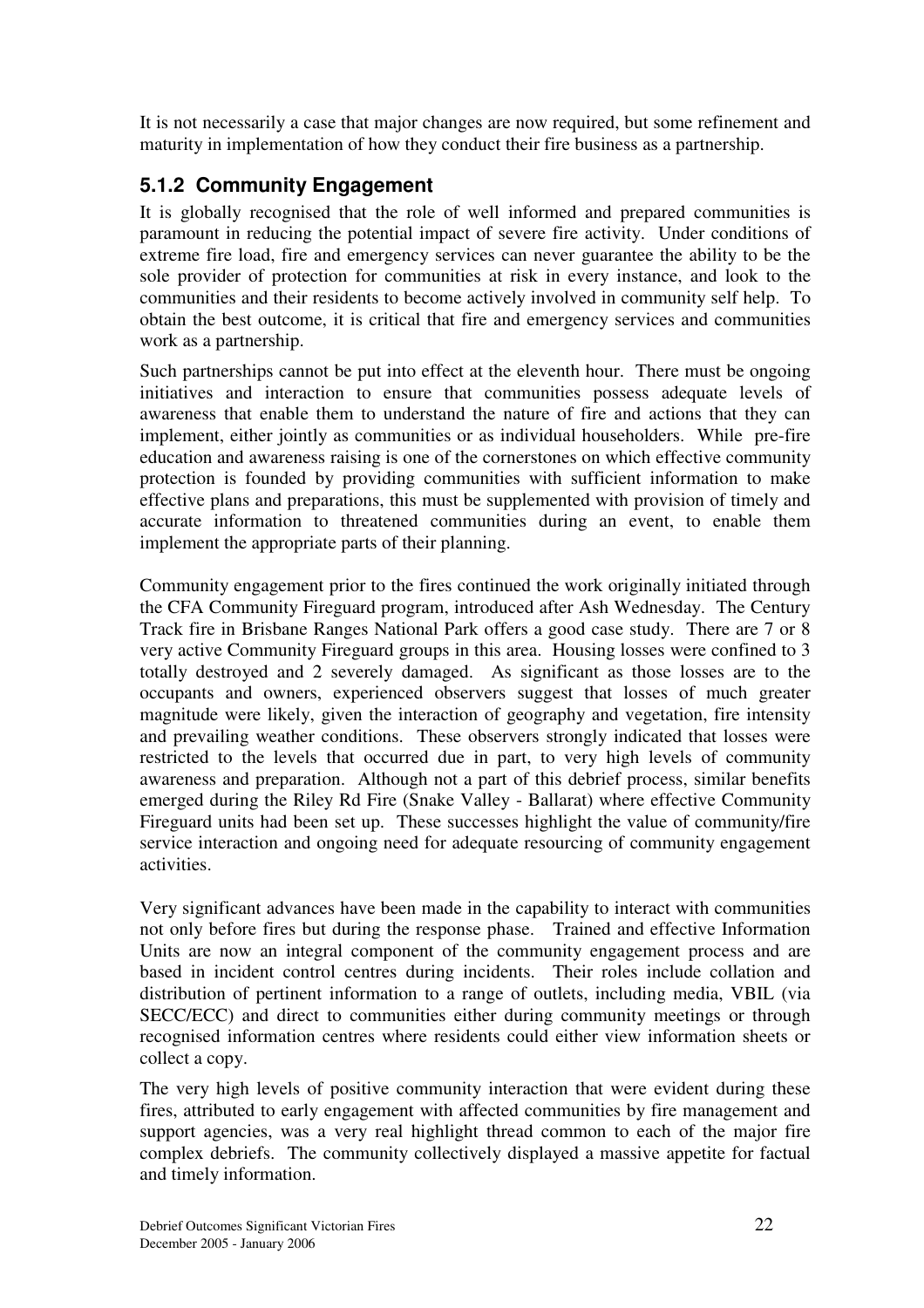In desperate situations, communities do not want anything other than the best and most updated analyses of emergency situations - they want to know what has happened and what is likely to happen in the immediate future. They want information that is as accurate and realistic as possible. They want the best estimate of the experts and even if the news is not favourable, they need and want to know.

Between 19 and 29 January 2006, interaction with affected communities reached unprecedented levels. In total, over 15000 people attended just over 100 public meetings that were convened by the fire and emergency agencies to inform communities about fire behaviour, current and predicted threats and actions that communities and individuals could implement to minimise risk to them and their assets.

Communities were highly appreciative of the content and quality of information with which they were provided. It became clear that rather than hearing all information from dedicated information and media units, the community welcomed inputs at community meetings from people who were closely involved in operations or planning at the IMT and provided a "face" for CFA or DSE decision makers.

## **5.1.3 Victorian Bushfire Information Line**

An important adjunct to direct community engagement is the VBIL. This facility, a statewide bushfire information service, was formally instituted as a means of directly engaging with and communicating bushfire information to the wider community. It was developed from interim processes established in 2002/03 to provide better information flow to communities during the 2003 Alpine fires. CFA and DSE jointly established the facility at Wendouree, near Ballarat, and continue to cooperatively manage it. When the 2005/06 fires occurred its function had been extended to incorporate general fire information and was not restricted to emergency incidents.

The VBIL provides bushfire information to the general public across a range of topics, including:

- incident updates,
- bushfire planning information for those living in bushfire risk areas,
- fire information for persons travelling to or through bushfire affected or bushfire risk areas, and
- general fire restriction (e.g. fire bans, fireworks displays, Barbecues) and prescribed burning information.

VBIL call takers provide direct information to the public using a database of Frequently Asked Questions (FAQs) that provide pre-determined responses to specific topics. During periods of high level community interest in fire activity, VBIL regularly receives information updates for specific incidents, direct from the Emergency Coordination Centres of CFA or DSE, and from the fire agencies' external websites to update fire incident information.

The Centre also provides a 24 hour, 7 day a week automated message service available for callers to access incident, burn and bushfire safety information when the centre is not staffed.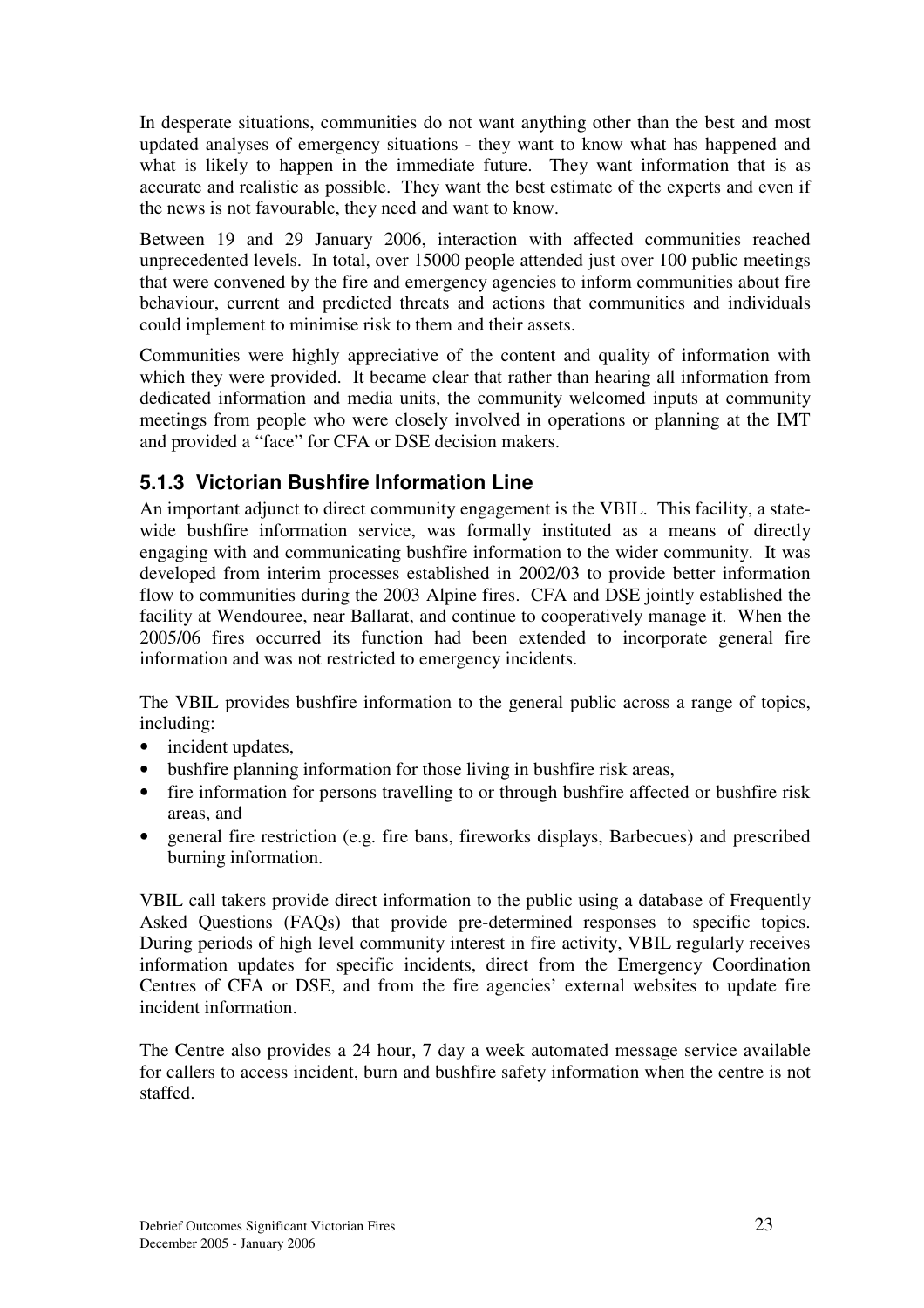During the major fires occurring across Victoria between 20 and 29 January 2006, the VBIL dealt with 17 361 separate requests for bushfire-related information. Of these requests, VBIL call takers dealt directly with 14 077 people individually, but were unable to answer 3284 callers.

The manner in which the services provided by VBIL were absorbed by the community far exceeded expectations, causing high abandonment rates during peak periods and an inability to promptly attend to all callers. Despite the clear success and public acceptance of the VBIL there is a need to enhance its capacity and to ensure that its function and role is clearly understood by media, communities and fire agencies, to further advance community engagement via this facility.

## **5.1.4 Recovery**

A direct flow on from the level of community engagement by the fire services was the generally rapid injection of recovery and rehabilitation agencies into the IMTs or into the overall incident management process. Recovery agencies responded positively to their early involvement which occurred in most, but not all fires, and it was apparent that community members generally shared that view. Of particular note, the Department of Human Services actively sought involvement and accepted a far greater coordination responsibility. This had the benefit of involving Municipal Recovery Centres as well. Historic links between DPI and DSE were also of great value.

Recovery agencies observed that as a consequence of much closer ties to the community because of pre-fire community engagement practices, that both fire agencies became far more involved with recovery than at any previous time.

Although this was welcomed, some caution was sounded to ensure that fire agencies remain as fire agencies, assisting the recovery agencies with recovery and vice versa. Further dialogue between recovery agencies and the fire services is indicated to ensure that all parties understand each other's roles and expectations and to provide for formal inclusion of recovery processes into planning and emergency exercises.

## **5.1.5 Emergency Management**

It is important to view the subject fires in the wider emergency management context. For significant levels of fire activity within the joint areas of responsibility of the Country Fire Authority and the Department of Sustainability and Environment, those two agencies will always take key roles in the emergency management and suppression activities. They must necessarily be supported by many other key participants in the emergency management arena, who will hold similar key roles during non-fire emergency events. Performances in emergency fire management can provided a clear indicator of potential performance in other circumstances and it was widely recognised that good understanding of the capabilities and capacities of other organisations and how they mesh into the emergency management picture are intrinsic elements of sound emergency management.

The standout issue for emergency management in the broader sense, was that ICS/IMT arrangements operated exceptionally well, mostly without regard to agency boundaries, and achieved the point where agency distinctions became irrelevant, the ultimate goal in any emergency operation.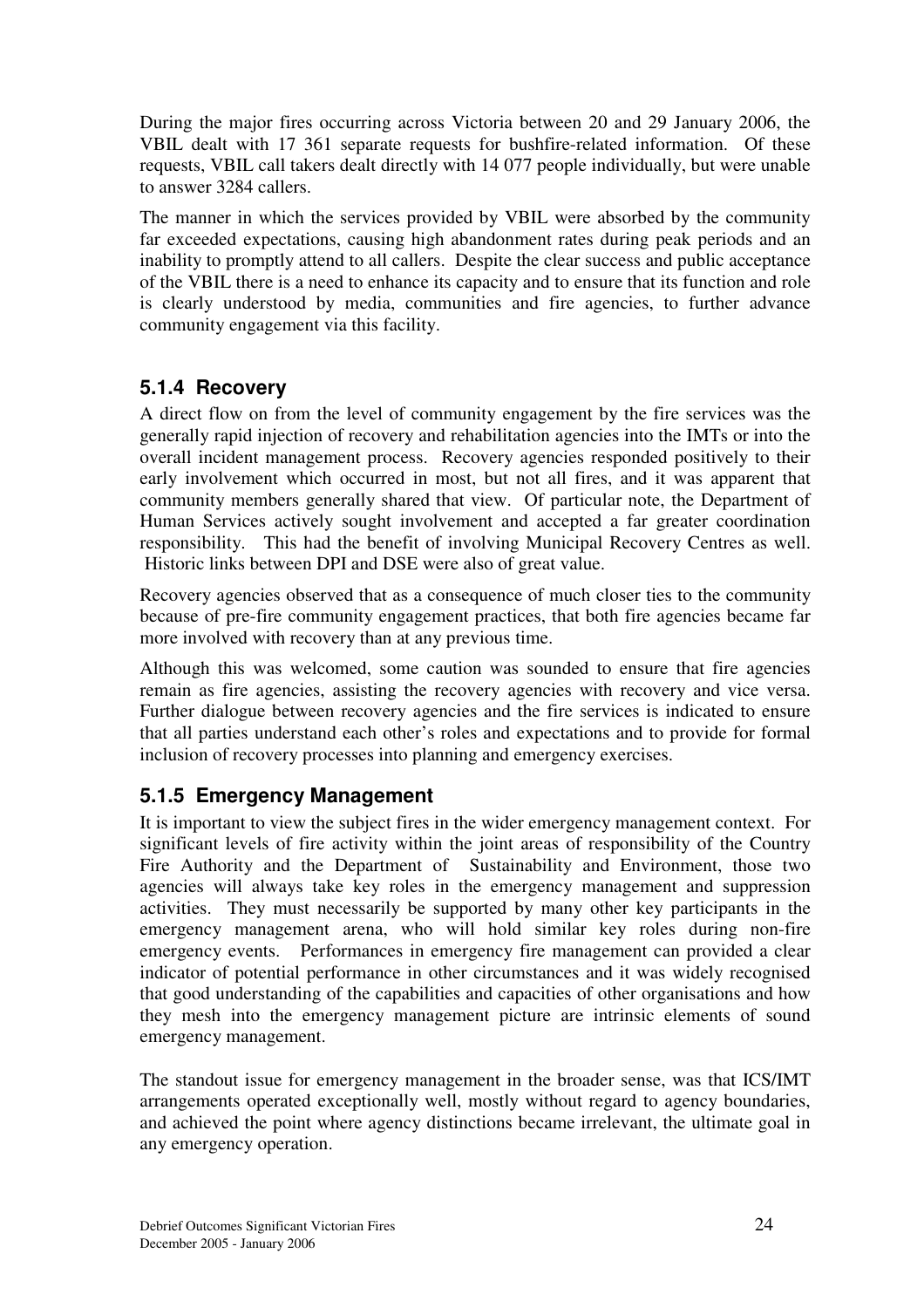This assisted seamless integration and interoperability between multiple response, coordination and recovery agencies and ensured adequate provision was made for concurrent introduction of recovery and community engagement with response. No better example of the value that can accrue from this was the result from Anakie, where DISPLAN medical representatives reported on the almost complete lack of physical trauma sustained during the event and a similar lack of post-event emotional trauma.

Clearly reinforced at most debriefs was the importance and need for sound awareness and training at all levels, from intra- and inter-agency perspectives, of the emergency management cornerstones - legislation, arrangements that apply within and between agencies and knowledge and understanding of the responsibilities and resource capabilities of other agencies.

## *5.2 Issues for improvement*

A number of matters were identified during debriefs that warrant further consideration by fire and other emergency services management. It is important to establish that the matters discussed below are not exhaustive, nor do they represent solutions for those areas where some improvement is indicated. Rather, these topics were identified by consensus, across the range of debriefs, as areas where there may be opportunity to make beneficial systemic change or to strengthen existing processes and procedures. Any changes that subsequently occur can only derive from thorough and detailed analyses of existing systems and processes, balanced against proposed changes to ensure that any changes envisaged are achievable and will bring demonstrable benefits with them.

## **5.2.1 Incident Command and Control**

#### *Information transfer between ICC and fireground*

Transfer of information from the ICC to the field and from the field to the ICC was not always effective. There was a consistent message from field operators that information and intelligence provided to the ICC from the fireground was often not reflected in the next IAP. Field operators at the fireline sometimes intrinsically felt that they ought to be undertaking different activities to those specified in the IAP and questioned how effective the lines of communication were. This message was not universal but sufficiently common to warrant further action.

#### *Chain of command*

There is a need to respect the operational structure and chain of command, through all levels, e.g. by ensuring that IMTs operate via the structure that is established and not bypass critical elements such as Division Command, by drawing information directly from other field sources or by duplication of effort. The concept of Divisions is one that has not been used extensively in previous fire seasons, thus training and exercising, incorporating Division functions and roles when fire complexes are established is indicated. Given the much stronger interaction between DSE and CFA, it was also recognised that in many instances, positions within IMTs are no longer agency specific and it is important for all parties to observe the chain of command, irrespective of which agency or agencies fills various roles and functions. This observation was not a consistent issue but was evident during some fires, or shift rotations and sectors and should be addressed.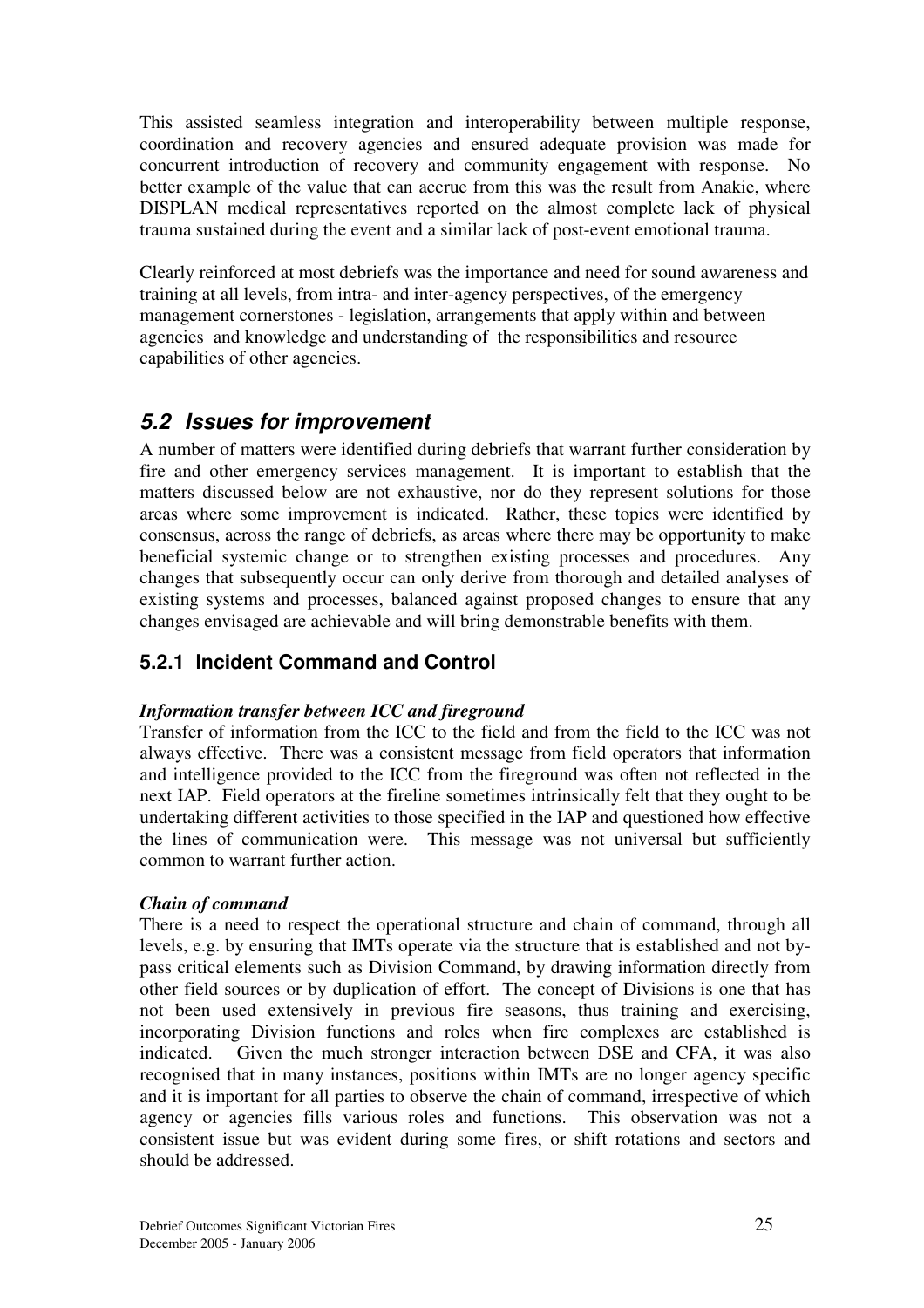#### *Incident Action Plans*

There was strong consensus across fire complex debriefs that IAPs have grown to the point where they are too big and bulky, take too long to prepare, too long to disseminate to the field, and contain inaccuracies. In the words of one senior agency representative "*IAPs have become an industry on their own and can stifle needed reactivity to changing circumstances on the fire, particularly on a developing incident.*"

Whilst the relative coordination centres at regional and state level, plus the key support agencies maintain a vital interest in IAP content, the principal role of an IAP must always be to detail proposed suppression strategies for the next shift at the fireground, i.e. it is the firefighters' work plan and should establish the key strategic direction, but must stop short of prescribing tactics. It is critical that the information contained within it is accurate and easily assimilated by the end users.

Five key issues concerning IAPs were identified in debriefs:

- 1. Targets who needs the information in the IAP and what do they use it for?
- 2. Timelines and timeliness when it is prepared and disseminated
- 3. Content
- 4. Format preparation by hard copy or electronic (relates to distribution)
- 5. Role of document

There was concern expressed at some debriefs that IAPs frequently fail to include feedback/intelligence from retiring Division and Sector commanders and as a consequence of ignoring intelligence, the IAP does not provide the information that firefighters on the ground need. This, allied with inaccuracies in data input to IAPs, has lead to an increasing doubt among field operators about their value.

There is an agreed joint agency template for IAPs but it is not universally used. The template requires review with a view to simplification. The template should require each individual element of relevant information to be entered once only, with automatic regeneration elsewhere in the IAP if this is necessary.

A key issue identified is for CFA and DSE to revisit and refine the joint IAP template and determine an approved model and ensure that the format, content and use of the model IAP is communicated to all potential IMT members.

#### *Resource tracking*

Resource tracking was an issue raised almost at every at every debrief level. Accurate knowledge of resource numbers is critical to every facet of the operation that requires accurate knowledge of personnel numbers and location - catering, accommodation, logistics, shift changes, back-up resources availability and/or needs. Lack of interoperability between CFA and DSE resource tracking systems, related to different IT procedures and platforms, was regarded as a barrier to free trade of information.

The issue of adequate resource tracking is one that impacts across the entire spectrum of response and coordination. In addition to the issues listed it also has significant implications for fatigue management and state-wide ability to accurately monitor capacity to deal with significant and ongoing events.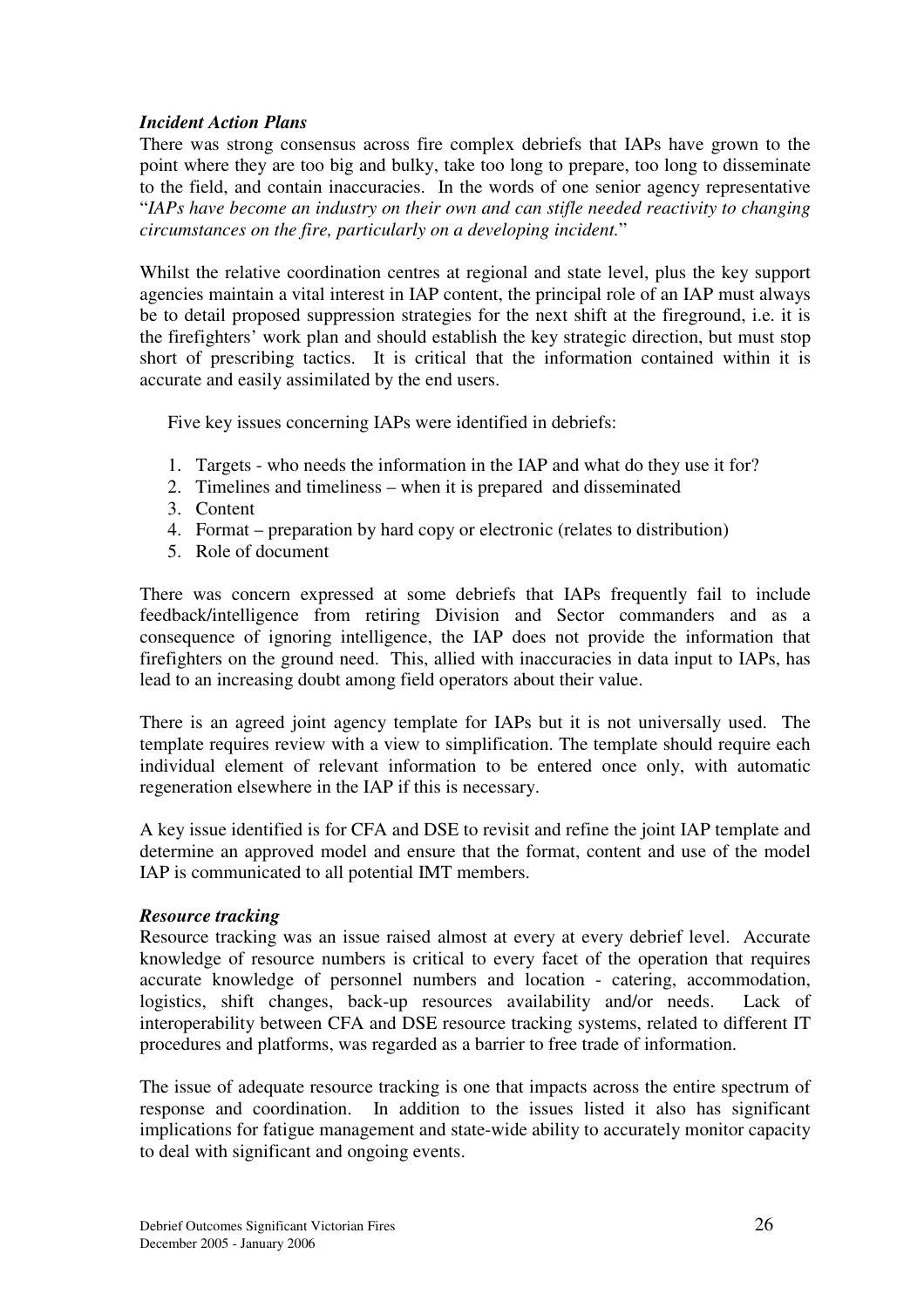#### *Staging Areas*

The critical matters relevant to Staging Areas are their location, size, management by dedicated managers, accessibility, good communications to ICC and Division/sector, helicopter access, good security and ready availability of fuel and services. Some Staging Areas, e.g. Hall's Gap, worked very well because they met all or most of these needs.

Staging Areas require a dedicated position of Staging Area Manager. In some instances other key persons in the chain of command (Sector Commanders) were required to manage Staging Areas, in addition to their fireground functions.

Staging areas must be relevant to the location of the fire. Examples were raised where crews drove long distances (2 hours) from their accommodation to a Staging Area, passing their intended work area in the process, were briefed at the Staging Area, then returned to the fire.

Staging areas should be established as soon as possible in the initial response phase.

There is a need to develop a clear understanding of the role and purpose of Staging Areas to enable development of a schedule of standard attributes. There is also a need to review potential Staging Areas and record in local plans those places that meet the agreed criteria.

### **5.2.2 Fire Agency Coordination**

Rural fire in Victoria is managed by CFA and DSE, generally dependent upon the tenure of affected land. DSE is responsible for public lands and CFA is responsible for fires on private lands. Often, both agencies participate in suppression activities and for each fire where this occurs, operations are in accord with the Cooperative Agreement between CFA and DSE i.e. the controlling agency will be determined, an Incident Controller will be appointed, an Incident Control Centre will be identified and an Incident Management Team will be appointed.

There is a finite limit to the number of effective IMTs that Victoria can mobilise. As campaigns grow in time and size, it may become necessary to amalgamate several discrete fires into a single complex. This occurred during the 2005/06 campaign. The Alexandra Complex was initially conducted as separate fires and later amalgamated into a complex. Heywood and Horsham were conducted as complexes from the beginning of fire activity hence there was no requirement for a transition process from individually managed fires to a single complex.

The changeover from a series of individually run fires to a single complex at Alexandra generated some difficulties related to:

- Timing of changeover with respect to adequate lead time to brief all involved parties,
- Timing of changeover regarding fire suppression activity (changeover at crucial peak fire behaviour times e.g. in the middle of the day, should be avoided)
- Ensuring that all parties were adequately briefed and notified
- Adequately resourcing "new" Division Command points and "new" ICCs, particularly regarding communications and data transfer (need to install hard wired communication lines and set up times to achieve this)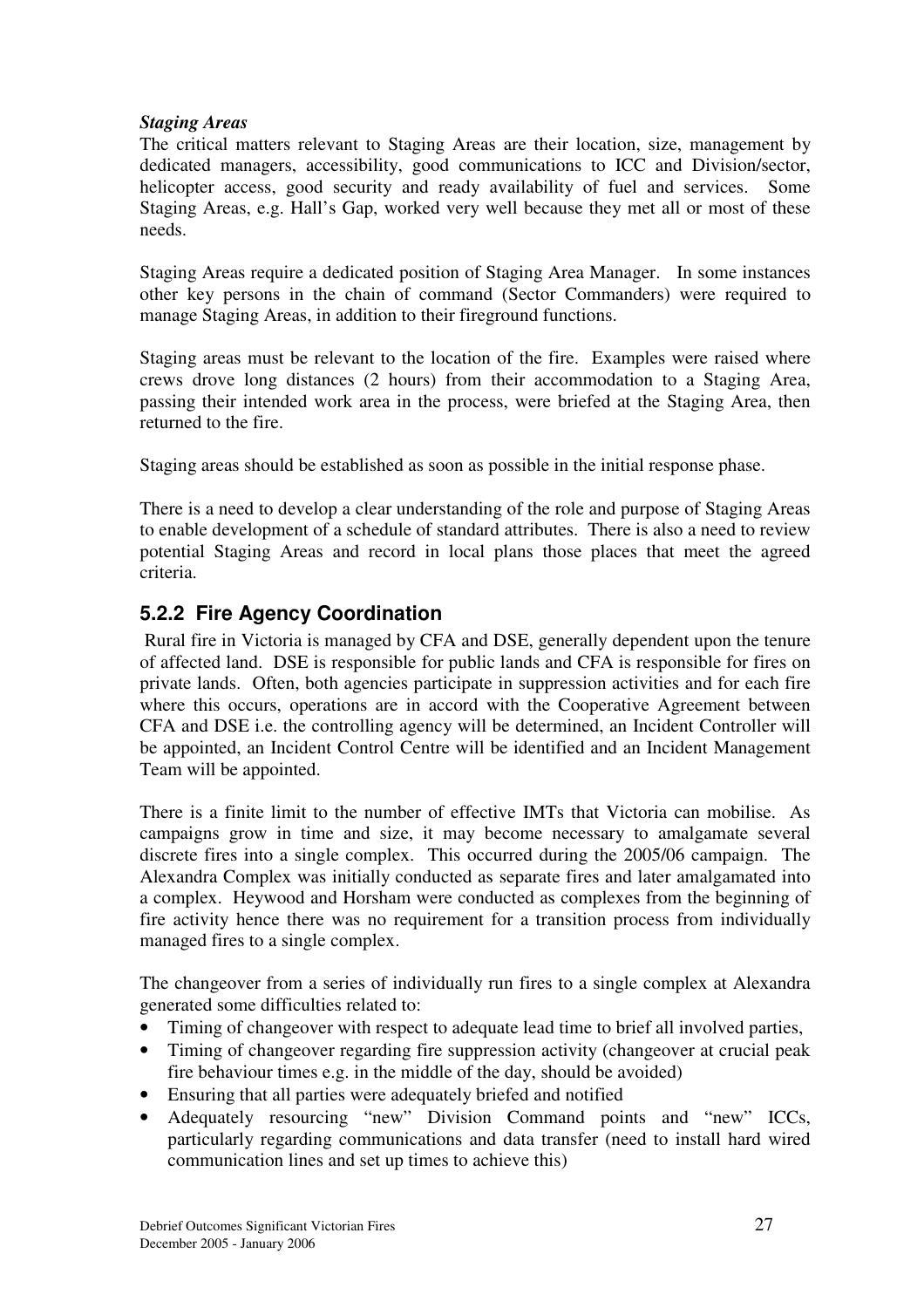- Maintaining community links and ensuring communities understood the rationale for the change
- Location and suitability of ICC and Division Command points relative to active fires

It is more than probable that Victoria in future will run campaign type fires on a fire complex basis rather than as individual fires. The ability to maintain multiple ICCs is finite and perhaps the thrust to establishing fire complexes might to be to establish them earlier rather than later, and in defined instances move directly to a fire complex without any intervening individual ICCs. This requires identification of triggers that would promote such a move.

The consequence of changing from individual ICCs to a single complex with several Division points, has significant downstream impacts on the conduct of the key ancillary services at Municipal and MERC level, including where municipality responsibility ceases, whether or not multiple MECCS are activated, and as a consequence of that whether a DECC will also activate and what the expected information flows are.

#### *Integrated Fire Agency Coordination*

During this campaign no Integrated Fire Agency Coordination ("IFAC") centres were established. Horsham was a likely candidate for an IFAC given the spread of fire activity over several CFA regions, the involvement of both fire services and multiple Municipalities. Horsham ran with a single ICC and three MECCS were established, although a DECC was not established. In hindsight, it may have been appropriate to establish an IFAC and a DECC. Victoria Police indicated at the debrief that given similar circumstances in future they would consider establishment of a DECC.

Although provision exists for establishment of fire complexes and IFACs not all CFA and DSE personnel fully understand the processes involved. There is a need for better understanding of the triggers that operate to prompt establishment of complexes and IFACs, a need to ensure that they can be adequately resourced, understanding of the transition processes required where a complex or IFAC is not established at the outset, understanding of impact of changing from discrete fires to a complex or IFAC on associated emergency response and support organisations and training exercises.

#### *Facilities*

Issues about the suitability of centres selected as ICCs and Division Command points arose repeatedly. Not all centres were deemed adequate for their purposes, especially in terms of communications and IT infrastructure that existed or that could be readily installed. There is a need to develop a standard set of specifications for IT and communications for ICCs and Division Command points. This specification should be correlated with existing known centres to ensure that those centres identified in plans do measure up. Centres that are not suitable should either be upgraded or removed from plans and any other centres capable of meeting minimum specifications should be included.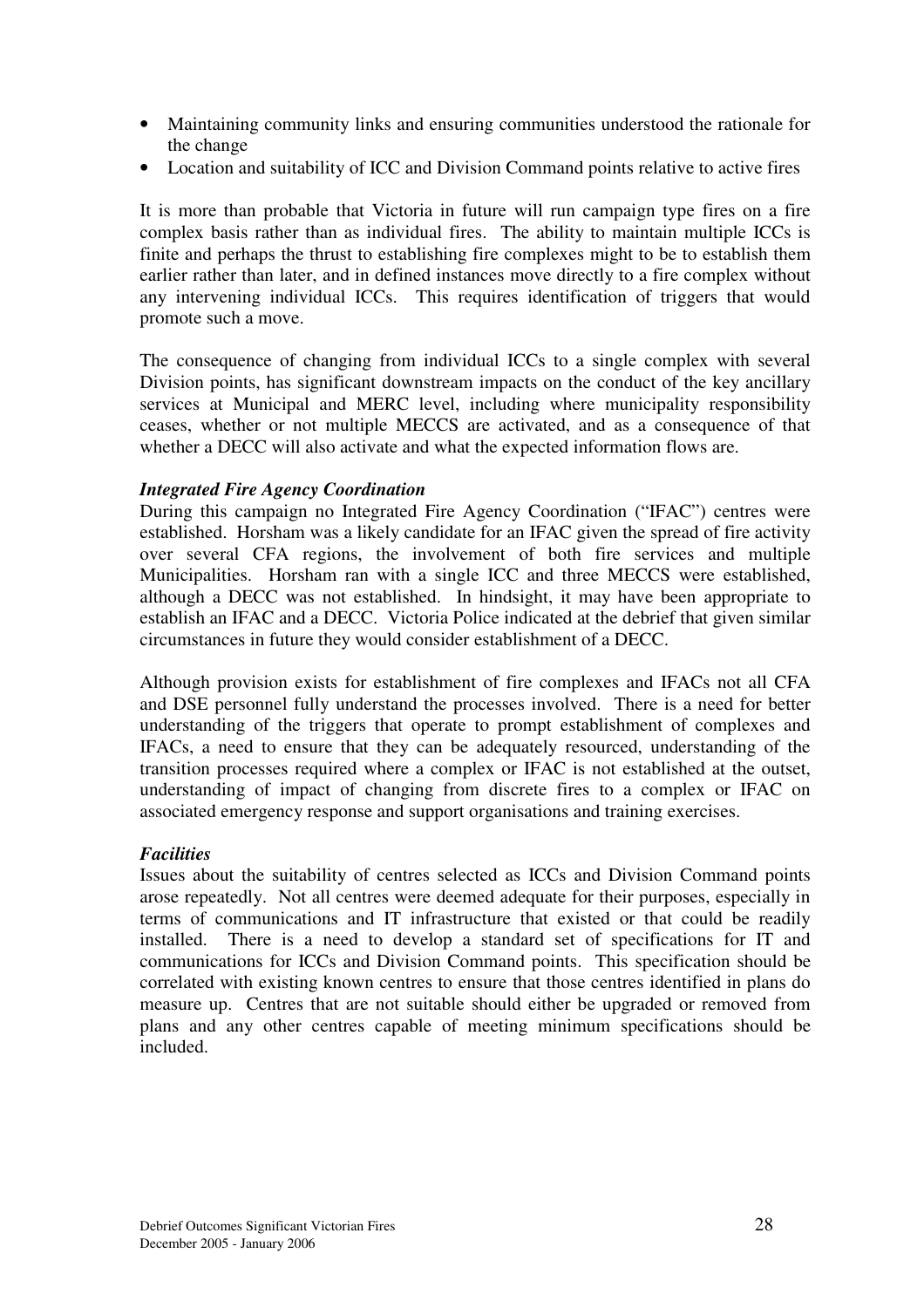Whatever centre is selected as an ICC needs to be able to be "converted" to ICC function within a short timeframe. Irrespective of whether it is dedicated DSE or CFA premises or other community based facility, there is a need to be able to lock down that part of the facility given over to ICC functions within no more than one hour of occupation so that the IMT can become effective immediately and enjoy exclusive use of its allocated part of the facility.

A potential step forward would be joint establishment or identification of a network of quality Level 3 Incident Control Centres that enable staff from both agencies to co-locate as potential joint full IMTs on adverse fire days, each attending to some of their normal duties until the course of the day manifests itself. Whilst there are facilities that can be used as ICCs and which are not normally occupied by either CFA or DSE, one of the keys to whether or not a facility will provide satisfactory utility as an ICC rests with them being occupied on a regular basis and the knowledge that necessary infrastructure is in place and is in working order.

### **5.2.3 Coordination between emergency management agencies**

There are a number of separate functions in emergency management. In the case of fire, CFA and DSE comprise the combat agencies dealing with the immediacy of fire response and suppression activity. Specific recovery agencies manage recovery activity, dependent upon needs identified - human, agricultural or environmental - often with some support from the fire agencies. Coordination roles are provided by Municipal Emergency Coordination Centres, involving both the affected municipality/ies and Victoria Police. A Police Officer fills the role of Municipal Emergency Response Coordinator ("MERC"). Whilst both the Municipality and Police are likely to be routinely involved in the overall management process, the coordination function and role provided via the MECC and the MERC are critical to effective management of significant events.

Mutual understanding of the roles, responsibilities and interactions between the IC and the MERC and the ICC and MECC are fundamental to effective management. There were indications during some fire/fire complex debriefs that differing interpretations existed about these matters. The fire agencies' understanding and expectations about the ICC/MERC roles and interactions, vis-à-vis MERC expectations and understanding about the fire agency roles and MERC roles and how the MERC and ICC should interact requires discussion and resolution.

A natural flow on from the interaction between ICC and MECC is coordination at regional level, i.e. the interrelationships between a potential DECC and fire agency Regional Emergency Coordination Centres/IFAC. There is opportunity to include the wider emergency community in decisions about moving to major fire complexes and IFACs versus individual incidents. Just as the fire agencies have finite capability to staff multiple incidents, so too do the other key players, Municipalities and Police.

A matter also raised at several debriefs was the possible co-location of MECCS/ICCs and DECCS/RECCS. There are both positive ands negative impacts that might accrue from co-location.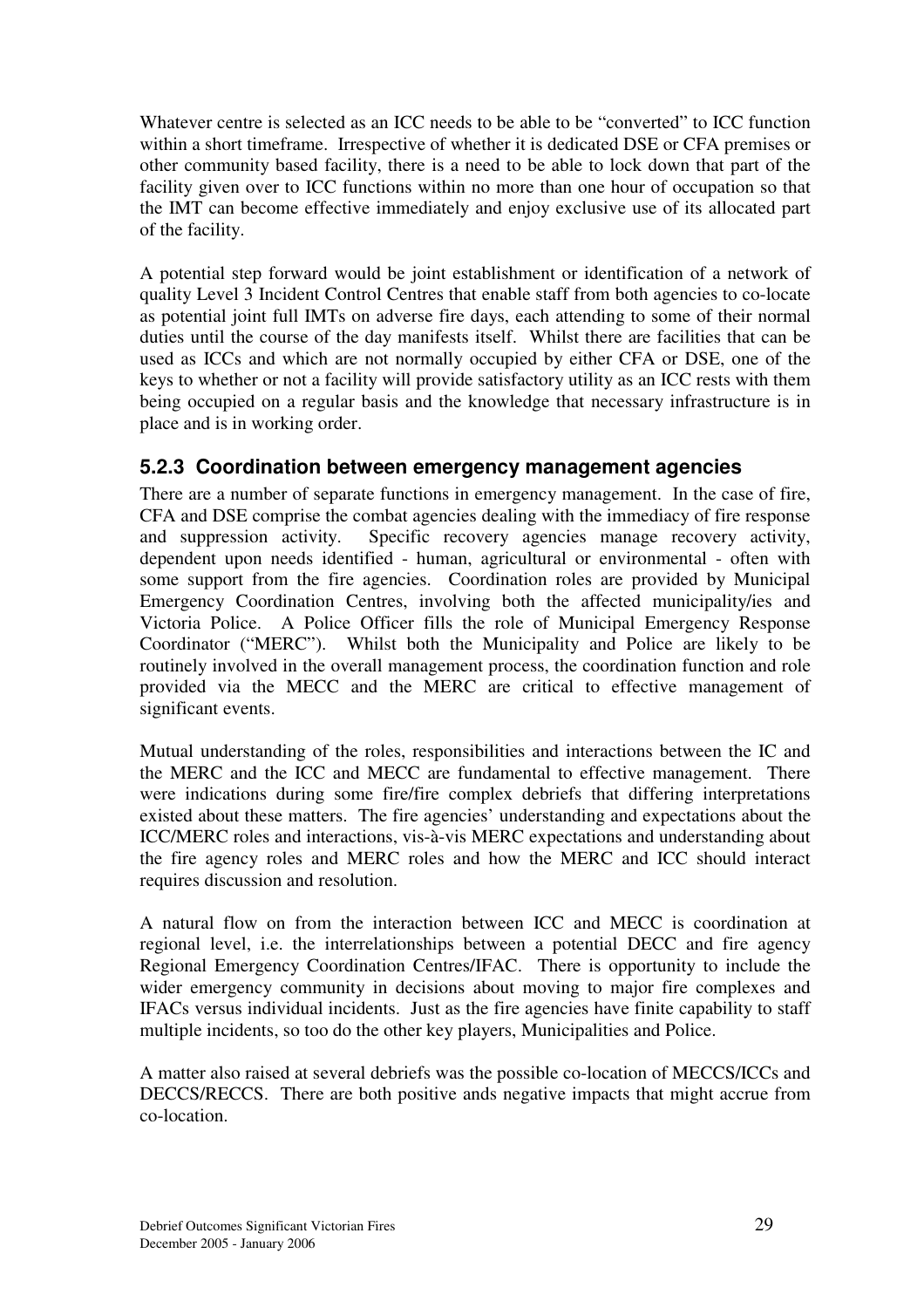While it may appear that co-location is attractive to reduce the number of centres involved in emergency operations, it may not be a simple task to introduce. The fire agency chain of command goes upwards from ICCs to RECCs/IFAC to State ECCs, whereas the overarching emergency coordination occurs via municipal centres, generally based on municipal boundaries. The fire agency structures do not necessarily equate to municipal boundaries at Regional Emergency Coordination Centre /IFAC level, a matter that is also compounded by non-aligned regional boundaries between CFA and DSE, hence the ability to introduce and IFAC for inter Regional and interagency coordination. It is also not necessarily the case that an ICC to manage a specific fire will be set up within the Municipality that actually contains the fire and this raises separate issues for Municipalities.

A major attraction of co-location is the ease of communication between the parties with no reliance on remote communication processes. The prospect of amalgamation would obviously reduce the need for liaison officers in each separate centre, but the influx of the total emergency management organisation into a single centre may introduce accommodation issues, given the size of the combined teams. Currently, as identified in this report, a number of designated ICCs are already not deemed satisfactory in terms of accommodation and communications facilities. To increase total staffing levels in individual centres would tax many centres beyond their limits, further reducing the availability of suitable centres.

Separation of functions allows the response component of the overall emergency management structure to focus on response and the coordination component to focus on coordination. Co-location may blur the boundaries between response and coordination, introducing role confusion and some overlap of activities.

These matters are not easy to resolve and require consideration at appropriately senior levels:

- The need for clarification and better understanding within the fire agencies of the roles and responsibilities of police occupying emergency response roles, and similarly a clarification and understanding by police of the roles and responsibilities of the fire agencies;
- Discussion and resolution about potential co-location of ICCs/MECCS and RECCs or IFAC/DECC; and
- Need for dialogue between Victoria Police, municipalities, the Department of Human Services and fire agencies is indicated to explore these issues. Necessary dialogue should occur between representatives of the various agencies who are able to make binding agreements and commitments on behalf of their agency.

## **5.2.4 Management of non-combatants on the fireground.**

There is a need to clarify how and when non-combatants may gain entry or re-entry to firegrounds. In many instances, firegrounds are declared unsafe for non-combatants. In others, traffic control points, initiated by the fire agencies and staffed by Victoria Police, divert traffic away from the fireground and entry by some people is not permitted.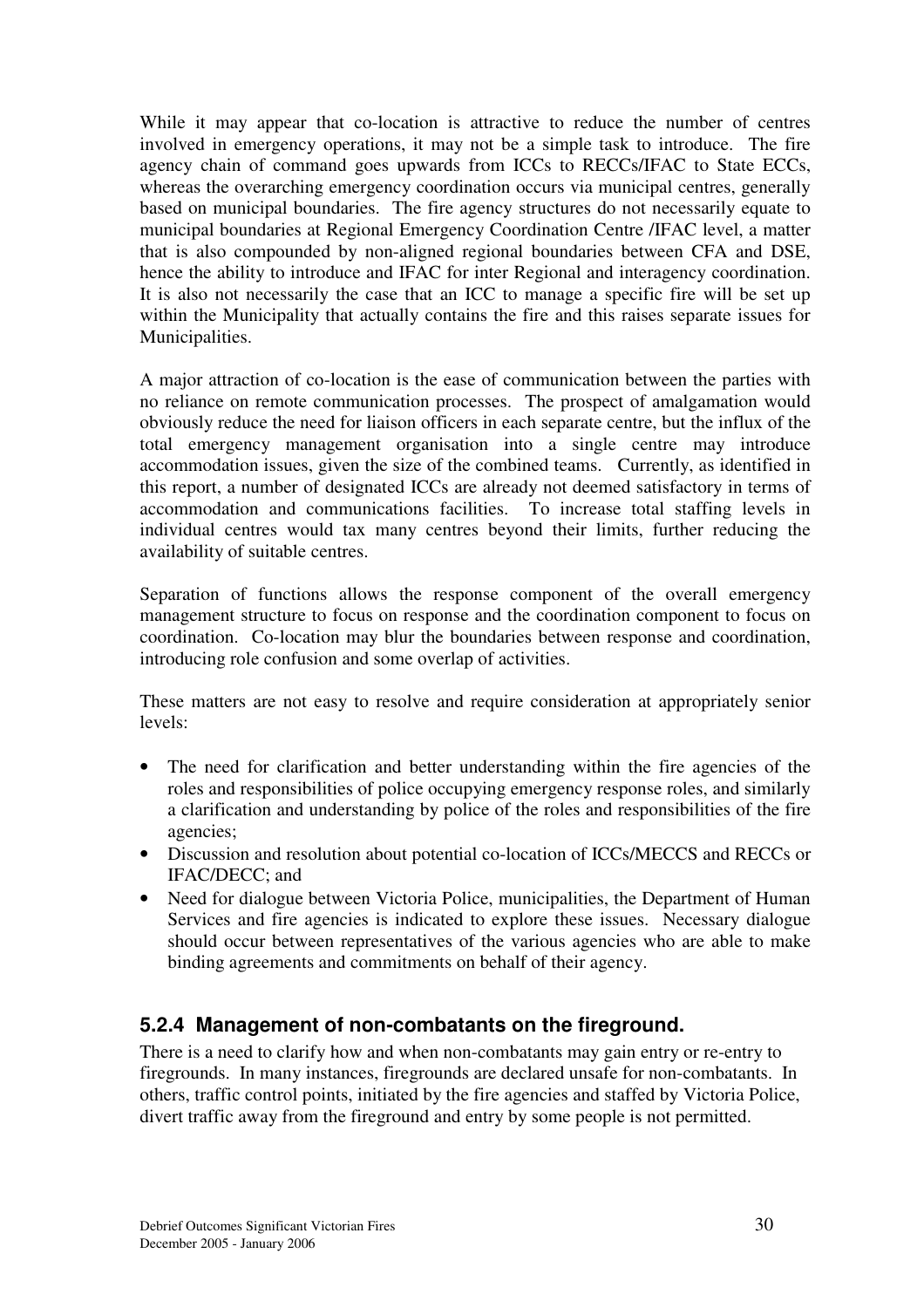Police sometimes encounter difficulty at these traffic control points in determining who they allow to have access to the fireground. By way of example, instances occurred where privately owned equipment and some contractor plant specifically requisitioned by IMTs and responding to fires was either delayed at traffic control points or access was refused. There is a philosophical difference in attitude to privately owned plant by CFA vis-à-vis DSE that needs to be further considered. CFA acknowledges the self deployment of persons with privately owned plant who are responding to fires, catering for that eventuality in the CFA publication "Guidelines for Operating Private Equipment at Fires." DSE on the other hand prefers that private equipment not be used on the fireground.

This difference of opinion places Police Officers who are staffing traffic control points into a very difficult position as they currently have no automatic means of identifying whether a plant operator or owner ought to be regarded as a combatant or non-combatant. Police have suggested a form of identification, either a permanent authority or IMT issued authority, to enable rapid identification of authorised plant owners/operators, to allow them access to firegrounds through traffic control points.

Police officers hold substantial powers to close roads, footpaths and open space leading into emergency areas. They hold substantial powers to deny access to persons to emergency areas and they hold powers to grant or deny access to persons holding a pecuniary interest within the area covered by the emergency. Interpretation of the powers available to permit or refuse access varies between agencies and is a significant matter needs resolution. There needs to be an agreed joint position between the fire agencies and the Police Service.

Other classes of persons that can create difficulties at traffic control points regarding whether Police officers ought to grant or deny access to the fireground include off-line or non active volunteer firefighters, members of the media, representatives of key public infrastructure/utilities and representatives of recovery agencies. Media representatives, in particular, are likely to seek access to every significant fireground. Recognising the vital role that media play in attending fires and providing timely information to communities, CFA and DSE have provided joint training to nearly 800 media personnel in recent years, to ensure that media personnel attending fires hold a media accreditation pass, have the ability to make informed decisions about incident risk by using dynamic risk assessment processes and are equipped with appropriate protective clothing. Whilst the majority of media representatives abided by the access conditions established by the fire services, a number either gained access to firegrounds without necessary accreditation or failed to meet the prescribed conditions. Failure to abide by or respect the conditions established by the fire services is a serious matter and is one that must be raised with media representative groups.

All persons seeking access to firegrounds must understand that failure to meet all conditions prescribed can jeopardise not only their own safety, but equally as importantly, the safety of others.

Given the impetus in this fire campaign to institute recovery almost simultaneously with fire suppression, it is obvious that recovery agencies and many other non-combatants need and ought to have access to the fireground whilst suppression is active, under some circumstances.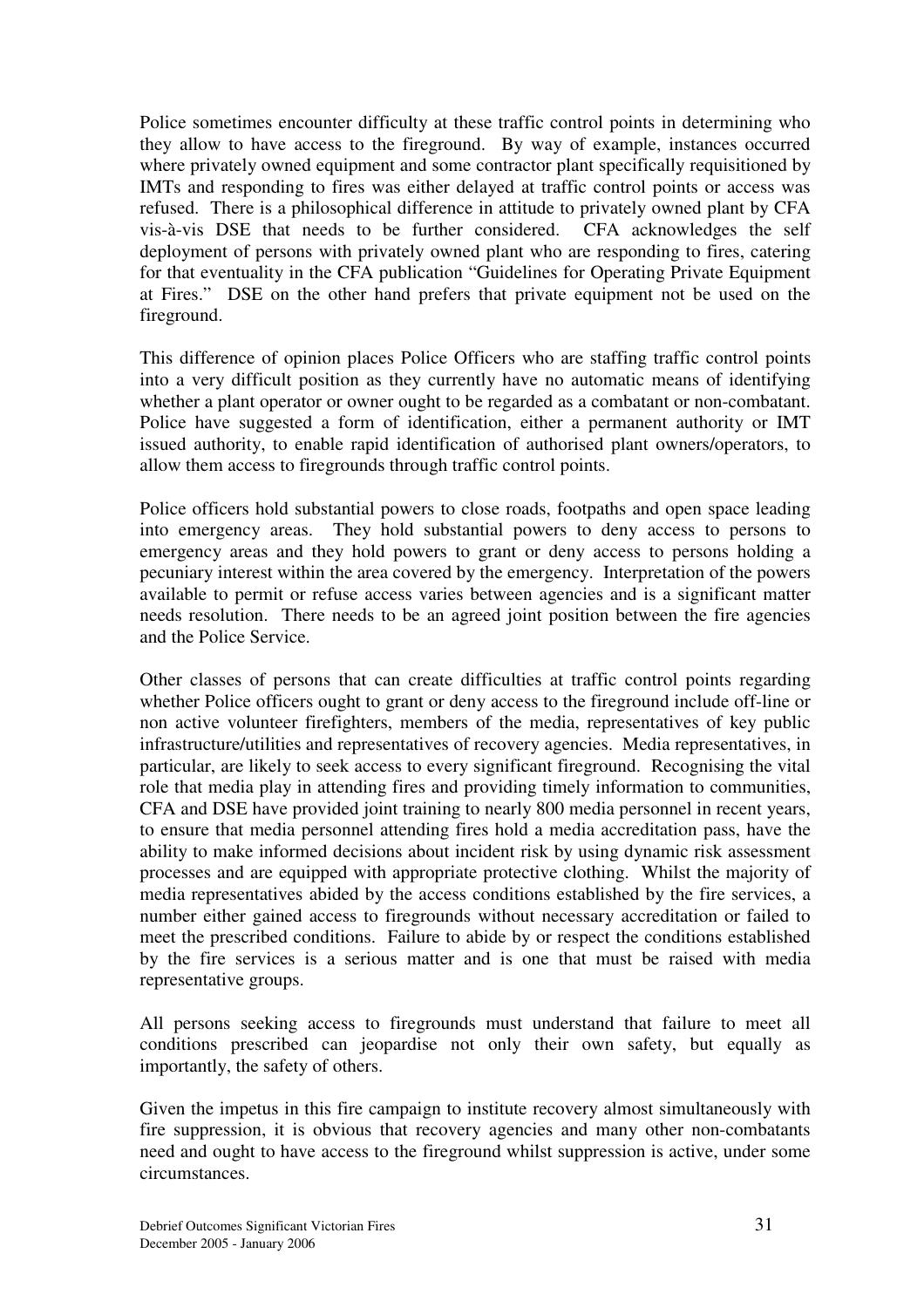There will always be periods when intense fire impact will not even allow well equipped firefighters to access parts of the fireground, hence access by anybody may be precluded under those circumstances.

There is a need for dialogue between the fire services and Victoria Police and between the fire services and representatives of other organisations, especially media and recovery agencies, that may have legitimate claims to be granted access to otherwise closed firegrounds, to ensure that all parties can clarify and understand the powers and conditions that exist, to deny or approve access to those firegrounds.

## **5.2.5 Use of Information Technology**

The potential to utilise web based solutions to facilitate data sharing and timely information transfer was a common debrief theme, recognising that CFA and DSE operate independent and different IT platforms. It was envisaged that an overarching Emergency Services website could provide a common access point for rapid transfer of fire information between agencies and/or ICC/fireground, utilising both fixed and portable equipment.

Fire/complex debriefs wholly endorsed the concept that an Emergency Services Website with a standard operating environment enabling anyone to log on and view or download data ought to be pursued. Such a system necessitates a range of persons who hold the authority and competence to add or delete data stored on the web site and requires strict, mutually agreed business rules to access the system and effect changes.

While it is attractive to conclude that a single Emergency Services IT system should be created, progression of the concept requires very careful investigation and analysis. Investment in a single emergency internet site where agencies can easily share their latest information may be substantial. Such a system would need to be interoperable and compatible across and between Emergency Services agencies, be robust and reliable, provide easy access for end users – State and Regional coordination, IMTs, fireground and have sufficient capacity to handle very high peak information loads during significant events. The solution may be a single system or a range of compatible systems, with provision for efficient data sharing and data warehousing, but there are many questions that require answers before embarking on either course.

#### *Sustainability of Information flow*

In the case of fire, relevant information must flow vertically within each fire agency organisation, laterally between the joint fire agencies, laterally within the wider emergency management family and all support agencies, laterally to media and communities and vertically to Government. Critically, information flow must pass through all obligatory points to ensure that those who need to know about a particular issue do know about it. This requires as a priority, interoperability across generic emergency services organisations with the attendant ability to have systems up and running concurrently with establishment of response and recovery operations.

This matter was further explored at a joint CFA and DSE workshop to consider some of the key matters arising out of the debrief process. It was recognised that timely, accurate information flow and the ability to sustain and repeat that flow is crucial to maintaining effective fire management operations.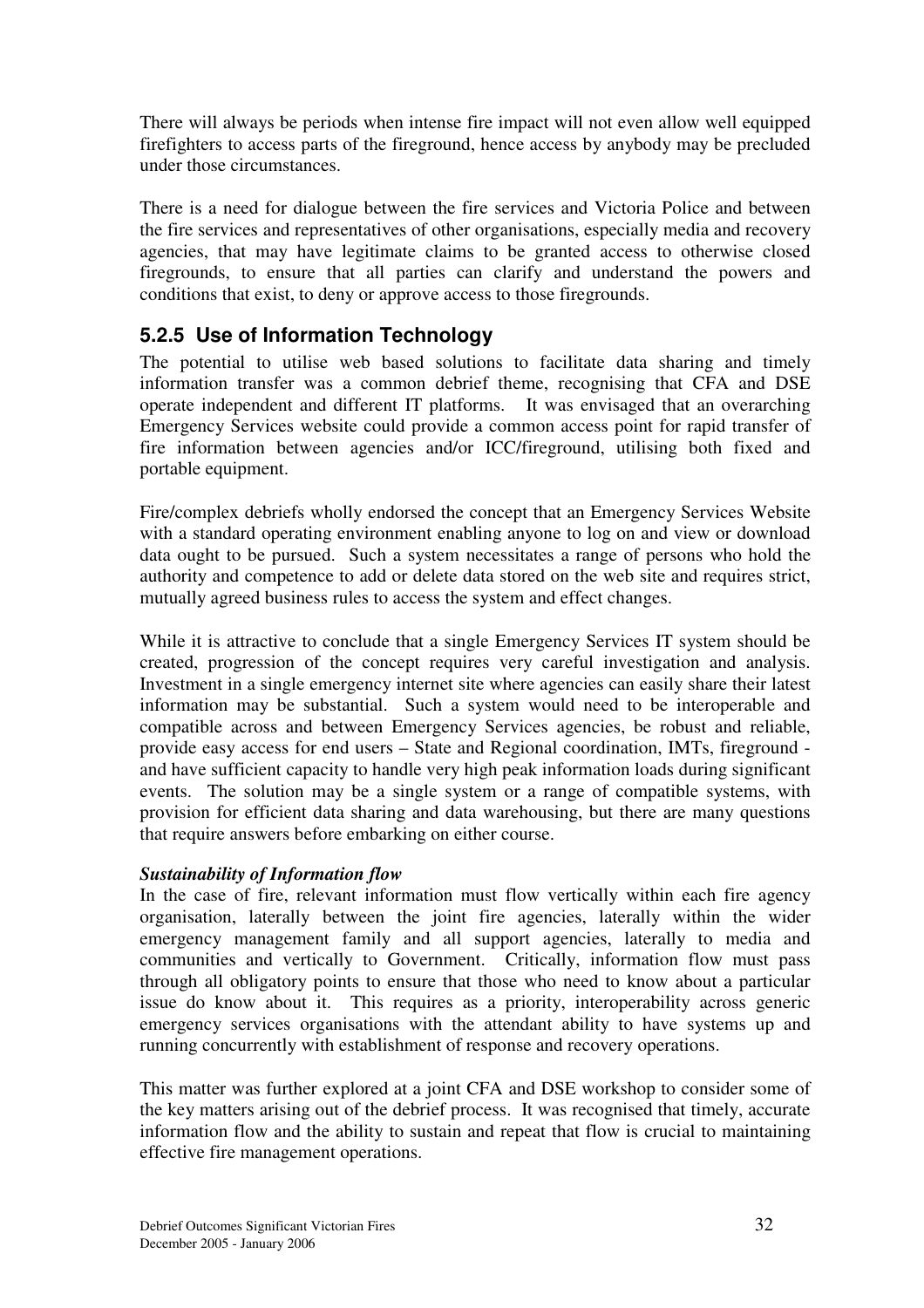This workshop reinforced the importance to ensure that when pre-determined goals are achieved, that the continuous improvement cycle does not stop and new and higher goals are established where appropriate.

## **5.2.6 Victorian Bushfire Information Line**

The VBIL analysed its ability to effectively deal with peak call loads during sustained periods of fire activity across Victoria. Although the VBIL was clearly embraced as a public information mechanism by the community at large, its capacity to deal with peak loads that occurred was limited, and was temporarily increased during the significant fires in January 2006. It is clear that the VBIL now needs an ability to maintain its routine services but also the ability to rapidly expand its capability to handle likely call volumes when significant events occur. The VBIL debrief made a number of short, medium and long term recommendations that are included in attachment 6.3.

Several key issues emerged from the VBIL debrief and other debriefs that considered the impact of the VBIL and are discussed below:

#### *Capacity*

The VBIL needs the ability to rapidly adjust its capability to handle major spikes in caller volumes generated by extensive and significant fire occurrence and normal daily peaks in caller volumes. The ability of VBIL is tied to staffing levels on shift, but the identification of its role and function and careful management of references to the services provided by VBIL, by media and fire agencies can also assist in evening out the peaks in demand.

The key issue is that provision of a rapidly adjustable call-taking capacity to implement staged increases or decreases in call handling requires review.

#### *Role*

The role filled by the VBIL is critical to effective community engagement, but it is important that all interested parties – communities, media and fire agency representatives – understand what that role is and how the information flow to the VBIL from ICCs and ECCs occurs. The VBIL is one of the key links between ICCs and communities but its utility is governed completely by the timeliness of information that has been provided to it through the chain of command by ICCs, via the CFA and DSE State level Emergency coordination Centres.

That information flow does consume time and it likely that the VBIL will always experience a time lag in updating information in comparison to an ICC. Certainly, the VBIL will never be in a position to hold fire information that is more recent than that which is available from the relevant ICC. Consequently, any sign off by an ICC representative following a live media session or a sign off by a media presenter to "*contact the VBIL for more information*" places the VBIL into a very difficult position – it generates a huge spike in call numbers and implies the VBIL has information that has not yet been released.

A related role issue is the nomination, on live media, of functions that VBIL is not equipped to handle, such as "000" calls being placed there. Functions of the VBIL call centre and "000" call centres are completely different. The VBIL centre is not equipped with essential technology to identify "000" call sites and dispatch resources.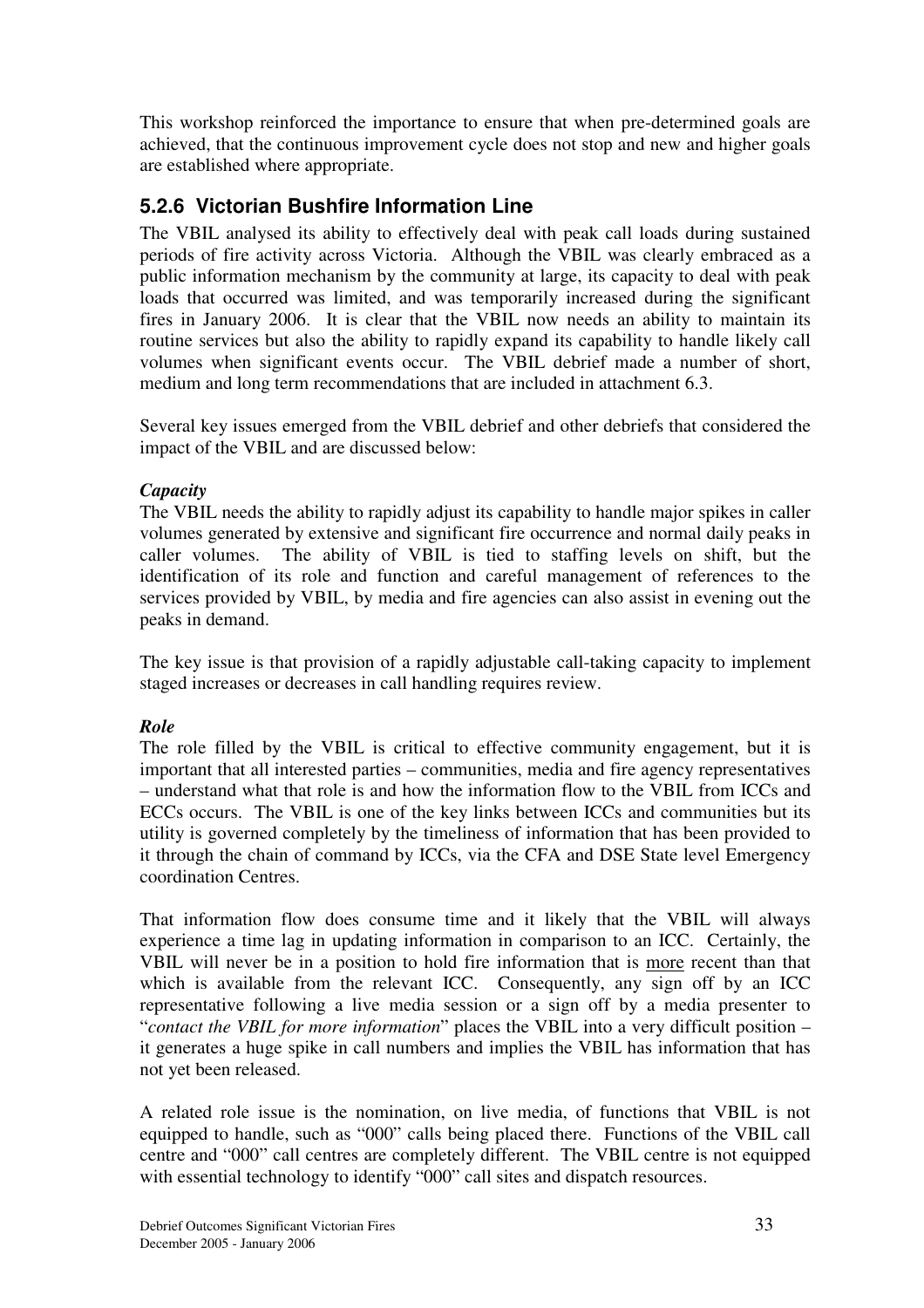Key issues are:

- Dialogue with media and community information about the role of VBIL is indicated, as is adequate definition of and education about its role within the fire agencies.
- Improved timeliness in fire updates to VBIL

#### *Incident specific messages and targeted messages*

It is probable that substantial spikes in caller numbers will always occur although the extent of those spikes may be reduced by other initiatives. Overload callers are queued and have the option to access a number pre-recorded messages.

This provides an opportunity to provide callers with information about specific fires and threats and may address their concerns without the need to speak with an operator.

A number of discussions raised the question of the nature of messages that VBIL offers on its pre-recorded service, particularly the message/s played back while callers are on hold pending availability of an operator. One example quoted referred to *"the need for residents in fire affected areas to now activate their bush fire management plans"*

While it is accepted that an increasing number residents in fire prone areas have developed effective bush fire management plans, this is not universal. There are still substantial numbers of residents without bushfire management plans. Hence, advice to activate their plans is of little value to them.

A number of respondents in debriefs indicated that messages such as this might be briefly expanded to alert and advise residents who have not developed a bush fire management plan about effective actions that they can implement and their options to remain with and defend their house or to make the decision to leave early, well before the arrival of the fire.

These matters indicate a need to carefully review the content and intent of messages available to callers "on hold" and the role of the VBIL and its place in the "whole-ofstate" fire management framework.

## **5.2.7 Communications Planning**

Radio communications was commonly listed as a matter for state resolution. Many debriefs raised issues about poor communications including:

- Lack of or need for more pre-season communications planning no default plans to build on during extended campaign;
- system overload and limited channel capacity;
- black spots with limited or no coverage;
- lack of interoperability between different agencies, including some interstate resources (NSW);
- no radio checks:
- limited technical and repair support during peak periods;
- operators with defective radio equipment remaining on the fireground;
- fixed bases not staffed at all times:
- delayed introduction of communications planners into some IMTs;
- too few communications planners in IMTs; and
- Poor or limited coverage by mobile telephone systems.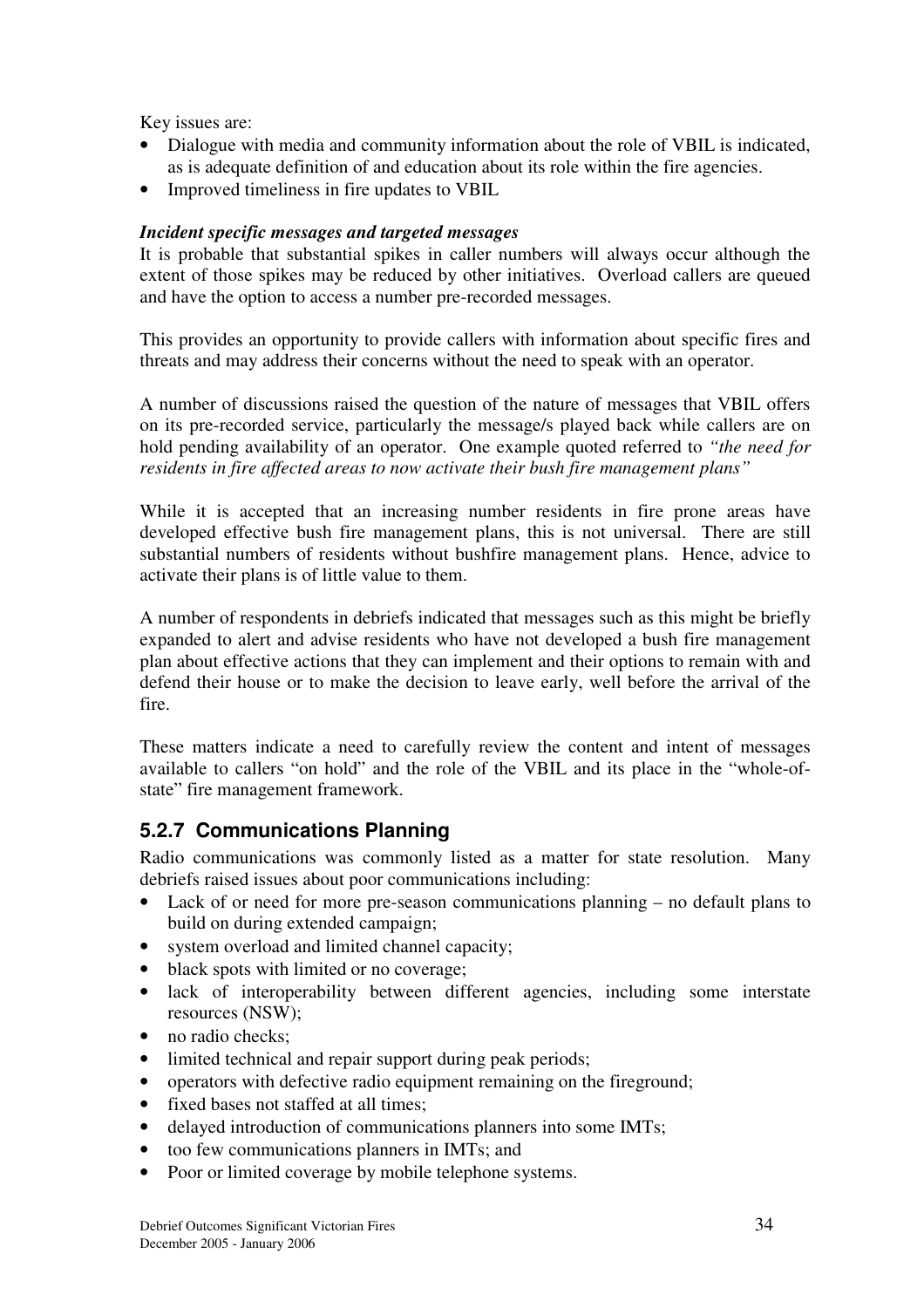Equally, a number of debrief inputs recorded positive outcomes regarding radio communications, including;

- effective use of Field Operations Vehicles or mobile communications equipment;
- innovative solutions e.g. lifting mobile repeaters with tall cranes to significantly extend coverage into "black-spot" zones;
- good interoperability with some interstate resources (Tas);
- early introduction of communications planners into IMTs;
- steps taken to site radio technicians at staging areas for check and repair to mobile equipment; and
- Use of technical radio support from other agencies e.g. Ambulance Service to assist with field repairs.

It was generally recognised that radio communications equipment and technology available to emergency services organisations within Victoria is amongst the best that is available. There are no radio communications systems that allow multiple users to reliably communicate with each other, irrespective of their location, separation distances and existing network loads, so the effective use of existing systems relies heavily upon understanding capabilities of the systems currently in use, temporary network modifications that can be implemented to alter capacity and connectivity, user training and critically, robust and effective communications plans..

Communications includes other media apart from radio – e.g. telephone, facsimile, email and web – and appropriate incident communications planning must cover the whole spectrum of technology and the linkages necessary within each defined incident. During incidents various control points or centres are identified and established, including Incident Control Centres, Division Command Points, MECCS, DECC, IFAC and Staging Areas. To draw the maximum from existing systems requires pre-season preparatory work to develop basic communications plans that can be modified in light of needs imposed by major emergency events. Some preparatory work is also necessary if infrastructure changes, even of a temporary nature, are envisaged and there is a need for minimum standards for communication requirements into the various control points.

Sometimes unrealistic expectations are held about communications. For example, where poor or non-existent mobile telephone coverage exists, it is not simply a matter of requesting a telecommunications provider to install a temporary mobile network to service the fire area.

The matter of communications was considered in depth by a debrief of the SW Regional Communications Group, a combine of DSE Region SW and CFA Regions 4,5,6,7,15,16 and 17. The results of this debrief, in which key issues are identified and analysed, and the outcome from which is a series of recommendations for consideration at State level is an appropriate starting point.

A key issue identified during debriefs was a need for CFA and DSE to revisit communications, for which purpose the issues noted by the SW Communications Group would serve as an appropriate platform.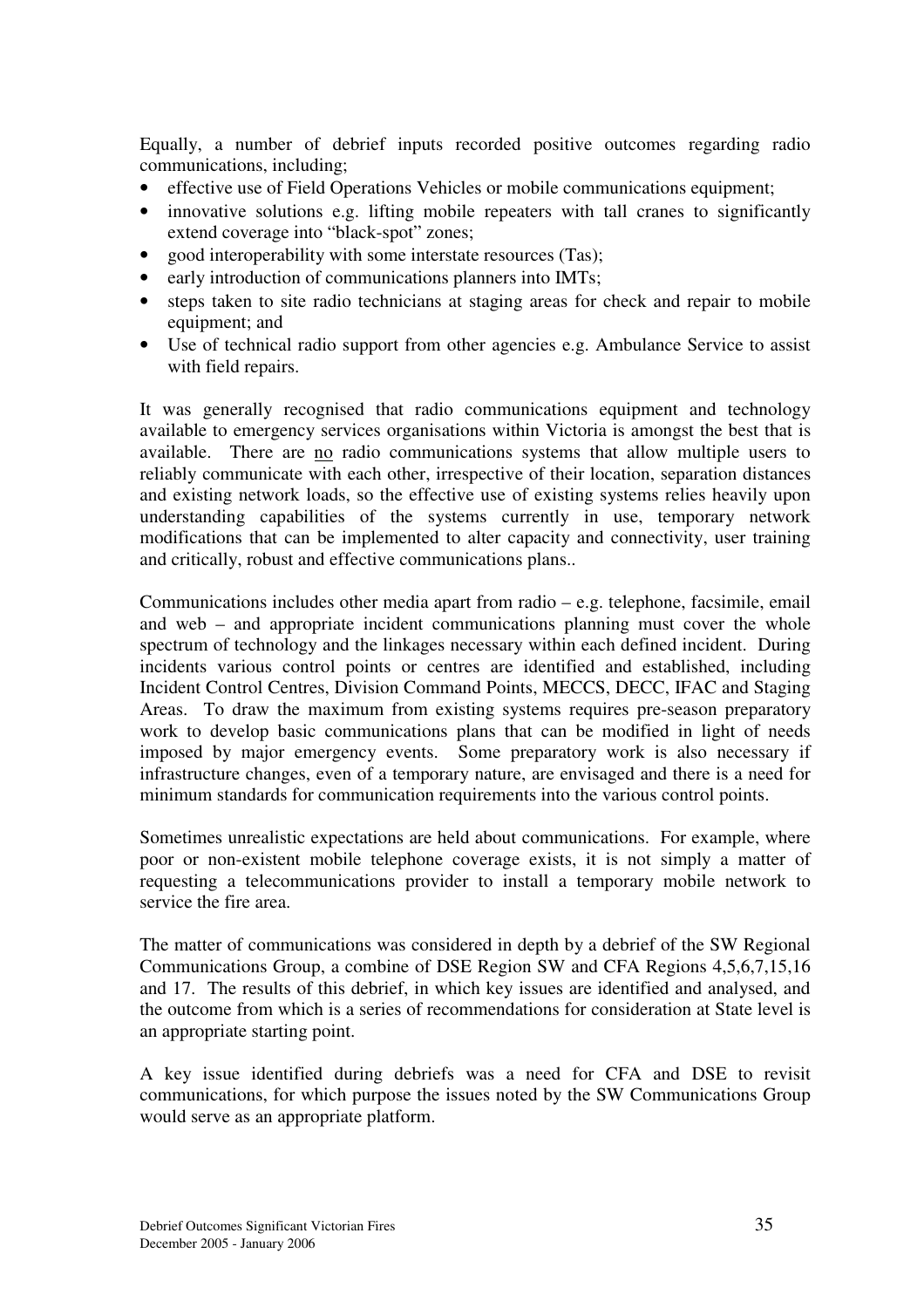## **5.2.8 Response and Recovery/Rehabilitation**

Response and recovery proceeded simultaneously during this campaign, triggered by stronger community links arising from more active engagement with communities. The older styler traditional implementation of recovery depended upon fire suppression largely being achieved, or fire threat passing, before recovery agencies were asked to become involved.

DSE and CFA have differing roles in the recovery phase. As fire agencies they hold a support role to recovery agencies but DSE, in functions other than fire management, has clear recovery and rehabilitation roles. Both fire agencies, during this series of fires, were more prominent in recovery operations than previously, occasionally to the extent that other recovery agencies felt their role was being partially subsumed by the fire agencies.

There is now a need to more clearly formalise and clarify the roles and responsibilities of the fire agencies and recovery agencies to ensure that smooth transitions occur between response and recovery at all incidents. In those incidents where transition plans, to move from response to recovery or to jointly implement response and recovery, were in place, the transition was seamless. The Departments of Primary Industry and Human Services are collaborating to progress data base management in order to enhance transition to recovery.

Initiatives identified during debriefs to aid efficient recovery include:

- recovery arrangements should be documented in local level planning, including readily available contacts;
- incorporation of liaison officers from recovery agencies into ICCs from the beginning of events;
- Build stronger relationships between response and recovery agencies by inclusion recovery agencies in joint training exercises; and
- Providing recovery agencies with relevant information and data as soon as possible to assist them with planning

## **5.2.9 Use of SEWS**

A number of observations about use of the State Emergency Warning Signal ("SEWS") arose during debriefs. There was a general consensus that the application of SEWS needs to be more carefully controlled and managed to ensure that SEWS messages have the desired impact within threatened communities. Whenever SEWS is used, it is likely that extensive areas within Victoria might be under simultaneous fire threat and multiple SEWS messages, referred to as "SEWS overload" can lessen the impact or confuse residents in fire affected areas.

Timing of SEWS activation must take into account the lead time necessary to obtain necessary approvals for issue and release of SEWS by the media. Often, it transpired that SEWS messages were not broadcast until after the particular threats causing their issue had passed. The significance of this is paramount as residents may be preparing to self evacuate at the peak of fire threat. Consequently, SEWS messages must be initiated well before the anticipated fire impact.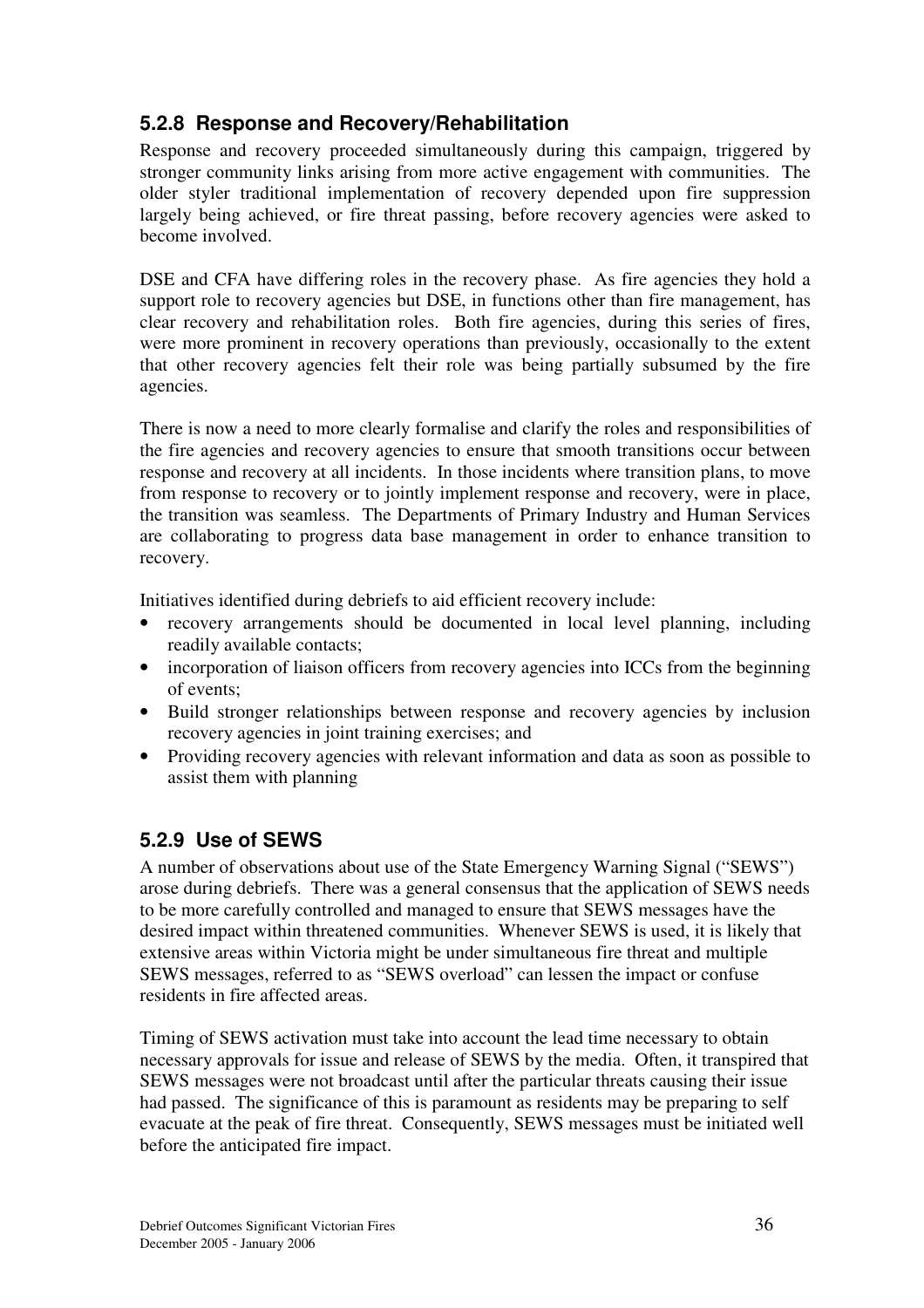Feedback from communities and support agencies also indicates that whenever a SEWS is issued, that a corresponding cancellation or follow up of the SEWS is essential, immediately following the cessation of the threat giving rise to the SEWS. Not all residents or communities necessarily understand geographic and fire behaviour impacts sufficiently to appreciate when a specific threat has ended and sometimes unnecessarily remain on a state of high alert.

Ember Alert Warnings can be issued directly from IMTs to media outlets and this was seen as a faster response and more appropriate warning technique. SEWS should be reserved for specific and special cases.

Review of the parameters under which SEWS are issued is required.

## **5.2.10 Naming of fires**

To ensure that communication of information about a specific fire or fires accurately identifies the target fire, it is critical that a common naming system be used by all agencies, whether they are response, support or recovery agencies. It is clear that in this campaign, many fires were variously referenced by several names, both during initial phases when they were treated as discrete events or later during the event when several fires were included into a complex of fires, all managed by one IMT operating from a single ICC. This issue was raised during IMT/fire complex debriefs, the CFA SECC, DSE ECC and SAU.

Fire names serve several purposes. They must provide a unique identifier for all of the agencies involved but they should also serve to identify with geographic areas to alert the public that information being broadcast relates to the fire near to them. The public can easily become confused when a single fire is referenced by multiple names, and even more so when two different fires are referred to by the same name. So too can the combat and recovery agencies. Name changes will be inevitable from time to time, as fires expand and two or more fires merge, but they ought to be the exception rather than the norm.

The best outcome likely from the use of multiple names is confusion within the response and recovery agencies and affected communities. The worst outcome likely from use of different names for a single fire or multiple fires with an identical name could be catastrophic.

Significant levels of discussion about consistency in naming of fires points to the following needs:

- Development of a joint protocol by the fire agencies to establish how fire names will be determined, how fire names will be changed when it is essential to do so and how name changes will be effectively communicated to the full suite of emergency management agencies, support agencies and to affected communities.
- Communication of the protocol to all operational levels within CFA and DSE for implementation.
- Communication of the protocol to emergency management, recovery and support agencies

[**NB**: Note that the Cooperative Agreement between CFA and DSE provides that both agencies must use the agreed incident name for every multi-agency incident.]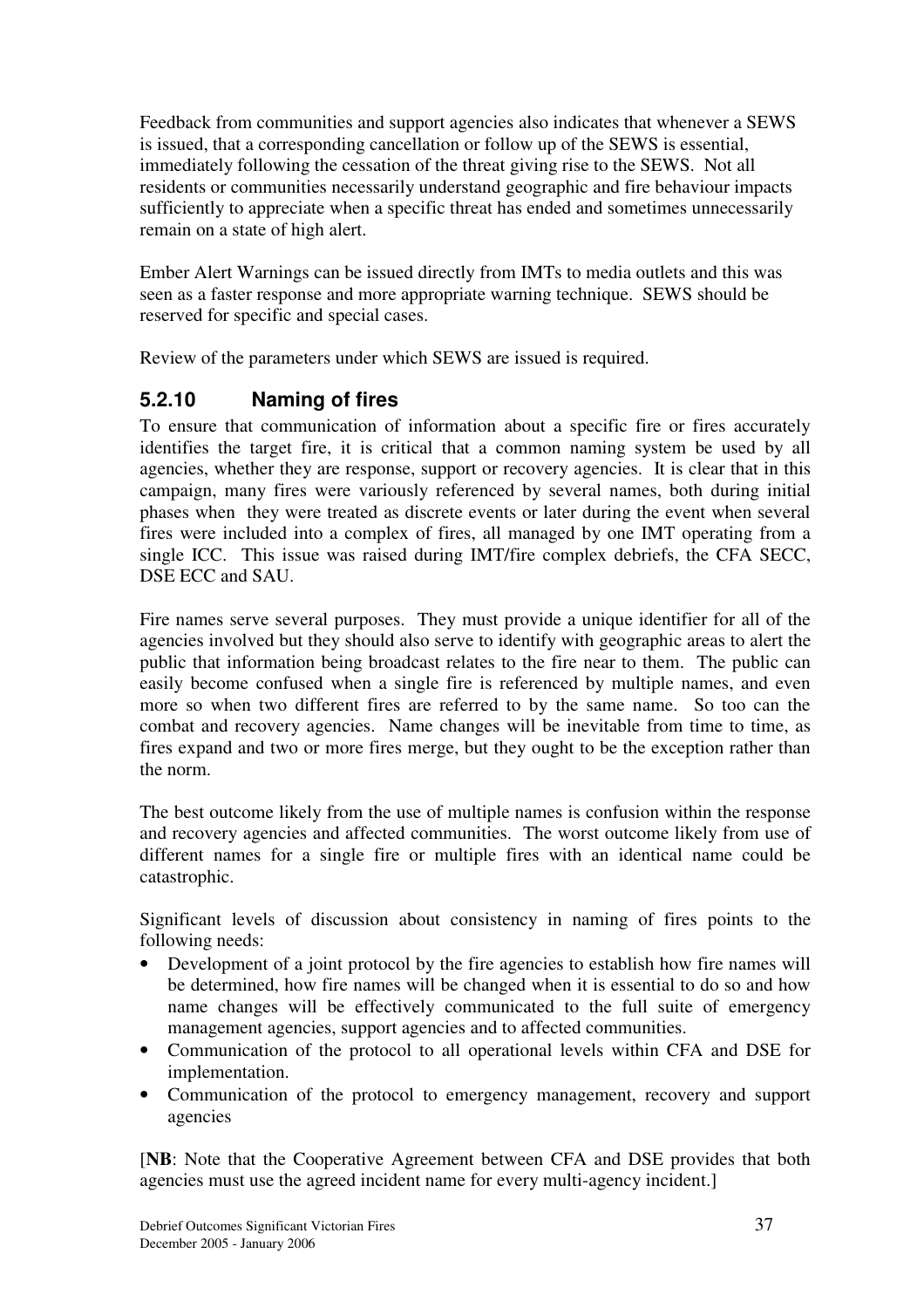## **5.2.11 Catering**

Catering was discussed in practically every debrief including the major IMT/fire complex debriefs and supporting unit and crew debriefs. The nature of comments ranged across the entire spectrum. A sample of comments drawn from the debrief database indicated a slight bias towards favourable (55%) versus unfavourable comments (45%). A general observation is that whilst individual crews and some rotations or shifts experienced less than adequate catering, overall, the provision of catering services has improved dramatically. Comments from Group Officers at major fire debriefs suggested catering was "*the best ever*" and one pro forma respondent scored catering at "*110%*" indicating a substantial improvement in comparison to previous events.

Nonetheless, there is a need to revisit catering. Philosophically, catering is a matter that can only be addressed and implemented at provincial centres - IMT, Region or District level – in accord with protocols set at state level.

State level determines strategic issues including:

- Identification of the principal agencies who will be charged with responsibility for provision of catering services;
- Communication of that information to the field; and
- Review of capacities to deal with large and protracted events.

At local levels the need is to ensure that arrangements for catering during emergency incidents are identified and built into local plans and that pre-season preparatory work, particularly involving designated support agencies occurs. Tactical issues that need to be considered include:

- Identification and recording of local arrangements;
- Preparedness, training and interaction with key support groups;
- Pre-planning of delivery arrangements, including accessing hardware such as eskies/food containers and methods of delivery; and
- The need to recognise contingencies i.e. assess catering capacity in local area to manage long-term and extensive incidents.
- Role of individual crews and strike groups to be initially self sufficient (and this needs to be widely disseminated.)

In essence, there is a need, as one pro forma respondent succinctly put it, to *"Sort out the catering throughout the year"*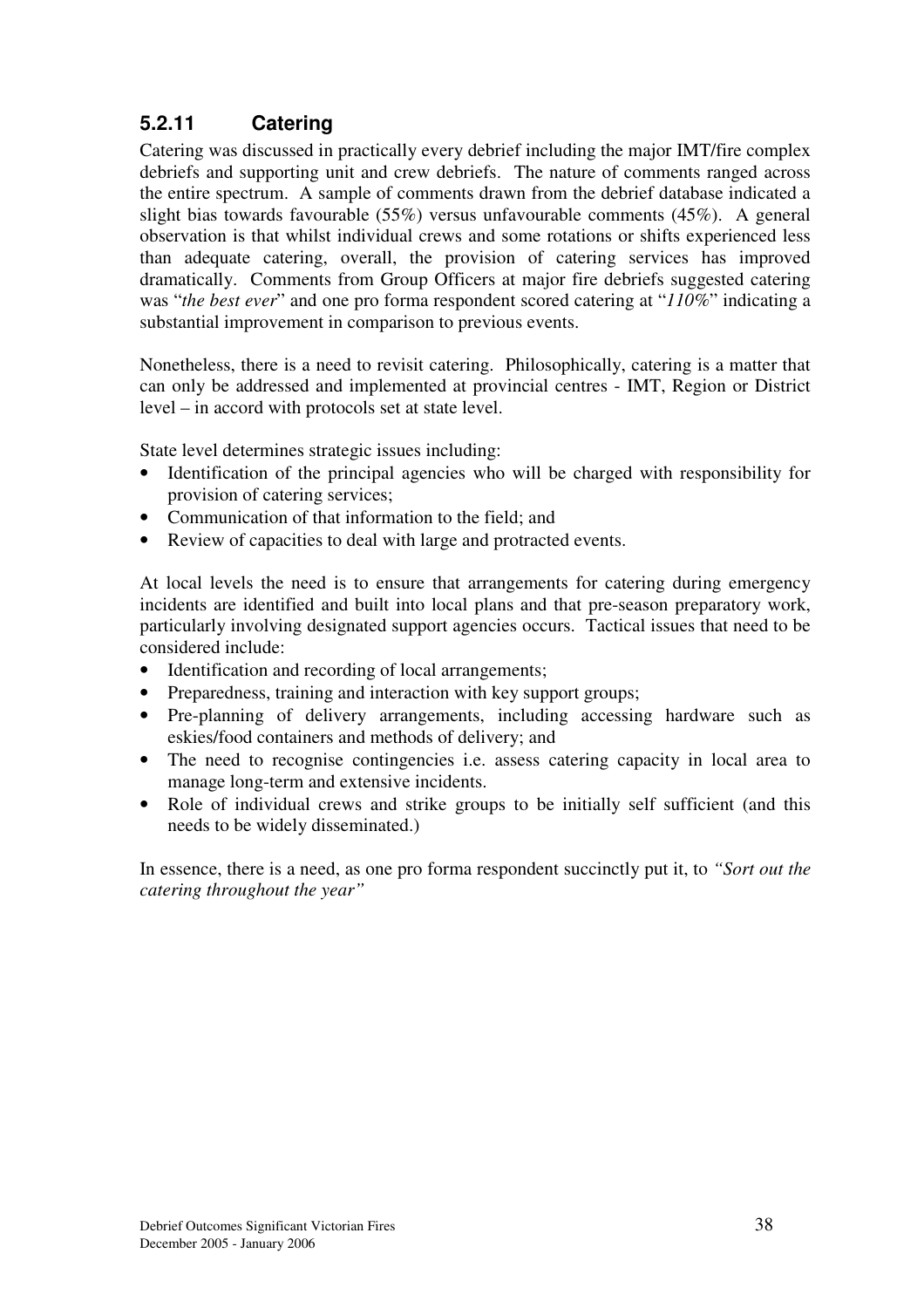# **6 Other observations**

## *6.1 Fire Records*

There are three separate issues associated with fire records. They are:

- Need for a report that sets out the facts about the fire or complex;
- Debrief processes and outcomes; and
- Archiving of records

## **6.1.1 Fire Reports**

Extensive IMT logs enabling reconstruction of each fire exist in most instances. There is no specific report setting out a brief history and the circumstances and facts about each fire or complex of fires. In every major debrief, the background data for each fire was assembled and presented during a short introductory session, to give context to the debrief. Little additional work would be necessary to utilise that work as the basis for a brief report, supplemented by the key outcomes from the debrief process.

The reporting process envisaged includes a discrete narrative by the incident controller setting out the known facts of the fire. This narrative might include the essential statistics about the event, for example:

- Date and duration:
- Critical weather:
- Area burnt by land tenure;
- Suppression and recovery resources;
- Establishment of ICC and associated Division Command points
- Establishment of coordination points and any special arrangements (MECC, DECC, IFAC)
- Suppression strategies employed;
- Unusual attributes of fire behaviour and weather;
- Summary of losses and damage; and
- Records of associated debriefs with any recommendations for systemic change.

This does not need to be a detailed history, but a short document, up to 10 pages maximum of narrative, with any key supporting documents that deal directly with the facts that are known about the fire.

## **6.1.2 Debrief Process**

A range of different processes was employed during this debrief program. The major fire/complex debriefs were conducted either as structured discussions or were facilitated. Most debriefs recorded the outcomes by completing the debrief pro forma documents, some prepared no debrief records other than data collection sheets as key issues were identified and several prepared comprehensive and detailed records that analysed the key discussion points and concluded with a series of recommendations for adoption at either debrief level or state level.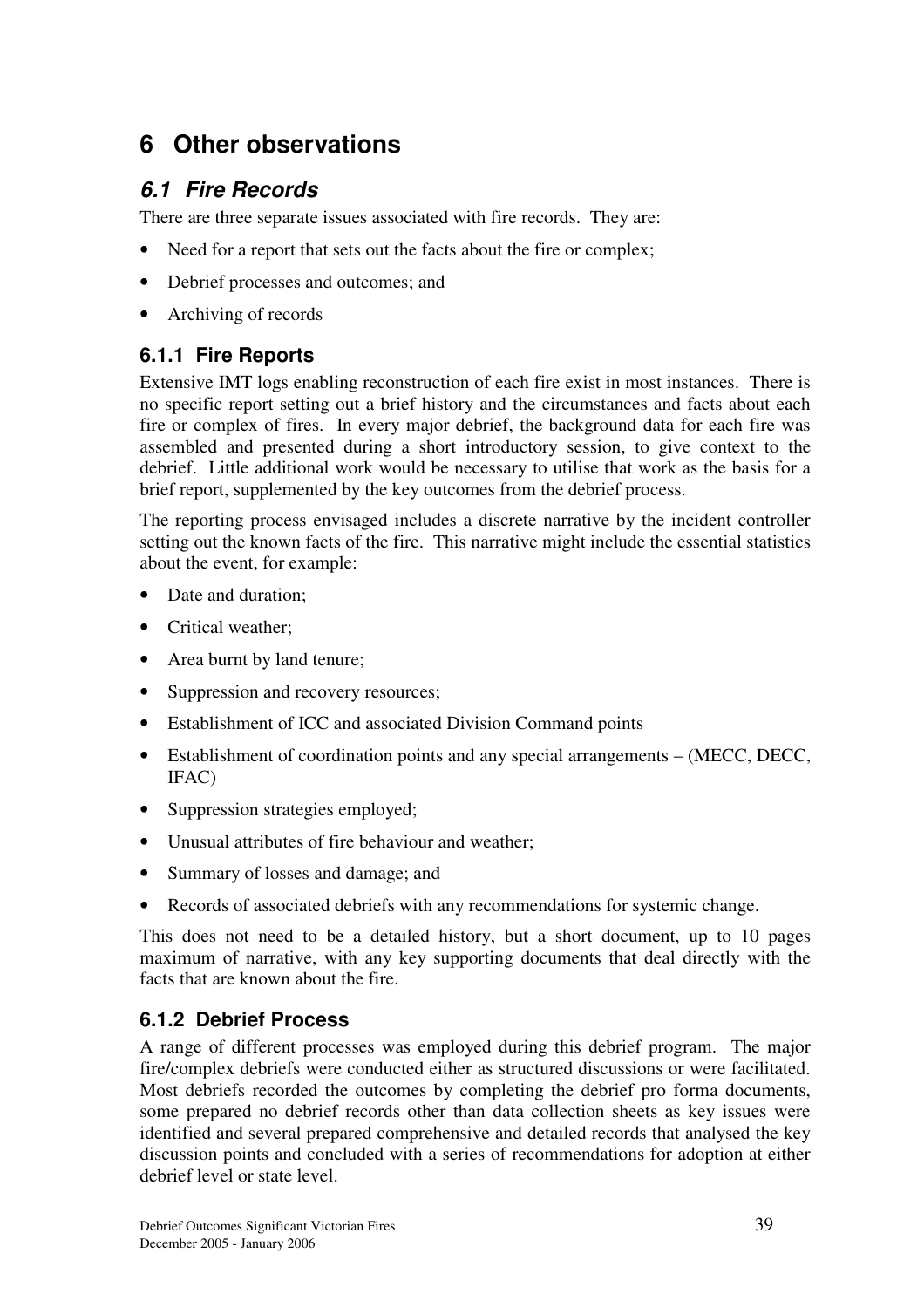Definition of the key outcomes was clearly much superior in those instances where the debrief records contained both analysis and recommendations.

The following processes might be considered for future debriefs:

- they should be held in a timely manner, at the discretion of the local administration of the control authority, dependent upon continuing fire activity and availability of key IMT personnel;
- participants identify what the key issues were in their campaign;
- participants discuss and reach consensus about significant matters;
- participants determine whether issues can be addressed at debrief level or need to be referred higher up the chain of command for resolution or adoption;
- an outcome report is prepared by the debrief convenor or IC that:
	- o captures key discussions;
	- o identifies issues to be addressed at debrief level or state level;
	- o identifies and records any actions arising for implementation at debrief level;
	- o provides recommendations for consideration by the chain of command for those matters need to be referred higher up; and
- a feedback mechanism is implemented so that debrief participants know what has happened as a result of the debrief.

### **6.1.3 Archiving of Documents**

There were instances where ICCs did not maintain a full record of all documents produced. For example, upon completion of a new IAP, the previous IAP was discarded, although most fires/complexes retained copies of all documentation. All fire related documents should be appropriately collated and archived in accord with the relevant archiving requirements and retained at least until the expiry of any statutory limitation period. Most ICCS did maintain a full record of incoming and outgoing correspondence. At the Horsham complex of fires a person was dedicated to archiving - including the copying of electronic data on to CD's for subsequent archiving. Similarly, at the Heywood complex, the MECC operated a data collection system to ensure that all documentation was captured and stored.

A significant issue for the joint fire agencies to consider is whether any changes are necessary for fire reporting, debriefing processes and archiving of records at local regional and state levels.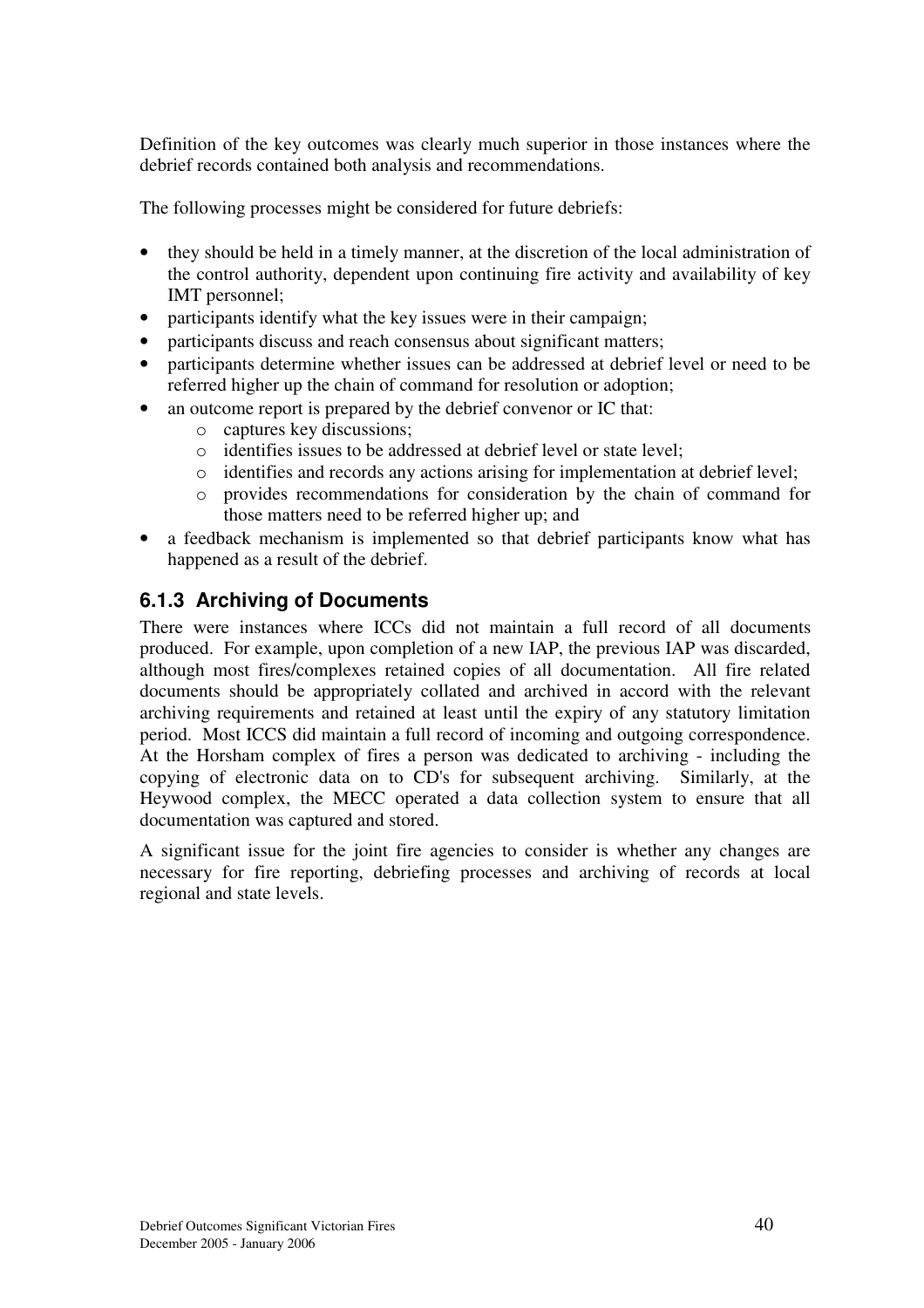# **7 SECTION TWO - ATTACHMENTS**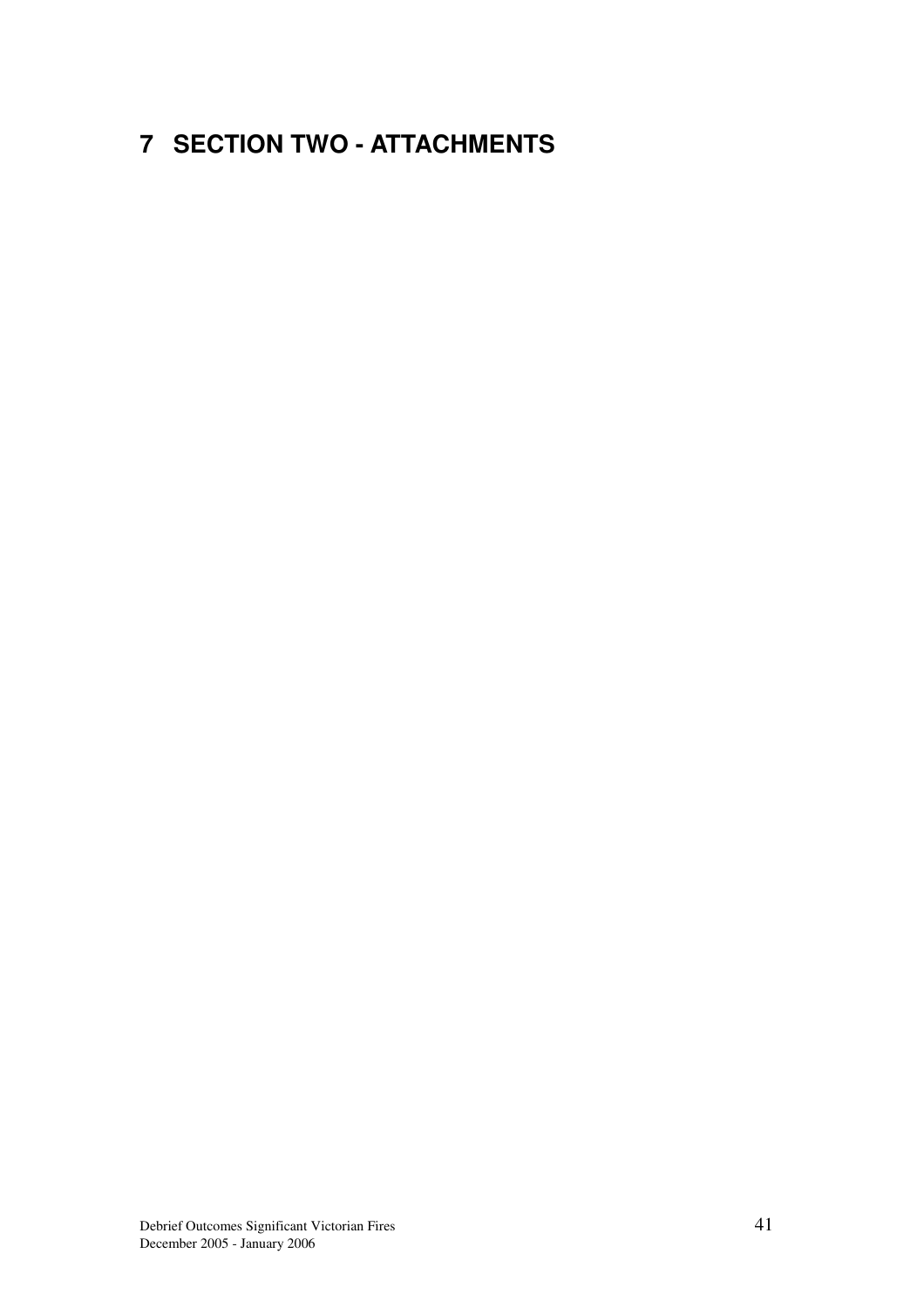*7.1 Attachment 1 - Joint CFA and DSE Memo initiating debrief process*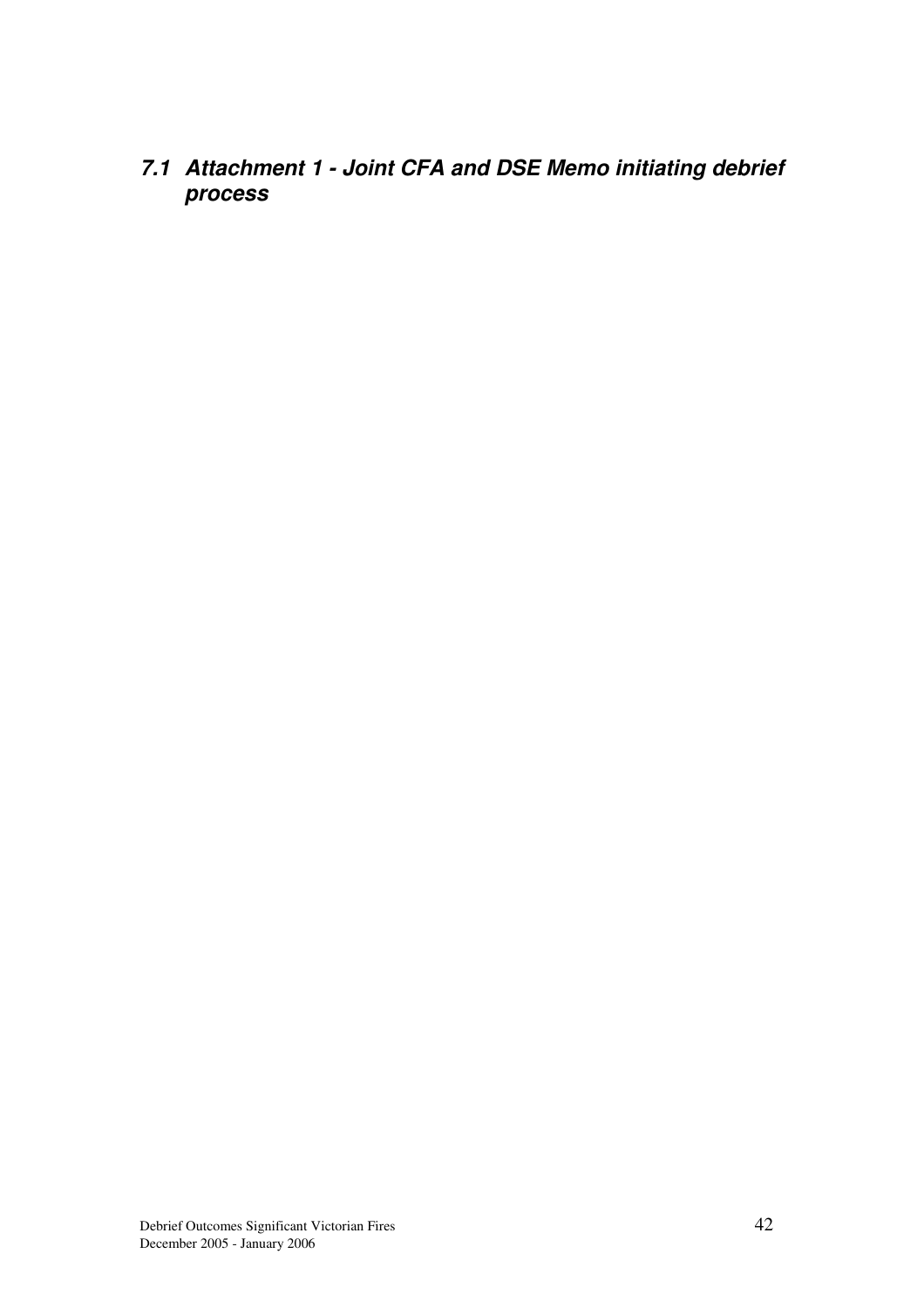**MEMORANDUM**





| TO:             | <b>Managers Fire DSE</b>                                      |              |
|-----------------|---------------------------------------------------------------|--------------|
|                 | Fire Management Officers DSE<br>Area Managers CFA             |              |
|                 | <b>Operations Managers CFA</b>                                |              |
| <b>COPY TO:</b> | Assistant Chief Officers DSE<br>Deputy Chief Officers CFA     |              |
|                 |                                                               |              |
| <b>FROM:</b>    | <b>CFA Director Operations/Chief Officer Russell Rees</b>     |              |
|                 | DSE Chief Officer, Fire & Emergency Management Ewan<br>Waller |              |
| <b>SUBJECT:</b> | <b>DEBRIEFING JANUARY 2006 FIRES</b>                          |              |
| DATE:           | 10 February 2006                                              | <b>File:</b> |
|                 |                                                               |              |

DSE and CFA will conduct a coordinated series of debriefs of the major fires that have occurred over the last few weeks. This will involve a tiered debriefing process with initial debriefs held for fireground personnel, Incident Management Teams (IMTs), Regional Emergency Co-ordination Centres (RECCs), followed by an overarching debrief for each major fire or fire complex. These will also be informed by State Emergency Coordination Centres (SECCs) and Metropolitan Fire Brigade and interstate fire agencies' debriefs. The debrief processes will be coordinated by agency State Debrief Coordinators:

DSE - Assistant Chief Officer Liam Fogarty Tel: 03 9412 4861, Email: liam.fogarty@dse.vic.gov.au CFA - Deputy Chief Officer Greg Esnouf Tel: 03 9262 8551, Email: g.esnouf@cfa.vic.gov.au

### **Debrief Process**

The debrief process is designed to enable us to review and assess our performance in preventing, preparing and responding to these fires, and to identify and capture improvements required at crew, team, district, regional, fire or complex and state levels. Information about the tiered debrief process is provided in Appendix 1.

While crew, team and local issues need to be addressed, the debrief process should focus on: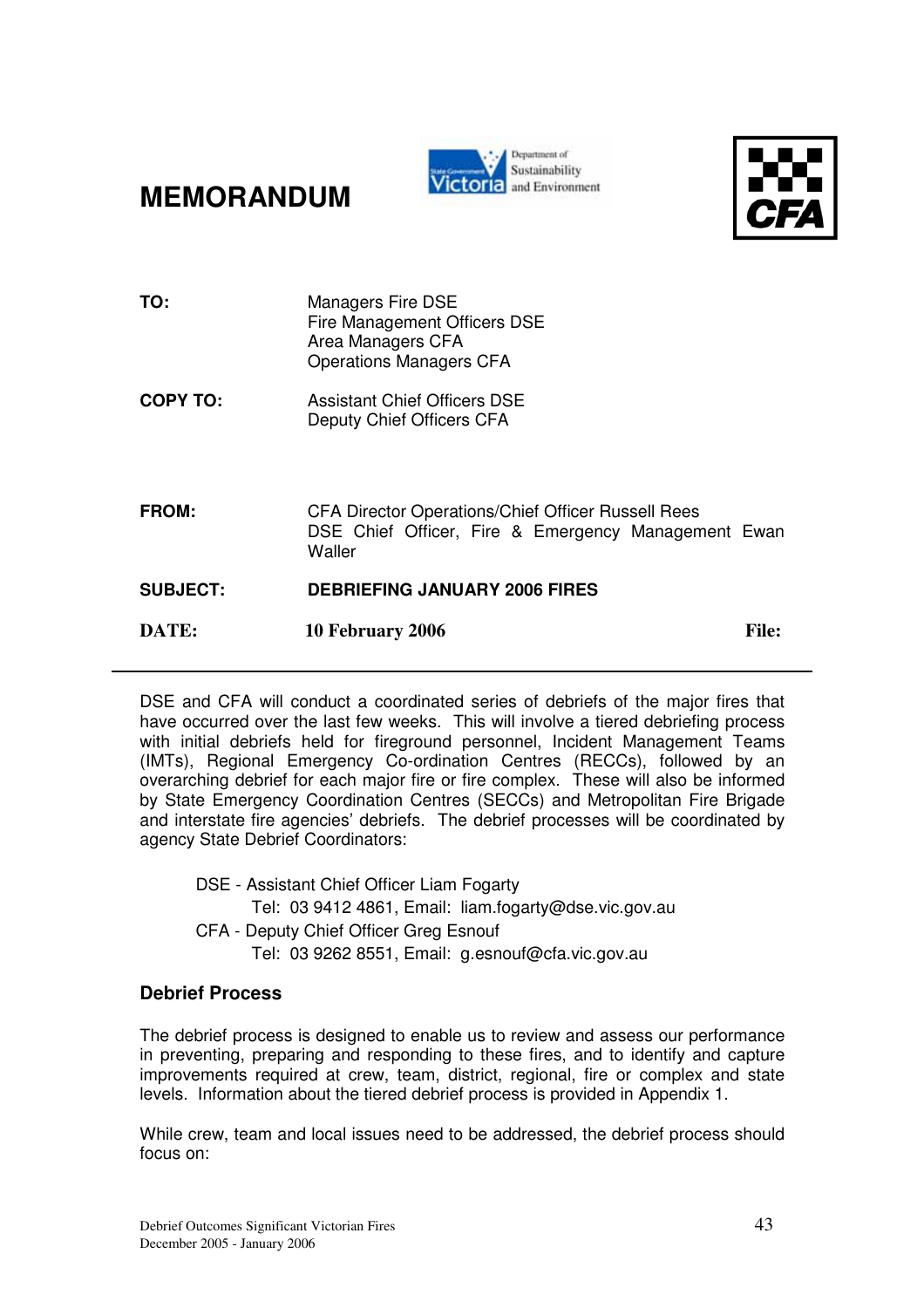- identifying key issues that impair our ability to effectively and rapidly contain and control fires;
- identifying and assessing risks to life, property or the environment;
- systems, processes, training or technology that support these objectives.

### **Major Fire/Complex Debriefs**

Debriefs are to be convened for each major fire or "complex" of fires as described in Table 1 below.

| Location               | Fire(s)                                                      | <b>Control</b><br>Agency | <b>Convenor</b>                    | <b>Date</b>                       |
|------------------------|--------------------------------------------------------------|--------------------------|------------------------------------|-----------------------------------|
| Heywood<br>Complex     | Rocky Den<br>Troeths Road,<br><b>Brands Track</b>            | <b>DSE</b>               | Manager Fire<br><b>Jon Sanders</b> | <b>TBA</b>                        |
| Horsham                | Deep Lead<br>Mt Lubra<br><b>Yallakar South</b>               | <b>DSE</b>               | Manager Fire<br><b>Jon Sanders</b> | <b>TBA</b>                        |
| <b>Brisbane Ranges</b> | <b>Century Track</b>                                         | <b>CFA</b>               | Area Manager<br>Paul Stacchino     | 23/2<br><b>Corio Fire Station</b> |
| Moondarra/Erica        | Seninis Track                                                | <b>DSE</b>               | Manager Fire<br>David Tainsh       | <b>TBA</b>                        |
| Alexandra<br>Complex   | <b>Burgan Track</b><br>(Kinglake),<br>Melba Control<br>(Yea) | <b>CFA</b>               | Area Manager<br><b>Alan Davies</b> | <b>TBA</b>                        |
| Euroa                  | <b>Granite Hills</b>                                         | <b>CFA</b>               | Area Manager<br><b>Alan Davies</b> | <b>TBA</b>                        |

**Table 1.** Major Fire/Complex debrief arrangements.

There are a number of principles that should apply to the major fire/complex debrief. These are outlined in Appendix 2. Debriefs should consider the items detailed by the Debrief Agenda and Checklist (Appendix 3), and personnel attending initial and overarching debriefs should be provided the information for debrief participants (Appendix 4).

### **Processing of Issues from these Debriefs**

Many issues may be identified at these forums that can be addressed locally, with more strategic issues to be referred to the relevant "higher level debriefs" for each major fire or complex. The following provided guidance to assist with the outputs of the Initial series of debriefs:

• Issues that are strictly the responsibility of local management to address should be actioned and a record forwarded to CFA or DSE State Debrief Coordinators using the proforma in Appendix 5;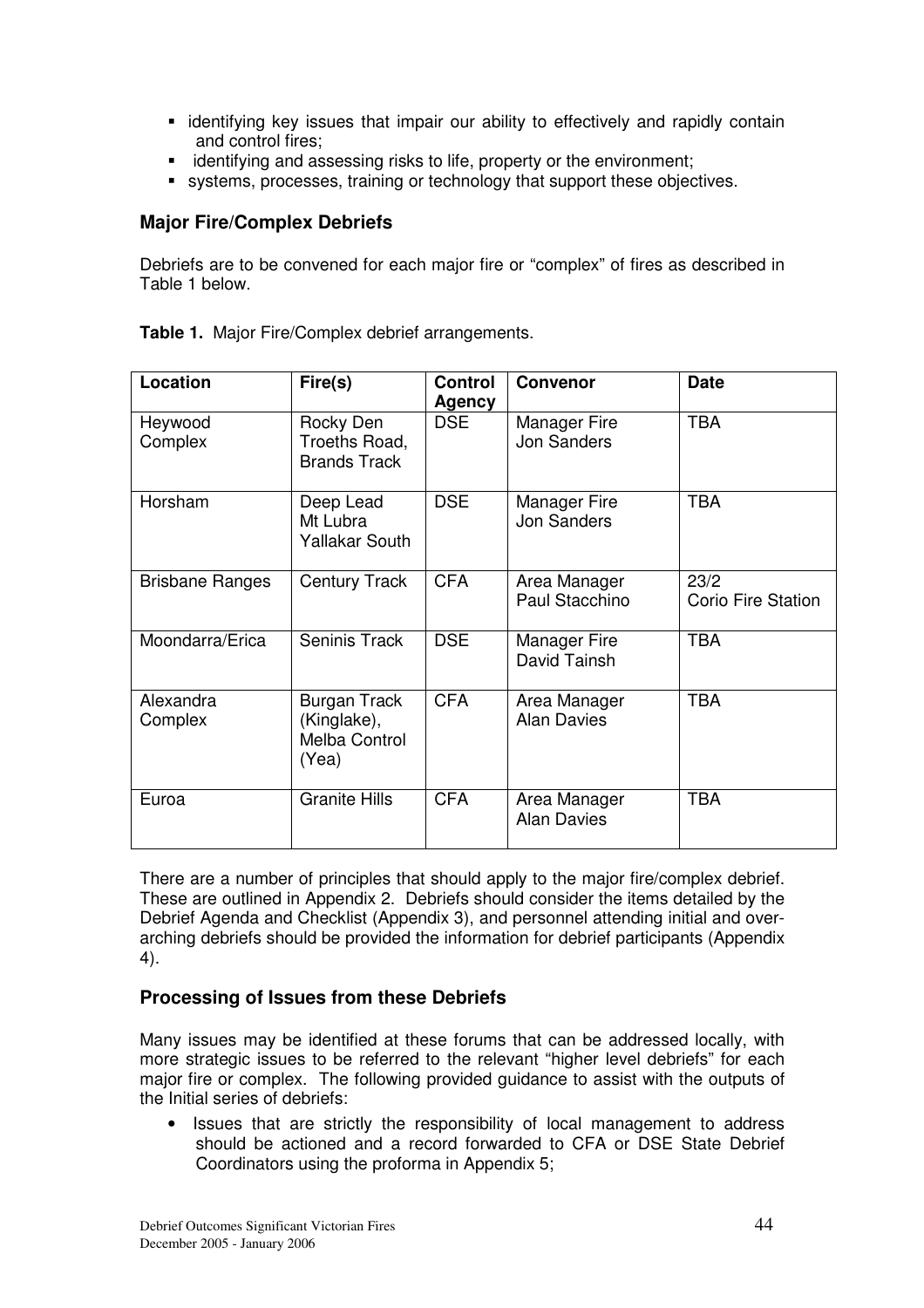- Issues that are applicable to the major fire/complex debrief should be forwarded to the relevant major fire/complex convenor for inclusion in the debrief process using the proforma (Appendix 5). Where local actions have been taken that assist in addressing this issue, or possible actions are identified that could address these issues for consideration at the major debrief, these should be recorded on the proforma;
- Issues that are of a more strategic nature that cannot be resolved locally or at the major fire/complex debriefs should be recorded on the attached proforma and forwarded to the CFA or DSE State Debrief Coordinator;
- Issues that relate to operations of other agencies at a local level should be referred to those agencies or discussed via established local liaison processes, and noted as such on the proforma;
- Information from initial, over-arching and state emergency management debriefs provided on debrief proforma will be collated and analysed to provide a summary of actions that will be prioritised and actioned by the DSE and CFA jointly or independently as is required.

### **Independent Assessment**

A summary of debrief outcomes, and assessment of how these relate to interoperability between CFA and DSE and between incident/complex, regional and state levels will be undertaken by an independent consultant who has significant experience in forest and rural fire management involving both volunteer and paid firefighters.

### **Emergency Response Coordinator Debriefs**

The above arrangements are not designed to supersede debrief processes of the broader emergency response coordination arrangements that may be arranged by the Divisional Emergency Response Coordinator, but should act as a useful input into these processes. Please ensure that you liaise with your respective DERCs to ensure that coordination occurs between these processes.

### **Action Required**

Your ongoing support to these important performance review and improvement processes is requested. Should you have any queries, please contact the State Debrief Coordinators as indicated above.

**Ewan Waller Construction Construction Russell Rees** Chief Officer – Fire & Emergency Management **DSE** 

Director Operations/Chief Officer CFA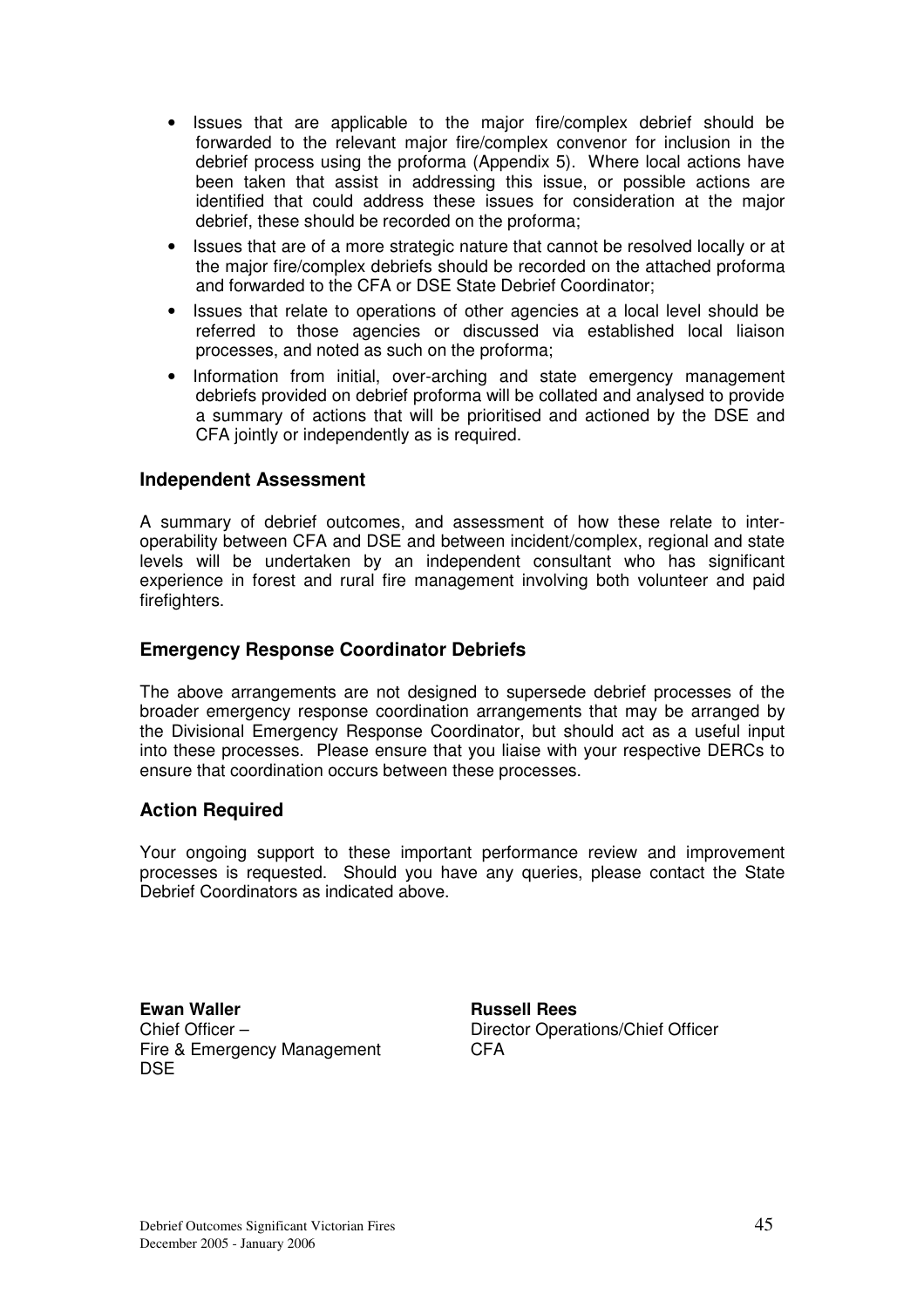| <b>Type</b>                                                                           | Who                                                                                                                                                                | What                                                                                                                                                                                          | Where                                                                    | Responsible                                                                                                                                                       | <b>Issues</b>                                                                                                                                                                                                             |
|---------------------------------------------------------------------------------------|--------------------------------------------------------------------------------------------------------------------------------------------------------------------|-----------------------------------------------------------------------------------------------------------------------------------------------------------------------------------------------|--------------------------------------------------------------------------|-------------------------------------------------------------------------------------------------------------------------------------------------------------------|---------------------------------------------------------------------------------------------------------------------------------------------------------------------------------------------------------------------------|
| <b>Initial Debriefs</b>                                                               |                                                                                                                                                                    |                                                                                                                                                                                               |                                                                          |                                                                                                                                                                   |                                                                                                                                                                                                                           |
| <b>Fireground Personnel</b><br>(Strike Teams,<br>Brigades & Groups,<br>Work Centres). | Personnel involved in<br>staffing/supporting control or<br>coordination.                                                                                           | Crew, team and local activities, but<br>also overall running of fire(s)<br>including organisation and direction<br>given, practicability of tasks, and<br>support, welfare and safety issues. | Where<br>convenient for<br>team<br>members.                              | Relevant team<br>leader or<br>officer.                                                                                                                            | Local issues dealt with at scene. Major<br>fire/complex and regional or state issues<br>relating to key decisions, systems,<br>processes or training referred to relevant<br>Major Fire/Complex debrief.                  |
| <b>Functional Teams</b>                                                               | Some functional teams (eg<br>information, community<br>engagement) may wish to hold<br>debriefs that inform relevant<br>debriefs.                                  | Operations of team, and linkages with<br>relevant fire control or coordination<br>activities, and/or stakeholders (eg<br>media or community).                                                 | Where<br>convenient for<br>team<br>members.                              | Nominated by<br>senior control/<br>coordination<br>centre officer.                                                                                                | Team issues dealt with at scene. Major<br>fire/complex and coordination issues<br>relating to key decisions, systems,<br>processes referred to relevant debrief.                                                          |
| <b>MFB and Interstate</b><br><b>Resources</b>                                         | MFB and interstate personnel.                                                                                                                                      | Deployment, support, and running of<br>individual fire(s), including<br>organisation and direction given,<br>practicability of tasks, welfare and<br>safety issues.                           | Where<br>convenient for<br>agency.                                       | <b>State Debrief</b><br>Coordinators.                                                                                                                             | Team issues dealt with at scene. Major<br>fire/complex and regional or state issues<br>relating to key decisions, systems,<br>processes referred to relevant<br>Coordination Centre and/or Major<br>Fire/Complex debrief. |
| <b>Joint Regional</b><br>Incident<br><b>Management Teams</b>                          | Personnel in joint regional IMTs that<br>were deployed to fire(s).                                                                                                 | Identification and management of fire<br>and safety risks, adequacy of<br>objectives, strategies and resources,<br>competence of resources, and<br>regional and state wide support.           | Where<br>convenient for<br>team<br>members,<br>including<br>home region. | Joint Regional<br>IMT<br>Coordinators.                                                                                                                            | Team issues dealt with by team. Major<br>fire/complex and regional or state issues<br>referred to relevant debrief and to State<br>Debrief Co-ordinators.                                                                 |
| <b>State and Regional</b><br>Coordination<br><b>Centres</b>                           | Personnel involved in coordination<br>centre activities.                                                                                                           | Alibility to collate and communicate<br>information, assess and manage<br>regional/state wide risks, ensures<br>cooperation, and support for fire<br>activities.                              | At relevant<br>centre.                                                   | <b>RECC</b><br>CFA Ops<br>Manager &<br><b>DSE</b><br>Managers Fire.<br><b>SECC</b><br>CFA Manager<br>HQ Ops &<br><b>DSE</b> Manager<br>Emergency<br>Coordination. | Local issues dealt with by DSE and CFA<br>RECC and SECC managers. Major<br>fire/complex issues and regional or state<br>issues referred to Major fire complex<br>debrief and to State Debrief Coordinators.               |
| <b>Over-arching Fire Debrief</b>                                                      |                                                                                                                                                                    |                                                                                                                                                                                               |                                                                          |                                                                                                                                                                   |                                                                                                                                                                                                                           |
| <b>Major Fire/Complex</b>                                                             | Key personnel involved in<br>managing Major Fire/Complex<br>including IMT representatives,<br>liaison officers, regional officers.<br>Limit to 40 people (approx). | Identification and management of fire<br>and safety risks, adequacy of<br>objectives, strategies and resources,<br>and regional and state support.                                            | At relevant<br>centre.                                                   | See Table                                                                                                                                                         | Local issues dealt with by DSE and CFA<br>managers. Major fire/complex and<br>regional or state issues referred to State<br>Debrief Coordinators.                                                                         |

### **Appendix 1.** Outline for tiered debrief process.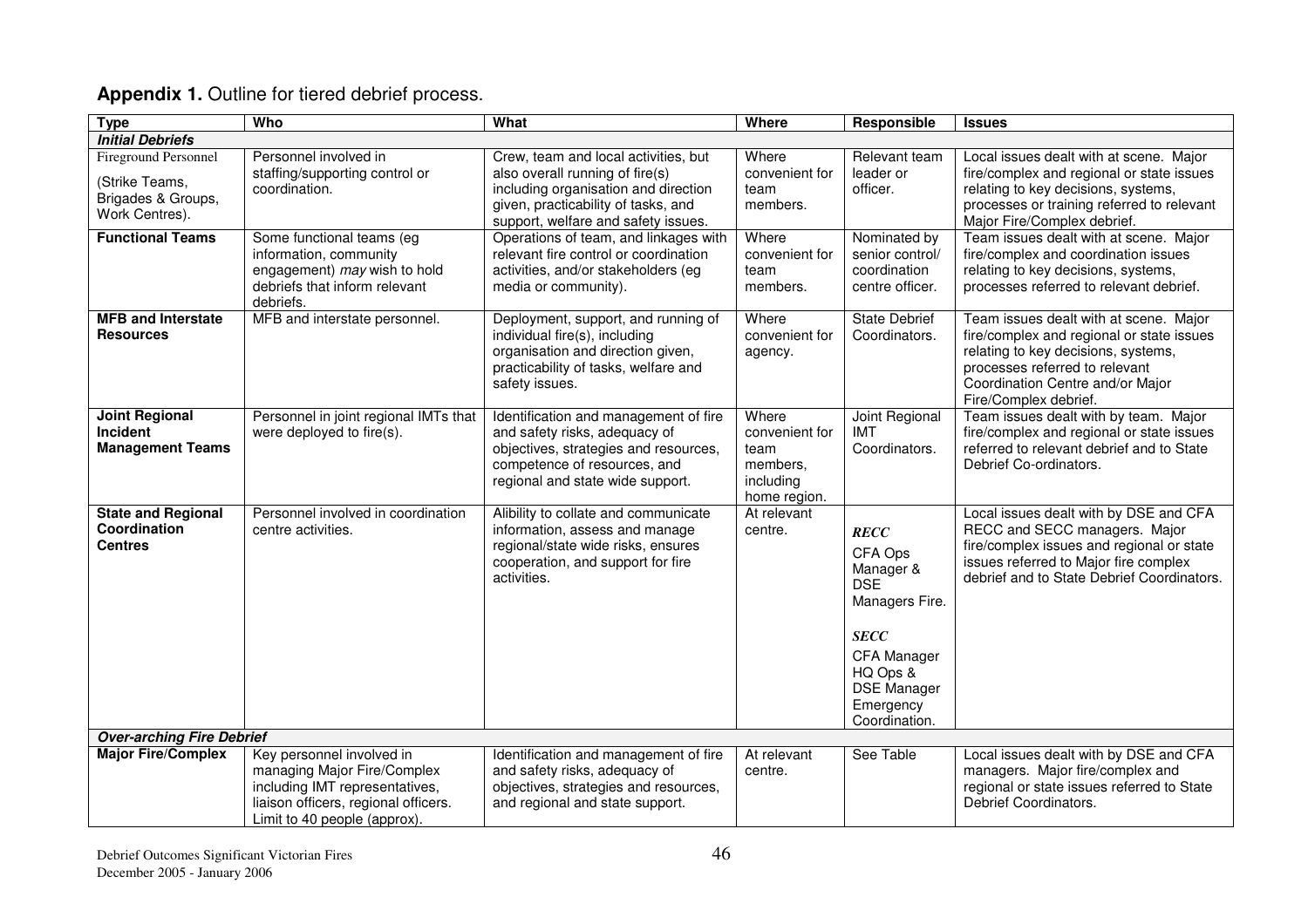| <b>State Level</b> |                                              |                                   |     |                           |                                                    |
|--------------------|----------------------------------------------|-----------------------------------|-----|---------------------------|----------------------------------------------------|
| <b>State Level</b> | <b>Relevant partnership</b><br>working group | Issues relating to state level    | TBA | . DSE<br>CF/<br>and       | Priorities and responsibilities assessed           |
|                    | and<br>l state operations personnel.         | nanagement.<br>emeraencv<br>, mar |     | <b>Officers</b><br>N<br>ັ | and incorporated into<br>d into business planning. |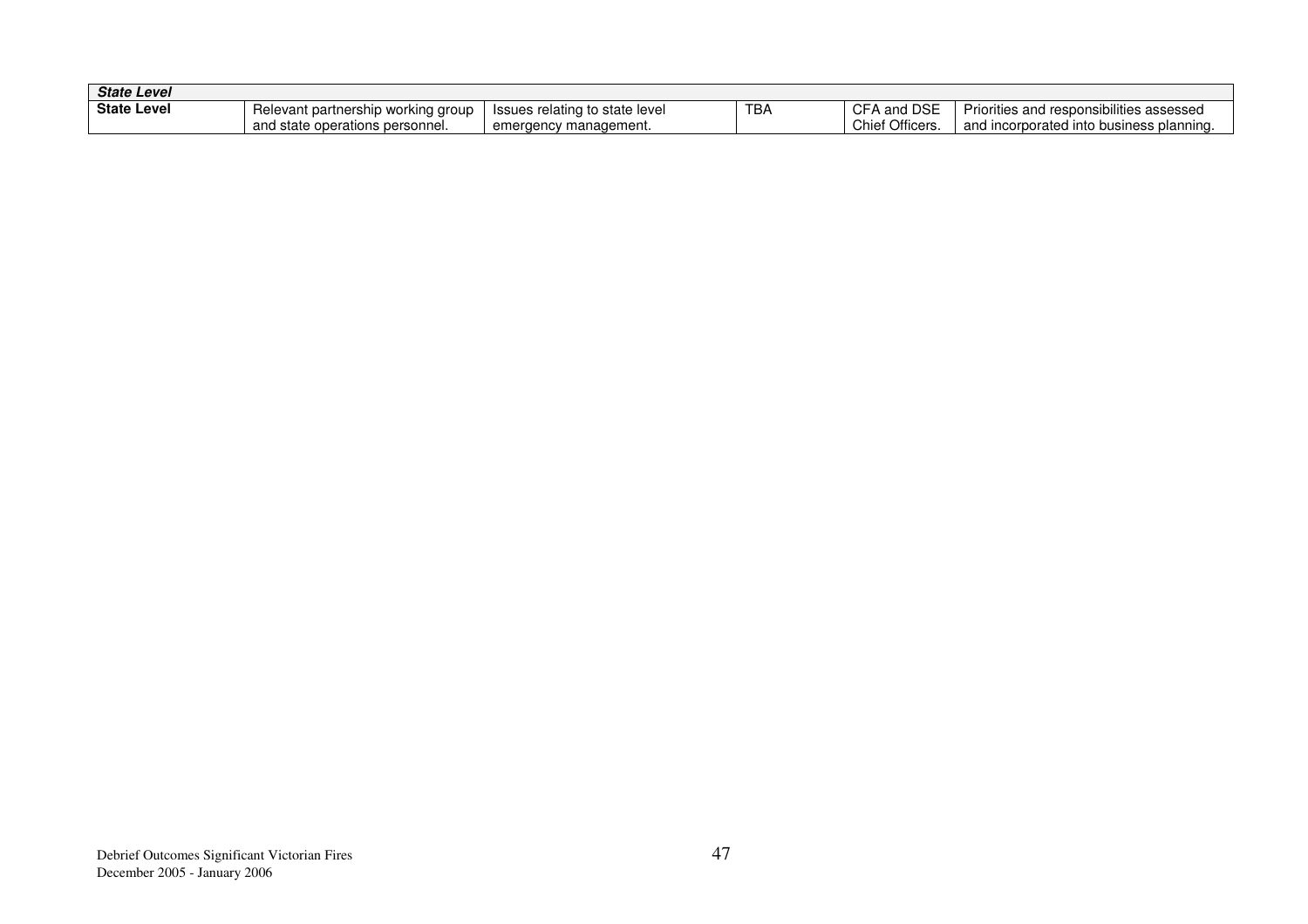### **Appendix 2 – Major Fire/Complex Debrief Guidelines**

The following guidelines are to be considered when convening the major fire/complex debriefs:

- 1. The primary responsibility to convene the major fire/complex debrief lies with the Control Agency identified in Table 2, in consultation with the other agency.
- 2. The responsible officer is to appoint a suitable debrief chair or facilitator and provide a venue.
- 3. Numbers attending major debriefs should be limited to 40 where practicable.
- 4. The date of the planned debrief needs to be endorsed by the respective agency State Debrief Coordinator (Liam Fogarty or Greg Esnouf) to allow coordinated attendance of personnel, and should preferably be held in the period 27/2/2006 until 10/3/2006.
- 5. A proforma debrief agenda has been prepared with a comprehensive list of topics (Appendix 3). The debrief should assess the effectiveness of specific recent key initiatives, eg Safety Advisor, SMEACS, Red Flag Warnings, Communications Planning, Staging Area Management, Fatigue Management, Information Flow to community. In addition, special consideration needs to be given to some strategic issues that clearly require further attention, including catering, ICC location and functionality, IT interfaces between agencies, firefighter accommodation, and communications.
- 6. All participants should be provided with a copy of Information for Debrief Participants (Appendix 4) prior to the commencement of the debrief.
- 7. Key Incident Management personnel from all key participating IMTs (day and night) are to be invited to attend, as well as representatives from key support agencies. (Some support may be available from DSE and CFA SECCs to identify IMT personnel allocated to each fire if necessary – this should be requested through the respective agency State Debrief Coordinator).
- 8. Convenors of the major fire/complex debriefs are to arrange for any feedback received from the initial debriefs of Fireground personnel, Incident Management Teams, RECCs/SECCs or MFB/Interstate Agencies to be collated and summarised prior to the debrief, and distributed to participants. It is recommended that the feedback be categorised into the key groupings described in Appendix 3.
- 9. All outcomes of the debrief should be collected on the debrief proforma (Appendix 1)and forwarded to the State Debrief Coordinator electronically.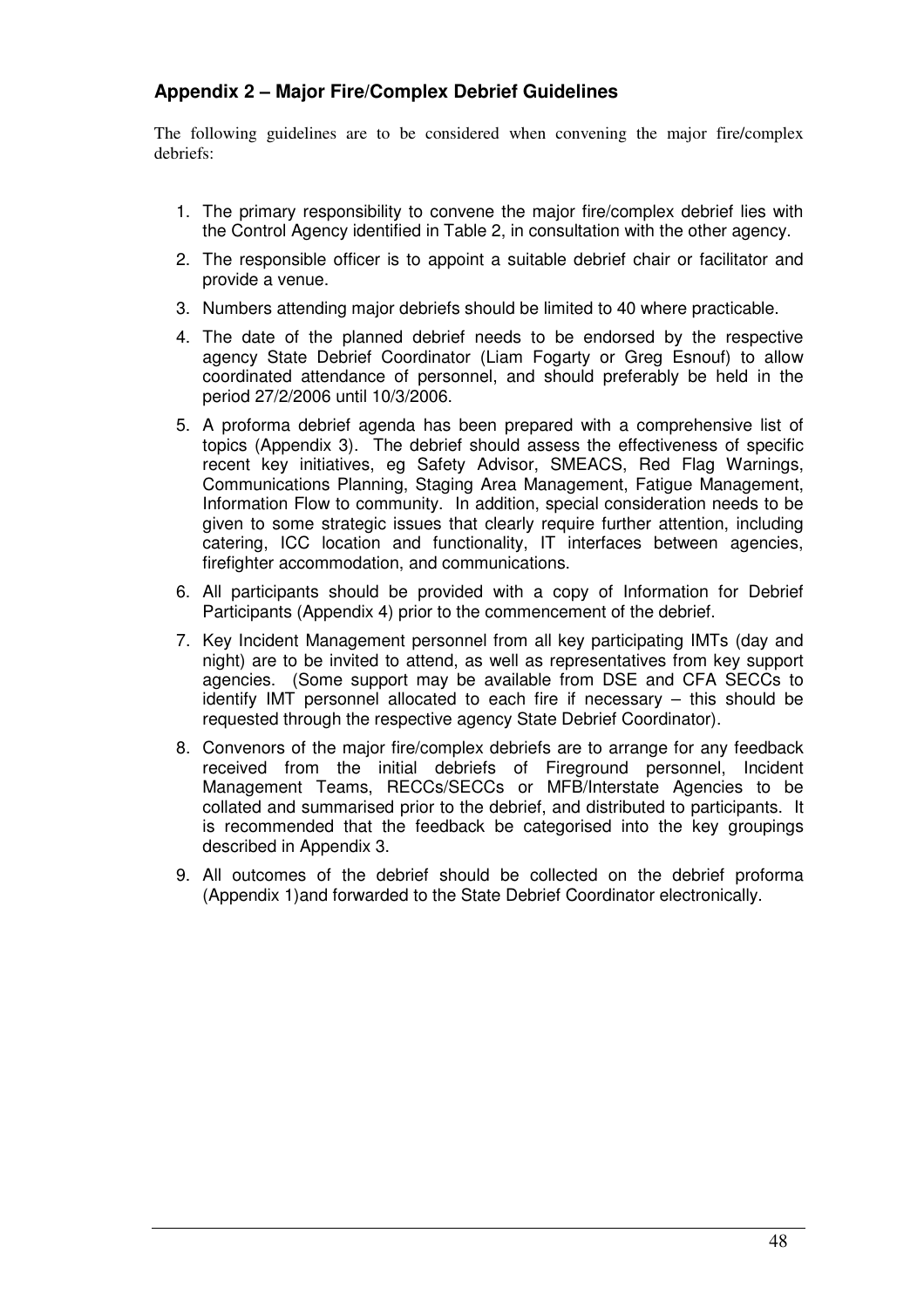## **Appendix 3 – Debrief Agenda and Checklist.**

### **1) Prevention/Preparedness:**

- o Fuel management;
- o Community Preparedness;
- $\circ$  Adequacy of fire prevention/fire protection planning (Shire Fire prevention);
- o Legislation (Permits, regulations);
- o Agency Preparedness resources, readiness, communications- Local CFA/DSE Interaction; and
- o Equipment.

### **2) Response – Initial Attack**

- a) Circumstances leading up to the incident;
- o Notification;
- o Initial strategies and tactics:
	- i) Key Issues at time;
	- ii) Options analysis and agreed strategies;
	- iii) Review of progress and planning during fire development.
- o Deployment:
	- i) Adequacy of briefings and maps;
	- ii) Effectiveness of strategies and tactics.
- o Resources:
	- i) Build up and deployment;
	- ii) Resources from other agencies;
	- iii) Private resources;
	- iv) Adequacy to achieve initial attack objectives.

### **3) Response – Ongoing Incident Control**

- a) Incident control:
	- i) Controlling authority (DSE/CFA) (Formal Changeover) (Transfer of Control);
	- ii) Structure and roles activated;
	- iii) Information flow within IMT;
	- iv) Communications breakdowns in Chain of Command;
	- v) Management of Incident management team (meetings, etc);
	- vi) Location of the Incident Control Centre/Operations Points/other facilities.
- o Safety
	- i) Firefighter was safety adequately considered in strategy development and tasking;
	- ii) Public;
	- iii) OHS incidents.
- o Incident Action Planning:
	- i) Key Issues at time;
	- ii) Options analysis and agreed strategies;
	- iii) Review of progress and planning during fire development;
	- iv) Prediction Scenario Planning;
	- v) Adequacy of plan, mapping.
- o Planning:
	- i) Situation (points to consider):
		- Adequacy of information provided from the fireground and aerial reconnaissance;
		- Adequacy of fire behaviour predictions and risk assessments;
		- Mapping, weather, fire behaviour, technology;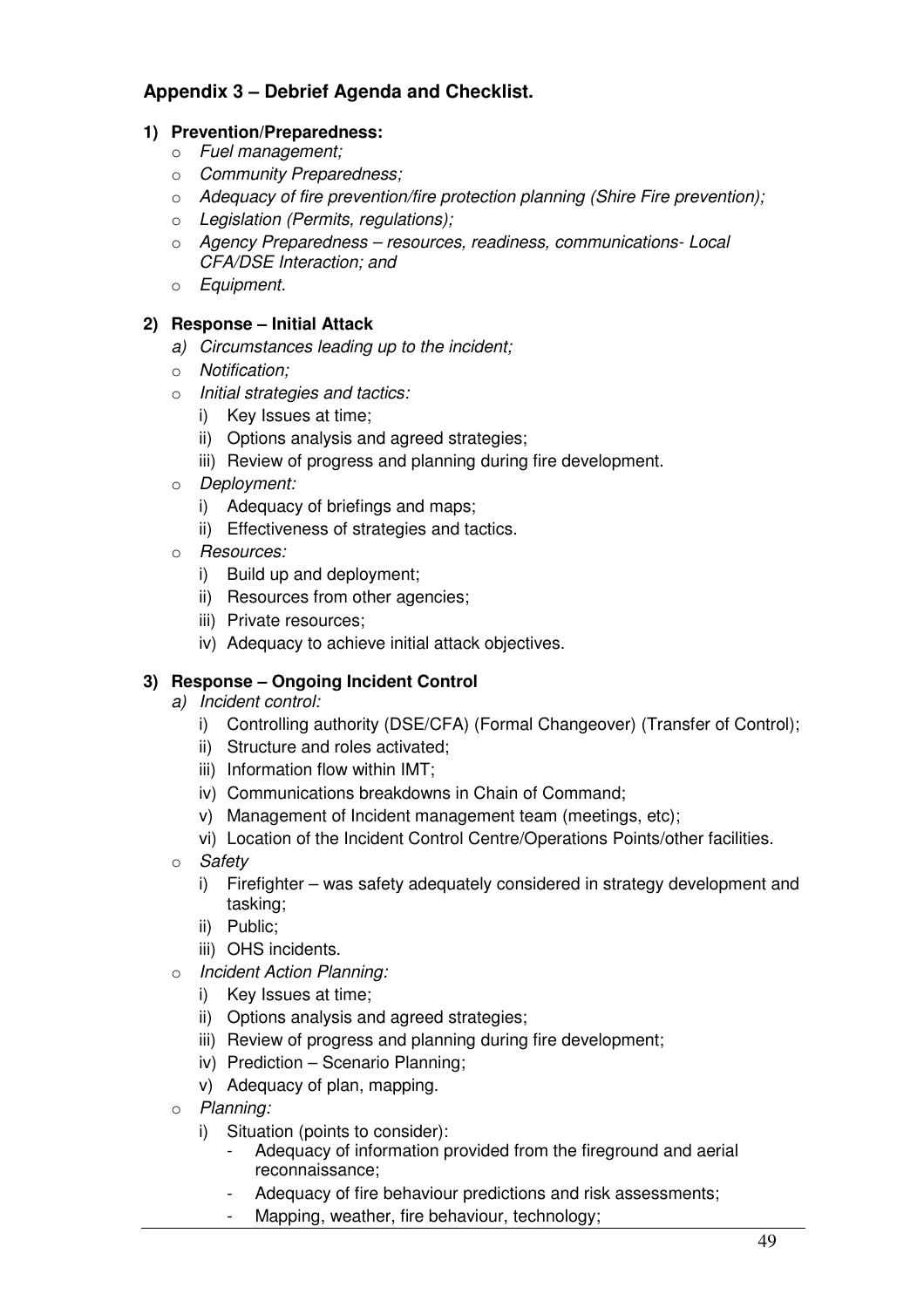- ii) Resources (points to consider):
	- Adequacy of personnel to achieve IAP;
	- Personnel, appliances, plant, relief, resource tracking;
- iii) Management Support (points to consider):
	- Office support, control centre layout;
	- Documentation:
	- System (ie Information systems interoperability);
- iv) Information (Information flow and interaction with community):
	- Management of media;
		- Community Information & Community Information Unit;
- v) Technical specialists:
	- Information Technology;
	- Communications Planning;
- o Logistics:
	- i) Supply:
		- Facilities;
		- Accommodation:
		- Catering.
	- ii) Ground support:
		- Mechanical:
		- Food and water.
	- iii) Communications Support:
		- Communication plan;
		- Go To/command frequencies, telephone exchange, cellular.
	- iv) Medical Support:
		- Medical plan;
		- Critical incident stress.
	- v) Finance.
- o Operations:
	- i) Chain of command;
	- ii) Sectorisation, forward control points, assembly areas, staging areas;
	- iii) Tactics:
		- Methods of suppression, water supply:
		- Effectiveness of fire suppression, structure protection, strategies.
	- iv) Welfare of personnel;
	- v) Shift changeover;
	- vi) Briefings;
	- vii) Air operations:
		- Effectiveness;
		- Use of Emergency Warning Devices;
		- Staging Areas;
		- Heavy Equipment/Plant (including private equipment);
		- Fatigue Management:
		- Asset Protection.

### **4) Response - Emergency Management Coordination and liaison**

- a) Regional and State Coordination:
	- i) Adequacy of support and strategic direction;
	- ii) Information flows;
	- iii) Adherence to chain of command.
- o Liaison and coordination with Emergency Management Agencies, other combat agencies, support agencies and other organisations.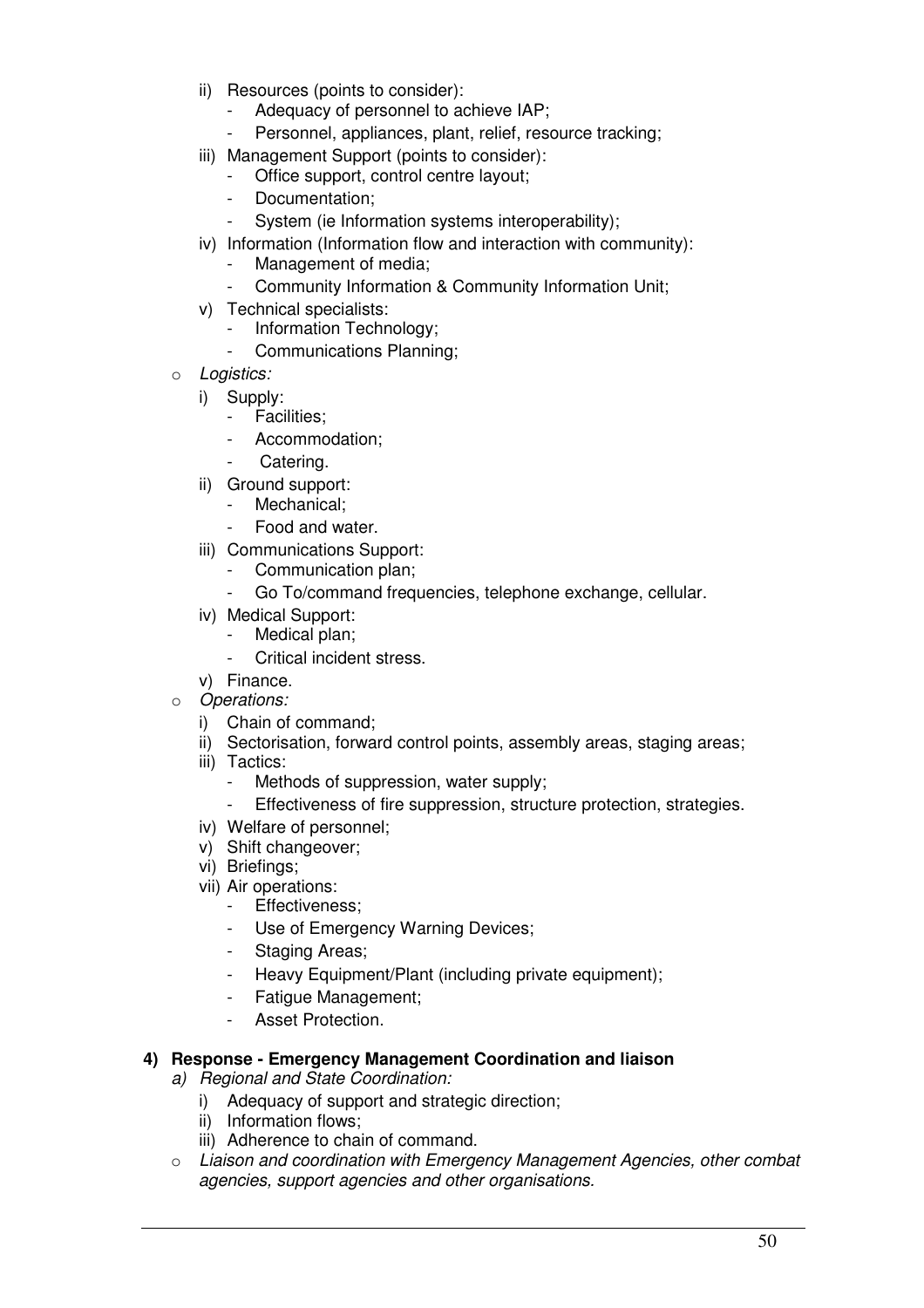### **5) Recovery**

- a) Transition/Changeover from Response to Recovery;
- o Recovery/rehabilitation issues;
- o Wildlife Rescue Teams.

OTHER RELEVANT ISSUES – CFA, Agencies, Brigades, Group, DSE.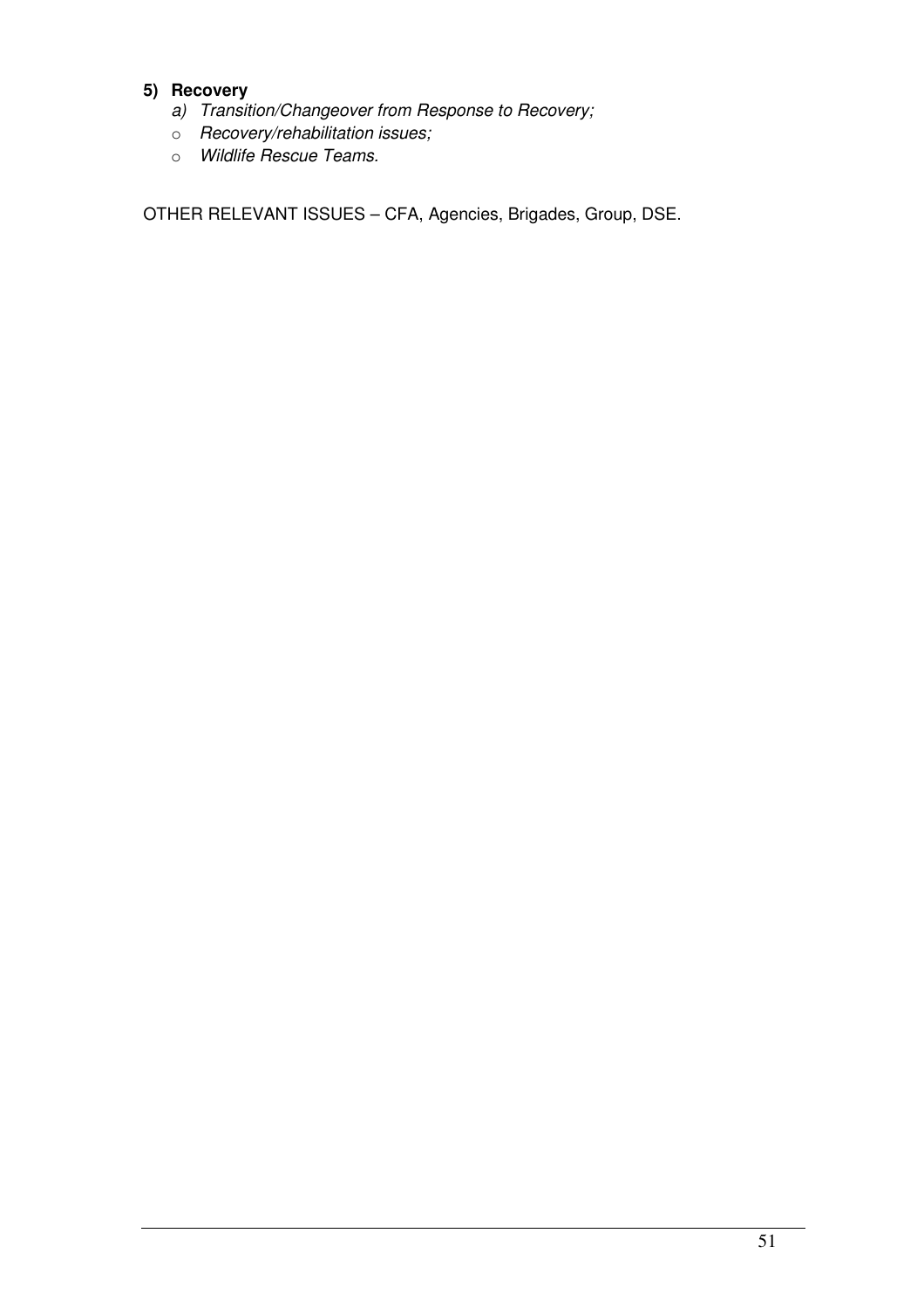## **Appendix 4– Information for Debrief Participants.**

### **Purpose**

- - Issues raised in these forums will provide an important input into the CFA and DSE Organisational Recovery process. The debrief should identify:
	- a. "Things that went well"; and
	- b. "Issues that need improvement".
- - Debriefs should also allow participants to understand other aspects of the incident of which they were unfamiliar, or to place their role and experiences in the incident into context.
- - In addition, many personnel also use the debrief process to increase or validate their knowledge of how to respond to future incidents.

#### **Scope**

- The debrief should consider all aspects of operational response that relate to the participants, including deployment and ongoing provision of support at the home location, not just at the incident.

#### **Identification of issues**

- - Debriefs should focus on key issues that are of high potential impact, rather than minor issues of limited consequence. To assist this, all issues identified should be assessed in a risk management context.
- - All issues that have the broad support of the participants involved in the debrief are to be listed on the Issues proforma.
- -Local actions that have been or are to be taken are to be noted.
- - Issues that require consideration at another level (eg major fire complex debrief) are to be referred to the appropriate convenor for further consideration.

### **Conduct of Debrief**

- - Free and frank discussion is encouraged to assist in the consideration of performance and the identification of issues that need addressing.
- - It is very important to note that the debrief is NOT intended to lay blame or criticise individual performance.
- - Everyone who attends a debrief should feel free to contribute; however it is important to work as a team. No-one should criticise any other participant, nor inhibit the expression of a view by another individual.
- - Individuals may express opinions during these discussions that are not necessarily debated or validated during subsequent discussions. These opinions do not necessarily reflect the consensus view of the debrief participants, nor do they necessarily represent an official CFA or DSE view on the issue.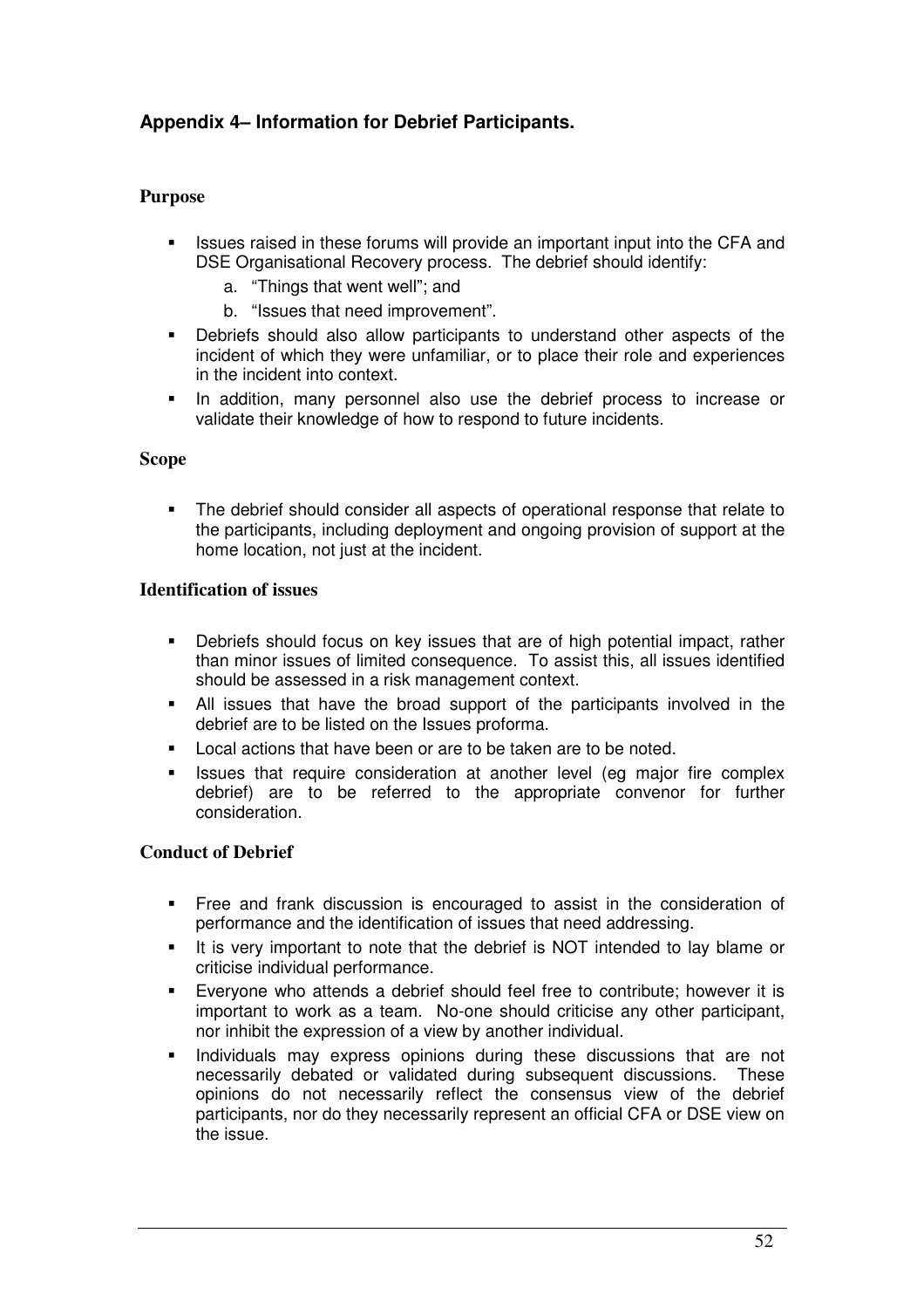| <b>Debrief Details</b> | <b>Please forward to: Convenor of relevant Major</b><br>Fire Complex Debrief(s) (Refer Table 2)<br>Copy to - Fire.Debrief@dse.vic.gov.au |
|------------------------|------------------------------------------------------------------------------------------------------------------------------------------|
|                        | Queries DSE - Mark Woodman Tel: 03 9412<br>4777                                                                                          |
| $number:$              | CFA - Greg Esnouf Tel: 03 9262<br>8551                                                                                                   |

| Topic<br><b>Refer Debrief</b><br>Agenda and<br><b>Checklist</b><br>Appendix 3 | Fire/Complex<br>Where the issue<br>occurred | Describe issue or situation that existed | Explain why it went well<br>What factors made the situation<br>$\bullet$<br>successful?<br>What particular aspects led you to<br>$\bullet$<br>regard it as going well?<br>Are there lessons that can be applied to<br>۰<br>other incidents? | <b>Contact for further</b><br><i>info</i> |
|-------------------------------------------------------------------------------|---------------------------------------------|------------------------------------------|---------------------------------------------------------------------------------------------------------------------------------------------------------------------------------------------------------------------------------------------|-------------------------------------------|
|                                                                               |                                             |                                          |                                                                                                                                                                                                                                             |                                           |
|                                                                               |                                             |                                          |                                                                                                                                                                                                                                             |                                           |
|                                                                               |                                             |                                          |                                                                                                                                                                                                                                             |                                           |
|                                                                               |                                             |                                          |                                                                                                                                                                                                                                             |                                           |
|                                                                               |                                             |                                          |                                                                                                                                                                                                                                             |                                           |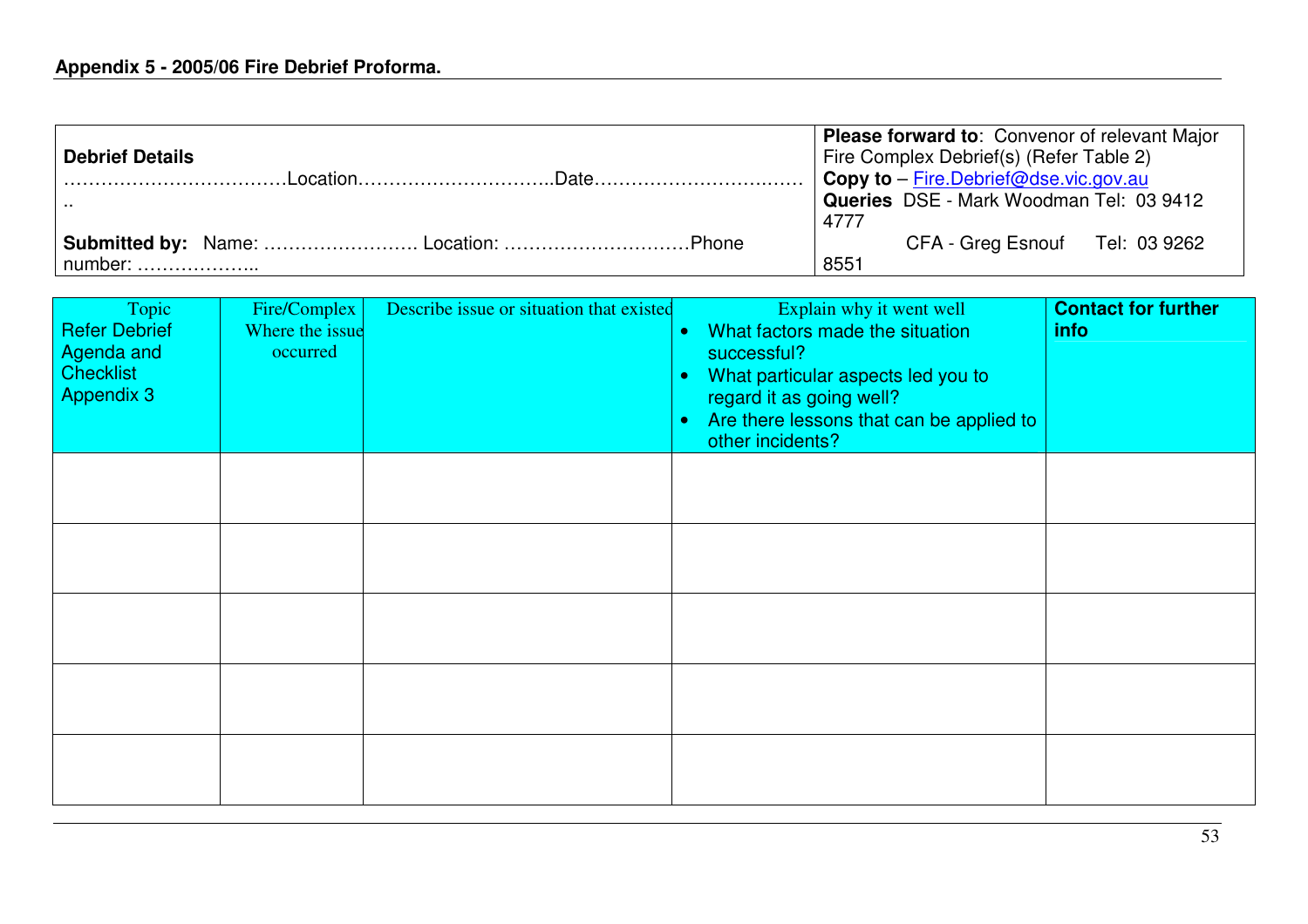## **Appendix 5 - 2005/06 Fire Debrief Proforma.**

| Topic<br><b>Refer Debrief</b><br>Agenda and<br><b>Checklist</b><br><b>Appendix 3</b> | Fire/Complex  <br>Where the issue<br>occurred | Describe issue or situation that existed | Explain why it went well<br>What factors made the situation<br>successful?<br>What particular aspects led you to<br>regard it as going well?<br>Are there lessons that can be applied to<br>other incidents? | <b>Contact for further</b><br>info |
|--------------------------------------------------------------------------------------|-----------------------------------------------|------------------------------------------|--------------------------------------------------------------------------------------------------------------------------------------------------------------------------------------------------------------|------------------------------------|
|                                                                                      |                                               |                                          |                                                                                                                                                                                                              |                                    |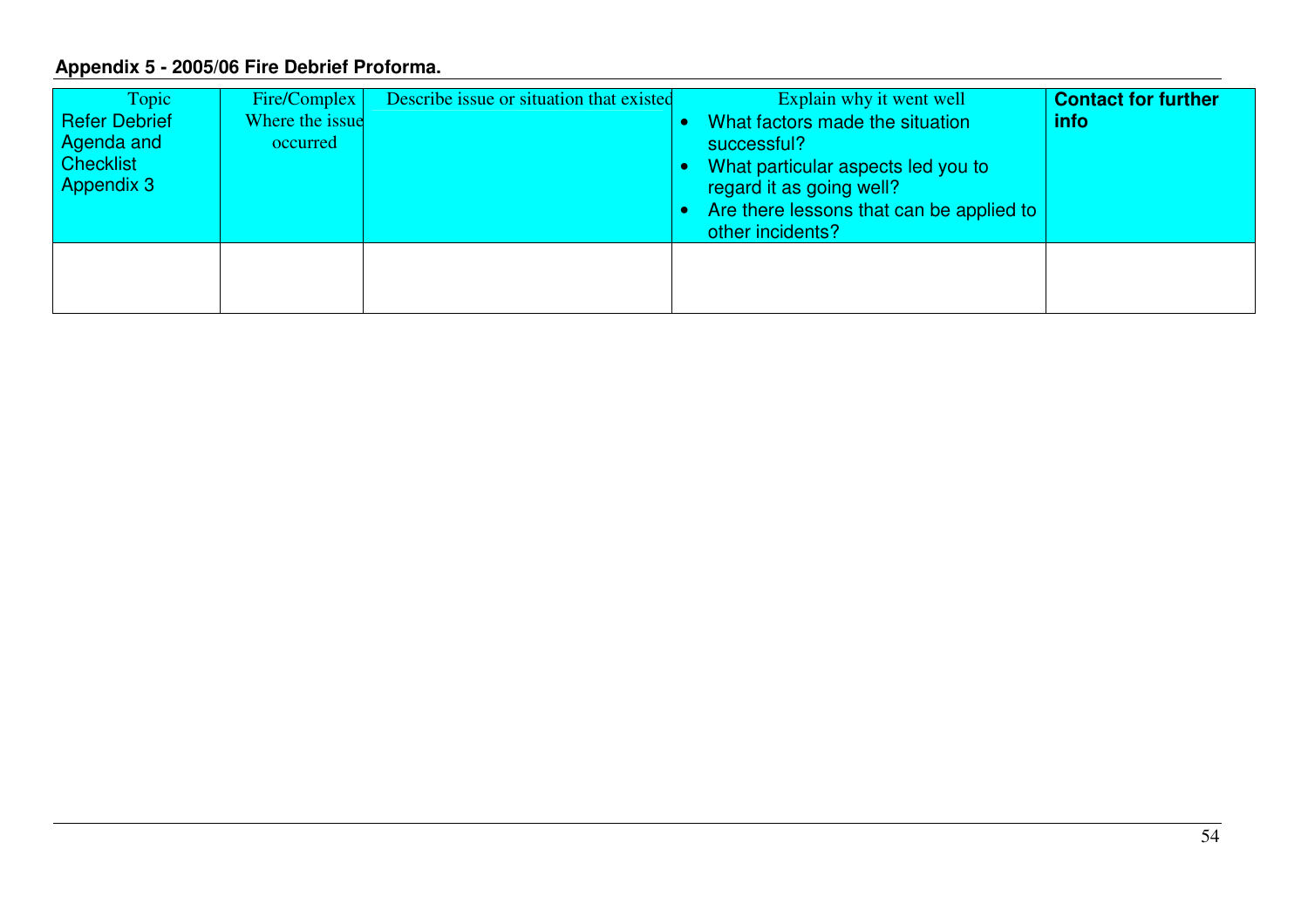| Topic                                                                                | Fire/Complex                | Describe issue or situation<br>that existed | <b>Describe actions taken</b><br>during Incident or since to<br>improve situation |                             | <b>Further Suggestions for</b><br>improvement                                          |                             | <b>Contact for</b><br>further info |  |
|--------------------------------------------------------------------------------------|-----------------------------|---------------------------------------------|-----------------------------------------------------------------------------------|-----------------------------|----------------------------------------------------------------------------------------|-----------------------------|------------------------------------|--|
| Refer<br><b>Debrief</b><br>Agenda<br>and<br><b>Checklist</b><br><b>Appendix</b><br>3 | Where the issue<br>occurred |                                             | Impact of actions<br>Successful<br><b>Partially Successful</b><br>No Impact       | $\mathsf{P}$<br>$\mathbf N$ | Level at which action for<br>improvement required<br>Local<br>Regional<br><b>State</b> | $\mathbf R$<br>$\mathbf{s}$ |                                    |  |
|                                                                                      |                             |                                             |                                                                                   |                             |                                                                                        |                             |                                    |  |
|                                                                                      |                             |                                             |                                                                                   |                             |                                                                                        |                             |                                    |  |
|                                                                                      |                             |                                             |                                                                                   |                             |                                                                                        |                             |                                    |  |
|                                                                                      |                             |                                             |                                                                                   |                             |                                                                                        |                             |                                    |  |
|                                                                                      |                             |                                             |                                                                                   |                             |                                                                                        |                             |                                    |  |
|                                                                                      |                             |                                             |                                                                                   |                             |                                                                                        |                             |                                    |  |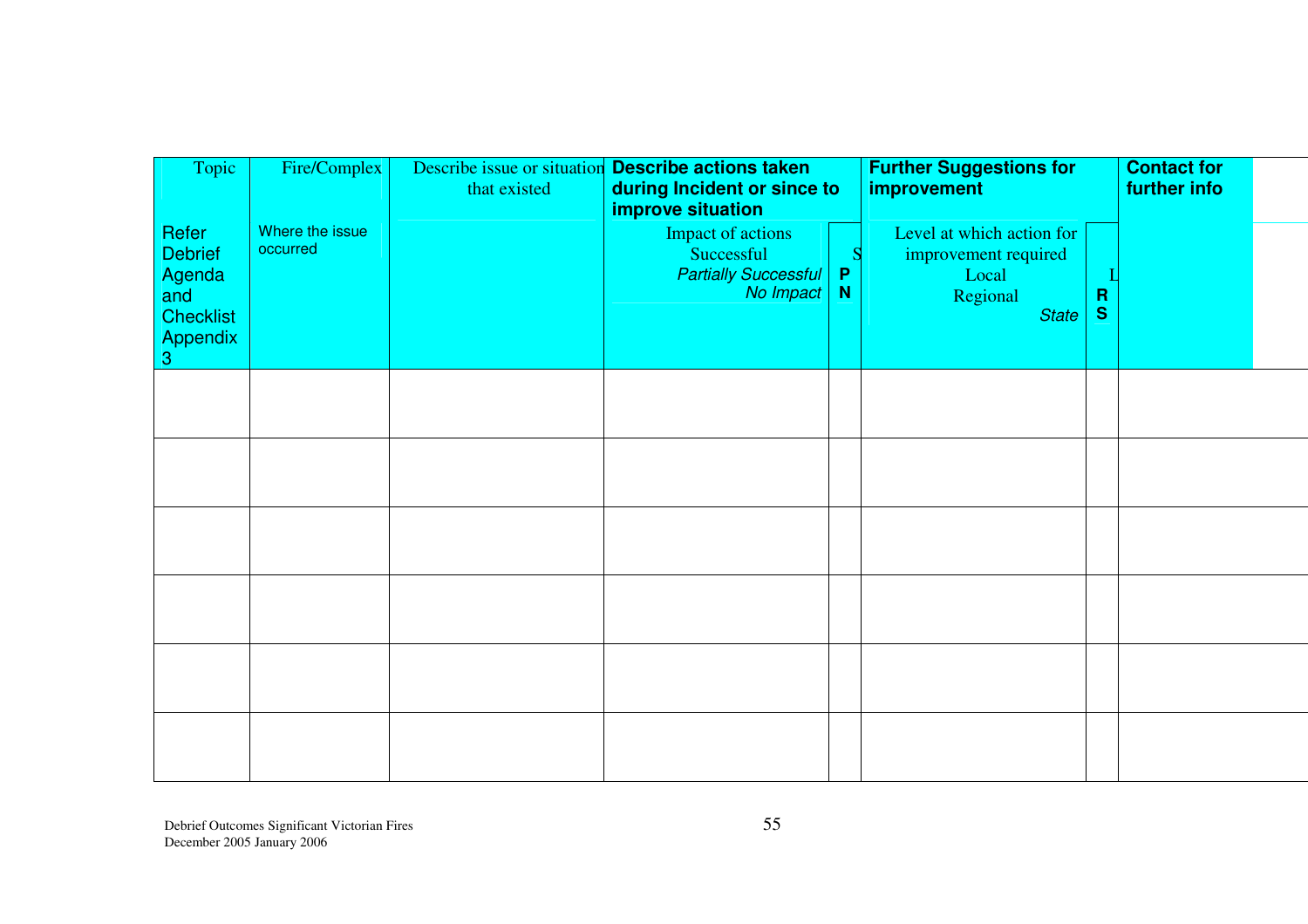| Topic                                                                    | Fire/Complex                | that existed | Describe issue or situation Describe actions taken<br>during Incident or since to<br><b>improve situation</b> |     | <b>Further Suggestions for</b><br><i>improvement</i>                                   |               | <b>Contact for</b><br>further info |  |
|--------------------------------------------------------------------------|-----------------------------|--------------|---------------------------------------------------------------------------------------------------------------|-----|----------------------------------------------------------------------------------------|---------------|------------------------------------|--|
| Refer<br><b>Debrief</b><br>Agenda<br>and<br><b>Checklist</b><br>Appendix | Where the issue<br>occurred |              | Impact of actions<br>Successful<br><b>Partially Successful</b><br>No Impact                                   | - N | Level at which action for<br>improvement required<br>Local<br>Regional<br><b>State</b> | R<br><b>S</b> |                                    |  |
|                                                                          |                             |              |                                                                                                               |     |                                                                                        |               |                                    |  |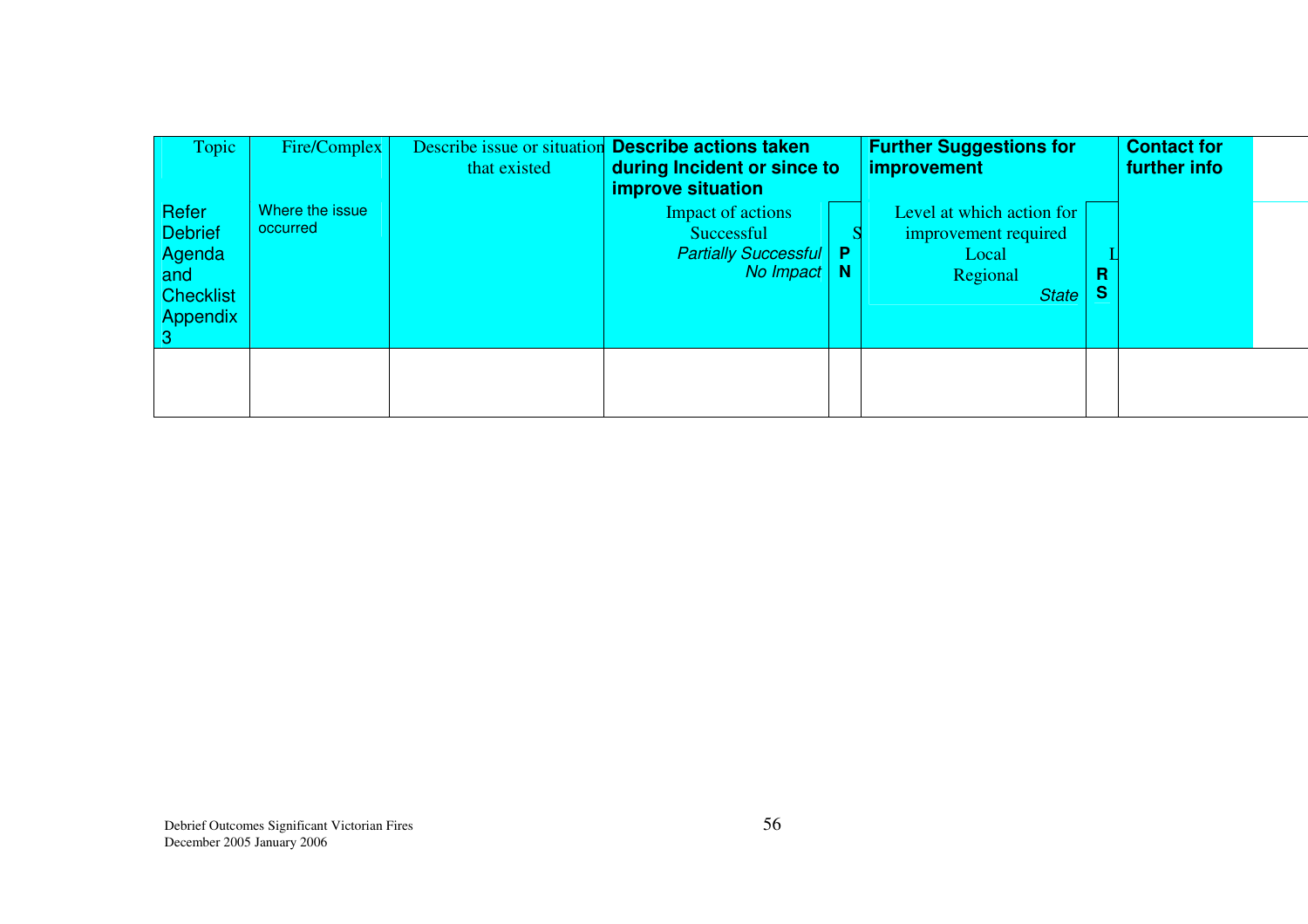## *7.2 Attachment 2 - Terms of Reference for Debrief of January 2006 fires*

#### **Background**

Victorian Fire Authorities (CFA and DSE) involved in major rural/forest fires during January 2006 intend to undertake a series of fire debriefs to capture key lessons learned. Debriefs are scheduled for the major fire complexes identified in the table below. Debriefs by each authority's Emergency Coordination Centre have been conducted. An independent consultant will be retained to attend the major fire complex debriefs, report on the matters identified and collate these issues with the key issues arising from the agency coordination centre debriefs.

#### **Proposal**

| Location               | Fire(s)                              | Convenor            | Date               |
|------------------------|--------------------------------------|---------------------|--------------------|
| Heywood Complex        | Rocky Den                            | <b>Manager</b> Fire | 08/03              |
|                        | Troeths Road,<br><b>Brands Track</b> | <b>Jon Sanders</b>  | Heywood            |
| Horsham                | Deep Lead                            | <b>Manager</b> Fire | 09/03              |
|                        | Mt Lubra<br>Yallakar South           | <b>Jon Sanders</b>  | Horsham            |
| <b>Brisbane Ranges</b> | Century Track                        | Area Manager        | 23/2               |
|                        |                                      | Paul Stacchino      | Corio Fire Station |
| Moondarra/Erica        | Seninis Track                        | <b>Manager</b> Fire | <b>TBA</b>         |
|                        |                                      | Laurie Jeremiah     |                    |
| Alexandra Complex      | <b>Burgan Track</b>                  | Area Manager        | 03/03              |
|                        | (Kinglake),                          | <b>Alan Davies</b>  | Seymour            |
|                        | Melba Control                        |                     |                    |
|                        | (Yea)                                |                     |                    |
|                        | <b>Granite Hills</b>                 |                     |                    |

The contractor will be required to attend the following major fire/fire complex debriefs to identify key issues arising therefrom:

To place the individual major fire complex debriefs into context the contractor will also be required to consider relevant information arising from the CFA State Emergency Coordination Centre and DSE Emergency Coordination Centre debriefs. To achieve this, it will be necessary to review and discuss these debriefs with relevant centre managers in Melbourne. The contractor will meet the Chief Officer CFA, Chief Officer Fire and Emergency Management Division (DSE) and the Emergency Services Commissioner to discuss issues and expectations early in the debrief process.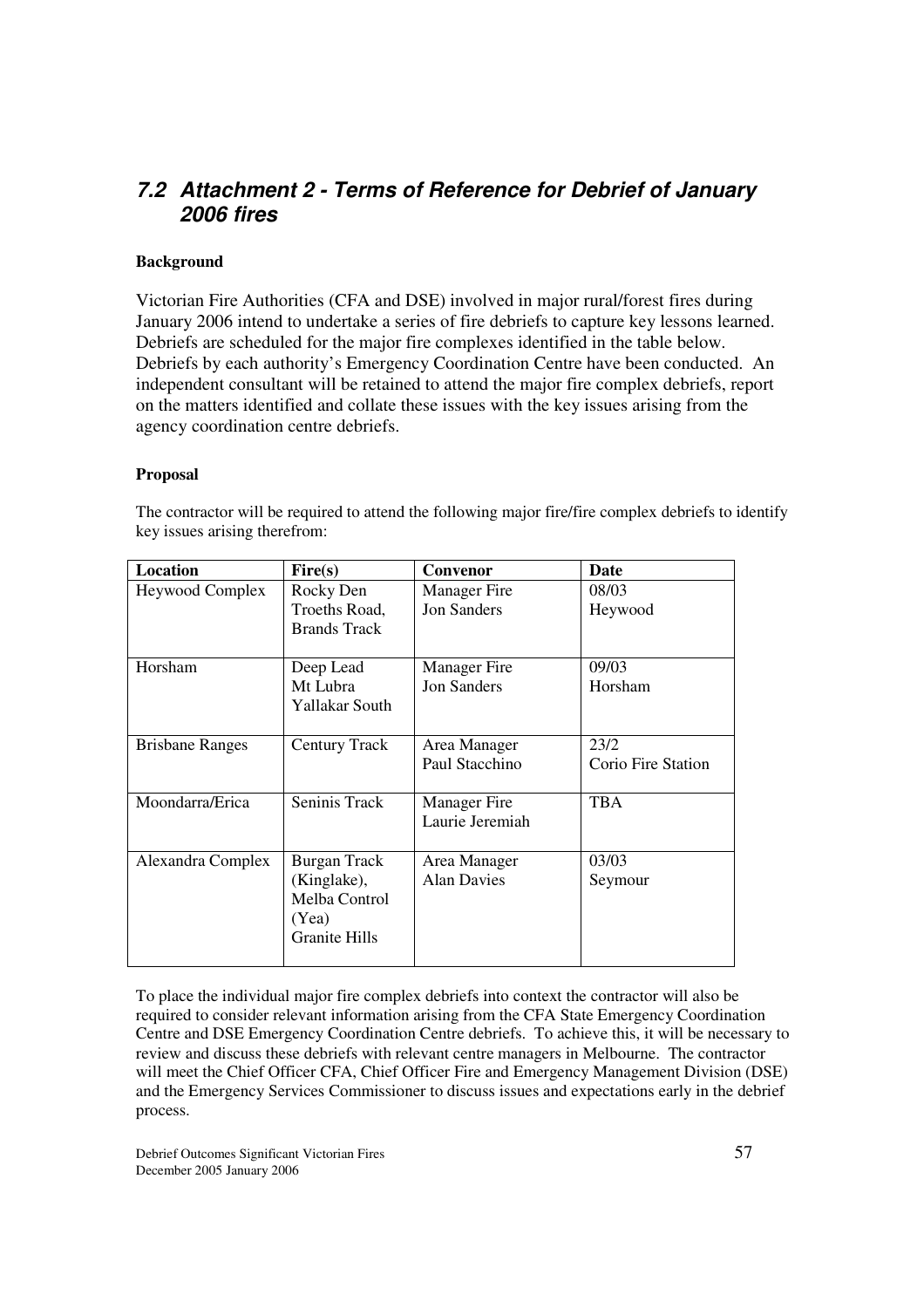The review of debrief outcomes from Regional Coordination Centres will be incorporated into a draft report summarising major outcomes identified during the Regional debriefs and during the agency Coordination Centre Debriefs. This draft report should focus on debrief points relating to how DSE and CFA prepared for and responded to the January 2006 Bushfires, what went well, what needs to be improved, and suggestions about how improvements may be achieved.

The draft report should identify all aspects arising from that debrief that impacted Victoria's ability to manage bushfire risks, and to rapidly and effectively respond to and control future bushfires. The draft report should identify major policy, procedural, and capacity issues grouped under the following headings:

- Prevention/Preparedness,
- Response

Initial Attack, Ongoing Incident Control Emergency Management Coordination and Liaison

- Recovery
- Other significant issues arising with focus on significant risks to firefighter, the public and their assets and the environment.

The contractor will identify priority issues and potential solutions arising for the debrief process. While the contractor may comment on priorities and interdependencies between issues raised, the contractor will not undertake separate operational reviews of any of the fires.

The Contractor will be required to brief senior managers within the CFA, DSE and Office of the Emergency Services Commissioner on major debrief issues and suggested priorities, and participate in a work shop where debrief findings are presented and priority issues discussed.

#### **Implementation**

The schedule or rates submitted by the consultant will be used. A first draft report should be submitted within 10 working days of the final Regional debrief. The draft report will be jointly reviewed by the DSE - CFA debrief project team, and may require several iterations for completion.

During preparation of the review and at its completion, the contractor agrees that all materials inspected, reviewed or produced to or by the contractor, remain as the exclusive property of the State of Victoria. The contractor undertakes to return any and all such material at the conclusion of the review and agrees that the State of Victoria retains exclusive intellectual property rights to such material.

The contractor agrees that any information produced or obtained during the course of this review process will remain strictly confidential and that the contractor will not publish or attempt to make public any information arising during the course of, or following the completion of the contract.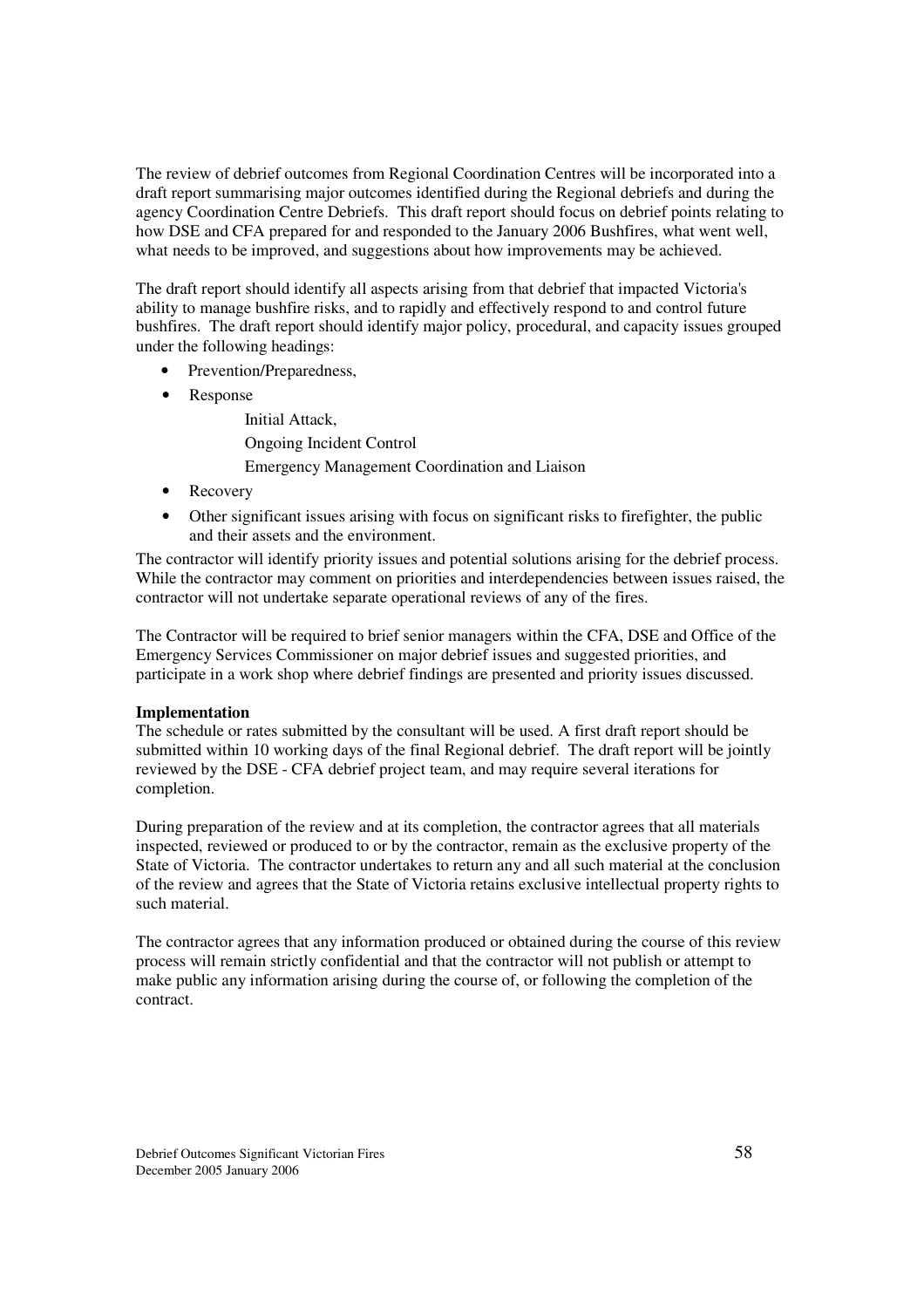## *7.3 Attachment 3 - DSE Emergency Coordination Centre Debrief*

The DSE ECC is a purpose built facility within DSE offices at Nicholson Street. In addition to fire management responsibilities on Public Lands, DSE also carries major land management roles, including conservation, forestry, water and agricultural associated matters. The ECC is designed to deal with any type of emergency that can impact on DSE activities. During the period of the December 2005/January 2006 fires, a locust control team coordinated control activities from the ECC.

The ECC conducted a debrief on its campaign fire operations on 10 February 2006 and recorded a number of issues that are relevant to the functioning and utility of the centre. The records of the debrief are in the format of the 2005/06 Fire Debrief Pro forma.

Discussions were held with the Centre management. In these discussions, the major challenge identified was a lack of formalized training for DSE staff co-opted in to assist with staffing the centre during a major campaign such as this one. There is a core body of staff who operate the centre on a routine basis and who understand their role and other roles in the centre. They are sufficient to enable the centre to function on a normal or average incident load.

When extensive campaign fire conditions prevail with multiple large going fires, staffing needs increase considerably and it is necessary to "import" staff to enable 24/7 functioning of the centre. Staff members from other functional areas in DSE do not necessarily understand fire management, or the management of other events that could be coordinated by the centre. Nor do they understand the roles expected of them by the centre. Steps are now in place to implement training programs for the positions that need to be filled and to obtain expressions of interest from staff prepared to undergo necessary training and fill positions on an "*as-needed*" basis.

The Centre also has the view that action to bring recovery agencies into the campaign fire process much earlier ought to have been taken. This view was similarly expressed at some of the fire complex debriefs. Alternatively where recovery agencies were included right up front into the IMT, joint agency actions were strongly endorsed in those instances and enabled effective recovery to proceed concurrently with suppression; e.g. at the Brisbane Ranges NP/Century Track fire at Anakie.

Resource tracking did not always enable the ECC to fully appreciate the capabilities in reserve within specific areas for initial attack to facilitate sound decisions to be made regarding whether or not to deplete an area by exporting fire crews elsewhere. Enhanced resource tracking at incident level was also a matter identified during the fire complex debriefs.

Information release occasioned by Regional/ICC/Fire Complex staff providing live radio or television briefings sometimes caught the ECC by surprise, this being the mechanism how the ECC initially learned of new and additional information.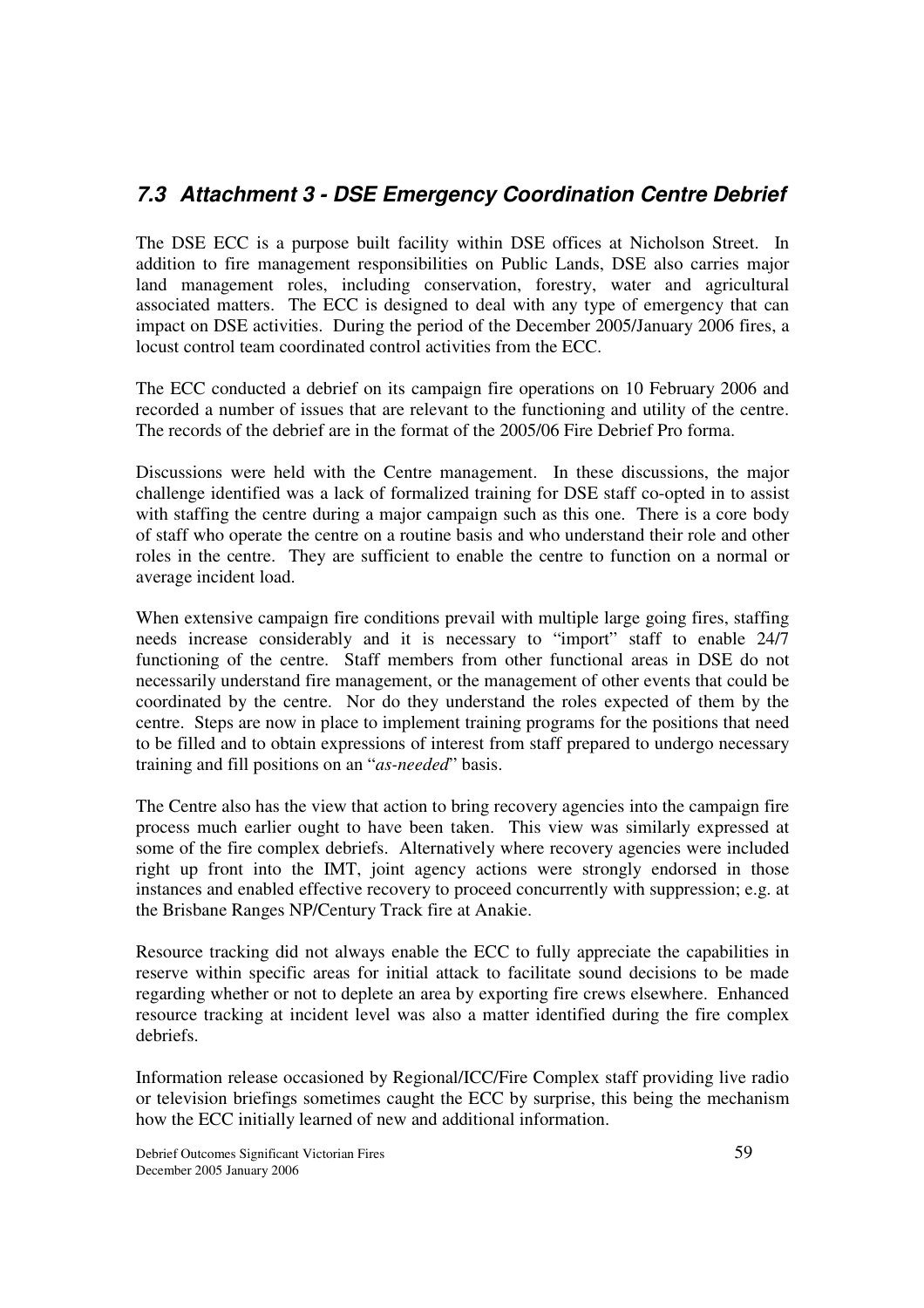It is now the situation across Australia that media understand that they can, and do, directly access the Incident Controller or a like senior operative directly connected with a specific fire. It is often the case that a "round-up" of ICCs will ensue and be presented live. If rapid transit of information to ECCs is critical then it is a matter that needs to be considered as to how this can best be achieved without reducing the utility of the service provided by the media in disseminating reliable and current information from ICCs direct to the community.

The issue of different fire names arose as it did in several fire debriefs. There are two connected issues. Different fire names were sometimes used by CFA and DSE and fire names were changed when multiple individual fires, each of which was already referred to by several different names, were incorporated into a major fire complex. It is more than likely that using several different names for an individual fire or completely changing the fire name mid-fire does not enhance community confidence. An apposite example occurred with the Alexandra Complex. In that instance, there were three fires oriented north/south. The most northerly was known as the Granite Hills fire, the central fire was known variously as the Melba Control, Yea, Melba or Glenburn fire and the most southerly was known variously as the Burgan Track, Glenburn (again) or Kinglake fire. After amalgamation into a single complex, the complex was known as the Alexandra complex or Melba Complex.

At best, usage of multiple different names is confusing for fire agencies, affected communities and support and recovery organisations. At worst, use of multiple fire names could lead to catastrophic outcomes. It is a matter that requires joint agency consideration.

The matter of community advice to report fires via the VBIL was raised (also raised during the VBIL debrief). The ECC debrief records that an IC went live to air and advised people to call either "000" or the VBIL for "*more information*". "000" is not an information service and VBIL is not a fire reporting service. Clear guidelines about the functions of the VBIL vs "000" and advice to the public about when to call the VBIL are clearly required.

The ECC recognizes a need for a greater capacity to place data onto the website in a timely and accurate manner. Positive feedback was received from the Ballarat Courier about Fireweb and the DSE external website. Regarding dissemination of timely information, the use of IT based solutions was also discussed at fire debriefs and is regarded by many people as a way forward in the quest for timely and accurate information dissemination.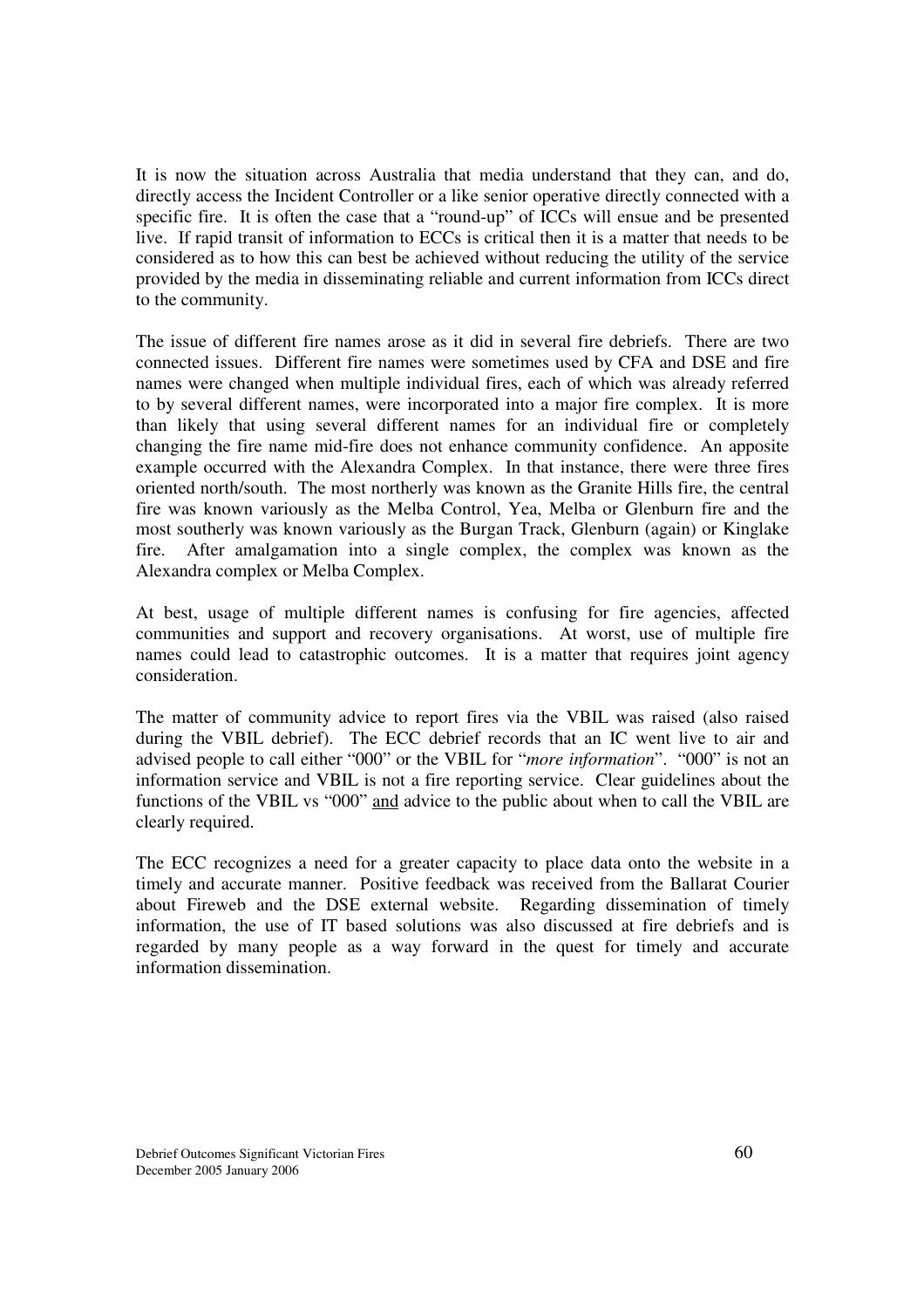## *7.4 Attachment 4 - CFA State Emergency Coordination Centre Debrief*

The CFA SECC provides strategic level coordination to CFA field operations. The SECC is located within the CFA HQ at Burwood East. CFA provides fire and emergency response for all private lands in Victoria, exclusive of Metropolitan Fire Districts.

The SECC conducted a debrief of its operations on 22 February 2006. Records of the debrief are in the format of the 2005/06 Fire Debrief Pro forma. Discussions were also held with centre management. Some of the key issues identified for attention during discussion or contained in the debrief records include:

- The SECC has staff routinely allocated to enable it function effectively when "average" fire load conditions prevail – i.e. about 30-40 small fires per day. When it is necessary to increase staffing to manage a major and ongoing event, other HQ staff are co-opted in to assist. There is a need to get buy-in from HQ staff to enable the SECC to function on a 24/7 basis. Of 300+ staff at CFA HO, the SECC received less than 40 expressions of interest to assist;
- Training for staff not normally working in the SECC. Training in SECC roles had been undertaken pre-season but the SECC was not able to utilise all pre-trained staff;
- Difficulties in tracking information between CFA and DSE IT platforms. DSE utilises Fireweb, in which data is inserted at the DSE ECC after receipt of situation reports. CFA can capture this data but could not previously capture text strings containing DSE comment about the fire. Liaison/exchange at DSE ECC highlighted an ability to capture this data and electronically transfer into the CFA system so that a preliminary incident report can now be produced containing both CFA and DSE narrative. This highlighted the benefit of short term exchange programs where staff operate in the other agency ECC;
- Development and deployment by SECC of specialist HST (Health Support Teams) provided onsite specialist resources for health monitoring of firefighters;
- Development and deployment of TIC (Thermal Imaging Camera Teams) to incidents provided onsite specialist resources for identification of hot spots on fire edges. Thermal imaging, both from linescans and from TIC teams allowed for greater mapping accuracy on fire perimeters;
- Due to constant fire name changes it became hard to track which particular fire the data was coming from or related to;
- Need to clarify ICC/RECC/SECC Roles. Involvement of SECC in tasks that should be done by regions/ICCs;
- RECCS not updating IMS with Strike Team data. Incorrect data in IMS.
- Lack of finance staff in ICCs. Need a finance person in the ICC immediately.
- Electronic data sharing between CFA/DSE was difficult. Need to explore options for CFA GIS to gain direct access to DSE GIS information on Fireweb.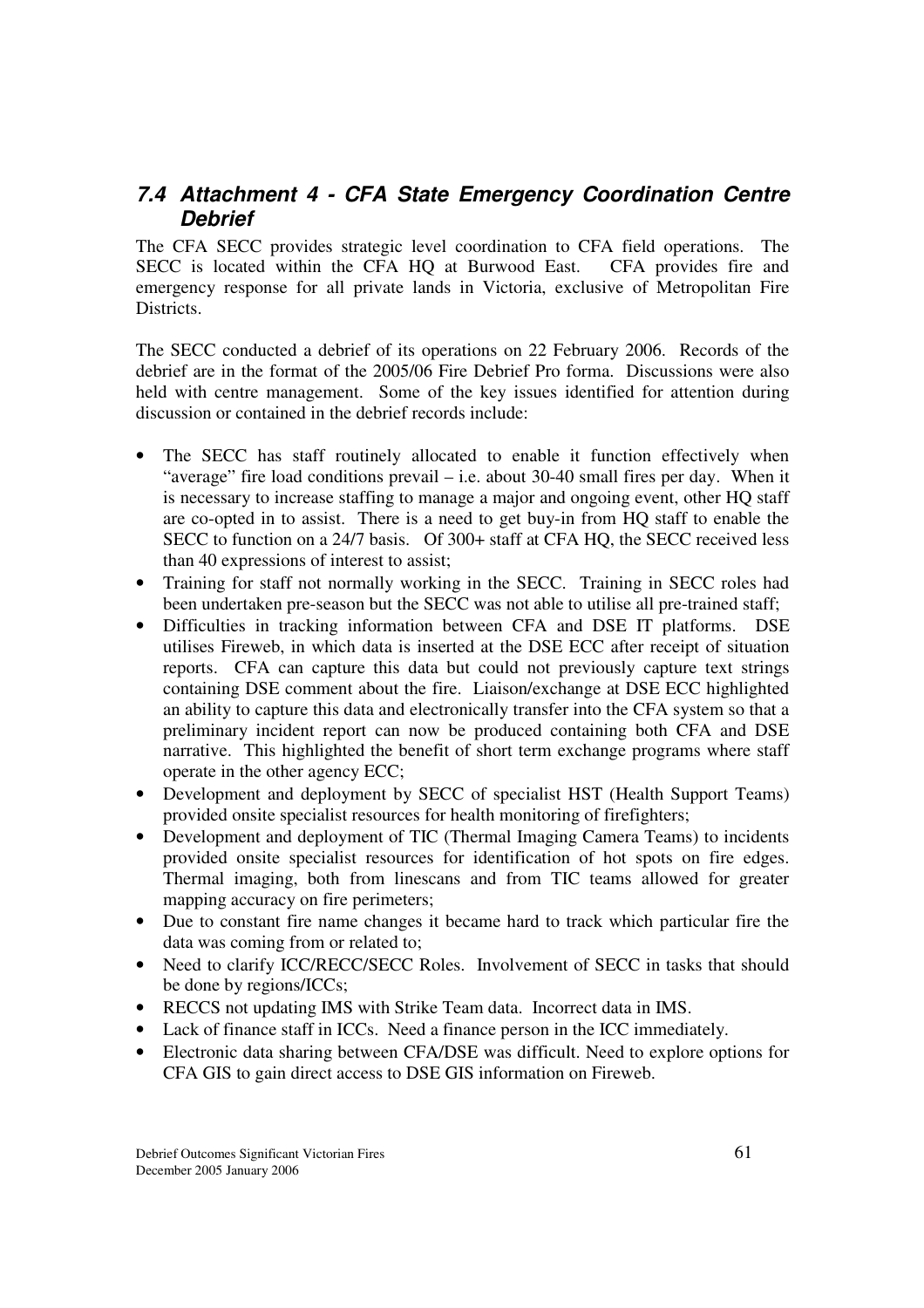## *7.5 Attachment 5 - Victorian Bushfire Information Line Debrief*

## **7.5.1 Background**

The VBIL is a state-wide bushfire information service, formally instituted as an outcome from the Victorian Bushfire Inquiry (VBI) into the 2002/03 fires. It is managed jointly by CFA and DSE and is based in a DSE Customer Service (Call) Centre at Wendouree near Ballarat.

The VBIL provides bushfire information to the general public across a number of topics, including:

- incident updates,
- bushfire planning information for those living in bushfire risk areas,
- fire information for persons travelling to or through bushfire affected or bushfire risk areas,
- general fire restriction (e.g. fire bans, fireworks displays, Barbecues) and prescribed burning information.

VBIL call takers provide direct information to the public using a database of Frequently Asked Questions (FAQs) that provide pre-determined responses to specific topics. During periods of community interest fire activity staff are provided with authorised information updates for specific incidents, direct from the Emergency Coordination Centres of CFA and/or DSE, and from the fire agencies' external websites.

The centre provides a 24 hour, 7 day a week automated message service available for callers to access incident, burn and bushfire safety information when the centre is not staffed.

As an example, during the major fires occurring in mid to late January 2006, the VBIL dealt with 17 361 separate requests for bushfire information. Of those requests, VBIL call takers directly responded to 14 077 individuals. In total, 3 284 calls were not answered by an operator, representing 18.9% of all calls into the centre. What is not known is the percentage of "unanswered callers" who accessed recorded message services, were satisfied with the outcome and did not seek to speak directly to an operator.

Given the critical role played by the VBIL in disseminating information to affected communities and concerned members of the public, the outcomes of the VBIL debrief have been largely incorporated into this review.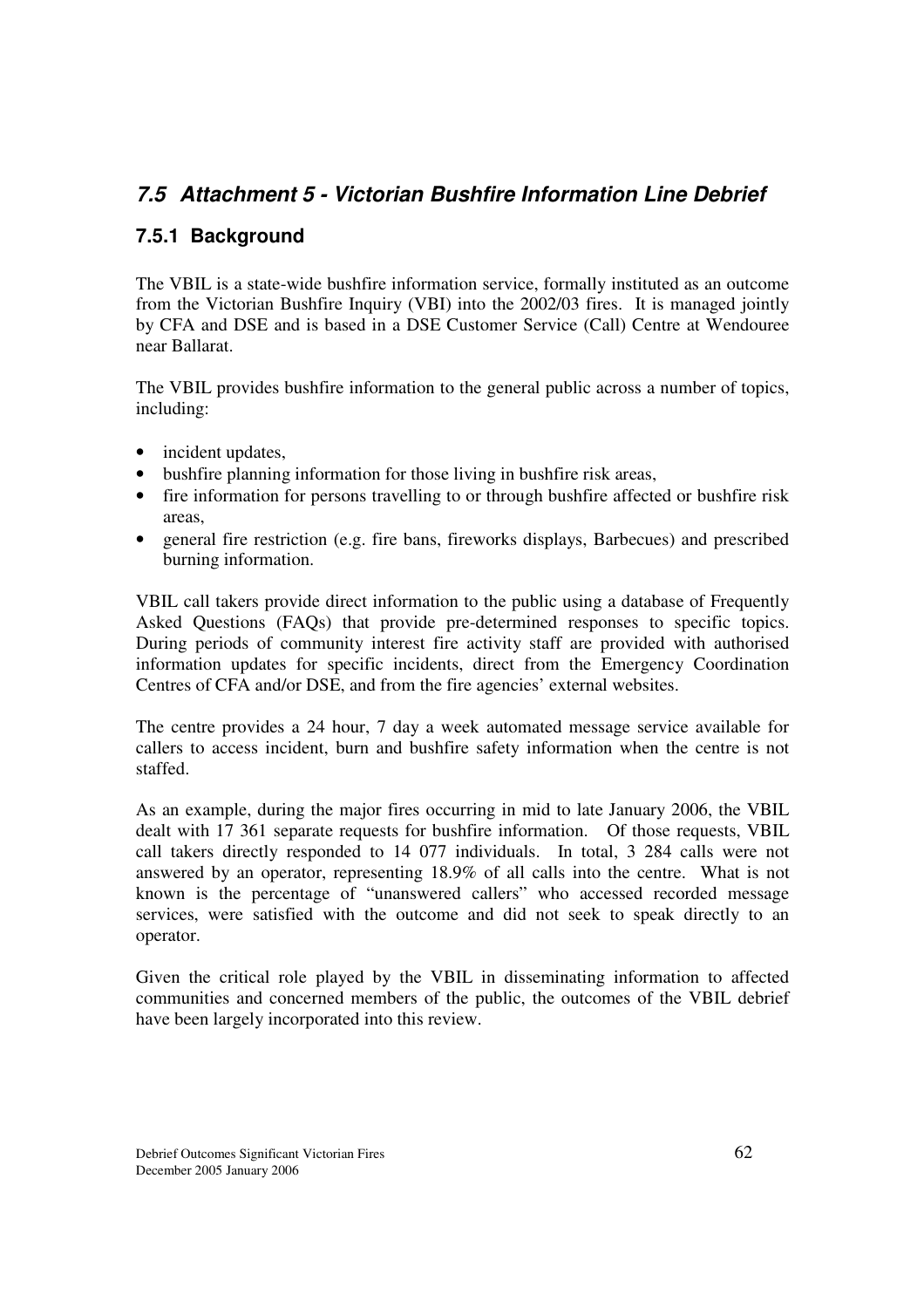## **7.5.2 VBIL** - **Debrief Observations**

### *Positive outcomes*

- High caller volumes clearly demonstrate the need for the VBIL service and it is now an important part of how Victorians expect to access bushfire information;
- Radio media embraced the promotion of the VBIL during extensive on air coverage of the January fires, raising the awareness of the VBIL amongst a large number of Victorians;
- Ongoing positive relationship between DSE ECC/CFA SECC and VBIL staff;
- High level of commitment of Customer Service Centre staff to provision of VBIL services during multiple significant fire events;
- Successful 24 hour operation of the VBIL for an extended period of 9 days; and
- The decision to train 20 new casual staff on shift by Wednesday 25 January. These extra staff assisted in managing high call volumes and the 24 hr VBIL shift plan.

### *Areas for Improvement*

- Information flow issues including lack of consistent protocols for distribution of authorised information from IMTs to ECC/SECC to VBIL and inconsistency with the format of that information across, and within agencies;
- Decision, as yet unidentified, for VBIL to receive '000' calls when that service was overloaded – clarification of protocols that such decisions must come from SECC/ECC;
- Protocols not followed consistently for 24 hr activation of VBIL and shift changes at short notice;
- Inappropriate promotion of services that the VBIL could provide (leading to heavy demands and load spikes on the service);
- The public demand for the VBIL service challenged the ability of the established staffing levels to cope with the sustained operation 24/7 with high call volumes, in particular;
	- o Higher demand created high abandonment rates during peak demands on VBIL, generated by heavy promotion of VBIL on radio and at community meetings;
	- o Demand exceeded supply of trained VBIL staff and utilised pool of existing casual staff. Still insufficient when call demand very heavy;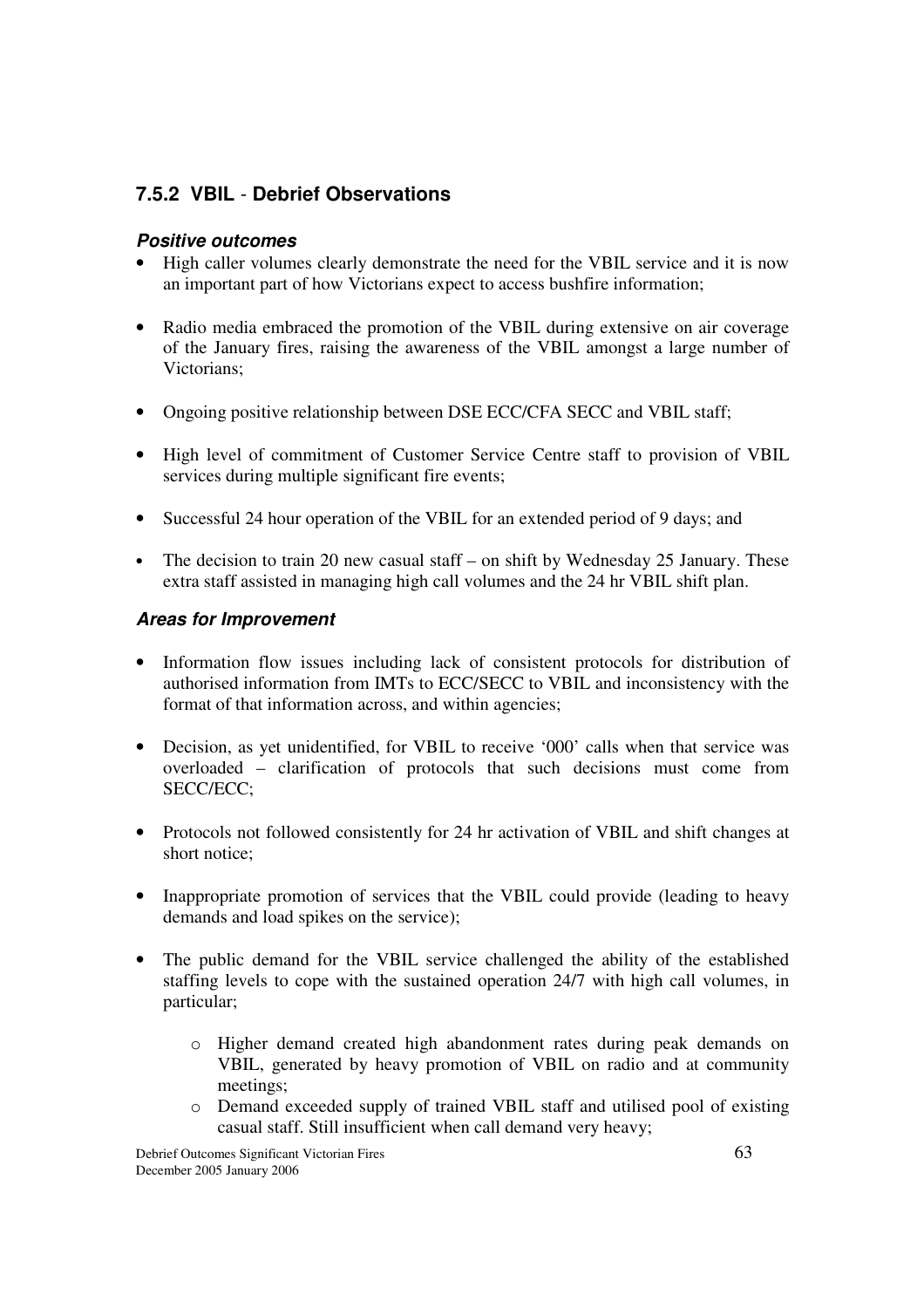- o VBIL did not always meet SLA agreement in terms of staffing. Current Level 1, 2 and 3 staffing levels were based on maximum experienced call volumes during Alpine fires of 2002-2003 but inadequate for experience of 20-29 January 2006 fires where daily call volumes far exceeded those of the Alpine fires;
- o Maximum possible VBIL staffing with existing infrastructure is 34 persons (26 at Wendouree and additional 8 at Sebastopol redundancy site). This level of staffing would not have coped with the heaviest VBIL call volumes during the January 2006 fires;

Issue of other agencies such as SES, VicPolice, DHS using the VBIL for non-fire emergencies

• Impact of other promotion of VBIL services eg. a trial in Yarra Ranges and Grampians using mobile phone messaging during incidents and how best to manage such possibilities.

The VBIL debrief included a number of recommendations:

### **Short Term Recommendations**

- Investigate procedures for updating the VBIL IVR recorded message system to allow recording of permanent bushfire safety, and incident-specific, messages, accessible when the VBIL is experiencing high call volumes during large and/or numerous significant incidents;
- Joint development of templates for provision of core incident information by regional IMTs to CFA and DSE emergency coordination centres as basis for updates to the VBIL and other authorised information recipients;
- Clarifying protocols for activating VBIL beyond normal working hours and for 24 hour activations;
- Analysing information from the joint CFA/DSE Post 2006 Wildfire Community Survey about public perceptions of information provision during January bushfires. Note implications for the VBIL and other information provision methods; and
- Need for scripting of messages by fire agency representatives when promoting VBIL services via radio, TV and newspapers.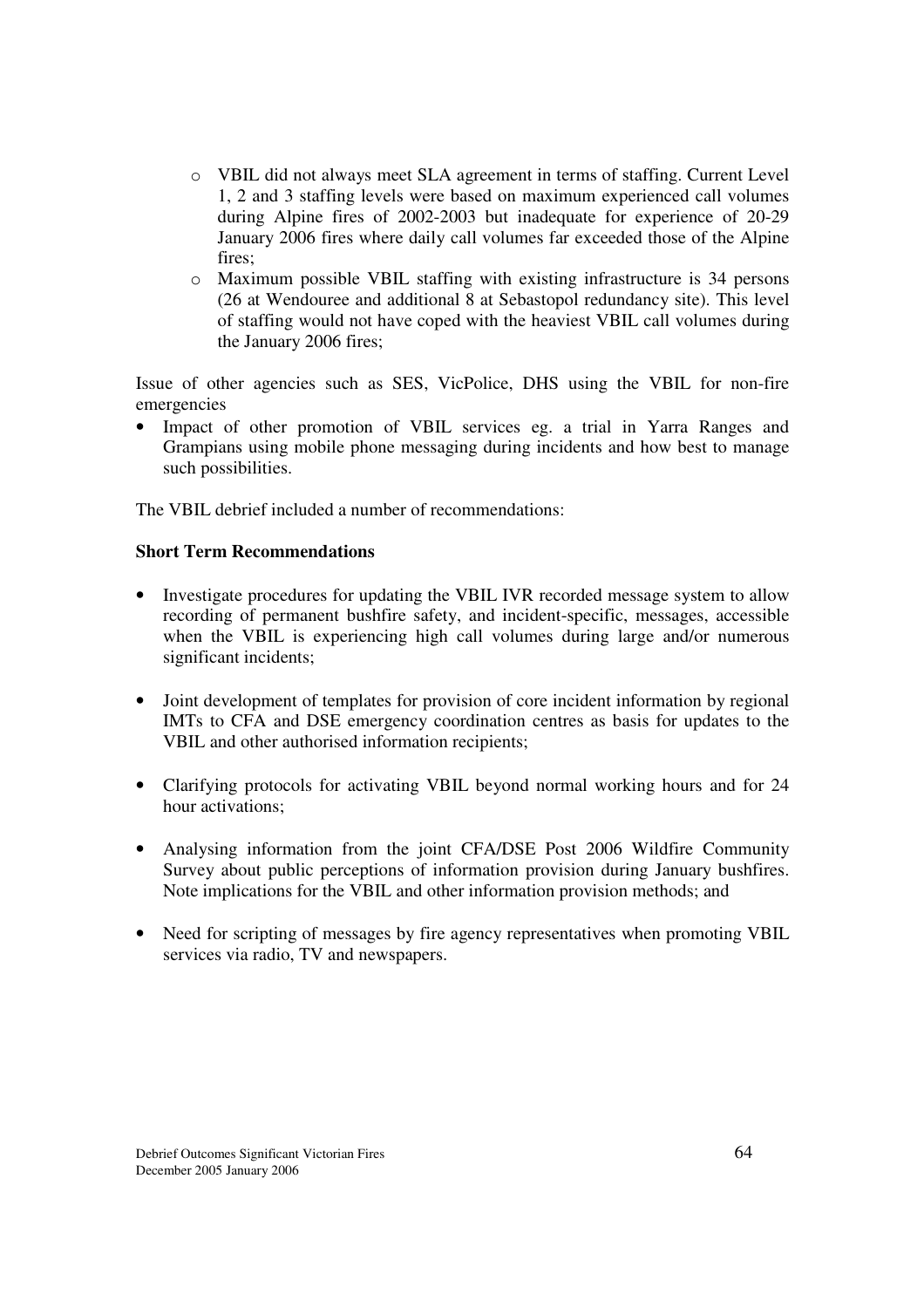### **Medium Term Recommendations**

- Development of framework document investigating future direction of VBIL including its role during incidents and its role in the transition from *bushfire preparation* to *incident* to *bushfire recovery* phases; and
- CSC investigating possible change of location when contract for current location at Wendouree expires in 2008.

### **Long Term Recommendations**

• Investigate engaging with other agencies involved in emergency management including SES, VicRoads, VicPolice, OESC and DHS to establish a single united emergency information line for Victoria that can be used to provide information to the public from all agencies involved.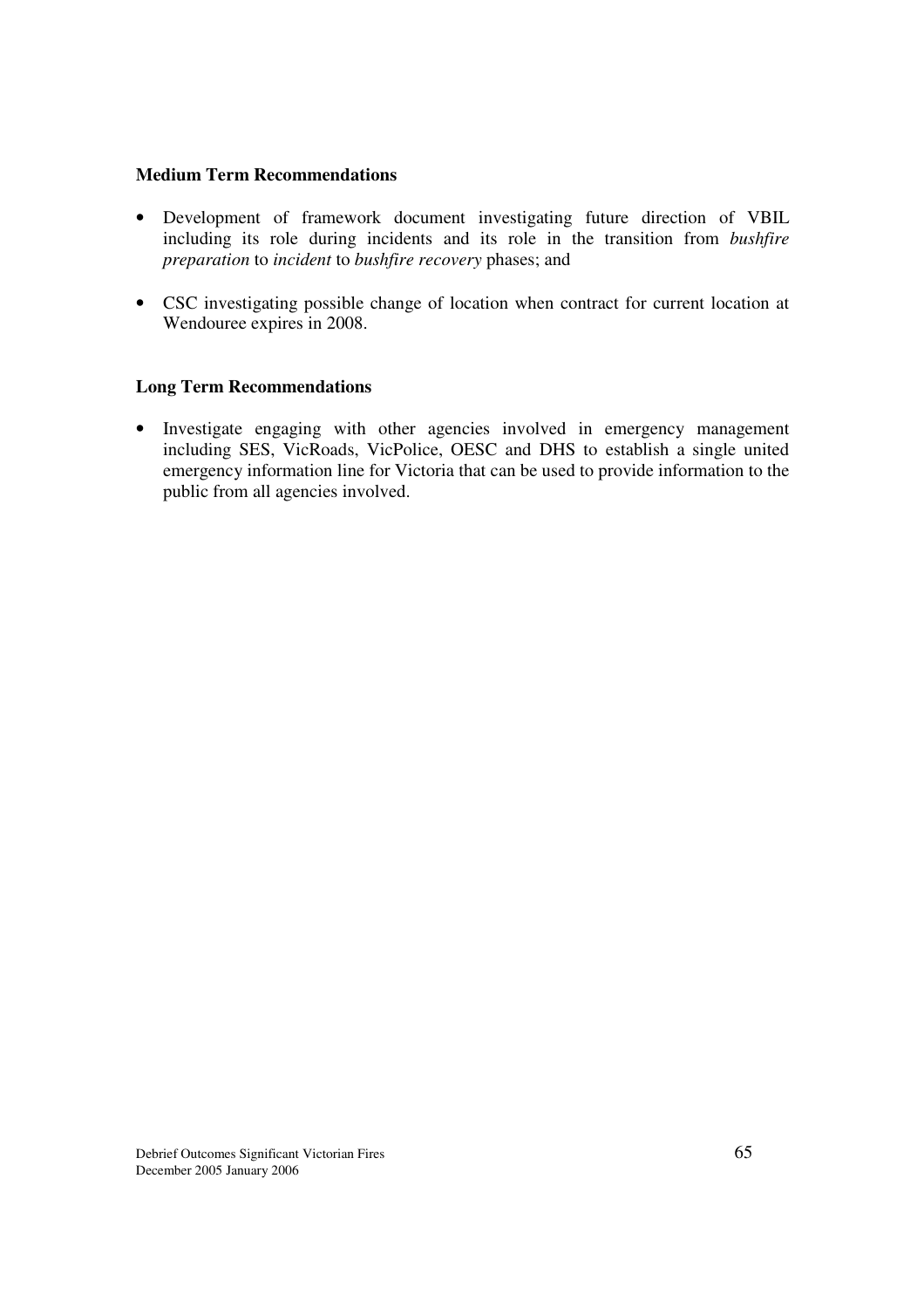## *7.6 Attachment 6 - State Aircraft Unit Debrief*

### **7.6.1 Background**

The State Aircraft Unit ("SAU") is a joint CFA/DSE agency body, housed in DSE Offices at Nicholson Street, Melbourne. It comprises two parts:

- The SAU, responsible for the general and strategic procurement of aircraft and related standards and training. It focuses on over-arching strategic functions and prepares for seasonal resourcing levels and longer term requirements. The SAU manager reports to the respective operational chiefs of CFA and DSE.
- The State Air Desk ("SAD") is the "readiness and response" function of the SAU, implementing daily preparedness, dispatch and operational safety. On any given day the SAD is headed by a duty State Aircraft Coordinator who answers directly to the State Fire/Emergency duty officers of DSE/CFA.

The SAU/SAD combine is responsible, on behalf of the joint agencies, to implement standardised procedures and systems for procurement, management and support of all aircraft operations and to ensure adequate aircraft resources are available to resource needs during the fire season. It undertakes all necessary contracting and training and ensures that "*call-when-needed*" aircraft are placed on standby as demands escalate.

Aircraft are normally requested by Incident Controllers via the State Air Desk. If required aircraft types are available, they are despatched. When specific aircraft types, eg Type 1 (Skycranes) are in heavy demand, competing priorities are determined by the Chief Officers for CFA/DSE.

The SAU/SAD operates under clearly defined instruction from DSE/CFA that identifies an order of priority for aircraft utilisation as:

- Life;
- Property (housing);
- Water catchments; and
- Major infrastructure and Public Assets

### **7.6.2 Operational Aspects**

During the progress of the December 2005/January 2006 fire campaign the SAD responded to regional requests for aircraft support, principally for aerial attack. Although most requests were satisfied, there were approximately 10 requests for aircraft from Incident Controllers that the SAD was unable to satisfy.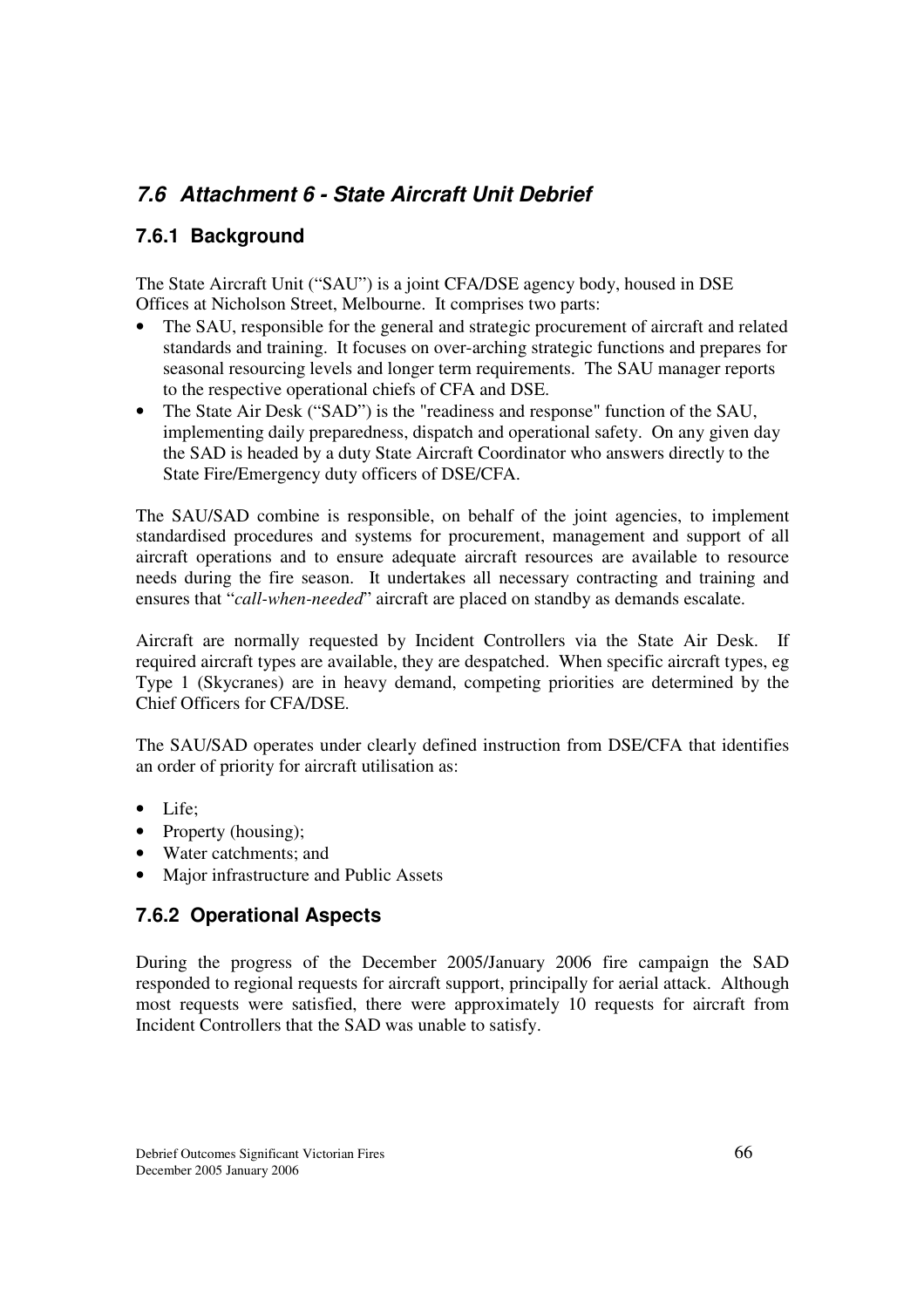Some Type 1 aircraft were subsequently relocated from areas to which they had earlier been allocated, by direction of Chiefs/Deputy Chief Officers. These relocations were based on risk and threat assessment principles and aircraft placed into locations with perceived greater needs than their originally allocated area. During a campaign of this severity, the stage is quickly reached whereby most movements of the higher capability and larger capacity aircraft (Type 1) are by direction, rather than by request. The SAD does not determine these priorities – they are agreed on an inter-agency basis at Chief/Deputy Chief level, on a case by case basis, and are directly related to the availability of specific aircraft types.

As the campaign developed, the SAU ramped up the availability of aircraft, where this was possible. This is illustrated in Figure 8 below, demonstrating the rapid build-up of "ready" aircraft and a similar decline in readiness as soon as conditions ameliorated.



**Figure 8 Availability and dispatch of aircraft 19-31 January 2006**

Excludes passenger carriage aircraft (PAX) and other "call when needed" aircraft NOT placed on standby or dispatched. Source SAU.

Debrief Outcomes Significant Victorian Fires 67 December 2005 January 2006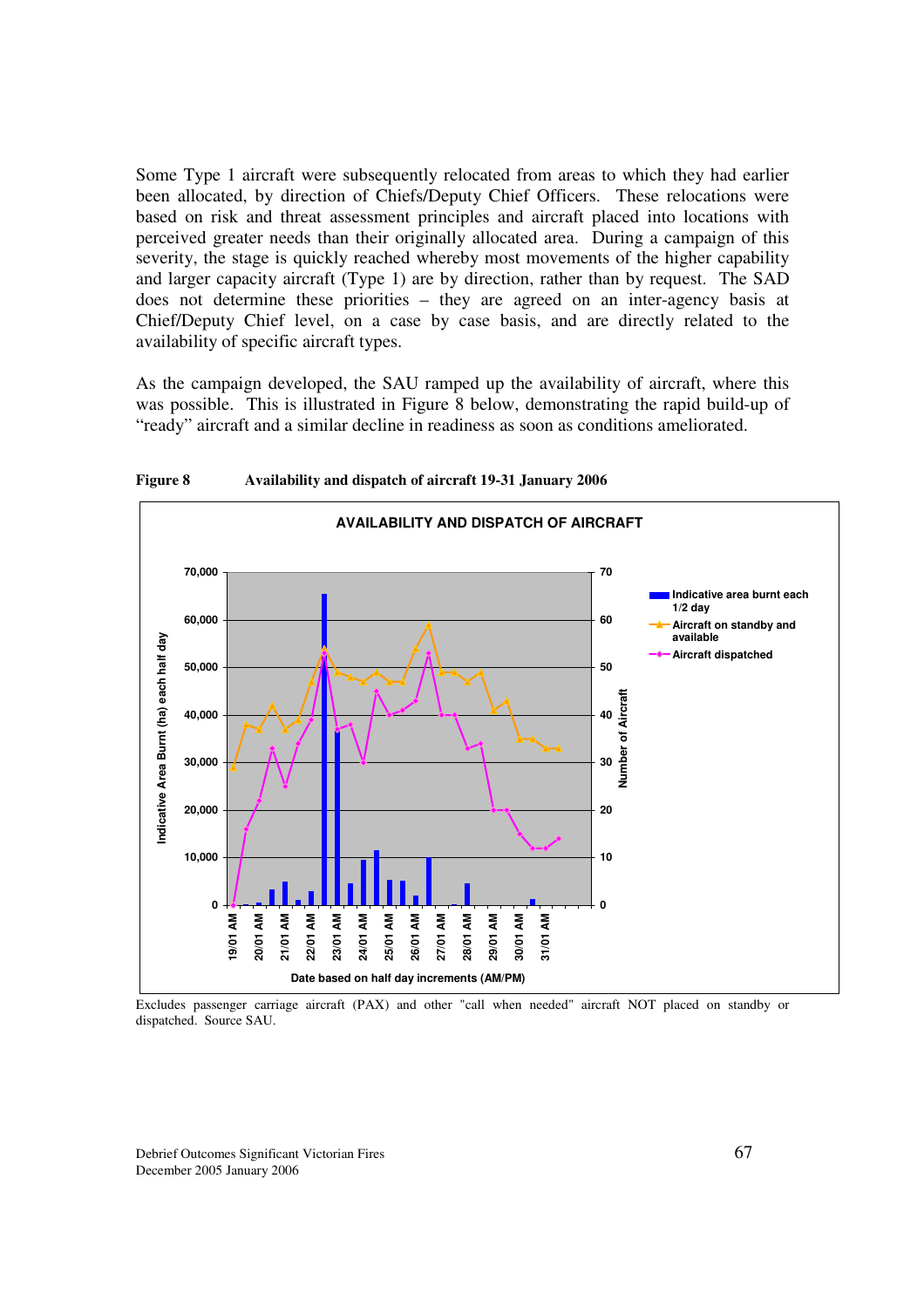## **7.6.3 Issues Raised in Debrief**

• Re-deployment of aircraft

Some confusion occurred with Regions failing to understand the significance of "holding" suppression aircraft that are not being usefully deployed instead of immediately releasing units when their tasking is complete. There is increasing accountability in this matter with the SAU ability to monitor usage and location via remote tracking.

• Transport Aircraft

SAU perceives a need to tighten procedures for engagement of transport aircraft as distinct from suppression aircraft.

• Communication flow

Communications between DSE/CFA and the SAU/SAD were good and facilitated efficient operations.

• Linescanning

There is a lack of understanding of linescanning within planning units at ICC level regarding linescanning capability and timing. Windows of opportunity for linescans are from approximately 1400-2000 hours daily, depending on storm activity. The SAU proposes to prepare a briefing note about the processes involved in the planning of scans by IMTs, capabilities of the scanner and the electronic request process that needs to be followed.

• Location of SAU/SAD

Location within DSE offices provided strong "in-house" support and a high level of situational awareness for personnel within the SAD. Some discussion has occurred about relocating it to an independent location. Although the SAD could operate independently, situation awareness would, in the SAU opinion, be severely diminished. It is accepted that whilst the two ECCs in CFA and DSE generally operate independently, there is excellent communication between them enabling a very solid whole-of-state perspective to be provided for aircraft and it is critical to site the SAU/SAD in close proximity to an ECC to ensure that a sound support network is maintained.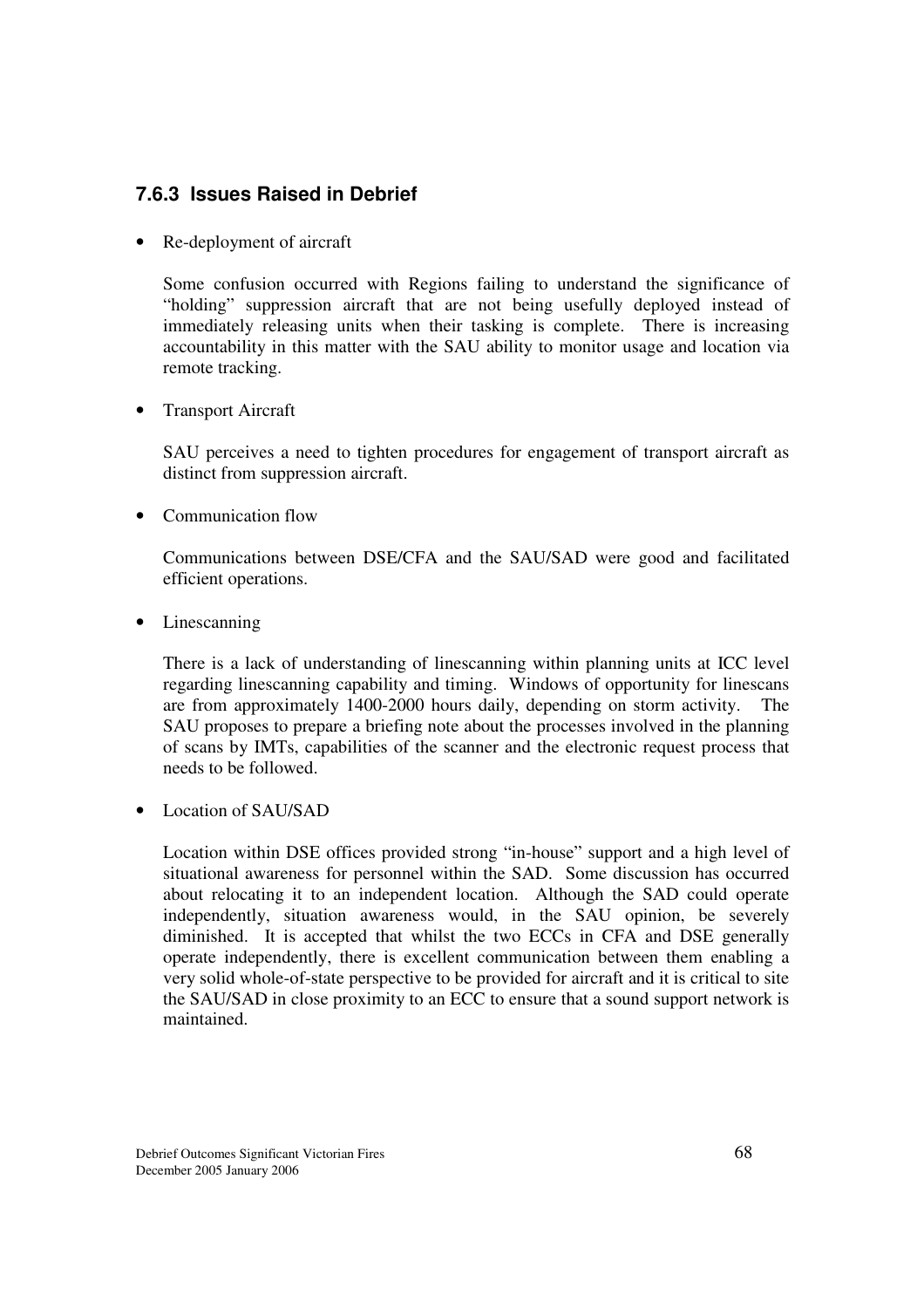• Standards of Call when Needed Aircraft

Not all resources precisely matched the specification sought in terms of pre-season agreements. For example, the SAU may contact an operator for a specific aircraft size or type and upon arrival it transpired the pilot held different qualifications or accreditation to those contained in the original agreement. To address this, the SAU proposes that more detailed checks, both pre-season checks and ramp checks be instituted to ensure high standards are maintained. Procedures are in place to address this matter.

- Field management of aircraft
	- Instances occurred when ICs requested aircraft but apparently were either not aware of or did not appreciate the need for specific field management personnel such as aircraft officers, airbase managers and aerial attack supervisors. Due to safety issues and logistics associated with operation of aircraft, it is essential to have appropriate and adequate support and management personnel in place. These roles cannot be filled as an adjunct to other IMT roles but must be allocated full-time when aircraft are used.
	- Figure 9 (below) illustrates the allocation of aircraft on a fire by fire and day by day basis. It is easy to appreciate the safety implications alone of a sizeable fleet operating in a relatively confined air space continuously for several weeks. The Mt Lubra fire operated at least 8 aircraft daily between 20 January 2006 and 30 January 2006, reaching peaks of 12-16 for 5 days straight. Similarly, the Seninis Track (Moondarra) fire operated at least 8 aircraft daily between 20 January 2006 and 27 January 2006.
	- The SAU had undertaken twelve or thirteen pre-season briefing sessions to raise awareness in field managers (ICs) of the necessity for appropriate aircraft management and support but was disappointed that heavy reliance was placed upon the SAD to identify and provide aircraft management personnel in as much as 40-50% of cases. Whilst the SAU/SAD attempted to assist ICs in this regard, it is not the responsibility of SAU to source aircraft field management personnel – this is an IMT role. It is now important that the two agencies agree on appropriate aircraft management protocols, including how and where site specific aircraft management personnel ought to be sourced in future operations.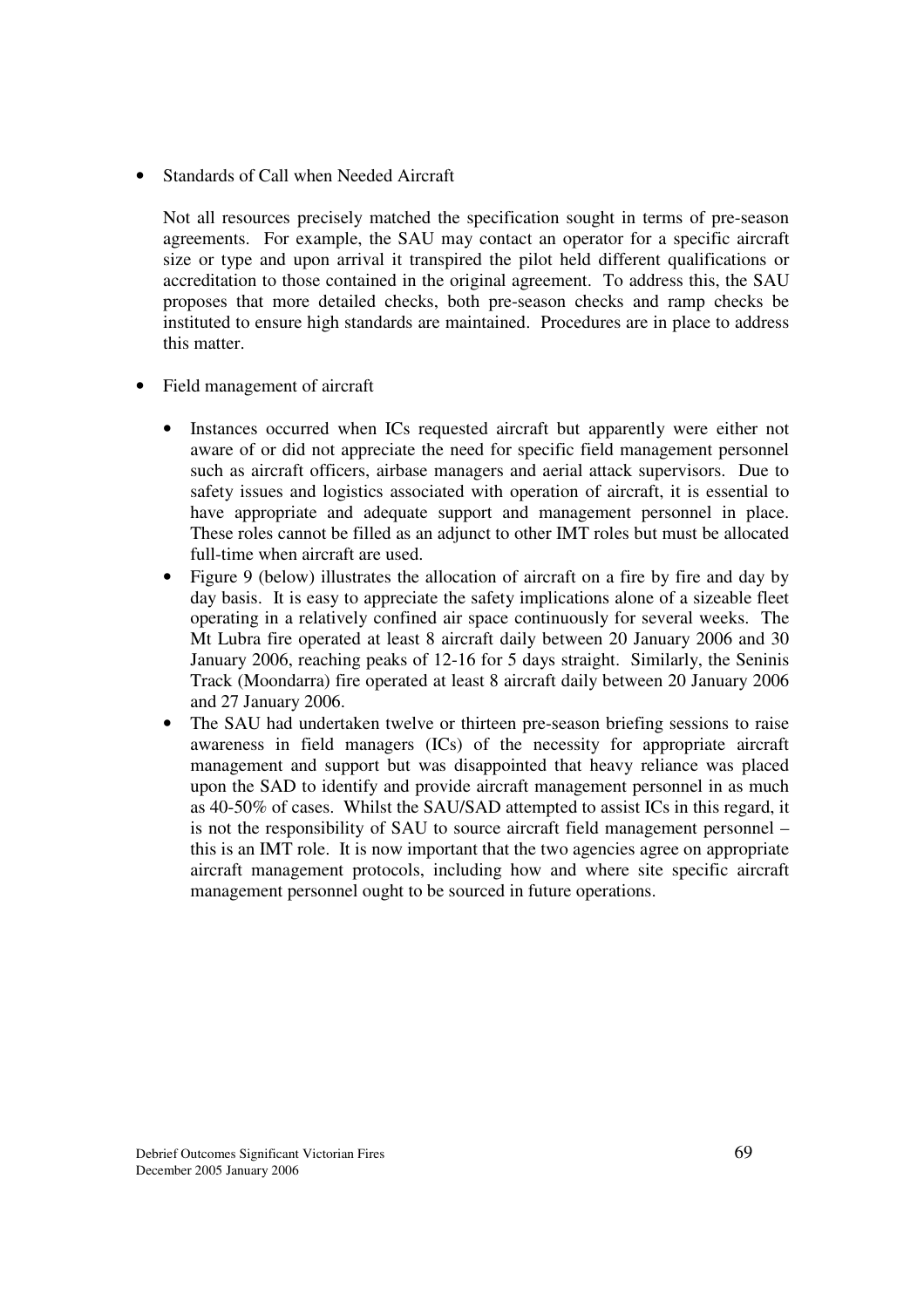

**Figure 9 Dispatch of aircraft by fire complex 19 - 31 January 2006**

Source: SAU Debrief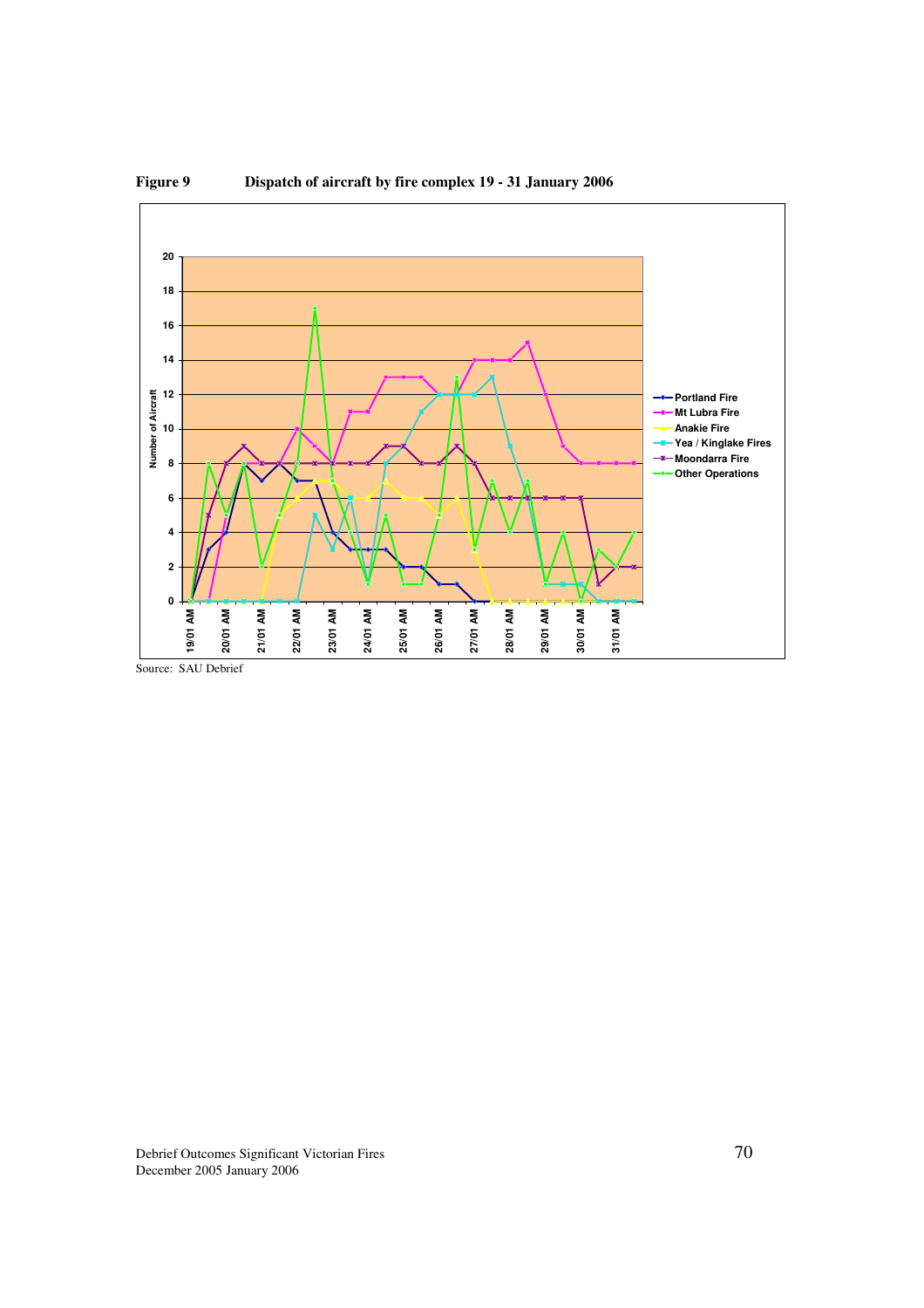## *7.7 Attachment 7 - Communications SW Group Debrief*

## **7.7.1 Background**

This group comprises inter-agency representation from DSE, CFA, VicPolice, Telstra and the Bureau of Emergency Services Telecommunications (BEST). It covers the south western area of Victoria and includes DSE Region SW and CFA Regions 4, 5, 6, 7, 15, 16 and 17. Although it does not cover the whole state it is a significant group, dealing with communications in the more difficult parts of Victoria and the issues it deals with are representative of state issues.

The debrief was conducted on 21 February 2006 and analysed issues arising from Mt Lubra, Rocky Den, Brands Track, Troeth Road, Deep Lead and Century Track fires.

## **7.7.2 Debrief outcomes**

Debrief outcomes are comprehensively recorded in the record of the debrief, including recommendations for those areas that can be built on and those areas where advances and improvements are indicated. The outcomes listed below summarise the issues identified.

### *Positive outcomes*

- Mobile radio repeaters demonstrated their suitability and value;
- Communications personnel start using 'role' logs during incidents;
- Efficient access provided to secure sites using 'key safes';
- Most Incident Control Centres had adequate floor space and computer access for Communications Planners;
- RAV radio technicians assisted fire agencies during incidents;
- The availability and prior training in the use of well considered "default" communications plans" were a major asset;
- The use of mobile cranes to lift radio repeaters to heights up to 50 metres in areas of poor radio coverage was widely seen as a good practice which may be effective elsewhere in the state; and
- The use of the radio 'check' system proved effective in several situations where channel use was approaching saturation.

### *Areas for improvement*

- Appliances without radio communications
	- o The plantation company (Timbercorp) is not a registered Forest Industry Brigade with the CFA. Hence company personnel and appliances working at the Rocky Den fire did not have compatible radio systems with DSE and CFA;
- Communications Planners not activated at early enough stage of incident, or during all shifts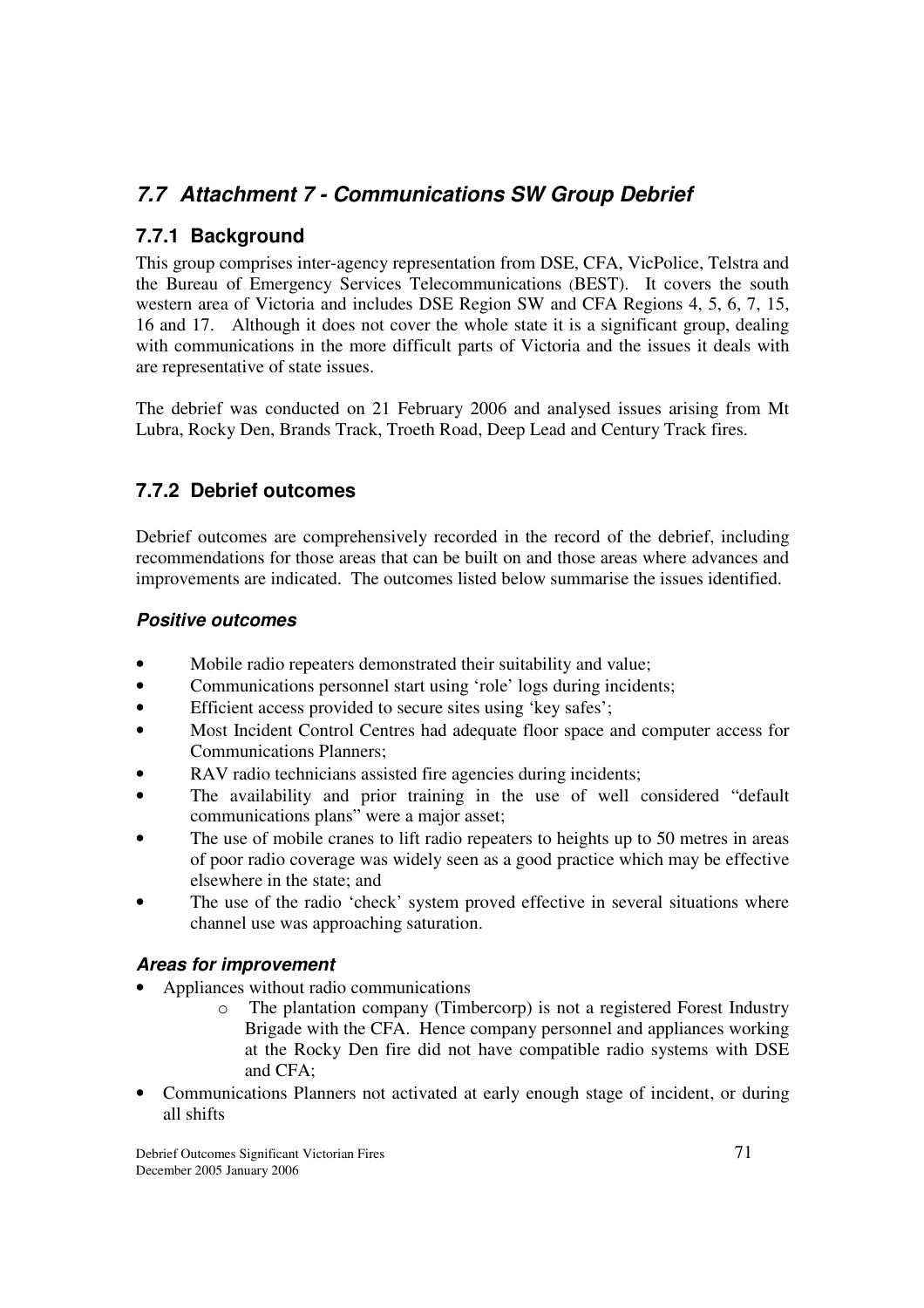- o DSE Suppression Manual (section 4.9.1) requires a communications planner to be appointed for all potential Level 2 and 3 incidents;
- o There were instances at the Deep Lead fire where Communications Planners were appointed to the day shift, but none appointed to the night shift.
- Poor radio discipline
	- o need to maintain a listening watch at all times to ensure contact is maintained;
	- o Use of 'closed' (two party) trunk radio system for daily non-emergency operations which changes to 'open' (multi-party) system during emergencies requires efficient messaging and brevity.
- Command Channel radio coverage of many areas was poor:
	- o The fixed network does not have 100% coverage of the south west. Supplementary mobile repeaters, (cranes) are required to improve coverage;
	- o The separate CFA and DSE repeater networks can't be linked together in order to provide wider command channel coverage;
	- o It is currently not possible to link more than a small number of repeaters together (generally two) in order to provide wider area command channel coverage;
	- o Saturation of command channel usage was significantly affected by nonoperational usage.
- Management of key telecommunications sites was found to be inadequate and there is a need to better manage several aspects:
	- o Understanding who manages the site;
	- o Knowing where access keys are located;
	- o Improved off-site monitoring systems for power status & potential power failure;
	- o Understanding anticipated duration of back-up battery;
	- o Whether back up generators automatically start or require manual activation is required;
	- o Improved management of on-site fire protection measures (eg vegetation clearing) is needed; and
	- o Telstra personnel are not permitted to enter fire zones.
- Poor crew discipline in relation to reported radio defects and faults:
	- o Failure of operators with defective radio equipment to leave the fireground;
	- o Failure of operators to meet technicians at appointed times and places for repairs; and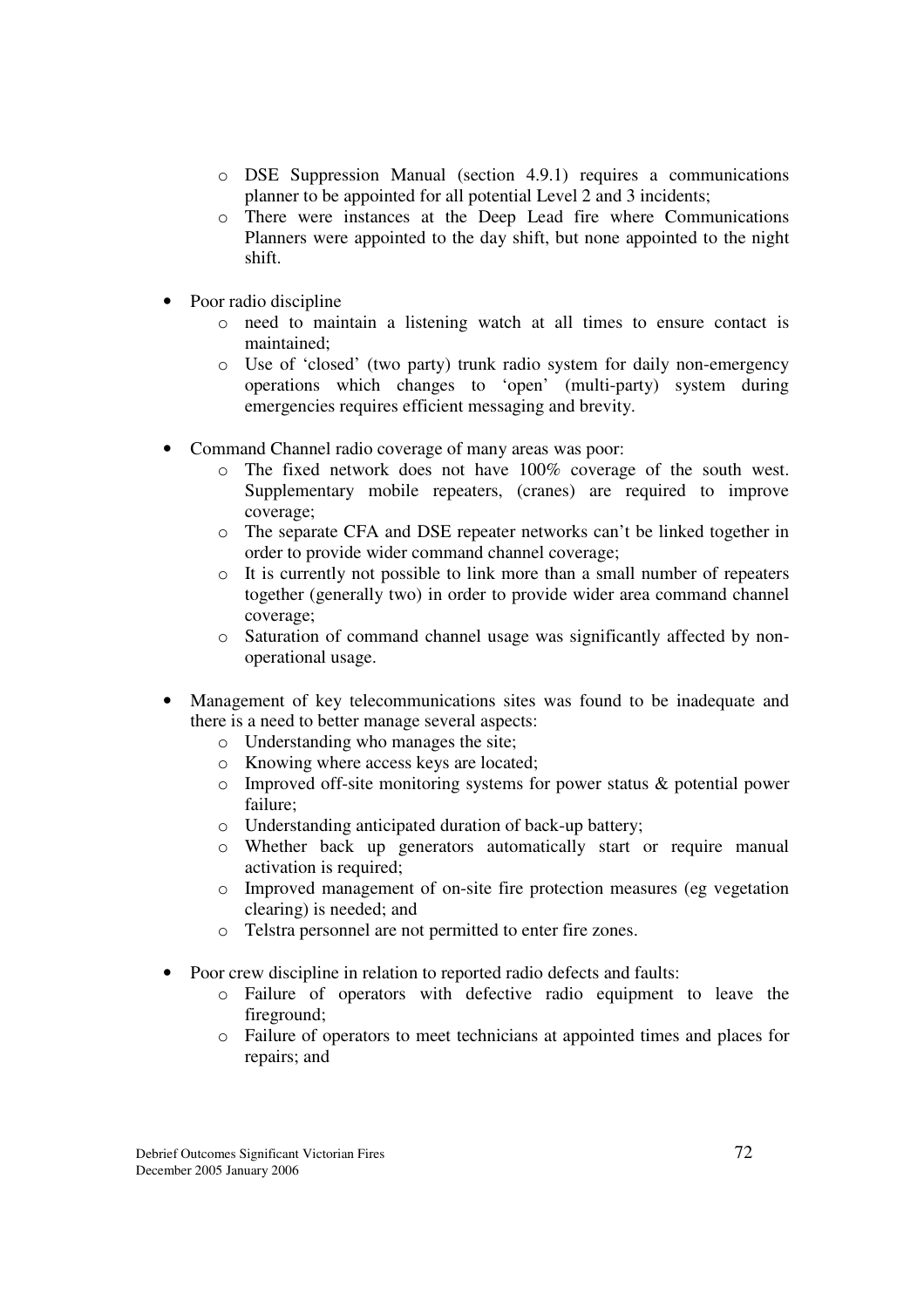- o Incidents that run for several days inevitably result in a large number of radio faults. Where appliances are parked in a car-park or staging area during the rest shift, this allows technicians to undertake inspections and conduct preventative maintenance in an efficient fashion.
- Lack of adequate phone lines at some Incident Control Centres:
	- o Need to clarify and understand the arrangements and corporate procedures (fire agencies and telcos) necessary to increase telephone line availability at short notice.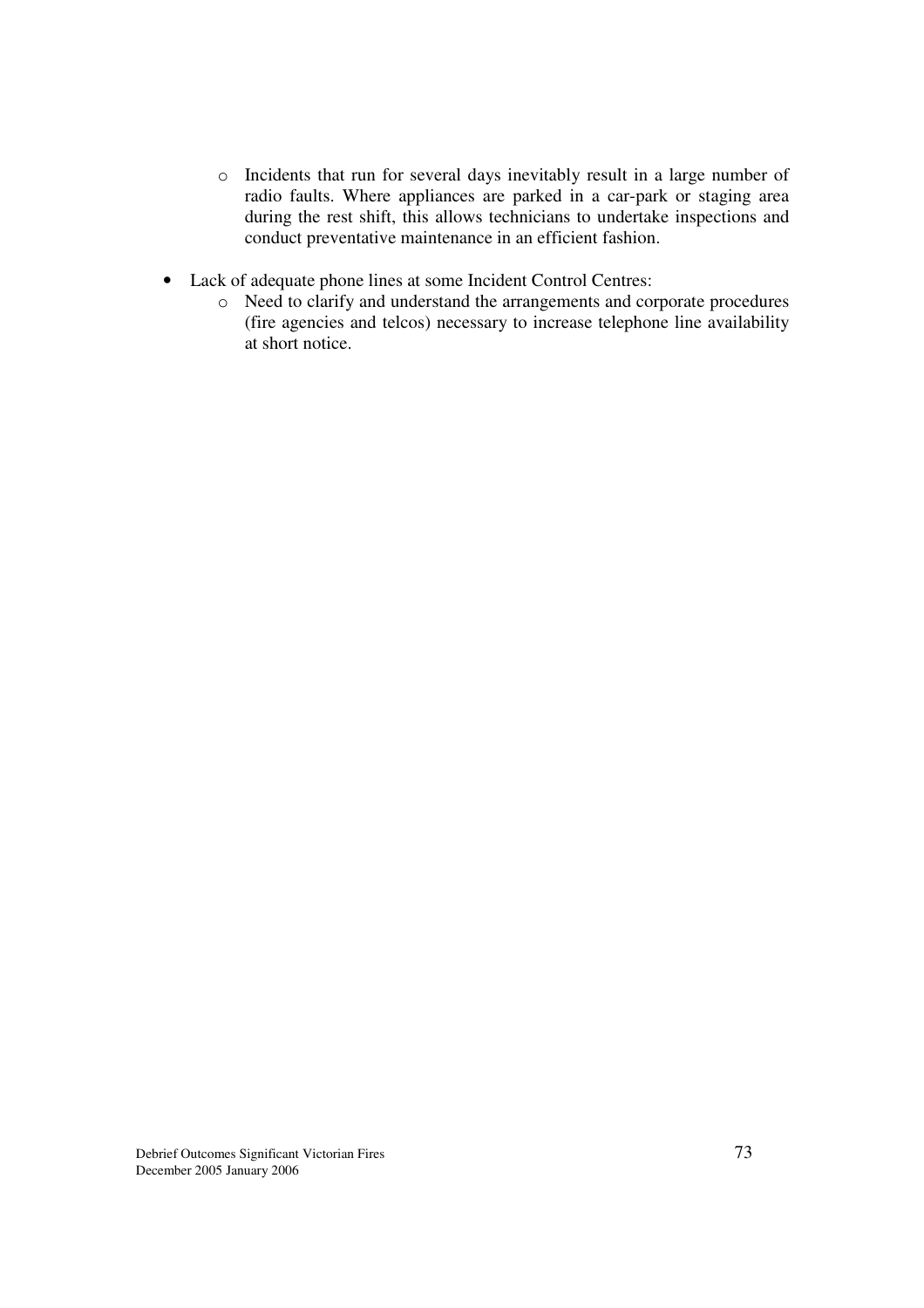# *7.8 Attachment 8 - Century Track Fire Debrief*

The debrief for this fire was held at Corio Fire Station, Norlane, on 23 February 2006. A wide cross section of representatives from agencies involved in suppression and recovery attended.

## **7.8.1 Responsibility**

This was initially a DSE fire but was managed by CFA from the time it was accorded Level 2 status as DSE had no Level 2/3 accredited controllers available locally. The IC fluctuated between CFA and DSE personnel depending on availability of level 2 and 3 Incident Controllers.

## **7.8.2 Fire History**

The Century Track fire originated within the Brisbane Ranges National Park, impacting into the township of Anakie. Two points of origin occurred. The first fire, controlled on 21 January 2005 was confirmed as lightning. Fire investigation of the second fire suggests lightning was also the probable cause, although a spot fire from the initial fire is a possibility

The fires probably ignited on 20 January 2006 when two lightning discharges were observed between 1640 and 1700 hours. Some smoke was initially observed but rain showers occurred at 1700 hours and no further smoke was observed up until the Anakie lookout tower closed at approximately 2000 hours.

On Saturday, 21 January 2006, smoke was observed at 1030 hours by the Anakie lookout observer. DSE crews attended and a request was made for CFA support. The first fire was under control by 1228 hours.

## **7.8.3 Initial Control of the second fire.**

A second fire was discovered by a reconnaissance aircraft and also reported by Anakie lookout at approximately 1424 hours on 21 January 2006, about 800 metres south east of the original fire. Weather at that time was: Temperature: 35.9, RH: 30%, Wind: NW 30 gusts to 50 km/h. These conditions generated a FFDR of Very High.

The second fire was contained and the perimeter completely tracked by 0250 hours on Sunday 22 January 2006. Area burnt was 130 hectares and work continued on control lines and blacking out.

## **7.8.4 Breakaway of the second fire**

Adverse weather conditions occurred on 22 January 2006 and the fire broke containment lines at 1151 hours. The fire headed south easterly towards the Geelong-Ballan Road. Weather at 1200 hours was: Temp: 37.4, RH: 26%, Wind: NNW 43 - 61 km/h, FFDR Very High – Extreme. A State Emergency Warning Signal ("SEWS") was issued at 1445 hours. The fire had crossed DeMotts Road at approximately 1510 hours.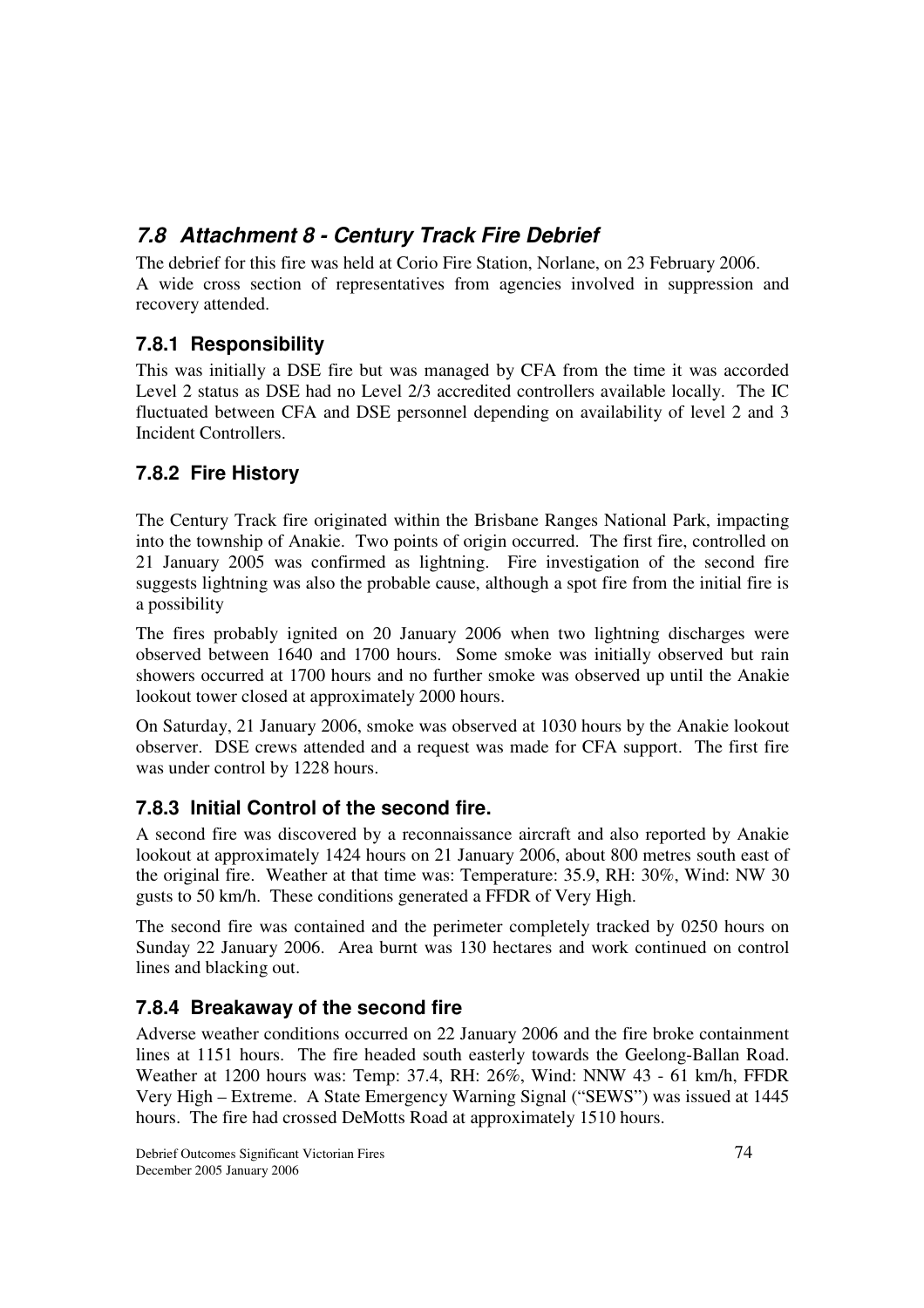By 1500 hours weather had deteriorated further, with Extreme fire danger rating prevailing, viz: Temp 40.3°C, RH 22%, Wind NNW 48 - 77 km/h, FFDR Extreme.

The fire reached the outskirts of Anakie by 1525 hours. A south-easterly wind change occurred at 1630 hours, directing the fire in a NW direction. Weather conditions improved slightly: Temp 35.6, RH: 33%, Wind SE 22 - 32 km/h and FFDR High.

The change passed through the fireground and the wind swung back to a westerly at 1930 hours, pushing the fire towards Staughton – Vale. The fire progress was halted overnight and control lines were established around the perimeter. Despite forecast extreme fire conditions on the following Wednesday and Thursday, 25 and 26 January 2006, the fire was held within these control lines.

#### **7.8.5 Fire Statistics**

Area Burnt 6 708 hectares, comprising Brisbane Ranges National Park 2893 hectares, Barwon Water 1 129 hectares and private property 2586 ha. Perimeter was 63 kilometres.

## **7.8.6 Preliminary Estimate of Losses**

- Houses, 3 totally destroyed, 2 declared uninhabitable
- $\bullet$  Hall (1)
- Woolsheds  $(3)$
- Other significant buildings (28)
- Fencing 159.6 km
- Stock: Sheep  $(858)$ , Beef cattle  $(25)$ , Poultry  $(5)$
- Feed: Square Bales 8324, Grain 30 tonnes, Pasture 5 hectares
- Crops: 86 hectares
- Vehicles 13

## **7.8.7 Debrief Outcomes**

**Planning and predictions** for extreme fire weather days were undertaken to a level not previously done at this location. Although additional firefighters requested could not be supplied, all available resources were strategically placed in preparation for an extreme weather forecast for Thursday 26 January 2006. This action was successful in restricting the fire to existing control lines.

**Pre incident planning** had been undertaken and when this plan was consulted, controllers found they were almost exactly enacting the plan. The debrief attributed this to joint training exercises involving DSE/CFA and some scenario planning undertaken by CFA brigades addressing pre-positioning of specific suppression resources and the need to stop fire reaching certain areas near the Anakie township. Municipal plans were also in place.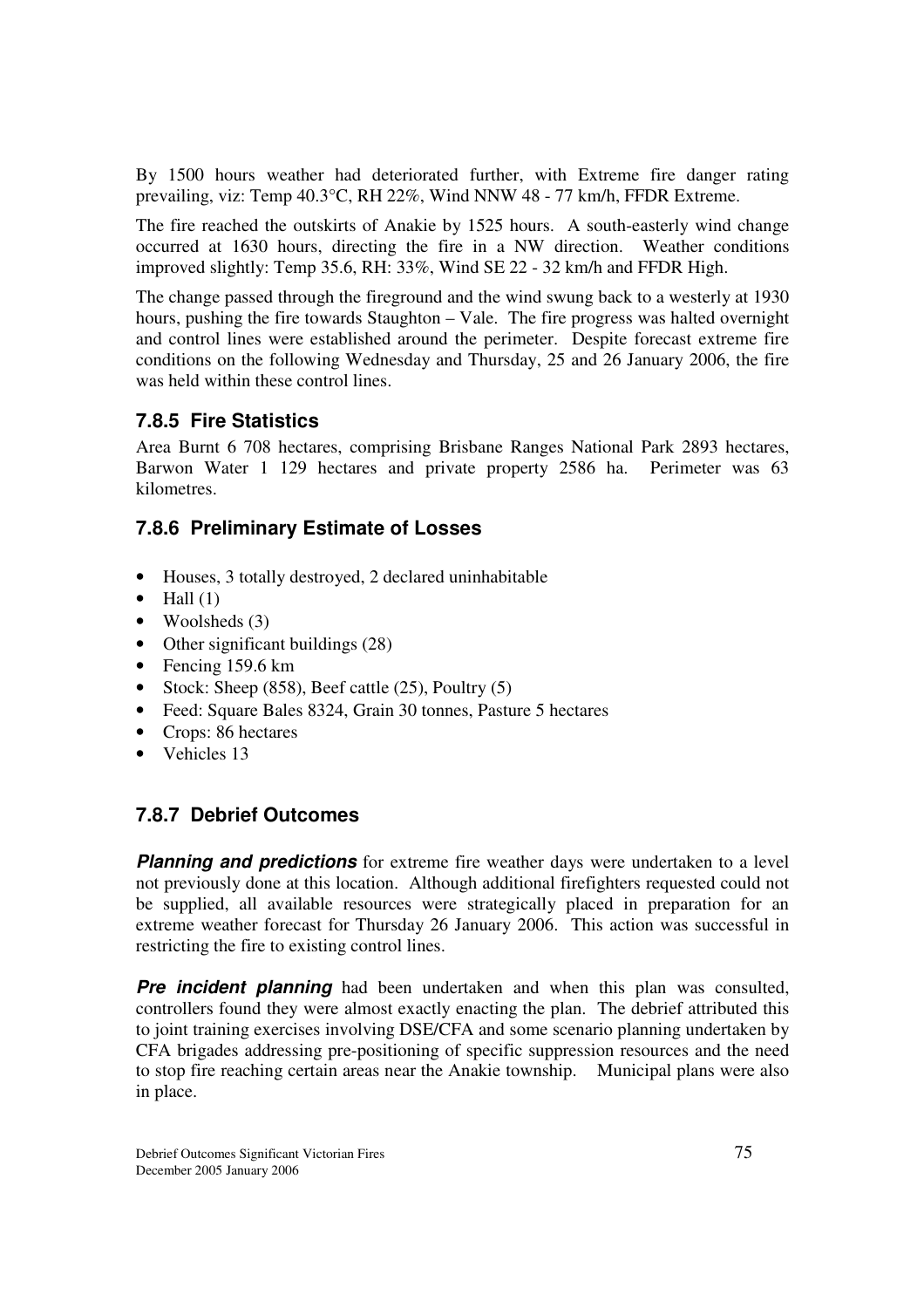**Interagency liaison** was seamless to the community and control switched several times between DSE/CFA in accord with prior plans and the DSE-CFA Cooperative Agreement that sets out the principles for determining which agency will be the controlling agency. Much of the success for this integration was attributed to good relationships between key personnel, allied with the levels of planning and off season exercising.

**Police** involvement was early, when first activated for road closures and advised of serious safety outlooks for Sunday. Police were in constant contact with DSE and CFA to obtain good information for purposes of traffic management and community warnings. Good communications assisted. A need is recognised to look more critically at the suite of emergency services agencies generally, with a view to early establishment of a Municipal Emergency Coordination Centre ("MECC").

*Recovery* agencies were alerted early and accepted into IMT, commencing their actions concurrently with response activity. This had never occurred before in this location and was very highly regarded by recovery agencies who suggested early inclusion of recovery agencies into IMTs should be the norm.

**Water authorities** were not involved or invited early in the process, but it should have been. It was agreed that this should be discussed at Municipal/Division meetings and plans amended to provide for early response by water authorities.

**Community engagement** was facilitated by the existence of 7 or 8 Community Fireguard groups within Brisbane Ranges National Park and its immediate precincts. Both CFA brigades and local DSE staff have vigorously supported the program as have affected communities who acknowledged the fire risk in their immediate environs. A number of community meetings were held during the progress of the fire along with street corner meetings to ensure that threatened communities were provided with accurate and timely information.

Opinions were expressed by some participants that they had been sceptical about how effective community engagement processes might be, although there had been inclusions of this aspect in pre incident planning and exercising. They remained sceptics until it was put into practice and it became clear the process was a resounding success, to such an extent that one community meeting concluded with sustained applause.

Positive outcomes included:

- very early involvement of DHS as a recovery agency, and other recovery organisations to get information into the community;
- Police being involved in inviting residents to attend, and informing them about location and timing;
- Factual and honest appraisals being given to the community. Communities made it clear that they wanted to know the "best estimate" of the fire experts; and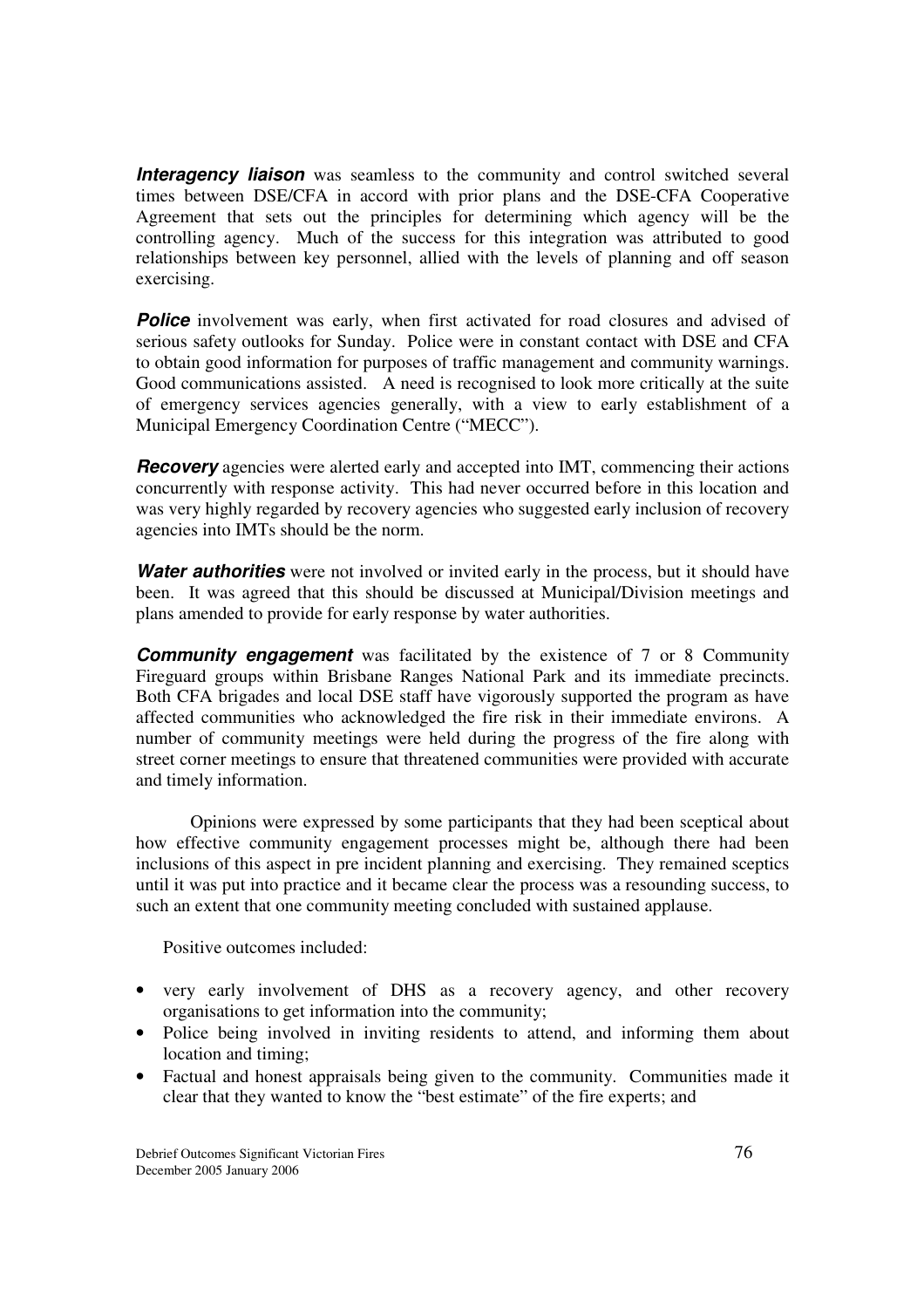• Excellent flow-on from pre-season community meetings with a high level of awareness

#### **7.8.8 Improvement potential areas**

- Lack of registration/notification procedures for self evacuees. At critical times, Police were not aware if residents had self evacuated early or whether they remained nearby, attempting to save possessions or fight fires. SEWS warnings were issued however there is a strong perception that many residents do not understand the concept. Due to the lead time to activate SEWS, the message is often broadcast across media after the crisis has passed. Instances were reported where the fire front had passed through an area 20 minutes before the SEWS warning. This can only confuse residents who may not fully understand fire and its behaviour. Additionally, because of other concurrent and severe fire activity elsewhere in Victoria, multiple SEWS were issued, creating confusion and "SEWS exhaustion";
- Media accessing fireground without appropriate safety equipment
- Media accessing the fireground, sometimes in advance of firefighters, by disregarding safety provisions and traffic control points. These actions caused friction with media representatives who had observed the correct protocols and who subsequently "missed out" on live reports and current material.
- Media "authorising" tradespersons to access the fireground to undertake maintenance work on residents' houses while the fireground was unsafe.
- Previous CFA members or non CFA personnel allowed onto the fireground if they had appropriate equipment (PPC or fire fighting equipment)

#### **7.8.9 Local Issues**

**Salvation Army/Red Cross:** Red Cross raised the matter of Red Cross being the primary provider of catering services. CFA acknowledged this but indicated that attempts to contact Geelong Red Cross were unsuccessful so contact was made with the Salvation Army.

*Municipalities:* Mostly their role was recovery and almost no response. There has been a gradual shift from Council owned plant to hired plant/contractors. The former Municipal role to supply heavy plant is no longer one of their dominant roles.

**Department of Human Services ("DHS"):** Identified a need to network more closely with CFA and DSE both of whom become far more involved in early recovery processes than previously.

**Barwon Water:** No major issues other than the desire to be incorporated into the IMT as early as possible.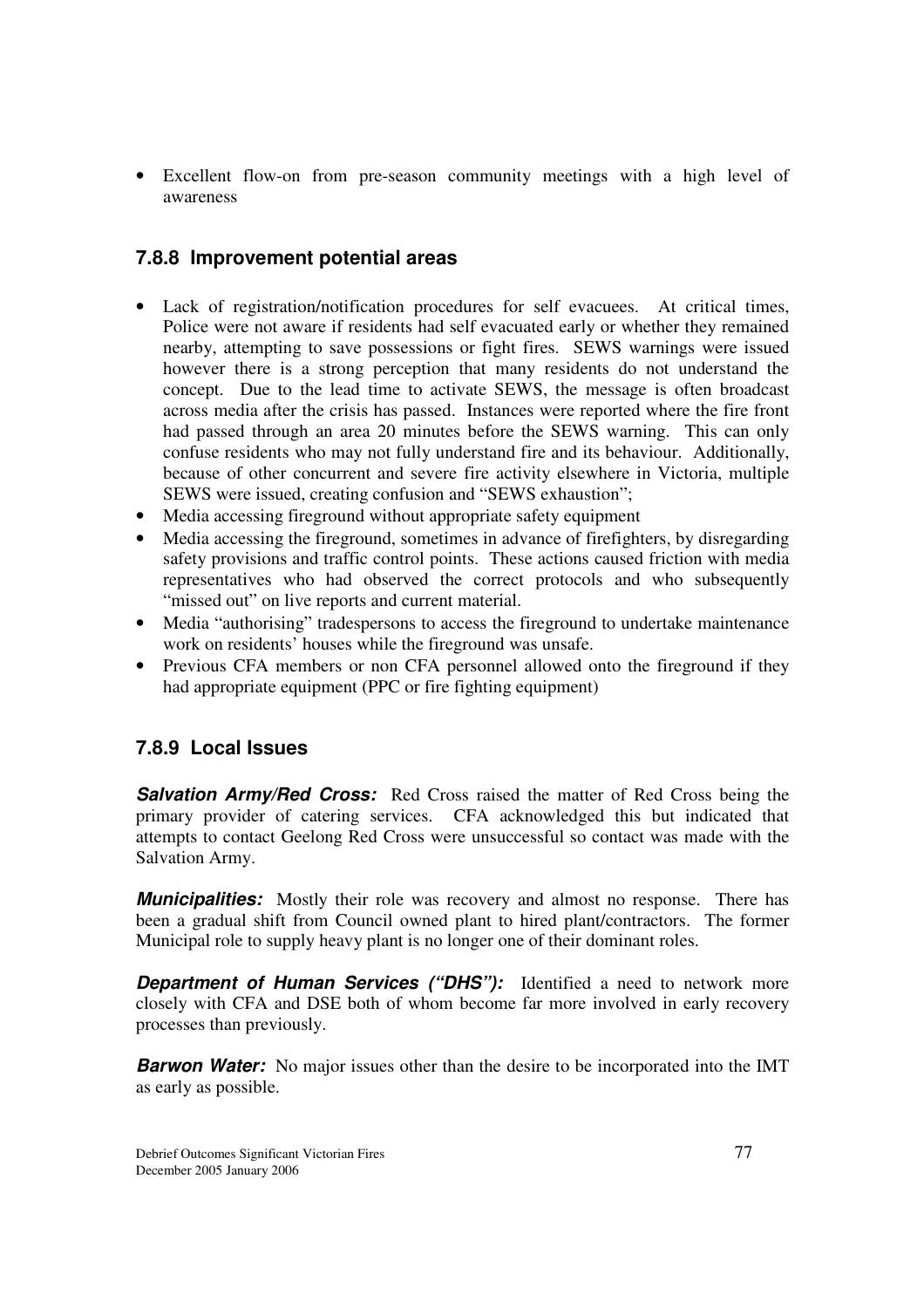**DSE Melbourne:** Acknowledged the strong inter-agency relationships existing in this locality. This was critical to the success of the operation. There did seem to be a disconnect between DSE involvement versus municipal involvement after the ICC was disbanded. This has been addressed.

**Telstra:** Advance notification regarding installing additional lines into the operations centre after it was moved would have aided Telstra (Note: the issues generally surrounding moving control centres when several fires are amalgamated or where a control centre is moved for other reasons were raised in other debriefs with a clear indication that a reasonable lead time is critical to ensure a smooth changeover)

#### *Ambulance:* No major issues

*Medical:* Pre planning was critical. The incident was concluded with virtually no major health issues. In this event, Response Health was conducted concurrently with Recovery Health and it worked really well. There are no instances of post event traumatic stress appearing as yet, and this is attributed to very effective community engagement and helping communities to know what was happening or likely to happen.

**Police:** Generally no problems with Police roadblocks because of accurate monitoring and information about fire location and direction of spread. On-site Police Officers need to make a decision regarding allowing people back in through a road closure (pecuniary interest provisions vs public safety). Alternate routes or turn around points suitable for vehicles up to B-Double sizes must be provided otherwise traffic build up can rapidly clog behind the closure point.

There is a question of identifying "legitimate" entrants to the fireground, such as contractors hired by the IMT, private plant owners who may legitimately respond under CFA guidelines, media representatives and former or inactive CFA members with appropriate training and equipment.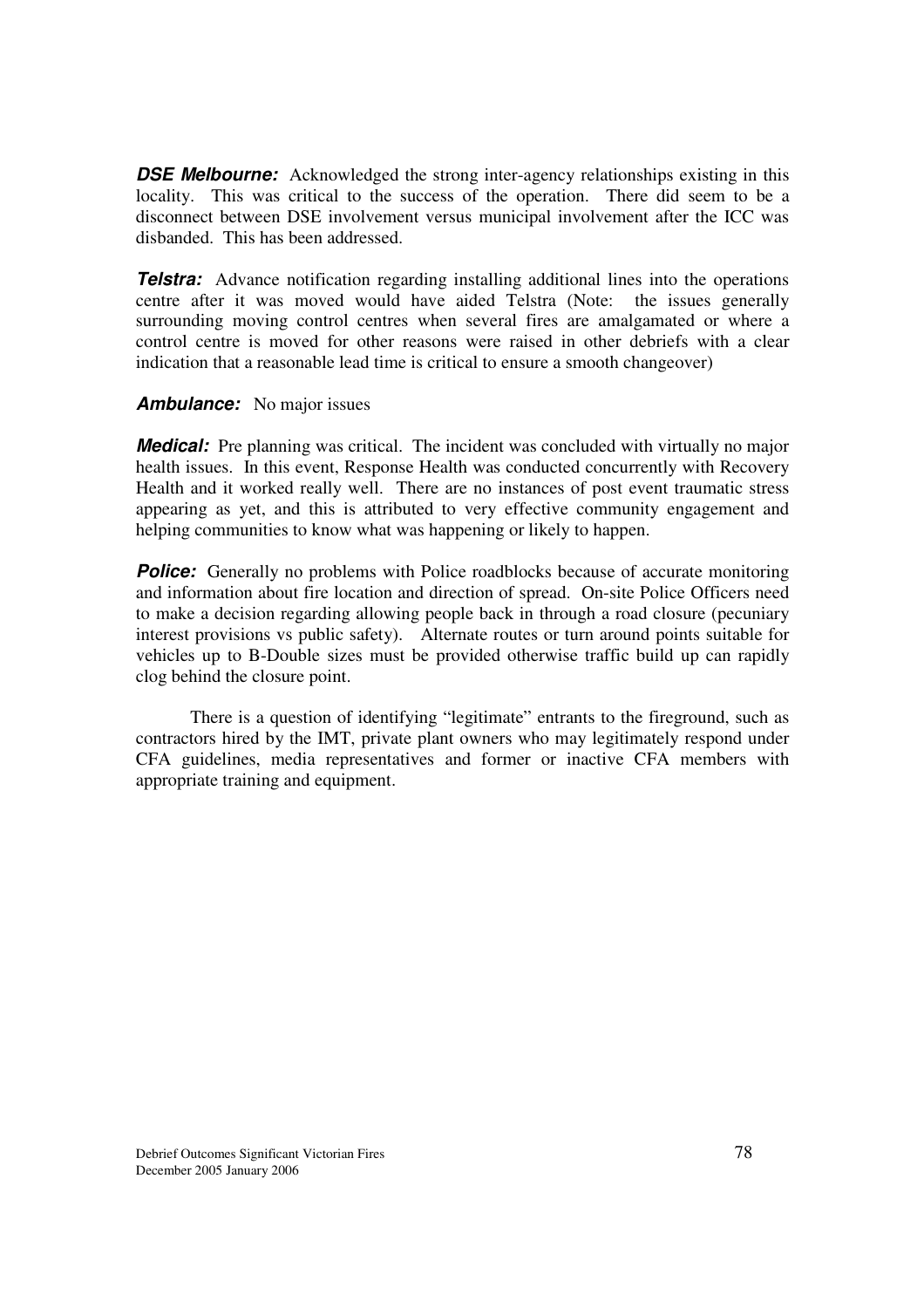## *7.9 Attachment 9 – Moondarra / Seninis Track Fire Debrief*

#### **7.9.1 Fire History**

The Seninis Track fire was a DSE controlled fire, primarily on DSE managed land with some intrusion into private property. The fire was reported at 1145 hours on 19 January 2006 by Mt Tajil tower. Suspected cause was deliberate ignition as no lightning had occurred in the area for more than one week. Crews dispatched to the fire location observed and reported two columns of smoke at 1155 hours.

By 1215 hours helicopter support was requested and approved. It was initially thought the fire was about one half hectare but by the time air attack arrived at 1315 hours, it was verified as much larger, head fire flames being 5-10 metres in height and far too intense for aerial attack. An indirect strategy was chosen and additional resources acquired to assist with this strategy. The strategy held until approximately 1800 hours when serious spotting activity breached control lines. The fire moved about 10 km on Sunday 21 January 2006 and made a second run on Thursday 26 January under extreme conditions, slowing when conditions abated.

A major threat from this fire was the potential to impact onto key assets immediately south of the fire, including open cut coal mines and the associated risk of igniting coal seams.

Although little impact occurred on private land, community interest in this event remained high due to the potential for the fire to affect private assets.

#### **7.9.2 Area burnt**

| $\bullet$ | <b>Education</b> area                      | 77      |
|-----------|--------------------------------------------|---------|
| $\bullet$ | Freehold                                   | 916     |
| $\bullet$ | Plantation (private forests)               | 495     |
| $\bullet$ | Regional and State Park                    | 6 5 5 1 |
| $\bullet$ | <b>State Forest</b>                        | 6881    |
| $\bullet$ | Utilities and Survey (Electricity and gas) | 41      |
|           | Water Production (reserves and buffers)    | 235     |
|           | Total area burnt (hectares)                | 15 196  |

#### **7.9.3 Debrief outcomes**

The debrief was facilitated. Attendees numbered about 25 and comprised mostly CFA and DSE personnel.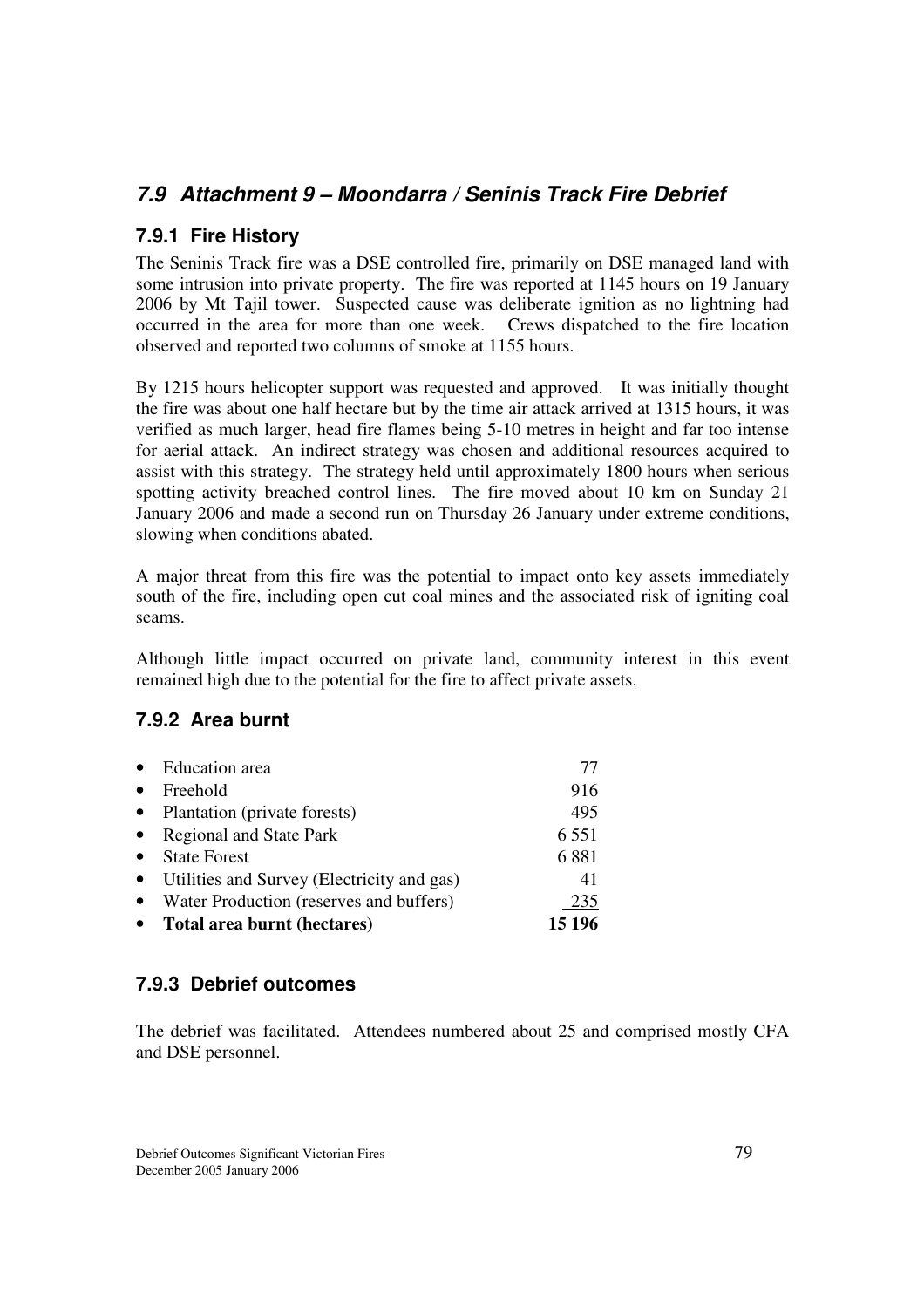#### **Positive outcomes**

- The set up of the IMT at Erica with joint CFA/DSE staffing. Joint IMT was established early and well resourced with excellent teamwork and integration at management level. IMT changeovers occurred at 0800 and 2000 hours; Field Crews changed at 0700 and 1900 hours, allowing adequate overlap time and information flow.
- ICC at Traralgon was functional, however further work is required to include CFA infrastructure to use CFA IT equipment and applications.
- Real time information was available and could be overlaid to very high quality mapping. This enabled crews to understand precisely the intended area of work. Quality of maps distributed in the early stages of the fire was poor but significantly improved as the duration of the fire extended. Identification from thermal imaging equipment was great, because aerial was not available
- Community Engagement
	- o Highlights were very early activation of community engagement and the level at which it operated. There were 31 separate community based meetings, in 7 different locations, during the run of the fire. One of the most remarked issues by the community was having a "face" to DSE, as usually an IMT representative and a DSE representative attended each meeting. The community focus changed quickly from a negative to a positive note when IMT representatives attended meetings and were able to explain what was happening. Communities were pleased to get input from the "decisionmakers".
	- o Information Unit Great mix of skills between DSE and CFA Information Officers resulting in dynamic team working in Information Unit. Information Unit was well resourced with equipment to do the job and was supplied with quality maps that were an excellent resource for Community Briefings and Information Points set up in localities.
	- o The Information Unit remained in place after immediate threat to community had passed and continued into rehabilitation and recovery until recovery was established. DSE Information Officers were able to engage with communities after the event, assist in diffusion, outrage management, collecting positive feedback, identifying local issues, assisting with loss assessments.

(NB: A post-fire paper by the Information Unit explores many of the community engagement issues and would provide the basis for a case study in community engagement issues.)

- Newborough Staging Area was established approximately midday on Friday. It was well managed and worked effectively. Willingness to cooperate despite differences between CFA & DSE protocols.
- Ground Observers were used specifically to collect field data and intelligence gathered was utilized during night shift planning. Concept was very good.
- Shift changes done well.
- Forward contingency planning done well although some time was necessary to obtain high cost equipment.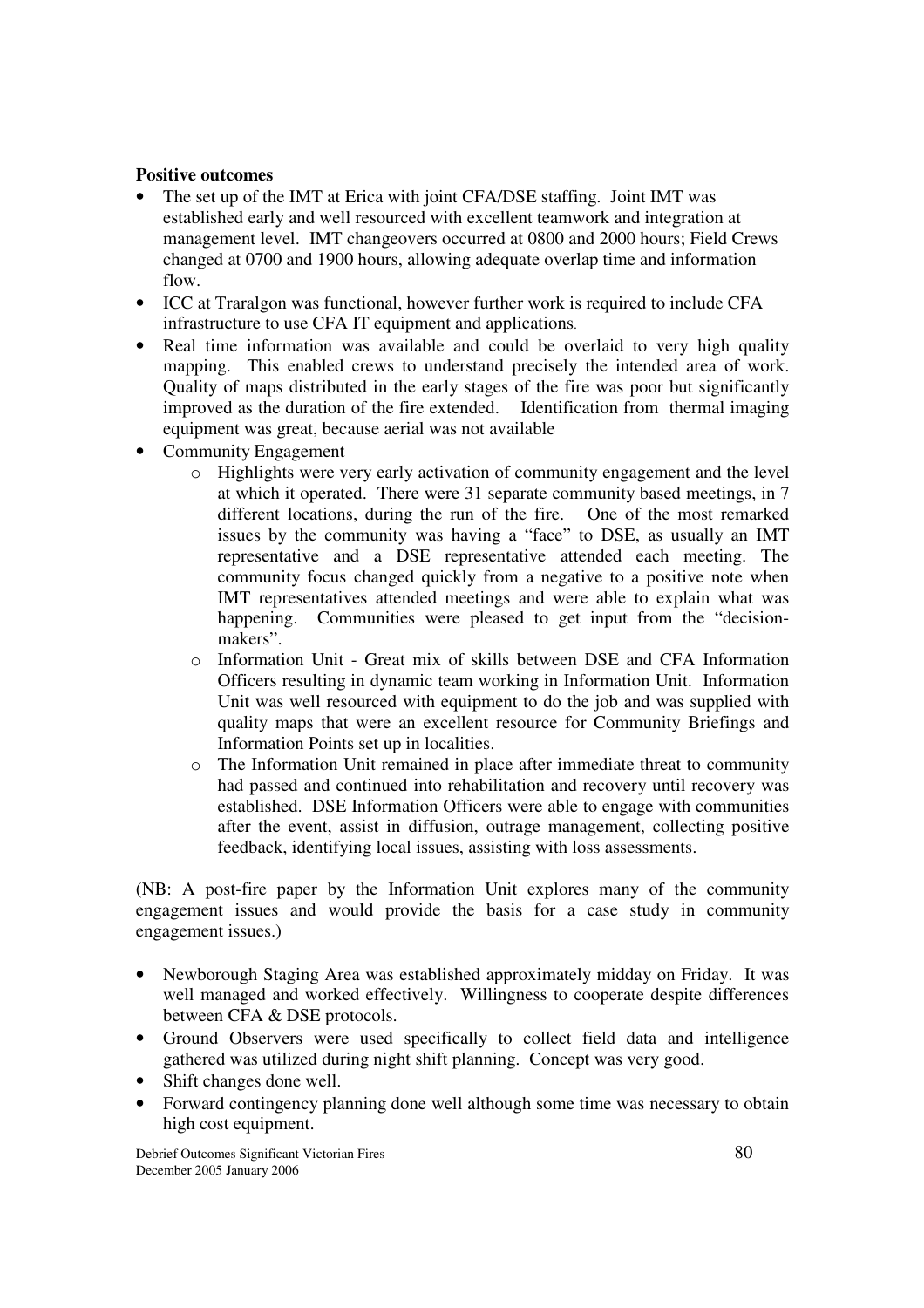#### **Issues identified for improvement**

- Difficulties occurred in establishing a MECC. It was evident to fire agencies that a MECC would be required from the initial stages of the fire, but difficulty was experienced in getting it set up. Need to have more police involvement. They were not sure what their role was, and there were issues in set up of facilities / equipment
- Lack of understanding of processes between agencies. Lack of Interagency facilities in IMT, ie. Data lines, insufficient fax machines. DSE not available to brief first wave of Strike Teams - CFA Deputy Incident Controller undertook the task.
- Division Commanders noted important data was not included in IAP. There was information disconnect between what was planned and how it was translated to the field. Field staff were curious about what they knew they should be doing versus what the IAP said (standards of IAP). To those on the fireground, there appeared to be a breakdown of communication/transfer of information between the dayshift and nightshift IMTs, especially during the first couple of days. Many issues/priorities seemed to change dramatically between the dayshift and nightshift IMTs.
- Concerns were expressed that it took sometime on Friday  $20<sup>th</sup>$  January to establish a Staging Area on the southern approach to the fire. When Staging Areas were initiated, they were often agency specific ie, separate DSE and CFA Staging Areas. DSE staged its resources at Rawson and CFA at Newborough Staging Area. It would be better if both agencies utilised both staging areas to save the amount of travel by Strike Team when changing over.
- No senior CFA officer representation at DSE RECC in the early stages of the fire. Although CFA had a representative from Friday afternoon it should have occurred earlier.
- Resource requisitioning process was at times unworkable between DSE RECC and CFA RECC.
	- o Lack of consultation between RECCs.
	- o Process very labour intensive.
	- o Movement orders were unidentifiable. Need to have a specific incident number with a sequential number that is initiated by the resources unit in the IMT. This number must stay unchanged through each level of coordination so resource requests can be tracked.
	- o RECCs are to react to ICC requests and not to dictate to them.
- Lack of understanding within IMT of Information Unit and Information Officer role.
	- o It is not just about media. A mix of skills required depending on fire circumstance and when the transition to recovery will occur. DSE is not initiating deployment of Information Officers soon enough.
	- o CFA have understandable interest in ensuring potential impacts on community are identified early and Safety and Preparedness information is quickly distributed.
	- o CFA initiated deployment of Information Officers to IMT outside normal processes. (DSE Media Officer already deployed to RFCC)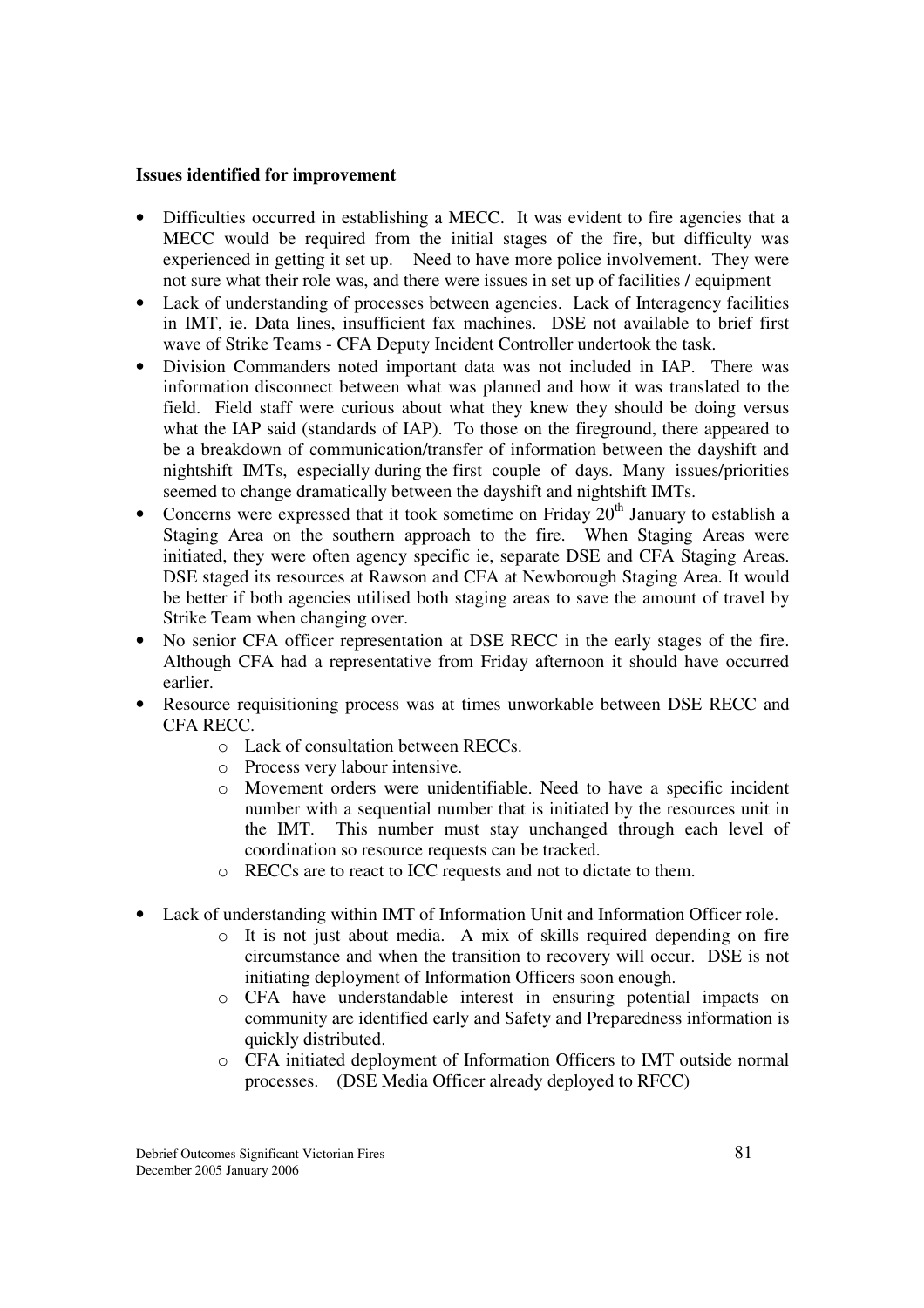- Confusion within IMT and within community about road closures, creating a lot of angst. Lack of information on closures and openings, multiple names for roads, local names for roads differing from map names, keeping Information Unit informed of road closures
- Difficulties with information exchanges and cooperation between some individuals to work as a truly integrated DSE/CFA incident management team. Causing:
	- o Lack of information flow in the IMT.
	- o Potential for individuals and their agency to work in silos.
	- o No involvement of CFA personnel in the development of IAPs.
- The relocation of the ICC from Rawson to Traralgon caused some confusion and a breakdown in the operations structure.
- Division Commanders were not located in a static position, which made it difficult to access them or communicate with them. Need to build the structure from the ground up. Division Commanders should operate from a static location and rely on information passed on to them from Sector Commanders.
- Public reaction to crews withdrawing to safer locations. Crew members felt the decision lacked consultation and acknowledgement by the IMT that their present locations were safe, anchor points or safety zones established where they were able to protect defendable assets. Public felt threatened because crews withdrew.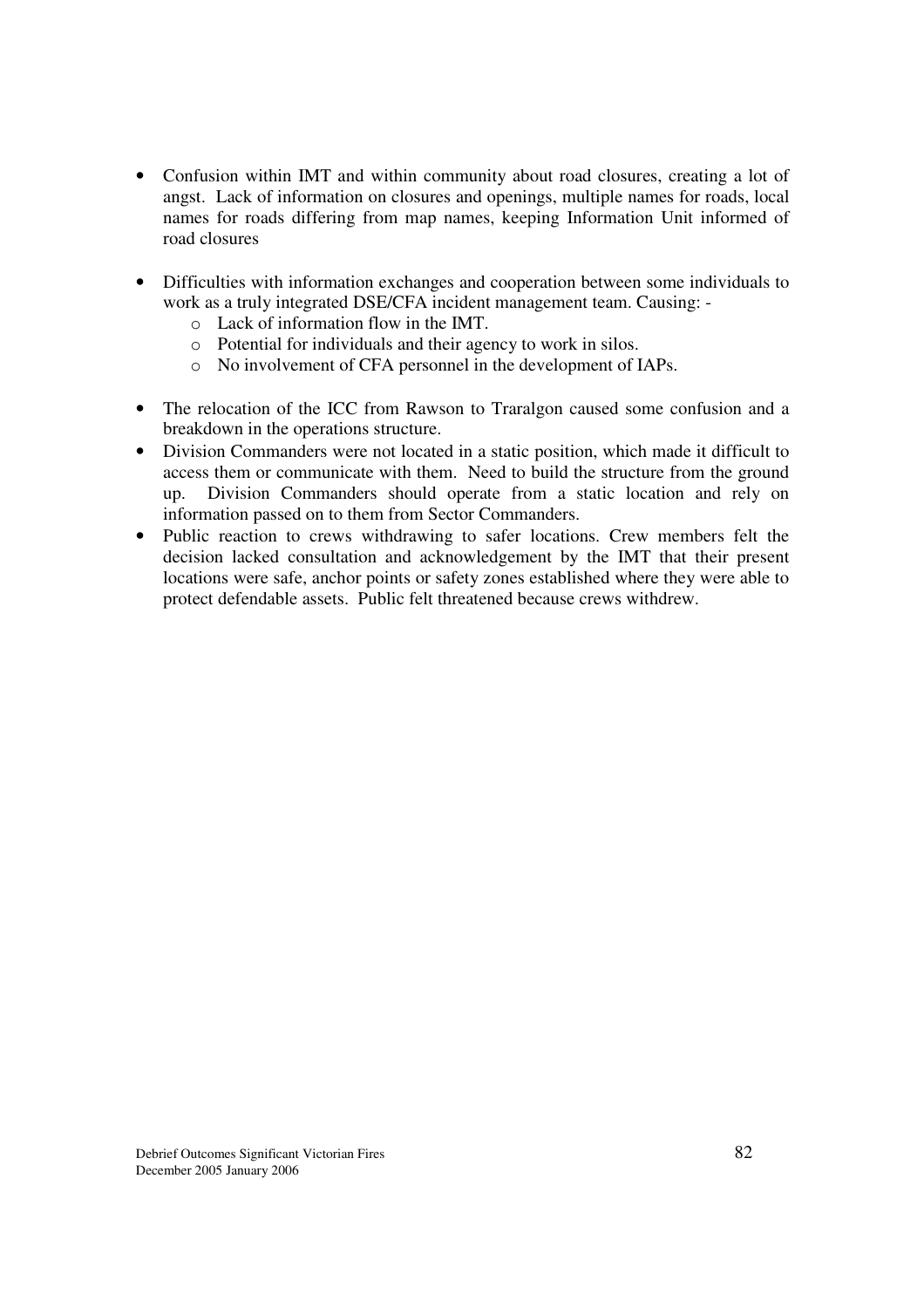# *7.10 Attachment 10 - Alexandra Complex Debrief*

## **7.10.1 Fire History**

#### **7.10.2 Initial treatment as Incidents with separate ICCs**

This complex comprised three separate major fires plus several smaller fires. The initial divisions of responsibility enabled incident control arrangements that spanned both CFA and DSE infrastructure and management systems.

The three fires were oriented approximately north to south.

## **7.10.3 Granite Hills**

The Granite Hills fire, the northernmost fire, north of the Goulburn River and south of Euroa, managed from CFA facilities at Euroa with a DSE Incident Controller. This fire commenced on 22 January 2006. Initially, 3 lightning strikes occurred and were dealt with. A short time later, a small patch of grass fire broke out. This may have been a dormant lightning strike, but also may have been spotting activity from one of the earlier fires. The cause of this fire has tentatively been ascribed as lightning. A southerly wind change to 15 km/hr was forecast for the evening of 22 January 2006 but actual wind speeds were estimated or recorded at levels of 80 km/hr. At one stage this fire was predicted to run into the Strathbogie Ranges but did not do so. Area burnt was approximately 800 hectares.

#### **7.10.4 Melba Control**

The Melba Control fire (also known as Yea or Glenburn), north of Glenburn, was initially managed from DSE facilities at Alexandra with a CFA Incident Controller. This fire commenced on 22 January 2006 from lightning. Initial rapid extension was to the south but impact of a southerly change drove the fire to the outskirts of Yea. The fire crossed and cut the Melba Highway. The fire was contained by 23 January 2006, controlled by 24 January 2006 and declared safe by 28 January 2006. Area burnt was approximately 5400 hectares.

#### **7.10.5 Burgan track**

The Burgun Track fire (also known as Kinglake or Glenburn), the southernmost fire, south of Glenburn, plus several other concurrent lightning strike fires west of Glenburn, managed from DSE facilities at Broadford with a DSE Incident Controller. This fire started on 22 January 2006, probably from lightning, rapidly extending in a southerly direction towards Kinglake.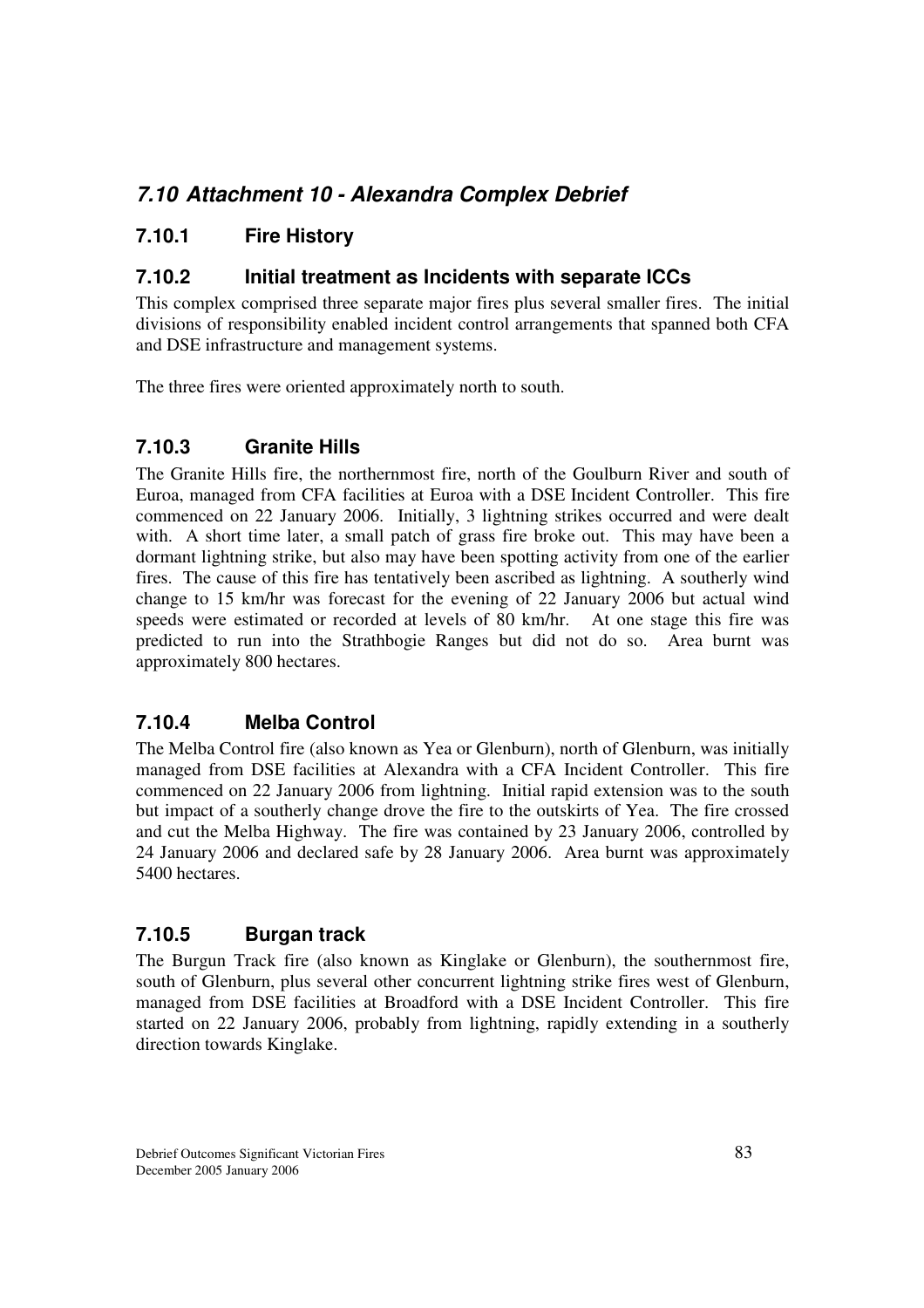During the early control phases of the two fires near Glenburn, they both were known by several names. The Yea or Melba Control fire ultimately became known as the Glenburn fire and the Burgun Track fire also became known as the Glenburn fire and later as the Kinglake fire.

A fourth fire occurred on 8 February 2006 at Toobarac, burning 540 hectares. This fire was made safe on 10 February 2006. Although technically not a part of the Alexandra Complex, this fire serves to reinforce the fire activity that had occurred generally within the area of the Alexandra Complex since 24 December 2005.

Tragically, during the Granite Hills fire a CFA volunteer firefighter was fatally injured. The circumstances of this fatality are the subject of separate investigations by the State Coroner and WorkCover and were not further considered during the debrief nor are they referenced elsewhere within this report.

## **7.10.6 Amalgamation into a single complex**

In recognition of extreme fire weather that was forecast for Thursday 26 January 2006, a joint decision was taken to amalgamate the three fires into one complex, headquartered at DSE Alexandra with CFA in charge of the overall incident. At this point, the complex was renamed as the Melba Complex. By this time the Granite Hills fire required relatively minor components of resourcing, essentially being in a patrol phase with little prospects for escape. As a consequence, two key Division points were proposed for establishment. One was at Kangaroo Ground to manage the Burgan Track fire south of Glenburn and the second was at Yea to manage the Yea and Granite Hills fires.

Difficulties were experienced in transitioning from separate fires to a single complex. Control of the Burgan Track fire transferred from Broadford to Alexandra (the fire complex ICC) and a Division Command point was established at Kangaroo Ground ICC (a community centre equipped for emergency incident management) to manage the Burgun Track/Glenburn/Kinglake fire. There was some confusion as to the role of the Kangaroo Ground centre and its reporting relationships to the ICC and CFA regions. This resulted in a transition delay in which changeover to a single complex from three separate fires, each run from a separate ICC, was scheduled to occur at 0800 hours but which was not fully implemented until 1400 hours, a delay of 6 hours, with actual transition occurring at the potential daily peak of fire activity. This highlights the need for clearly defined roles and responsibilities that are understood by all parties, complemented by sound observance of respect for the chain-of-command.

The selection of Kangaroo Ground as a Division Command Point also meant that the location was remote from the ICC, well to the south of the field location of the division, with access between Kinglake and Kangaroo Ground provided by a road network that did not permit ready interchange or rapid transit between the field and the Division HQ.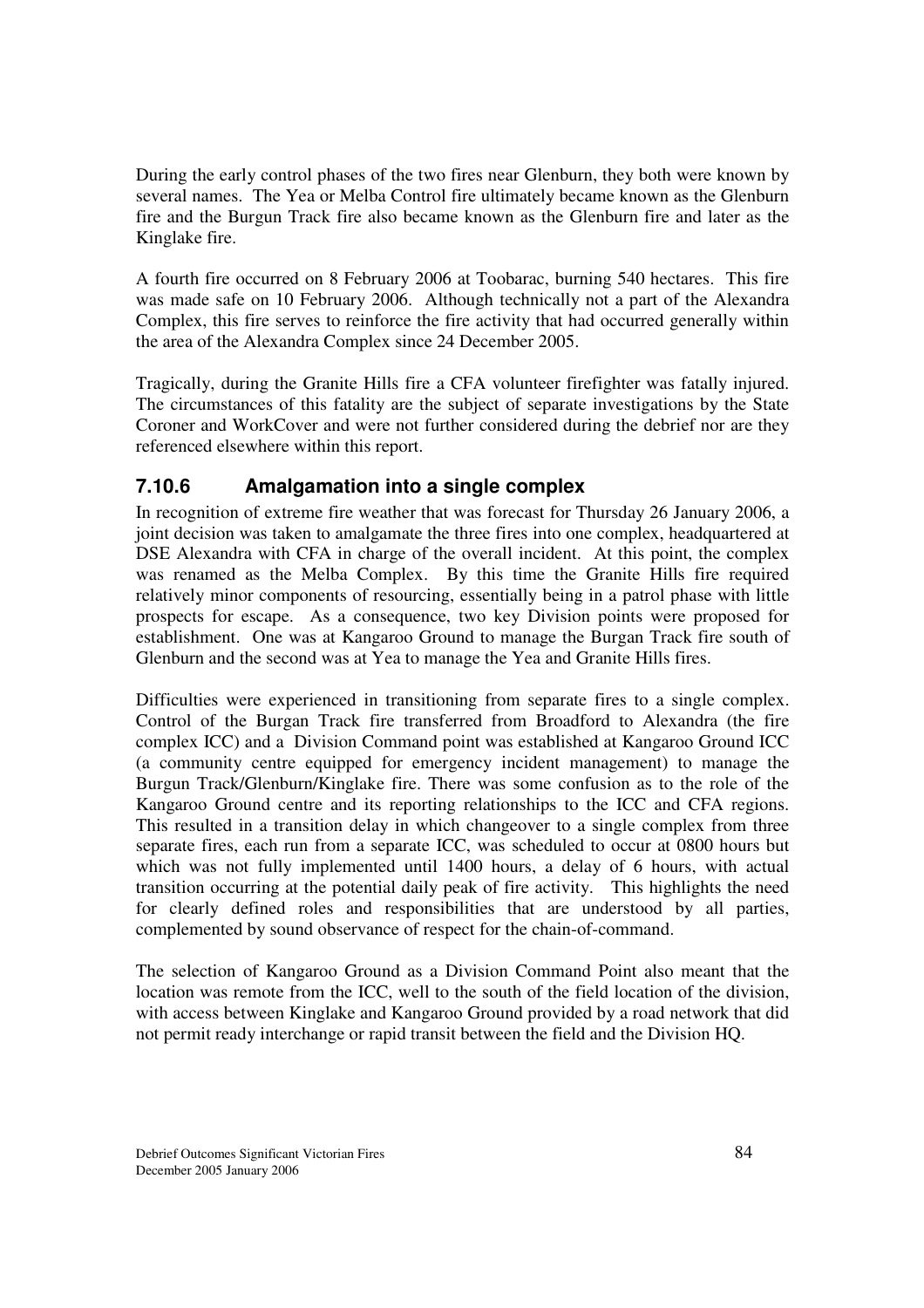An alternative Division Command point at the DSE Toolangi office was physically in a better location for this role, but was potentially threatened by the likely future path of the fire (either directly by fire or by being geographically isolated) and was thus ruled out as an option.

## **7.10.7 Debrief outcomes**

#### *Prevention/Preparedness*

- The Kinglake fire ran into a fuel reduced area in one location and was controlled at the edge
- Municipal fire prevention plans worked satisfactorily. Maintenance works along a strategically identified road (Captains Creek ) assisted control
- Work under powerlines maintenance and track standard has slipped
- Infrastructure and facilities there are good locations for ICCs and IMTs that work well, but there are also some in the plan that are substandard
- Data sharing between agencies and municipalities is a fundamental issue across the state that does not facilitate easy and timely data transfer
- Community planning no house losses, general impression is that individuals have improved their fire plans as result of extensive community education and engagement
- Melba (Yea) fire stopped at regularly hazard reduced areas
- Community preparedness CFA Community Education plans in place since 1996. Direct engagement with most communities. Positive outcome – 1 500 people attended one community meeting at Kinglake
- There is opportunity for the Bushfire CRC to assess community education and preparedness and analyse the "stay and defend or leave early" policy
- Agency preparedness designated ICCs must be capable of fully functioning within one hour so all the necessary hardware needs to be in place. Important to assess where ICC logically should be. When the decision is taken to upgrade to a complex of fires, planning and identification of transition procedures must all be completed and notified to all parties well in advance of the transition.
- Decision to go to a complex is made at State level and is related to a finite capability to resource and sustain multiple IMTs
- Equipment (Aircraft)
	- o The strategic decision to move additional Air Crane (into the complex) was brilliant.
	- o Terminology was confusing: fires named differently by different agencies. Difficult for aircraft group and difficult for community to understand.
	- o A major issue is that at Regional level, aircraft must be properly managed and aircraft management may sit across multiple ICCs to ensure effective use of available aircraft. Raises issue of a dedicated aircraft management unit (e.g. Airbase Manager and Air Attack Supervisors) within IMTs or Regions to manage aircraft allocated to the Region or incidents.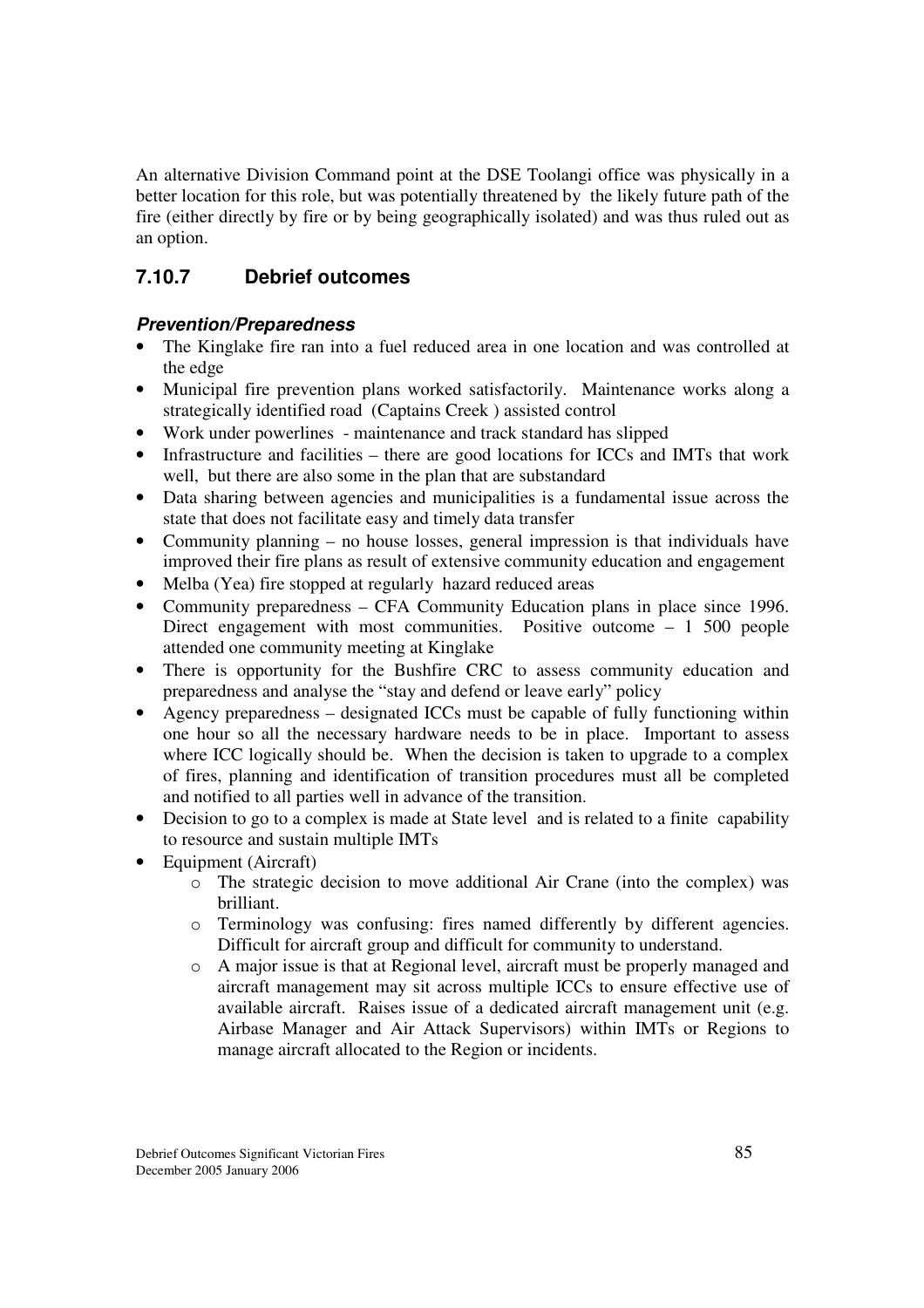• Equipment (Heavy plant). Management and understanding of heavy plant by DSE is good (in early stages of Kinglake fire two field-based plant operation managers effectively utilized 9 dozers and 3 graders); management and understanding by CFA is not so good. CFA is initiating training for heavy equipment supervisors – what when how to utilise. It is important to recognise heavy equipment as a package comprising plant + operators + fuel + transport + communications.

#### **7.10.8 Response – Ongoing Incident Control**

- Changing from level 2 to 3 and back to  $2 is a Local issue$
- Mapping
	- o Excellent for pre- briefing of strike teams.
	- o Deterioration of high quality colour maps by photocopying or fax
- Strategy and tactics local issue that division information fed into ICC not reflected in IAP. Issue of expert local knowledge not used. Contra view expressed that input was considered but was rejected NB no debrief held for that specific incident yet
- Changeover transition. Positive outcome so we should build on it. Had discussed beforehand and did pre planning. Key is pre- planning and pre-notification. Expectation that if the ICC moves into a DSE office or a CFA office that within one hour able to lock down a part of that office purely for ICC purposes with predetermined hardware in place. Action for Region.
- Communications communications was poor at times, both the hardware and observance of chain of command. Air Attack Supervisor (AAS) unable to talk to anyone – if communications plans are in place, there must be discipline to monitor appropriate channels. Division Commanders bypassed Sectors to obtain information direct from fireground.
- Media generally well handled. Some incorrect information provided by public about centres being evacuated or under ember attack. SEWS – a bit too much. Need to look at timely updates to VBIL (and Police) if there is a significant shift in message going out.
- Location of ICC/Operations points/other facilities Glenburn went well, good staging areas that are identified should be included in plan. Sector commander should not be required to manage Sector, staging area and operations point;
- Safety issues question of exclusion of persons at control points. Authorised people (hired plant contractors) need to identify themselves. Media excluded unless holding accreditation or authority (from IC?). Police interpretation of the Emergency Management Act is that persons with pecuniary interest may pass through traffic control points to enter or re-enter an active fireground.
- Planning struggled early with 2 planners. When the move to a complex is undertaken there is a need to bolster staffing for multiple fires. Remote sensing (linescan, FLIR) results were excellent. Planners must request linescans as they are not automatically scheduled.
- Operations: WorkCover focus on how long people remain on duty at the fireground. Lengthy shift deployment, return to station and drive home. Question of shift length needs a State direction (**NB**: there is a Fatigue Management Guideline dealing directly with this subject)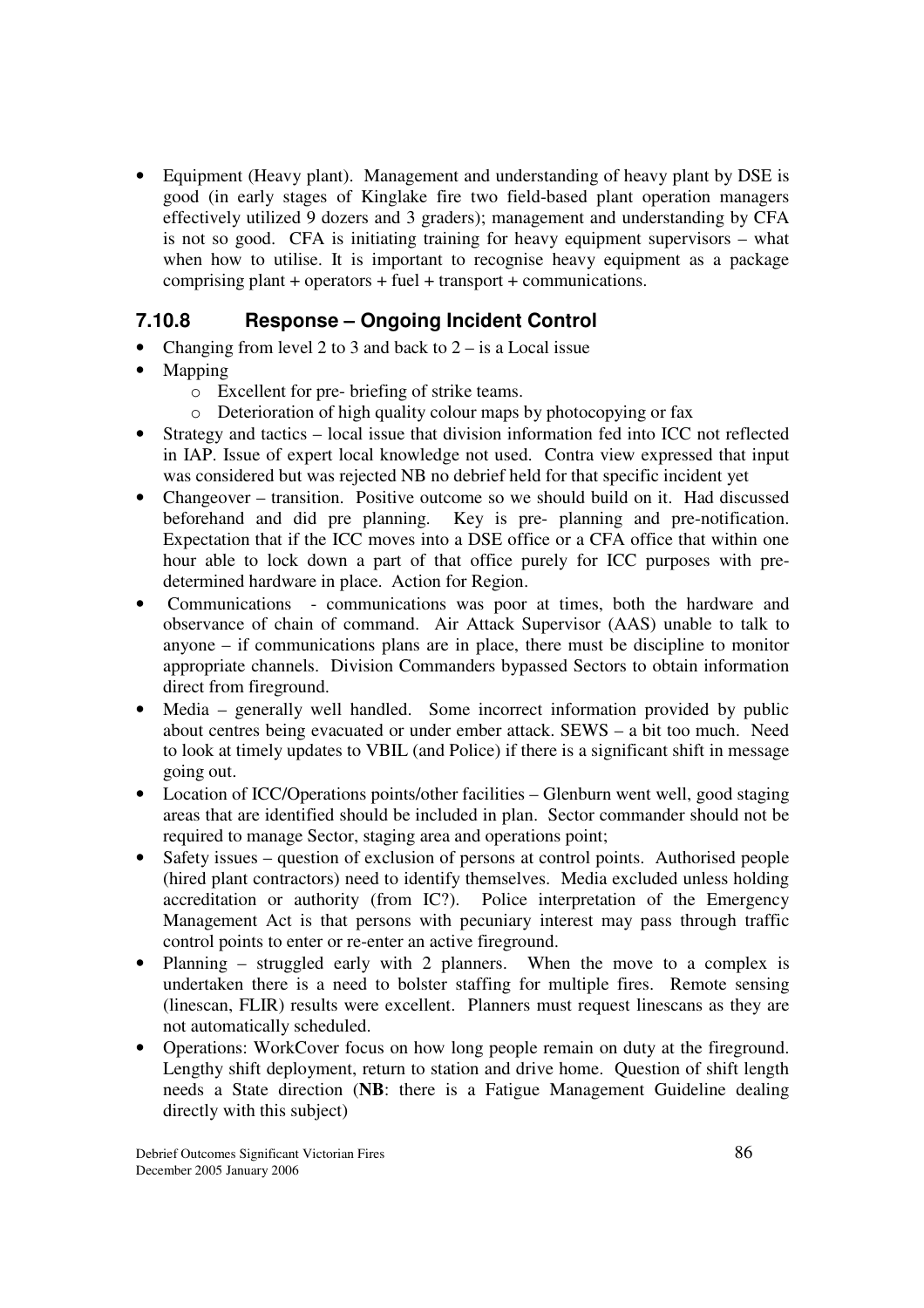- Catering Police: need to know what you want, where, when and how it will be delivered. Red Cross fantastic job
- Briefing: every person expects and is entitled to a briefing. Some briefings not up to standard. SMEAC format worked well for briefing departing crews to ICC.
- Air operations: Due to lightning activity in rough topography, often aerial means were the only way to attack some fires. Support from SAU Air desk was fabulous – always managed to find an aircraft somewhere
- Staging Areas: during first few days of Melba fire staging areas and shift changeovers uncoordinated. Need more concentration on tracking resources – inexorably tied to fatigue management, staging area management, accommodation, catering and changeover planning. Staging area manager needs to stand back with an overview role.

## **7.10.9 Coordination**

- Police: MECC in Murrundindi worked very well. Operated full time and whatever was requested was delivered. Not had formal debrief yet. From MERC perspective the response provided by municipalities was good
- CFA perspective that information flow at state level was satisfactory. Discussions held on 26 January 2006 regarding transition processes to fire complexes in lieu of individual fires. Decision to recall second Air Crane from Grampians was a difficult call but founded on risk management and potential threats. Request for resources to go elsewhere impacted ability to maintain integrity because of gearing up to mount two additional IMTs
- Recovery/Rehabilitation:
	- o Environment some control lines and tracks had significant risk of erosion (post fire, some landholders expressed willingness to sacrifice 200 ha more in lieu of difficult tracks). Need to be more aware of post fire consequences of track making.
	- o Human DHS and Municipal Recovery Manager were active at the time fires were still at a critical stage in the initial response phase. Previously criticised for not getting in early enough
- Interstate: very good at response and blacking out. Excellent T-card system. Question with communications compatibility
- Portable weather station: Utility of information provided was unequivocally successful in respect of IMT planning
- Communications: although there are always difficulties, probably have the best technology available and it is a matter of ensuring best use is made of the technology.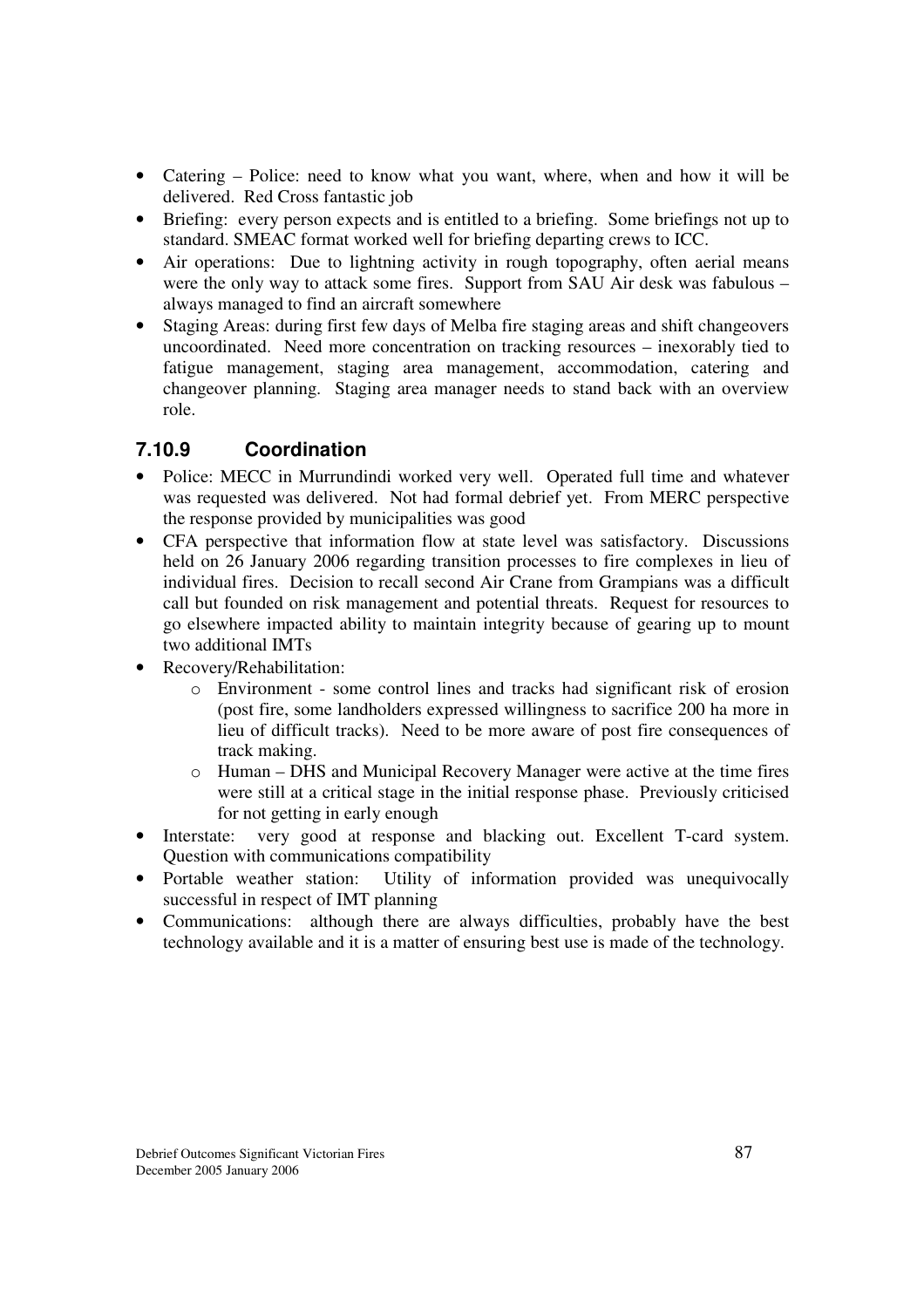# *7.11 Attachment 11 - Heywood Complex Debrief*

## **7.11.1 Background**

Three major fires occurred from lightning. They were the Rocky Den, Troeth Road and Brands Track fires.

## **7.11.2 Rocky Den**

Fire started on 27 December 2005 from a lightning strike on public land, was contained by 28 December 2005 and under control by 2 January 2006

Total area burnt was 455 hectares. The fire area was mostly public land with some privately owned Blue Gum plantation burnt.

DSE, CFA and Timbercorp resources attended during peak period and included:

- 11 tankers;
- 9 Slip-ons; and
- 5 dozers

## **7.11.3 Troeth Road**

The fire started on 19 January 2006. Cause was a lightning strike on private property. The fire was managed under joint agency control as part of Heywood Complex. It was contained by 23rd January 2006 and under control by 27 January 2006.

Total area burnt was 1294 ha and losses included 4 outbuildings. Resource commitments included:

- 114 personnel
- 18 tankers
- $\bullet$  3 slip-ons
- 1 dozer & several graders
- 8 aircraft (Allocated to complex)

#### **7.11.4 Brands Track**

This started on 19 Jan 2006 from a lightning strike, on private property, spreading into Mt Eccles National Park. The fire was managed under joint agency control as part of the Heywood complex. It was contained by 21 January 2006 and under control by 23 January 2006.

Total area burnt was 1 469 hectares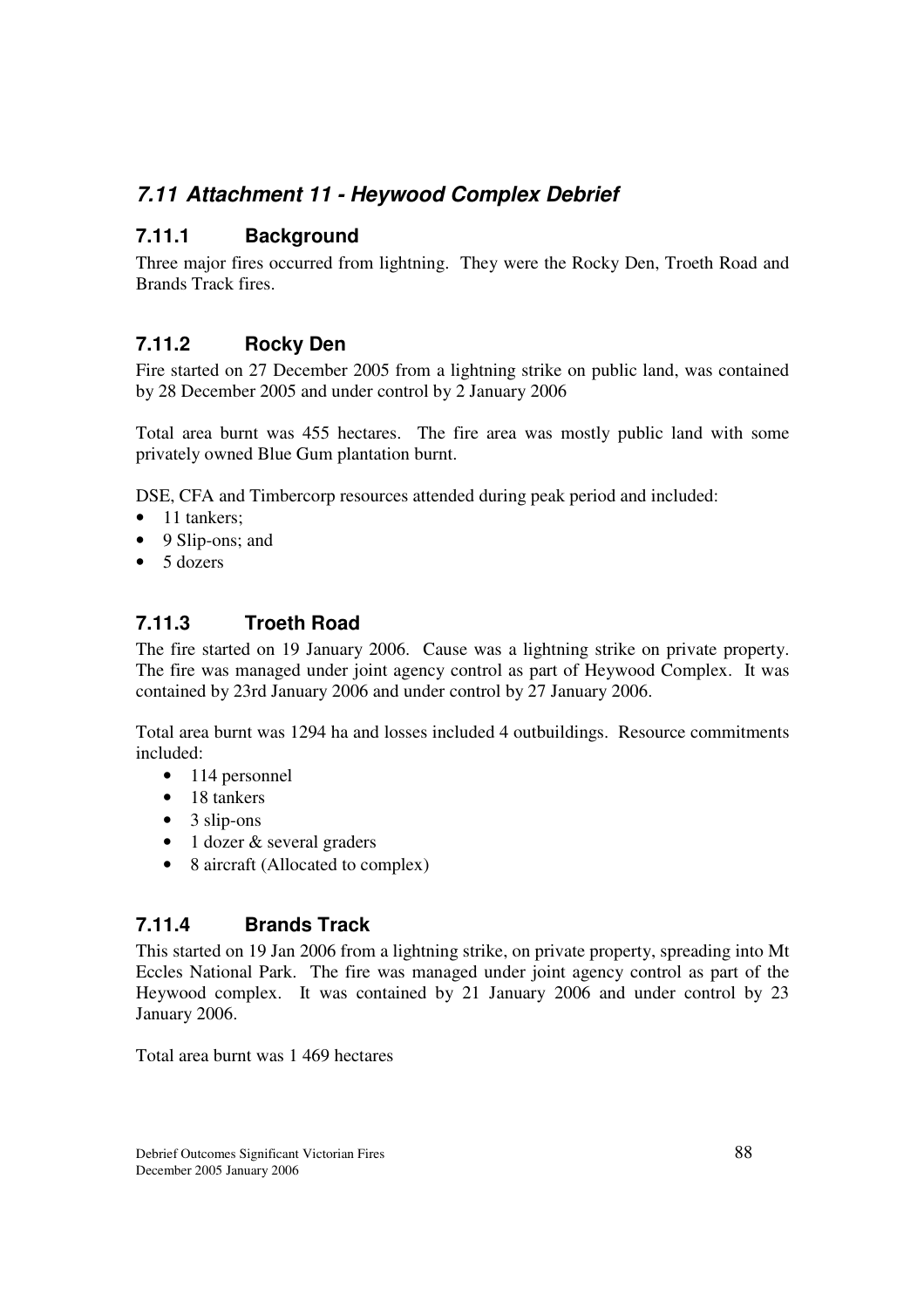A feature of both the Troeth Road and Brands Track fires was the significant geological constraint created by lava flow and "stony rise" formations in timbered lands, severely limiting the use of track making plant. At the Brand Track fire, control lines were established at the junction of the public land and private land which effectively demarcates the boundary of the "stony rise" formations.

## **7.11.5 Outcomes of Debrief**

**Pre incident planning:** Because of the focus on lightning activity, preparations were at a higher level than normal and it was anticipated fires would emerge the following day, 20 January 2006. 19 January 2006 was not a Code Red day so an IMT was not preformed and its formation required some time to organize. Due to lightning activity, fire bombing capacity was increased to provide additional time beyond normal close down. This prevented one fire on 19 January 2006 from developing to a significant extent.

It is a local issue to review how and when an IMT is formed

**Notification:** Notifications to Police and other agencies occurred very early regarding the potential for fires to develop.

*Initial strategies:* Included brigades interacting one on one with local community to ensure community preparation. Because of the difficulties in suppression in the "stony rises" areas, early work was done on identifying suitable control lines outside the limits of these difficult geological formations.

**Private Equipment:** Users caused some difficulties at Police traffic control points regarding their access to the fireground. There are two issues to address at State level:

- 1. how do police know whether such persons are authorised to enter the fireground, and
- 2. the question of self-deployment by persons volunteering their plant and equipment, in accord with CFA Guidelines for Operating Private Equipment at Fires. CFA recognises self deployment by private equipment owners whereas DSE is generally keen to avoid self deployment

*IMT:* Joint arrangements worked relatively effectively, but need some focus on how to get more locals into the IMT. (High level of transition from CFA Group control changing up to IMT level, whereas DSE start at level 2 )

*Resources*: Police (MERC) raised two coordination issues. Firstly the need to confirm by fax or email details of major resources requested for accounting purposes and secondly the need for components of the IMT to follow due process in obtaining supply and not by pass the MECC.

*Forest Industry Brigades:* These should be part of the system. Timbercorp is keen to participate. (State level meetings are in progress to address this issue).

*Incident Control*: Accept that broadly, the Cooperative Agreement between CFA and DSE (October 2003) is capable of developing a good joint team.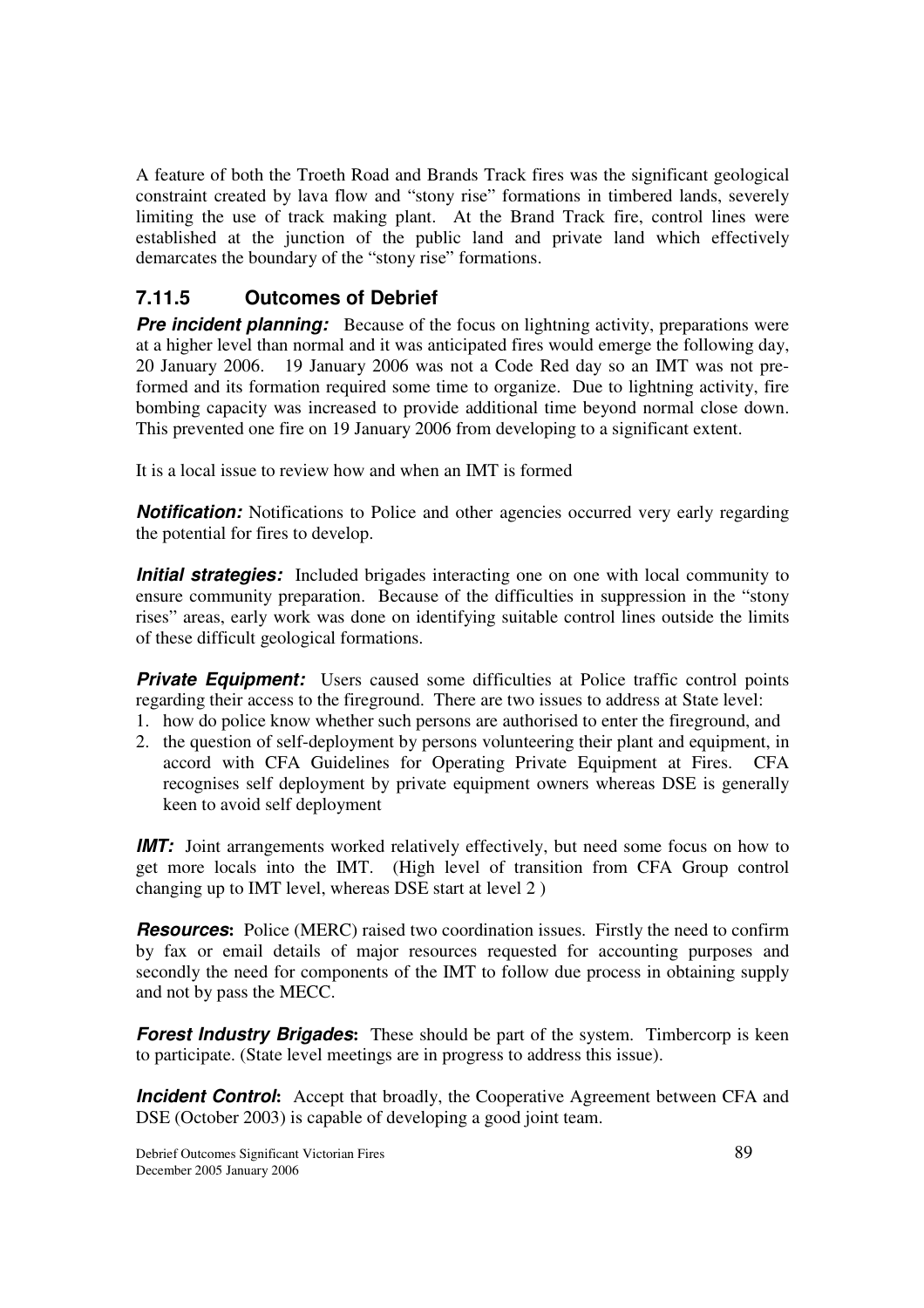This ability that was not available several years ago. The real dilemma is providing a suitable centre from which the IMT can operate.

Police: Question of how much you lose by having MECCs set up in different locations. This does have implications for Councils.

DSE: A lot of exercising with ICC and MECCS. Pleasing in that time to see the improvement in integration between DSE and CFA. One of the biggest challenges is to integrate activities at ICC with activities at MECC. Separation does involve issues with information sharing between ICC and MECC. It is a challenge for next 4-5 years.

CFA: The biggest leap forward is how we positively impact and improve information flow. Stand apart information flow is the biggest issue. Potential IT and web-based solutions need to be explored.

Emergency Service Liaison officers have developed a local training program (Police, MECC and fire agencies) and this has alleviated issues arising from separate locations of MECC/ICC

The question of ICC/MECC location and interaction is a state issue

**Safety:** Radio communications debrief raised the question of poor radio coverage right through the southwest of Victoria. Police raised the need for a "go to" channel to bypass routine policing channels.

*Fatigue Management:* There is a need for alternate means of transporting firefighters after long shifts, other than self driving, due to fatigue constraints.

**Community:** Very good, extremely positive feedback was obtained from public meetings. Police reported that feedback generally indicated that communities felt the "safest" they ever had during fires, because of information provided pre-fire and during the fires.

*Incident Action Planning:* Not quite right in terms of size, content and role. IAPs are becoming very bulky, difficult to copy and to move around. From Police perspectives, mapping was a key issue for the MECC. There is need to explore opportunities to load directly onto websites. This was trialled towards the end of the firefight by uploading onto the CFA intranet and the result demonstrated that it can be done. It is too early to confirm as a routine tool but trials are encouraging.

Some IAPs were too prescriptive and attempted to identify everything that needed to be done. They ought to be a strategic document that allows firefighters at the fireground to do what they do best, i.e. the IAP sets out the strategy (determined by the IC) but the tactics to implement are the province of fireground personnel (determined by Division and Sector Commanders).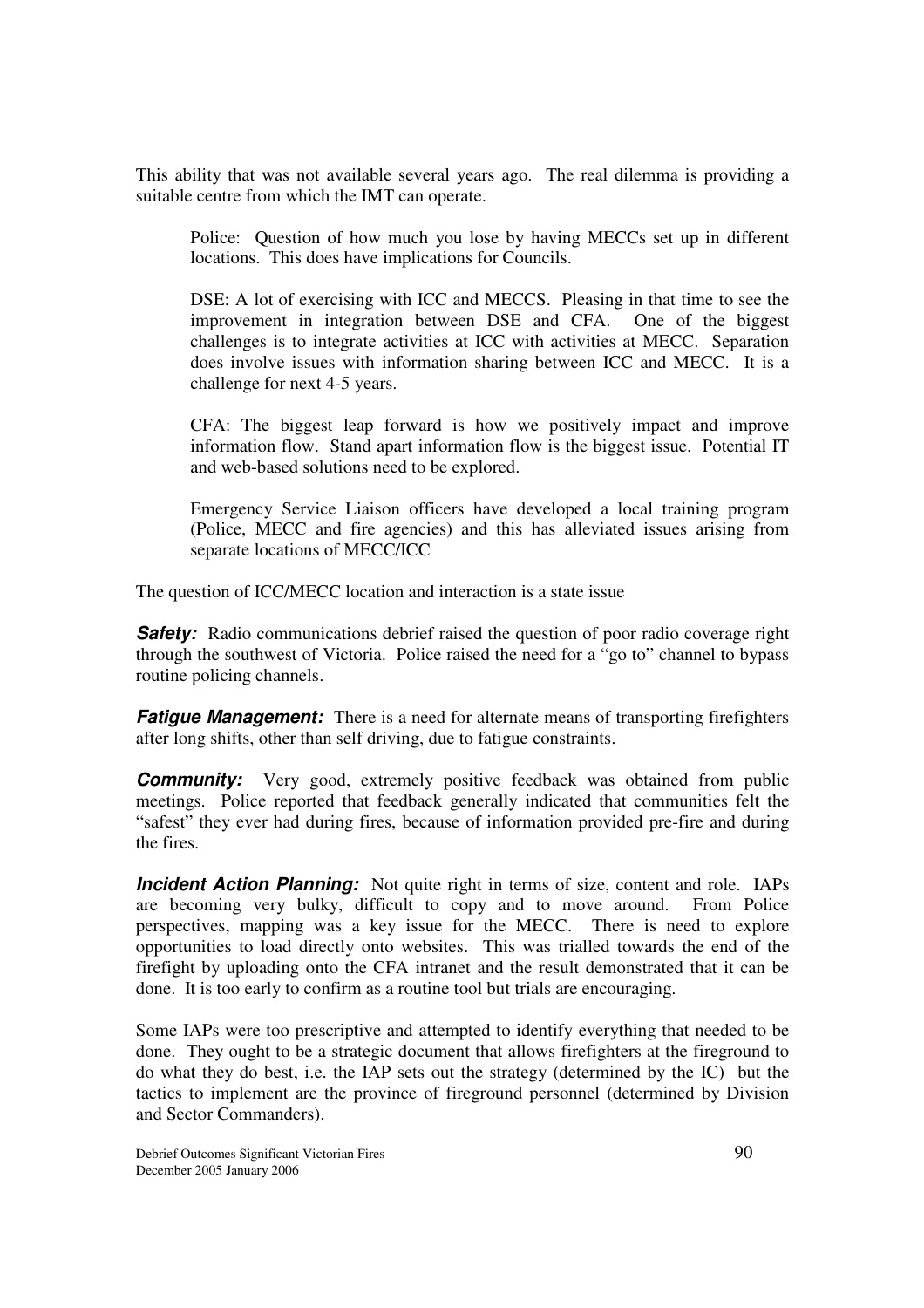Separation between DSE and CFA systems (IT platforms and procedures) doesn't help.

**Planning:** Suffered from lack of information flow at Troeth Road, related to transfer of control. Resource tracking is not compatible between DSE/CFA. Critical for RECC to understand resources numbers and location for catering (Note: adequate knowledge about resources translates to many other facets that depend on effective tracking of personnel – location, numbers, catering, accommodation, fatigue management and changeovers)

*Management Support:* Need IT specialists in the system**.** Documentation – logs, DVDs, storage and archiving of records - system not standardized. MERO – it is important to allocate staff to document decisions. MECC had a pigeonhole system to capture all paper information coming into centre and this was subsequently stored in boxes.

SES – ICC did not provide work space for SES liaison – strongly in support of new ICC

*Response Planning:* Pre-season media meetings and expectation issues of great value in passing information to public. Significant time periods occurred when media programmed credible information to public from Emergency Services. Good flow of information from ICC. Information flow from Information Unit was first class. Local Community expressed surprise that it observed CFA/DSE and other agencies working well together. Local media felt sometimes overlooked because of attention given to national media – important to service local media as well as national, as sometimes local media provides coverage where national does not.

**Use of SEWS:** Police perspective is that after a SEWS message is activated, it is important that a corresponding cancellation of the alert is broadcast. Some residents, lacking understanding of fire behaviour, remain on alert, even though the specific part of the emergency generating a SEWS alert has passed.

*Media:* ICC needs a media "face"

**Logistics:** Catering generally worked well, although some issues existed with moving staging area, and by the time catering caught up, fire units were there already. No resources to cater onto fire lines but satisfactory at staging areas. SES raised the question of a lack of qualified food handlers. It was agreed to workshop these issues locally. Group officer perspective was that logistics/catering were the best ever.

*Refuelling*: Task forces arriving from remote locations need to be advised where to refuel prior to reaching staging area. Better to refuel at last major town than at staging area. [Task forces should initially be self sufficient upon arrival at the fireground.]

**Staging Areas:** Bessiebelle staging area was moved to Tyrendarra. This had two impacts. Firstly the impact on some fire crews was that they travelled past the fire to the SA for briefing, prior to returning to the fire.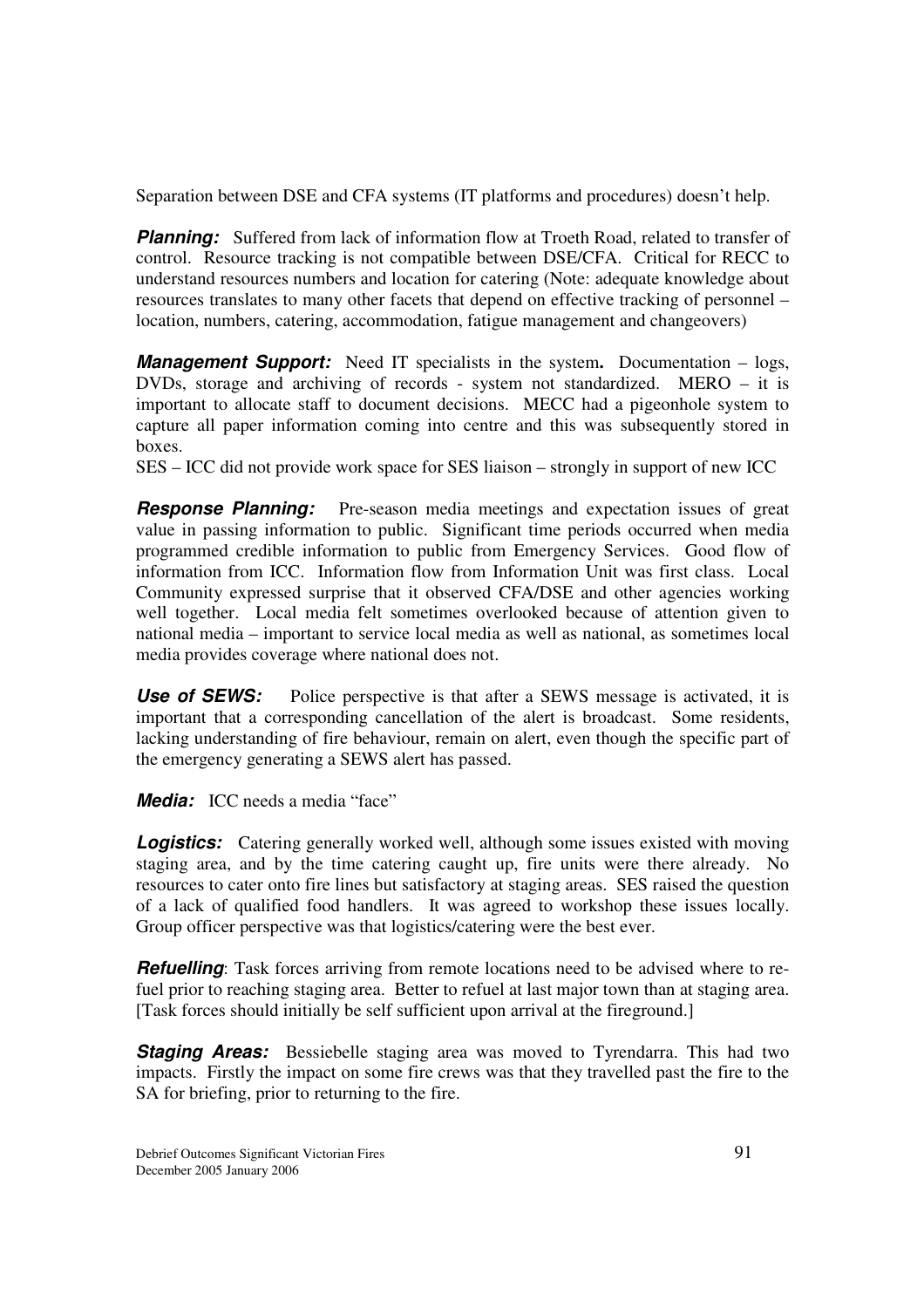Secondly, community members near the original SA were concerned that fire was about to impact on them because the fire services were packing up and leaving. This highlights the need for careful communication to communities concerning the rationale for moving the SA somewhere else. Staging areas require a dedicated manager whose sole role is to manage the SA.

**Communications support:** Establishment of additional telephone lines takes up to 6 hours. Most government agencies use Optus as primary carrier but Telstra were willing to provide additional lines. Question of timing – takes as long as 6 hours, (also goes to issue of planning when to make changeover between several ICCs to a single integrated fire complex)

Fixed communications installations may not cover as much as 30% of area – need ability to rapidly install mobile repeaters to improve coverage and transmission load. Police do have mobile air-borne repeater. Radio procedures impact on air time availability – direct and concise usage is required. These issues emerged at most of the underlying debriefs and requires significant discussion at Regional level.

*Operations:* Chain of command – difficulty in getting information into IMT from key field personnel (Sector/Division Commanders)

Tactics – learnt much about peat fire (relay pumping for several km, use of thermal imaging equipment

Briefings – generally very good. Need to watch that crews don't travel a long way to briefing then return to near their start point for duty

Air operations - changing aircraft capacity (increasing) has reduced utility of some airstrips.

*Emergency Management Coordination and Liaison:* Regional and State: Consider concept of Emergency Services Website for posting of information including IAPs. Generally very satisfied with timing and quality of information from ICC and MERC– important to have good liaison in ICC as IC not always available

*Liaison Other Agencies:* DHS and Municipal role very important early, lot of work done prior in establishing good relationships. Positive outcomes from MECC perspective of exercises between MECC/CFA reflected in this campaign. Traffic management closure issues did not arise due to good coverage of CFA/DSE media releases, but important to advise media when roads closed by fire have been re-opened to general traffic.

**Prevention Preparedness:** Fuel Management: Need to recognize "Stony Rise" land crosses all tenures and plan to pick up fires at edges of stones. This may need permanent tracks and Municipal involvement. It is a local issue.

Community: Some community members initiated actions resulting from meetings in November-January before fires. These activities assisted in saving houses.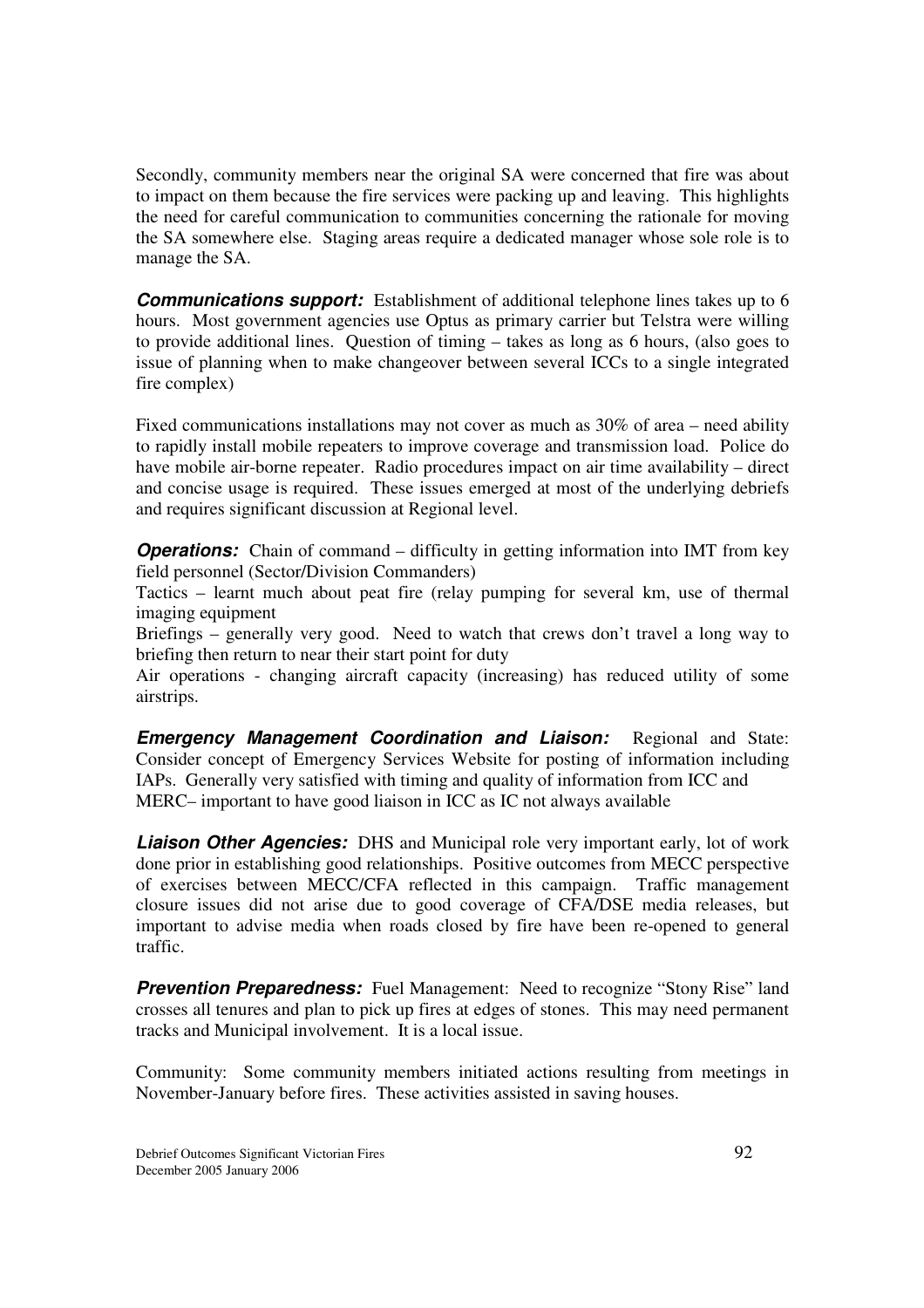Pre- planning: Did not pull out the plans because there was sufficient local knowledge but plans would have been useful for imported IMT. DSE believes that pre planning stimulated activity during the fire event.

Agency Preparedness: strong positive comment (community feedback) about community surprise that CFA/DSE worked well together.

#### *Recovery*

- MERO involved very early. There should be no transition between response and recovery, both should start simultaneously;
- Regarding farm animal recovery, DPI Veterinary services usually do not respond on the first day of the fire;
- Issue of CFA maps no longer containing property owners name and address hindering response by veterinary services. This goes to the question of privacy issues and is outside CFA scope to resolve;
- Community meetings directly after fire were positive but there is need to clearly define purpose and objectives. Also critical to ensure that the correct agency runs them. State issue for consideration.

#### *Other Issues*

- Interstate strike teams communications compatibility and integration into local system
- Community impact of moving ICC, Operation Centre or Staging Areas This is a matter that needs careful media and community advice with rational explanation why the move is necessary, else the local community surrounding the centre being replaced feels unsafe and threatened.

#### *Closing*

Highlights were:

- much stronger partnership between CFA./DSE
- training and commitment to emergency management by people involved at MECCs
- community information and briefings were well beyond community expectations
- DHS (and supporting recovery organisations) involvement early was very important
- Media should get some feedback from local and state level
- Regular exercises each year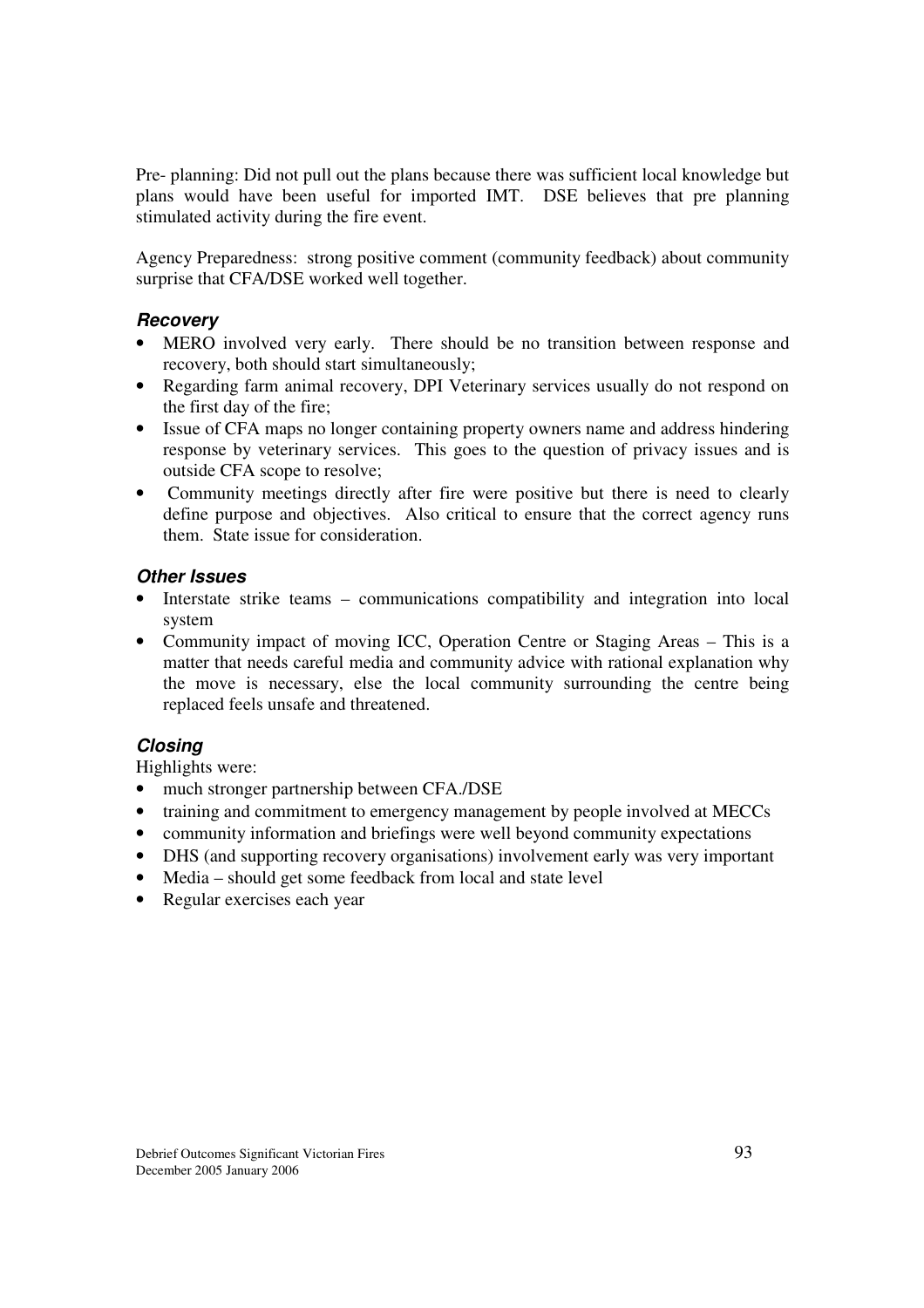# *7.12 Attachment 12 - Horsham Complex Debrief*

#### **7.12.1 Background**

Up to 9 March 2006, 41 fires had been recorded for the 20005/06 fire season within the Horsham Fire District. Of these, four were of significance and were the subject of the debrief:

- 1. Griffin Track (21 December 2005) DSE
- 2. Deep Lead (31 December 2005) CFA
- 3. Yallakar Sth (19 January 2006) DSE
- 4. Mt Lubra (20 January 2006) DSE

In essence, the Griffin Track and Deep Lead fires were separate incidents and the Horsham Complex IMT managed the Yallakar Sth and Mt Lubra fires.

#### *Griffin Track*

This fire was first reported at 1314 hrs on 21 December 2005. Ignition occurred 17km NNE Dunkeld and cause was lightning. FFDI was 31 (VH) on 21 December 2005, increasing to 71 (Ext) on 23 December 2005

Peak Resources:

- CFA: 45 personnel (including 18 IMT members), 5 Tankers
- DSE: 170 personnel, 45 4WD slip on units, 3 tankers, 4 bulldozers,
- Aircraft: 5 helicopters  $& 4$  fixed wing bombers

Losses: 222 ha of Grampians National Park (fire wholly contained the Park). This fire was subsequently subsumed by the Mt Lubra fire.

Three joint Public Information Meetings were held with affected communities during this fire

#### *Deep Lead*

This fire was detected at 1644hours on 31 December 2005 by the Big Hill Tower. Ignition occurred on private property, 13km NW Stawell. Cause was lightning. Weather conditions at Horsham at 1641 hours at 42.9°C, RH 10%, Wind NNW 65 km, generating a FFDI of 162 (Extreme) on 31 December 2005.

Peak suppression resources**:**

- CFA: 450 personnel, 90 Tankers (including Pumpers);
- DSE: 175 personnel, 32 4WD slip on units, 7 tankers, 5 bulldozers; and
- Aircraft: 6 helicopters & 4 fixed wing bombers.

Losses:

• 11 houses;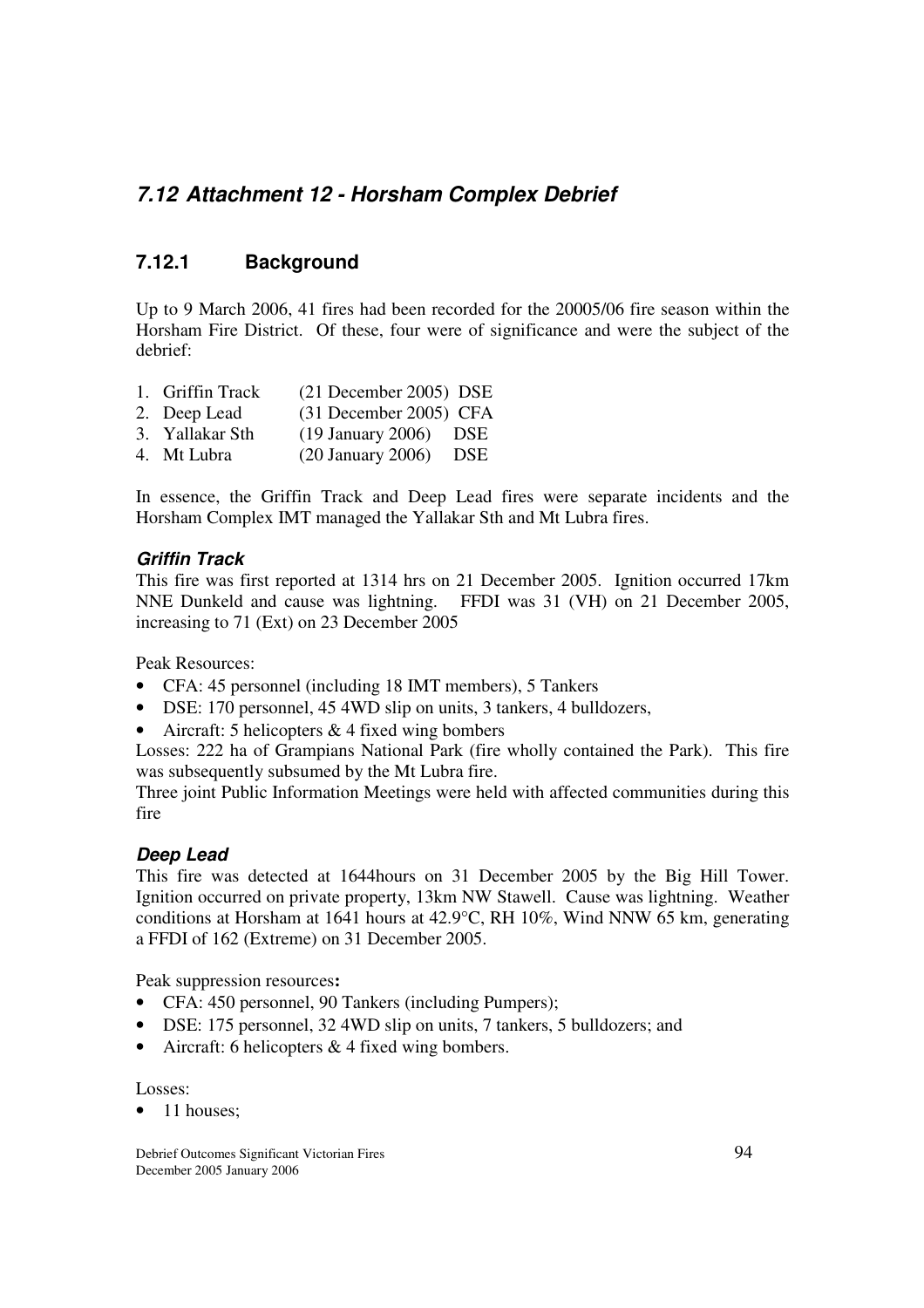- 68 other buildings;
- 298 km fencing:
- 1871 sheep and
- $\bullet$  6 954 sq. hay bales

Area Burnt: 7 523 hectares.

Joint Public Meetings were held with affected communities

#### *Yallakar Sth*

This incident comprised two separate fires caused by lightning, the first at 2200 hours on 19 January 2006 and the second at 1634 hours 20 January 2006. The fires merged at 0600 hours on 21 January 2006. Origin of the fires was approximately 18km east of Edenhope (Yallakar State Forest).

Peak Resources:

- CFA: 105 personnel, 25 Tankers; and
- DSE: 35 personnel, 12 4WD slip on units, 2 tankers, 3 bulldozers

Losses

- 40km fencing;
- 375 sheep; and
- 950 large round hay bales

Area Burnt: 4 172ha

#### *Mt Lubra*

The Mt Lubra fire started about 14km south of Halls Gap. Cause was lightning at approximately 2300 hours on 19 January 2006. Initial reports commenced at 0745 hours on 20 January 2006, the first being from the CFA at Mirranatwa. At the time of the first sighting of the fire it was approximately 12 hectares in extent.

The fire site is depicted in photographs at Section 7.12.3. Photograph 1 illustrates the point of origin and the nature of the terrain. Photograph 2 also illustrates the area of origin, retardant lines applied during initial attack, the nature of the topography and access.

This fire tragically resulted in fatal injuries to two civilian motorists. The circumstances of the fatalities are subject to separate investigation and coronial processes and were not considered during the debrief.

Peak Resources:

- CFA: 550 personnel, 110 Tankers
- DSE: 300 personnel, 50 4WD slip on units, 3 tankers, 17 bulldozers
- Other: 190 from NSW RFS / P&WS / State Forests & Tasmanian Fire Service
- Aircraft: 9 helicopters  $& 6$  fixed wing bombers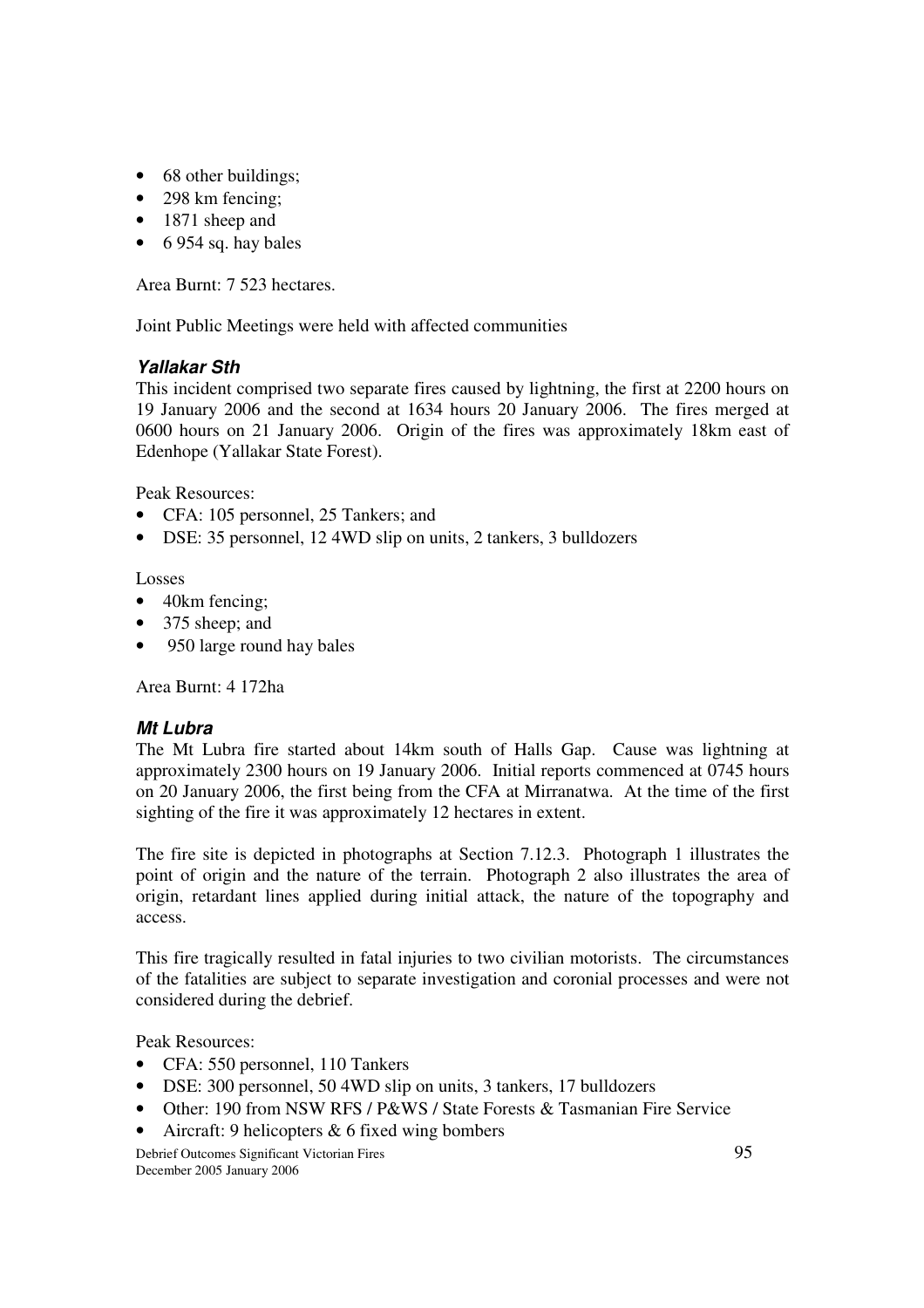Losses:

- 2 fatalities:
- 40 houses and 72 other buildings;
- 62 600 sheep, 160 cattle and 2 600 beenives:
- 36 000ha pasture; 10 250 tonnes hay and 1 900km fencing burnt; and
- Numerous facilities and infrastructure within Grampians National Park.

Area Burnt: 130 231hectares.

Many Public Information meetings were held with affected communities.

## **7.12.2 Debrief Process and Outcomes**

Due to the number of attendees (100+) this debrief was facilitated by using 15 x 7 person groups. Initially each group discussed the incident and determined significant positive and negative issues associated with:

Readiness Issues Incident control Planning Inter-agency Coordination **Operations** Logistics Recovery and Rehabilitation Regional and State Coordination Other issues

Each group recorded key points under each of the topics listed above, but may have recorded several points of either positive or negative nature on debrief pro formas. Each group then briefly stated their highest ranked issue under each of the above headings. (NB most of the discussion at this stage focussed on matters with potential for improvement)

Further analysis of the above process by the debrief team identified 10 major topics that were common themes identified by the separate groups. Specific topics were allocated to pre determined groups of people to work through issues and report back. The following is a précis of the discussions and issues recorded. Many issues recorded by individual groups were not discussed in open forum, but were recorded in the debrief pro forma documentation and presenters briefly touched upon only the key matters they recorded.

#### *1 Incident Action Plans*

Five important issues were identified:

- Who needs the information in the IAP and what do they use it for?
	- o Education necessary for support agencies on role of IAP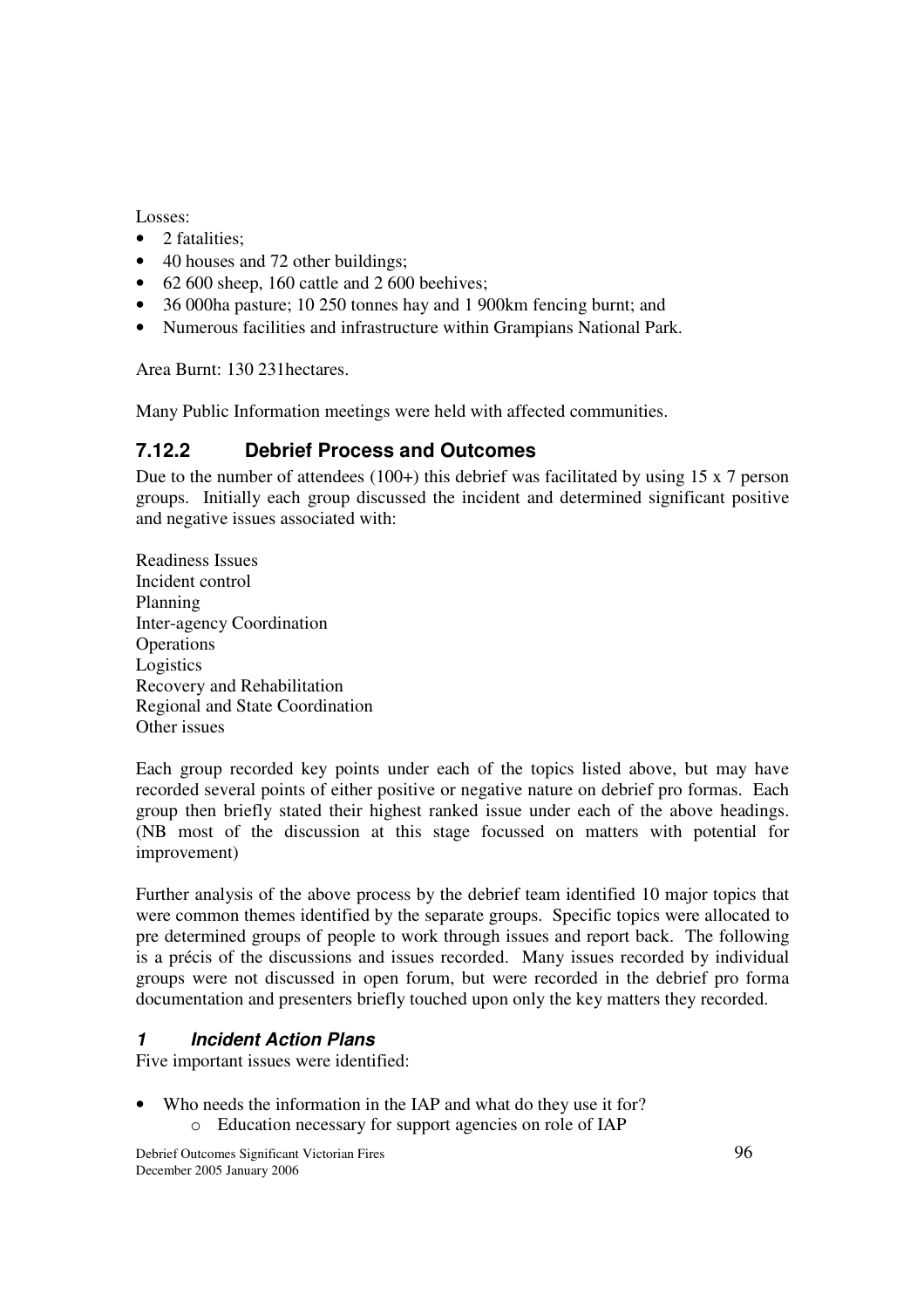- o Role for informing local communities
- Timelines
	- o A set of timelines needs to be established early in the incident and adhered to
	- o Need to consider preparation of the plan relevant to its distribution eg if the Division commander is 2 hours travel by road, must be completed in time to reach the Division
- Content
	- o should exclude irrelevant information.
	- o IAP is essentially the fireground work plan for the next shift. Must include feedback from retiring field personnel i.e. the latest on-ground intelligence
- Format
	- o Maybe need IT support to help transfer IAP documents, relevant to needs of end users. Maybe transfers can occur electronically or via hard copy
- Role of document
	- o Need to tighten the role of the document, targeting only to the likely end-users (and hence reduce the size)

General conclusions about IAPs were:

- They were universally too large:
- They contained too much irrelevant information:
- They consistently arrived too late to field users;
- They either had poor quality maps or none at all. (Colour mapping capability is now high, but a good map, photocopied, faxed or photo-reduced, loses much clarity and definition); and
- They did not follow the agreed template. (There has been a lot of work done on development of IAPs and an agreed format/template exists but not everybody uses it). There is a need to revisit the IAP template, agree on any changes, lock it in and ensure that all IMT members use only the approved version.

#### *2 ICC/Div Command/ Fireground*

Key issue is information transfer and download. Strategic location of communications links and proximity of information/infrastructure to the fireground can assist, i.e. the location of the Division Command Points is important to facilitate effective interaction and communication between the field and Division Command.

ICC – field interaction could be improved. Strong perception from field that information/intelligence goes into ICC from Fireground but sometimes no evidence in IAP that it has been listened to and factored into new plans.

Important to respect the Chain of command – IMT should obtain information through Division Command rather than via sectors or crews.

Chain of command also relates to effective inter-agency relationships – the positions or roles occupied by individuals in the IMT are paramount. The parent agency of each individual is not important in the context of an IMT but it is the role that is filled by those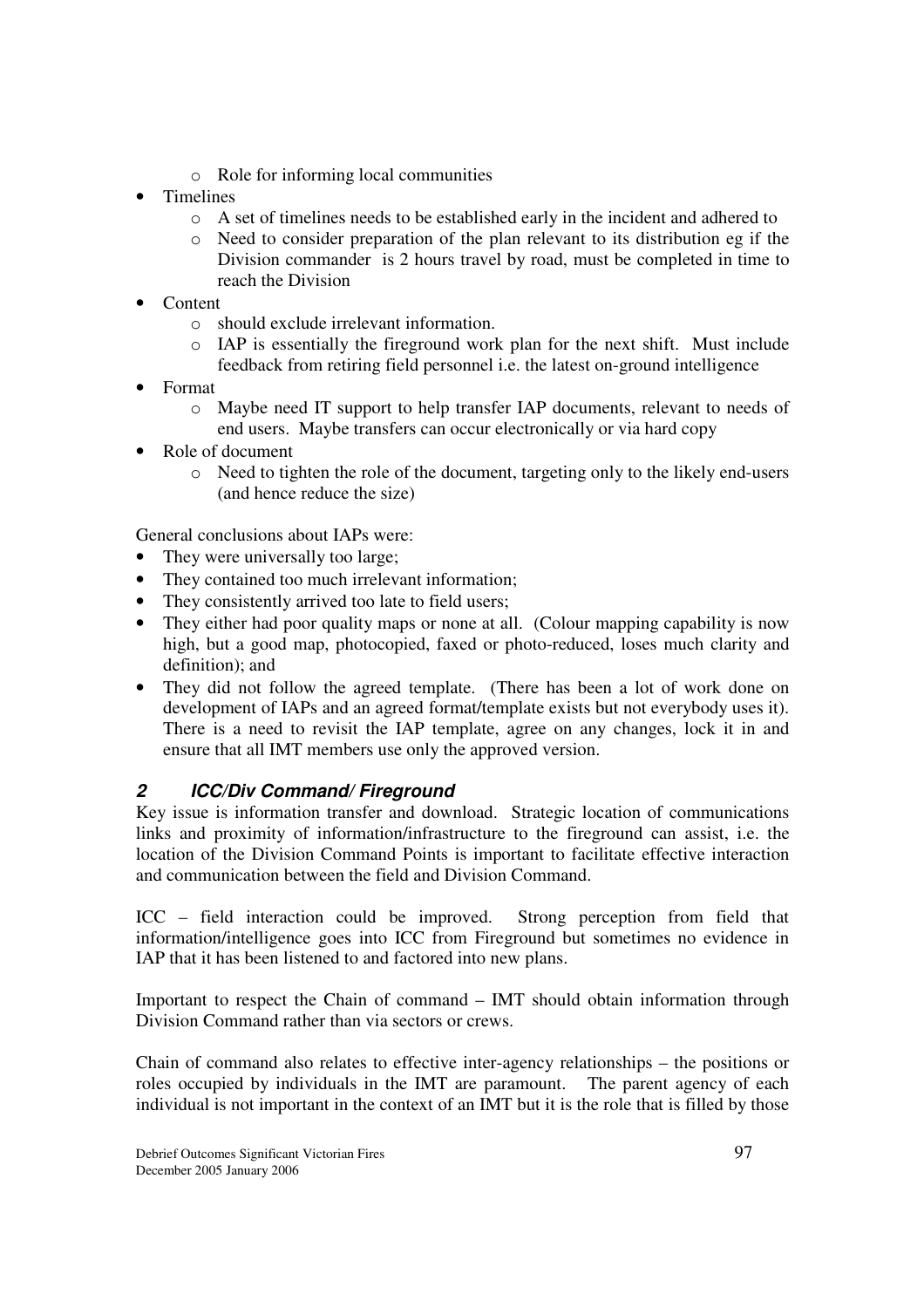individuals that are paramount and it is incumbent on each individual to respect the chain of command within the IMT.

## *3 ICC/RECC/SECC Roles and Information flow*

Provisions exist for the establishment of Integrated Fire Agency Coordination (IFAC), in accord with the schedule attached to the Cooperative Agreement between CFA and DSE. The provisions can be invoked whenever multiple regions are directly involved in response activity. Typically, one (or two) DSE regions might be directly involved with several (three or four) CFA regions in fire activity involving one or more IMTs. The reporting lines can become cumbersome due to a multiplicity of RECCs or RFCs so provision exists to create an IFAC between IMT/s and SECC/ECC. IMTs continue to communicate laterally with MERCs, the IFAC communicates laterally with the DERC and RECC/RFC. One of the roles of the IFAC is to remove any need for an IMT to report to several regional centres.

In the case of the Horsham complex an IFAC was not established. Whilst information flow was generally satisfactory, RECCs sometimes didn't get adequate and timely information. CFA Regions 5, 17 and 17 were involved directly in the Horsham complex as was DSE Region SW. The main issue identified was the need for a consistent coordination arrangement whenever multi regional fires occur

Suggestions for improvement:

- Better understanding of the implications of setting up IFACs;
- Exercising between agencies and regions at IFAC level;
- Regular teleconferences when an IFAC is set up;
- Development of emergency service extranet site to enable rapid sharing/transfer of information; and
- Ensure that the collective agencies can adequately resource IFAC/S once established.

#### *4 IMT/MECC/DERC Roles and Information Flow*

- Police liaison in IMT was implemented and was effective
- Police information officers in IMT were implemented and were effective
- Should be a coordination officer linked to Logistics in IMT to feedback to MECC
- As soon as two or more MECCs are established in future, a DECC will be established

#### *5 Readiness of IMTs*

Some consideration needs to be given to "pre-forming" IMTs whenever conditions are conducive to ignition and spread of fire that may be beyond the capability of a single agency utilising locally available resources.

- Should be a phased scale up i.e. don't wait for fires to happen but notify potential IMT members and undertake some planning as soon as a Level 3 day is declared;
- Should be utilising scenario planning and training to ensure that trained, accredited and competent IMT members are available;
- Introduction of mentoring program;
- Development of (annual?) Fire Conference concept to include discussion about IMTs on future conference agendas; and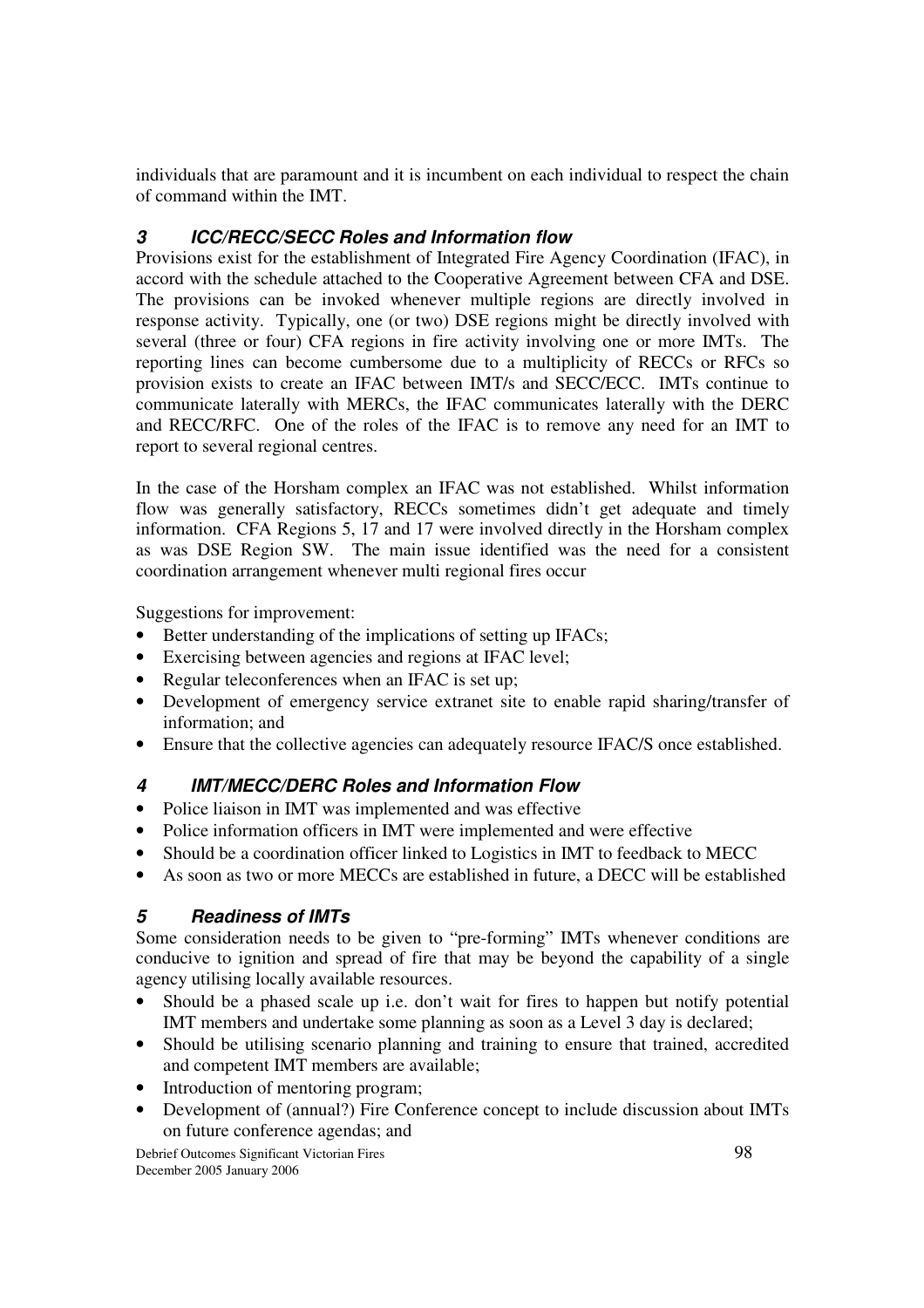• Early involvement of other agency representatives and operators with local knowledge is critical

#### *6 Staging Areas ("SA") – location, size, function*

- Halls Gap worked well as a Staging Area. This was due to local facilities, accessibility, good communications, helicopter access, security and ready availability of fuel and services that all contributed to the success of this SA;
- Need to develop a schedule of standard requirements and specifications for staging areas, including access to fuel and security:
- Need to identify locations of potential SAs and record them in plans. To achieve this requires a clear understanding of the role and purpose of a staging area.
- Staging Areas require a dedicated position of Staging Area Manager.

#### *7 Management of plant and outside Contractors*

- Outside contractors advise that fire agencies don't manage them well. This issue is also identified when accounts arrive and the question is posed: "*Who was managing them?"*
- need to ensure that contractors have appropriate training, PPE and are adequately logged in to the resources tracking system (T-cards)
- DSE use their own plant or pre-identified contractors, CFA goes through the MECC so there is a question as to who/how they are accredited. Need a better system to track accreditation.

#### *8 Use of Information Technology*

- Need a common access point for fire information.
- Propose an Emergency Services Website with a standard operating environment enabling anyone to log on and authorised persons to alter data stored on the site;.
- Should have fixed IT equipment at ICC level and portable equipment at fireground and air base level

#### *9 Radio Communications Planning*

- Effective communications planning relates to pre-season planning. There should be default plans in place that can be escalated to larger events.
- There should be a process to assist with dealing with faults and unforseen matters
- Communications planners should be part of the IMT.
- There is a need to identify and train Communications planners.
- State-wide there should be minimum communication standards and requirements for ICCs and MECCs and other key facilities (e.g. a MECC with no power back up goes off line in a power failure.
- Communications should not focus solely on radio, but include telephone, fax, email, web
- The SW is identified as having significant poor to nil coverage areas. Consider more and innovative use of mobile repeaters (large cranes or aircraft).
- Need to recognise that limited channel capacity exists and there is a requirement to "ramp-up" capacity ratings during major and extended events.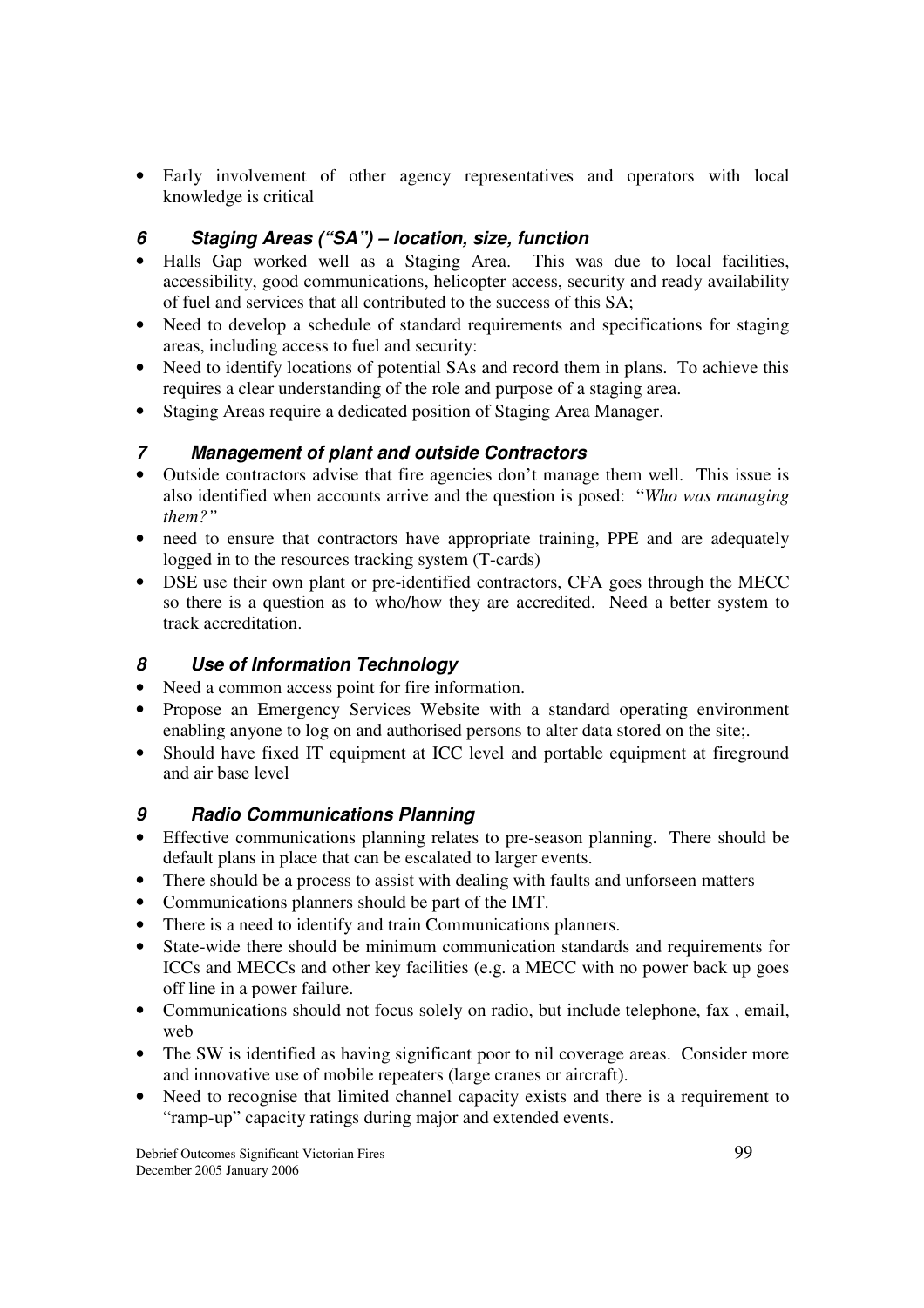#### *10 Rehabilitation/Recovery*

Achieve understanding and knowledge of recovery arrangements across all agencies

- Liaison officers from organisations including DHS and Red Cross should be included at ICCs from the beginning of events
- Arrangements to be documented at local level planning and include readily available contacts.

Build stronger relationships between response and recovery agencies.

• Include recovery agencies in joint training exercises and practices

Recovery agencies require information as soon as possible to assist with planning DPI and DHS are collaborating to progress data base management.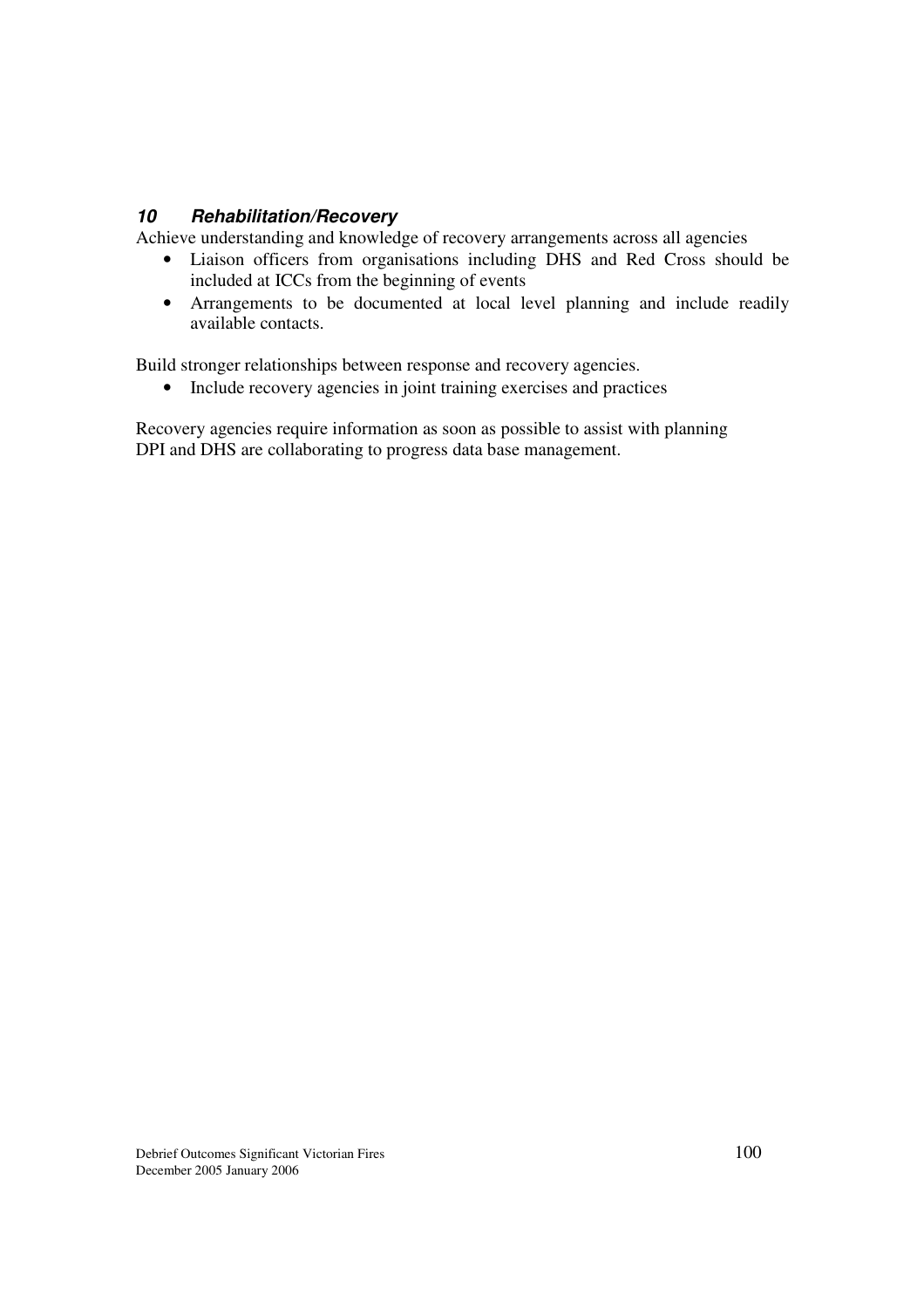# **7.12.3 Photographs of Mt Lubra Fire area**

## **Photograph 1**



Source: CFA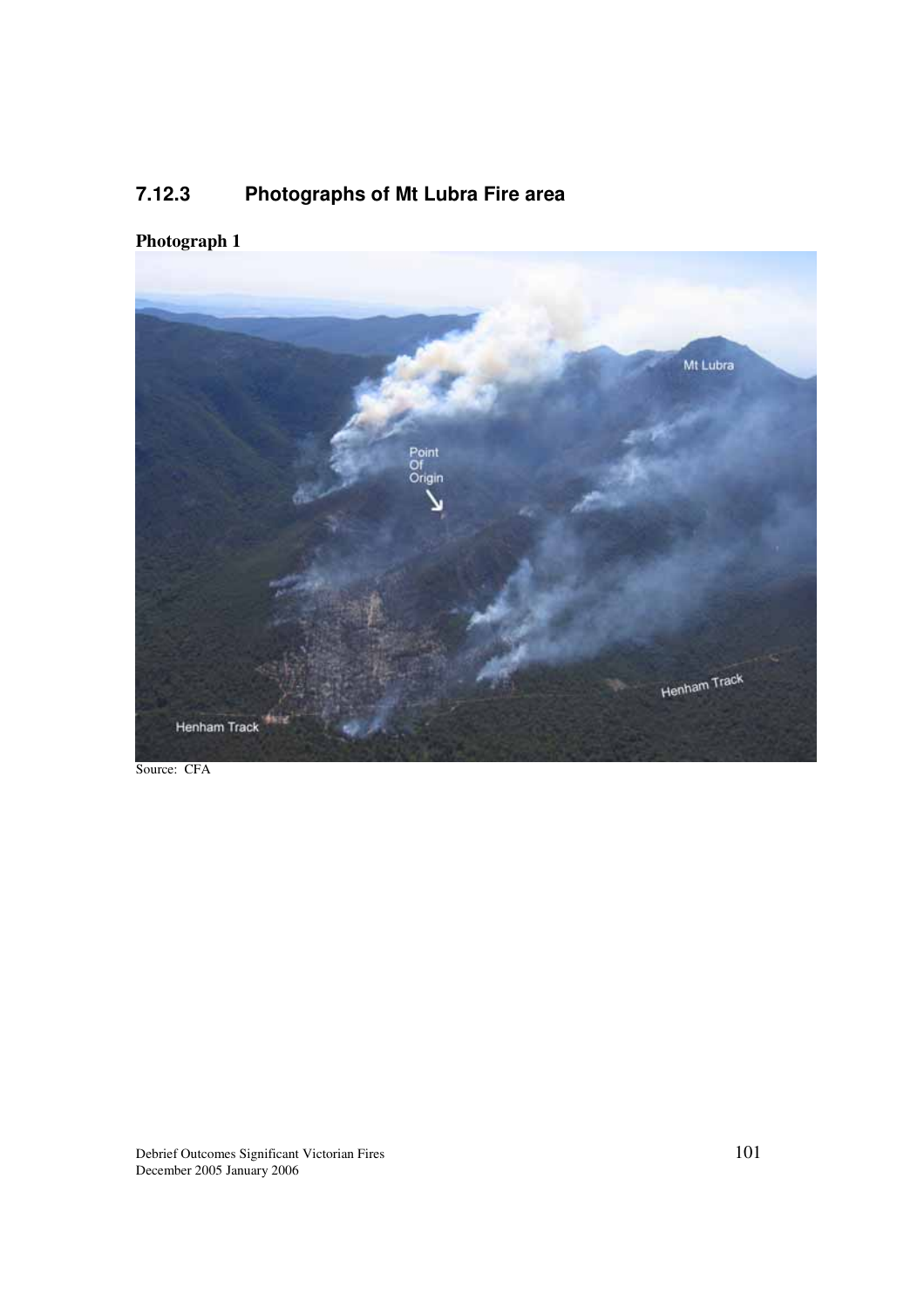

Source: CFA

Debrief Outcomes Significant Victorian Fires  $102$ December 2005 January 2006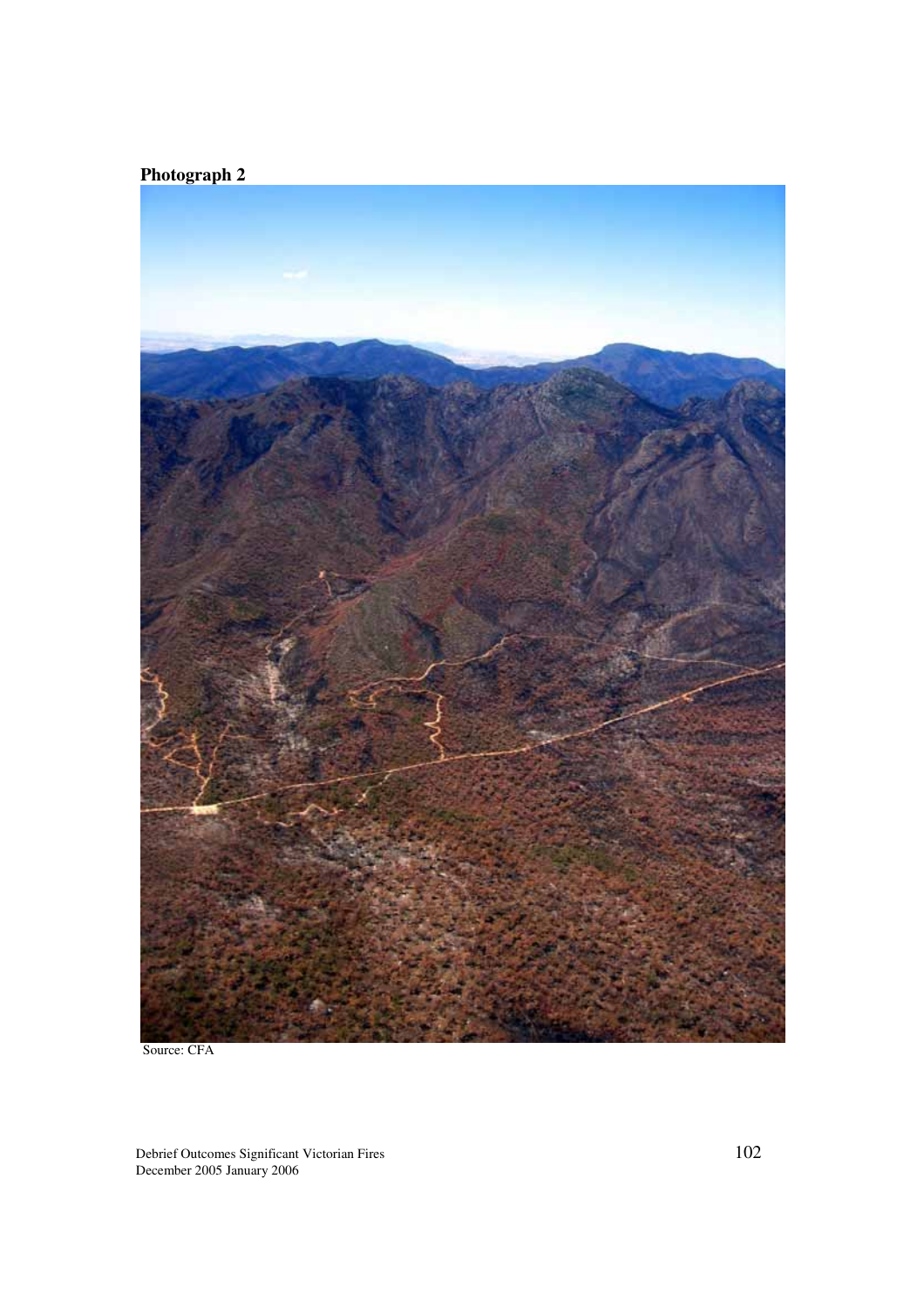# **8 Glossary of Acronyms and Abbreviations**

| 24/7                | Full time operation - 24 hours per day, 7 days per week             |
|---------------------|---------------------------------------------------------------------|
| <b>BEST</b>         | Bureau of Emergency Services Telecommunications                     |
| <b>CFA</b>          | <b>Country Fire Authority</b>                                       |
| <b>CSC</b>          | <b>Customer Support Centre</b>                                      |
| <b>DCP</b>          | <b>Divisional Command Point</b>                                     |
| <b>DECC</b>         | <b>District Emergency Coordination Centre</b>                       |
| <b>DHS</b>          | Department of Human Services                                        |
| <b>DPI</b>          | Department of Primary Industry                                      |
| <b>DSE</b>          | Department of Sustainability and Environment                        |
| ECC                 | <b>Emergency Coordination Centre (DSE)</b>                          |
| FAQ                 | Frequently Asked Question(s)                                        |
| $(F)FD\overline{I}$ | (Forest) Fire Danger Index (a value nominally between zero and 100) |
| (F)FDR              | (Forest) Fire Danger Rating                                         |
| <b>FLIR</b>         | Forward Looking Infra Red                                           |
| <b>GIS</b>          | Geographic Information System                                       |
| <b>HST</b>          | Health Support team/s                                               |
| <b>IAP</b>          | <b>Incident Action Plan</b>                                         |
| IC                  | <b>Incident Controller</b>                                          |
| ICC                 | <b>Incident Control Centre</b>                                      |
| <b>IFAC</b>         | <b>Integrated Fire Agency Coordination</b>                          |
| <b>IMS</b>          | <b>Information Management System</b>                                |
| <b>IMT</b>          | <b>Incident Management Team</b>                                     |
| IT                  | <b>Information Technology</b>                                       |
| <b>IVR</b>          | <b>Integrated Voice Response</b>                                    |
| <b>MECC</b>         | Municipal Emergency Coordination Centre                             |
| <b>MERC</b>         | Municipal Emergency Coordination Centre                             |
| <b>MERO</b>         | Municipal Emergency Response Officer                                |
| <b>NP</b>           | <b>National Park</b>                                                |
| <b>NSW</b>          | <b>New South Wales</b>                                              |
| <b>OESC</b>         | Office of the Emergency Services Commissioner                       |
| <b>RECC</b>         | <b>Regional Emergency Coordination Centre</b>                       |
| <b>SA</b>           | <b>Staging Area</b>                                                 |
| SAD                 | <b>State Air Desk</b>                                               |
| <b>SAU</b>          | <b>State Aircraft Unit</b>                                          |
| <b>SECC</b>         | <b>State Emergency Coordination Centre (CFA)</b>                    |
| <b>SES</b>          | <b>State Emergency Service</b>                                      |
| <b>SEWS</b>         | <b>State Emergency Warning Signal</b>                               |
| Tas                 | Tasmania                                                            |
| TIC                 | Thermal Imaging Camera                                              |
| <b>TOR</b>          | Terms of reference                                                  |
| <b>VBI</b>          | Victorian Bushfire Inquiry                                          |
| <b>VBIL</b>         | Victorian Bushfire Information Line                                 |

Debrief Outcomes Significant Victorian Fires 103 December 2005 January 2006